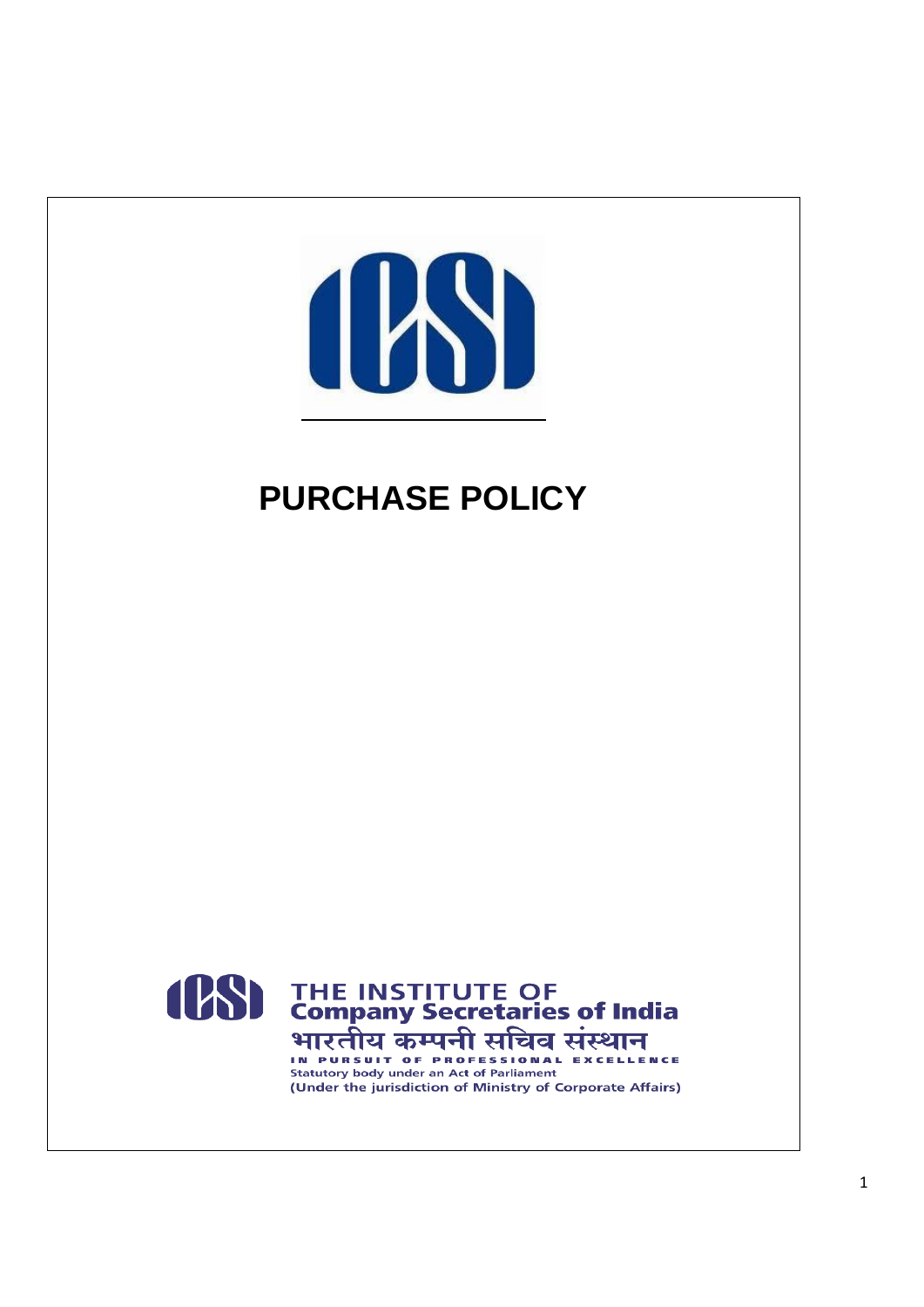# **CONTENTS**

| <b>Chapter</b> | <b>Content</b>                                          | Page<br>No. |
|----------------|---------------------------------------------------------|-------------|
| 1.1            | Commencement, Applicability, Definitions and Objectives | 03          |
| 1.2            | Authorities and their Responsibilities                  | 08          |
| 1.3            | Modes and Procedure of Procurement                      | 12          |
| 1.4            | Terms and Conditions of the Tender Document             | 21          |
| 1.5            | <b>Tendering Process</b>                                | 28          |
| 1.6            | <b>Printing Jobs</b>                                    | 37          |
| 1.7            | <b>Miscellaneous</b>                                    | 39          |
| 1.8            | Annexures - '1' to '10'                                 | 40          |

(Purchase Policy was approved by the Council in its 231<sup>st</sup> meeting held on  $3^{\text{rd}}$  - 4<sup>th</sup> September, 2015)

(Revised Purchase Policy as approved by the Council in its 262<sup>nd</sup> meeting held on  $7<sup>th</sup>$  August, 2019 - effective from  $1<sup>st</sup>$  September, 2019)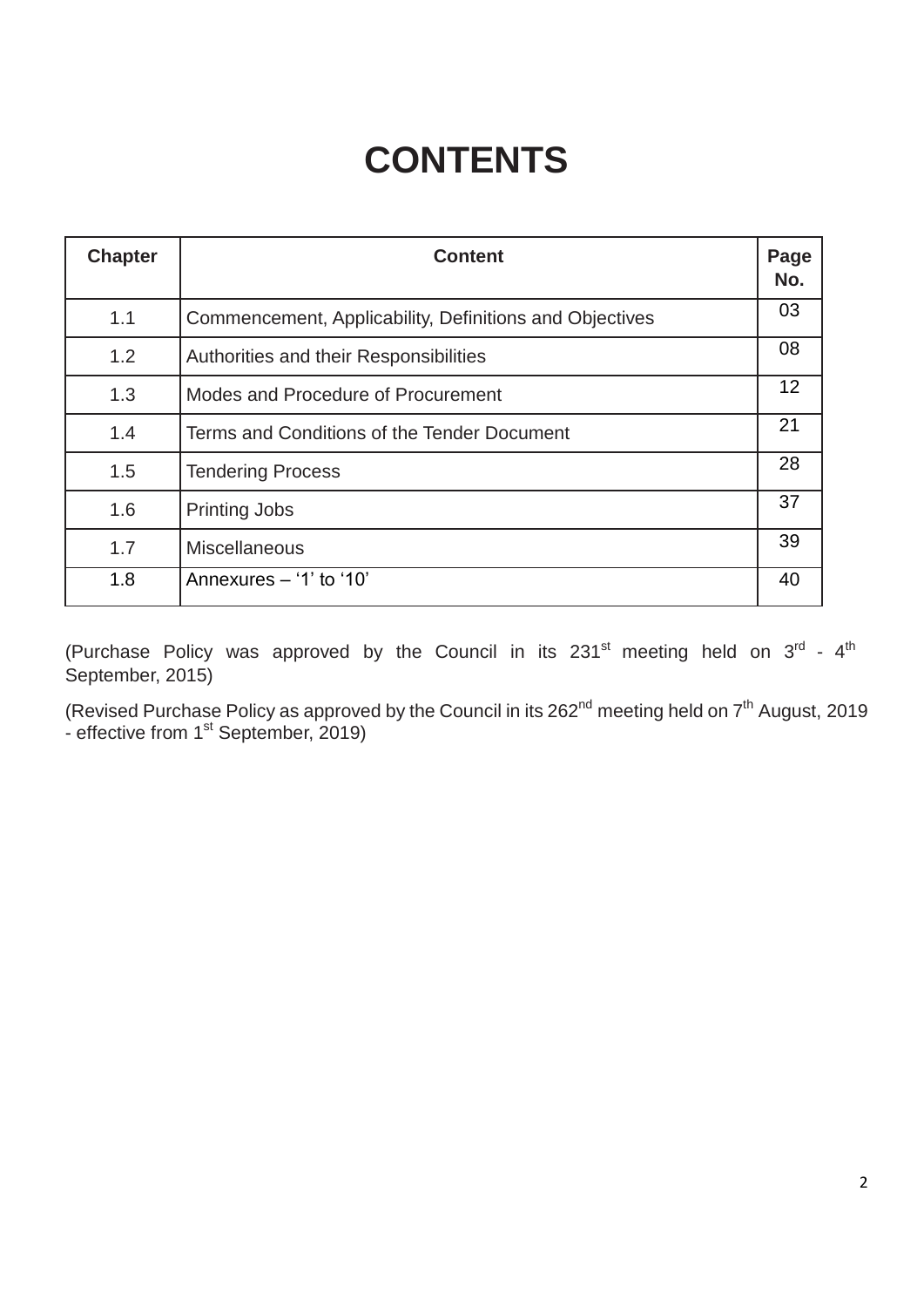# **CHAPTER 1.1COMMENCEMENT, APPLICABILITY, DEFINITIONS AND OBJECTIVES**

### **1.1.1 Commencement**

This Purchase Policy came into effect from  $3<sup>rd</sup>$  September 2015 and the revised Purchase Policy has been approved by the Council in its  $262<sup>nd</sup>$  meeting held on  $7<sup>th</sup>$  August, 2019. The Purchase Policy will be reviewed by the Council every three years or as and when required.

# **1.1.2 Applicability**

This Purchase Policy shall be applicable to:

- 1.1.2.1 The Headquarters, Regional Offices, Chapters, ICSI-CCGRT, Centre of Excellences and all other establishments of the Institute; and
- 1.1.2.2 All kinds of procurement of goods and services excluding:
	- 1.1.2.2.1 Land and Building, construction of new building, addition / alteration / renovation work to existing building, special repairs and installation of new or replacement of old equipment like lifts, DG sets, AC equipment, firefighting systems, EPABX etc. during construction of new building or addition / alteration / renovation work to existing building only, which are covered under separate Infrastructure Guidelines.
	- 1.1.2.2.2 Specialized and professional advisory / consultancy services like HR consultants, Media & PR consultants, content writers, Artist for singing/movies/clips/ jingles/acting, legal services, advocates, auditors, tax consultants, reviewers, writers, trainers, examiners, paper setters, architect, valuers or any other specialized or professional services etc. wherein it will be strived off to empanel minimum three consultants in each category.
	- 1.1.2.2.3 Library books which are to be procured as per the Delegation of Financial Power (DOFP).
	- 1.1.2.2.4 Any other goods / services to be provided by the Institute to the students or members with collective bargaining with vendor(s) by a specific Committee constituted by the President without any financial obligation on the part of Institute;

**Provided** in case of any financial obligation on the part of the Institute, the proposal of the committee shall be placed before the Executive Committee for approval.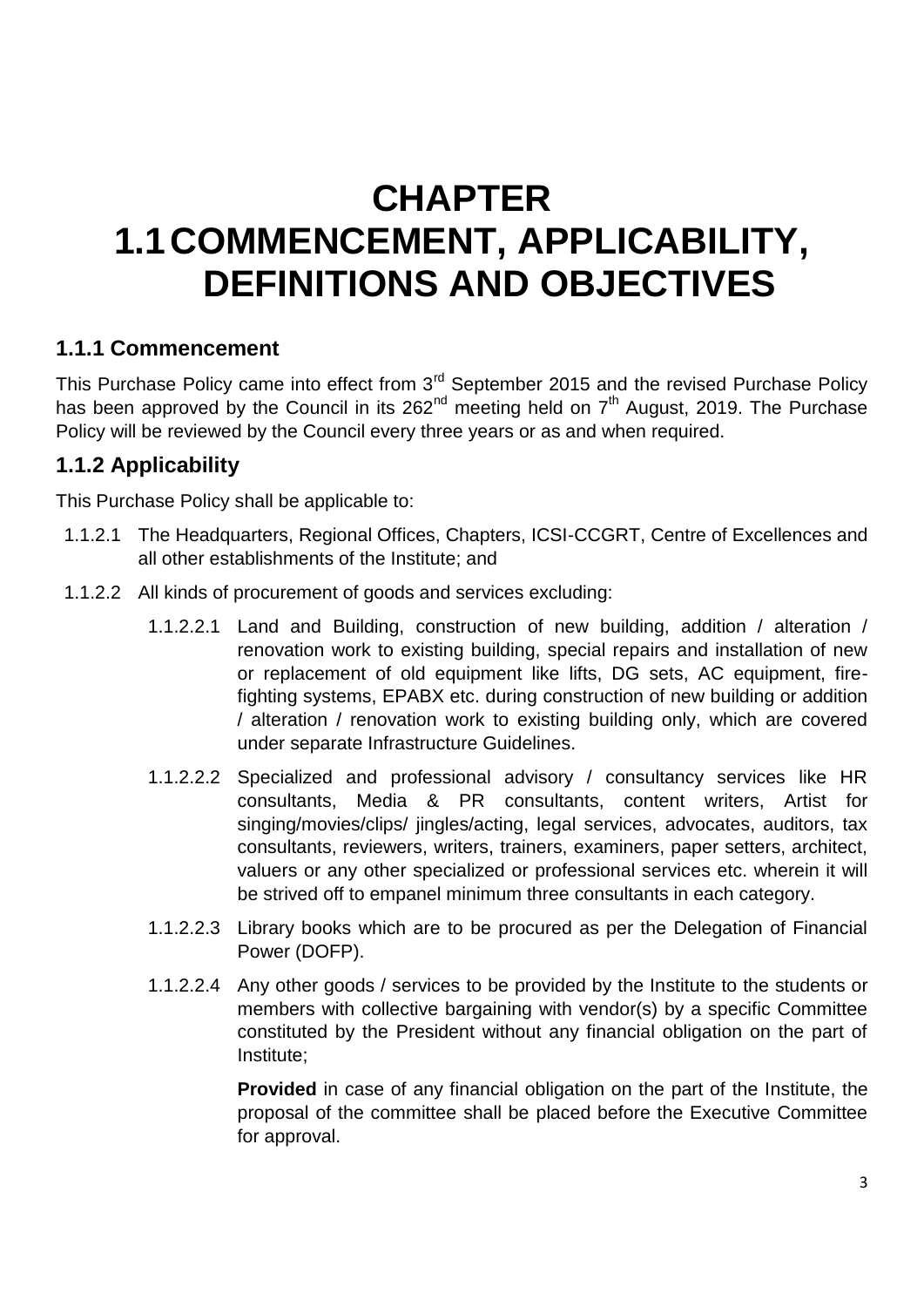- 1.1.2.2.5 Specific items gifts, mementoes, convention bags, hotel, catering etc. for Programmes / Seminars may be procured / availed directly from the supplier / service provider with approval of the competent authority (as per DOFP) / Chairman of the concerned committee like Convention Organising Committee, PCS Conference Committee as the case may be.
- 1.1.2.2.6 The following goods and services pertaining to Dte. of Examinations being confidential and critical nature e.g.
	- 1.1.2.2.6.1 Printing of Confidential papers (i.e. Question papers of CS Examinations);
	- 1.1.2.2.6.2 Processing of Results and associated goods and services such as, procurement preparation and attendance sheets, award sheets, absentee list and scanning thereof including Answer Books/ sheets; and
	- 1.1.2.2.6.3 Movement of Examination materials, i.e., Question Papers, Answer Books and other material to/ from Examination Centres and Examiners etc.
	- 1.1.2.2.6.4 Printing, packing, procurement and supply of Answer Books
	- 1.1.2.2.6.5 Pre and Post Examination activities relating to online/ offline examinations including evaluation of answer books through online/ offline mode.
	- 1.1.2.2.6.6 Procurement of confidential/ customized stationery items like Question Paper Envelopes, Result cum mark statements, Rank/ Prize Certificates, customized canvas bags with lock/ rod and other customized stationery item to be used for communicating with various experts viz. examiners/papersetter/moderator etc.
	- 1.1.2.2.6.7 Development of customized portal/software relating to examination activities
	- 1.1.2.2.6.8 Bulk photocopy from outside vendor before commencement of examination and meetings.
	- 1.1.2.2.6.9 The Secretary be and is hereby authorised to approve the procurement of above items of goods and services and any other items as decided by the Secretary in relation to Dte. of Examination.
- 1.1.2.2.7 Purchase of Multi National Branded Items like AC / Laptop / Mobile through Authorized Dealer / Agent / Shoppe of the OEM in the respective area and Domestic Branded items from Manufacturer / Wholesaler directly on approval of the competent authority.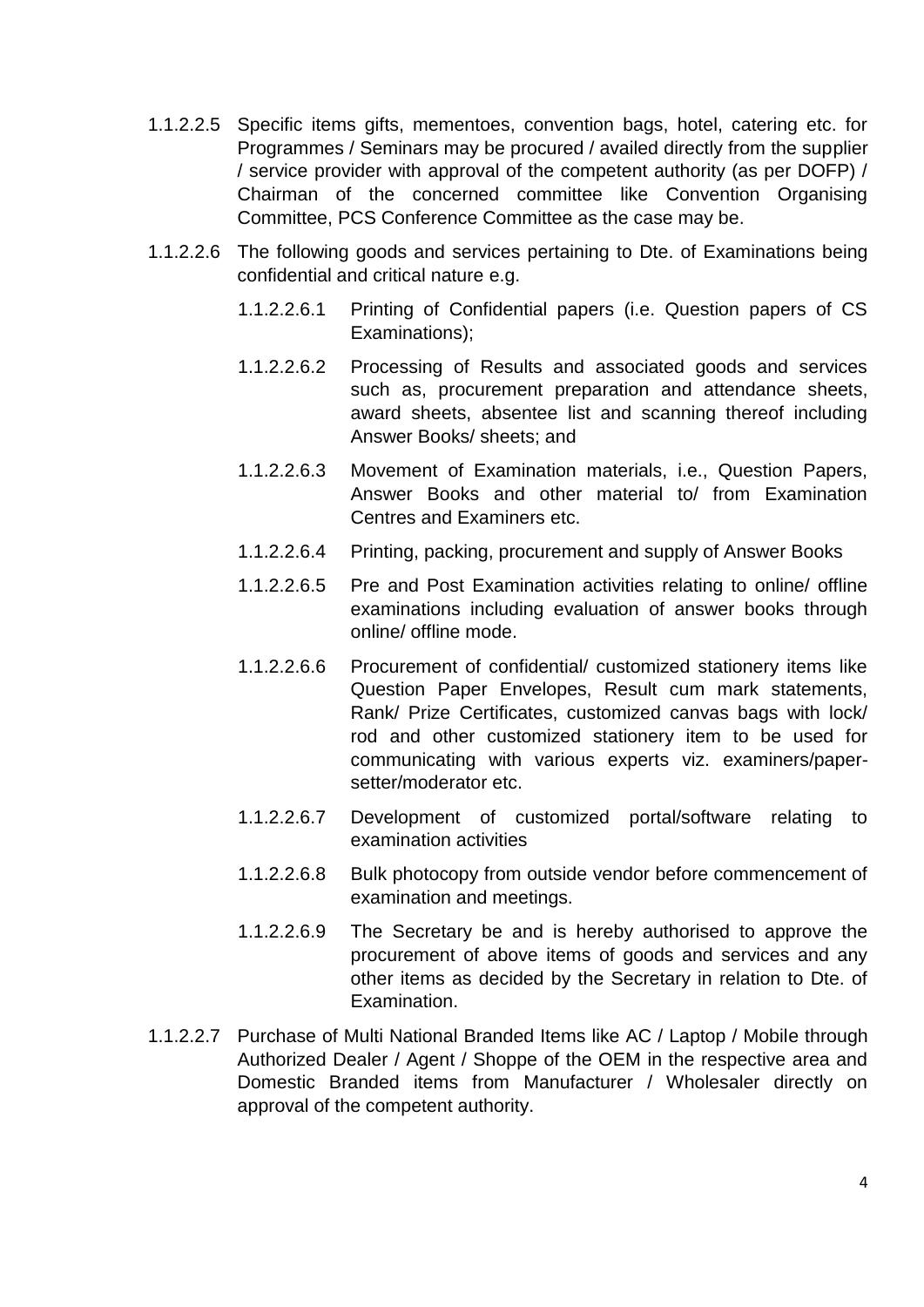1.1.2.2.8 Specific items e.g. Medals, Trophies, Shields and Souvenirs for Convocation, Programmes / Seminars, ICSI brand store items, New Year diaries, Planners etc. may be procured / availed directly from the supplier / service provider as per customised quality by doing the market survey on recommendation by the user / indenting Directorate and on approval of the competent authority (as per DOFP).

## **1.3 Definitions**

**1.3.1 Delegation of Financial Power (DOFP)** – means Delegation of Financial Power as approved and amended by the Council of the Institute from time to time given at **Annexure '1'.**

**1.3.2 Competent Authority** – as per provisions in the DOFP for various purposes;

**Provided** that in case the competent authority is not defined, then the President, shall be the Competent Authority.

**1.3.3 Purchase Committee** - means the Committee (by whatever name called) constituted to recommend the Purchase proposals for approval to the Competent Authority;

Purchase Committee meeting will be conducted at least once in a month or in shorter period as per requirement (preferably Purchase Committee meeting will be held on every Wednesday of the week at 3:30 pm unless and otherwise notified by the Dte. of Purchase. If for any reason the meeting is not held, the same may be held on next immediate working day/any other day as and when specified by the Chairman of the Committee).

Provided that the Purchase Committee for various purposes shall be constituted as under:

1.3.3.1 Purchase Committee to recommend the purchase of goods / services of the estimated value of more than Rs.50,00,000/- (Rupees Fifty Lakh) shall comprise of not more than five members comprising Chairman of the concerned Committee / Core Group of the Council as the Chairman of the Purchase Committee, Secretary, Heads of Purchase, Finance, and user Directorate who shall be the Secretary of the Committee;

Provided that where any goods / service to be procured do not fall in the domain of any Committee / Core Group of the Council, or in case Chairman of the concerned committee is not available due to pre-occupation or where user department and indenting department are different, then the President shall nominate a Council Member as the Chairman of the Purchase Committee;

Provided further that where any matter is placed before any Committee / Core Group of the Council then the Committee / Core Group may decide that the Chairman of the Committee / Core Group shall be the Chairman of the Purchase Committee even if the estimated value is less than Rs.50,00,000/- (Rupees Fifty Lakh);

Provided also that such Purchase Committee shall be involved for finalization of the terms and conditions of the tender, technical and commercial evaluation of the tender and recommendation of the proposal for approval to the concerned Committee / Executive Committee.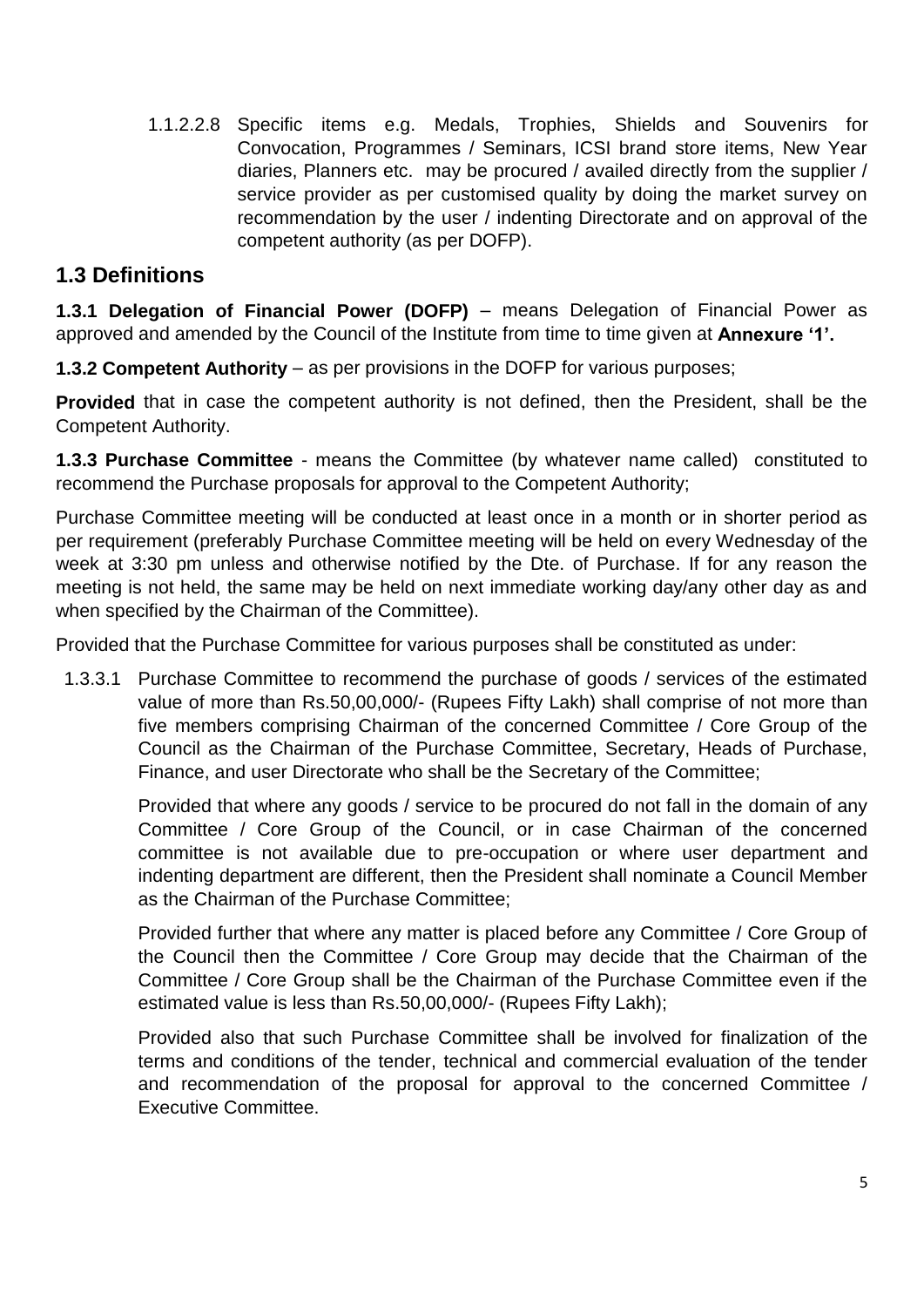Provided that all such purchases and / or contracts which are indented by the Directorate of IT shall be recommended by the Purchase Committee headed by the Chairman of the IT Committee, Secretary, Head of Finance, Head of IT, Head of Purchase.

- 1.3.3.2 Purchase Committee to recommend the purchase of goods / services of value of not more than Rs.25,00,000/- (Rupees Twenty Five Lakhs) other than what is provided in (3)(i) above, shall comprise of not more than three members comprising Head of Finance, Head of Purchase, and not more than one more member who will be the head of the indenting or user Directorate or as nominated by the Secretary;
- 1.3.3.3 Purchase Committee to recommend the purchase of goods/ services of annual value of more than Rs.25,00,000/- (Rupees Twenty Five Lakhs) but less than Rs.50,00,000/- (Rupees Fifty Lakhs), other than what is provided in (3)(i) and 3(ii) above, shall comprise of Head of Finance, Head of Purchase and not more than two more members as nominated by the Secretary;
- 1.3.3.4 Purchase Committee at the Regional Office level shall be constituted by Regional Council and comprise of the Regional Director and not more than two other members one of whom shall be the Secretary or Treasurer of the Regional Council; senior most member (as per hierarchy) will be the Chairman of the committee.
- 1.3.3.5 Purchase Committee at the Chapter level shall be constituted by Managing Committee and comprise of not more than three members one of whom shall be the Office In charge of the Chapter and one of the members shall be the Secretary or Treasurer of the Managing Committee of the Chapter; senior most member (as per hierarchy) will be the Chairman of the committee.
- 1.3.3.6 Purchase Committee at ICSI-CCGRT and Centre for Excellence shall be constituted by their respective Executive Heads and in case of ICSI-CCGRT, the committee should comprise of Head CCGRT, in-charge of Finance of CCGRT and one member shall be nominated by the Chairman, CCGRT Management Committee who shall be the Chairman of the Committee.

**1.3.4 Local Purchase Committee** – means a Committee constituted by the Secretary for procurement of goods / services through the mode of Market Survey for any specific item.

**1.3.5 Technical Evaluation Committee** – in respect of a particular tender means the Committee constituted with the approval of the Competent Authority for technical evaluation of bids received against the tender and to recommend the technically qualified / disqualified bids along with reasons thereof as per the terms of the tender.

**1.3.6 Registered Vendor** – means a vendor registered with the Institute who shall be eligible for receiving Tender Enquiry for the specified items for which he has been registered by the Institute on his application and payment of prescribed fee.

**1.3.7 Empanelled Vendor –** means a vendor with whom a Rate Contract has been concluded by the Institute after following the due procurement process.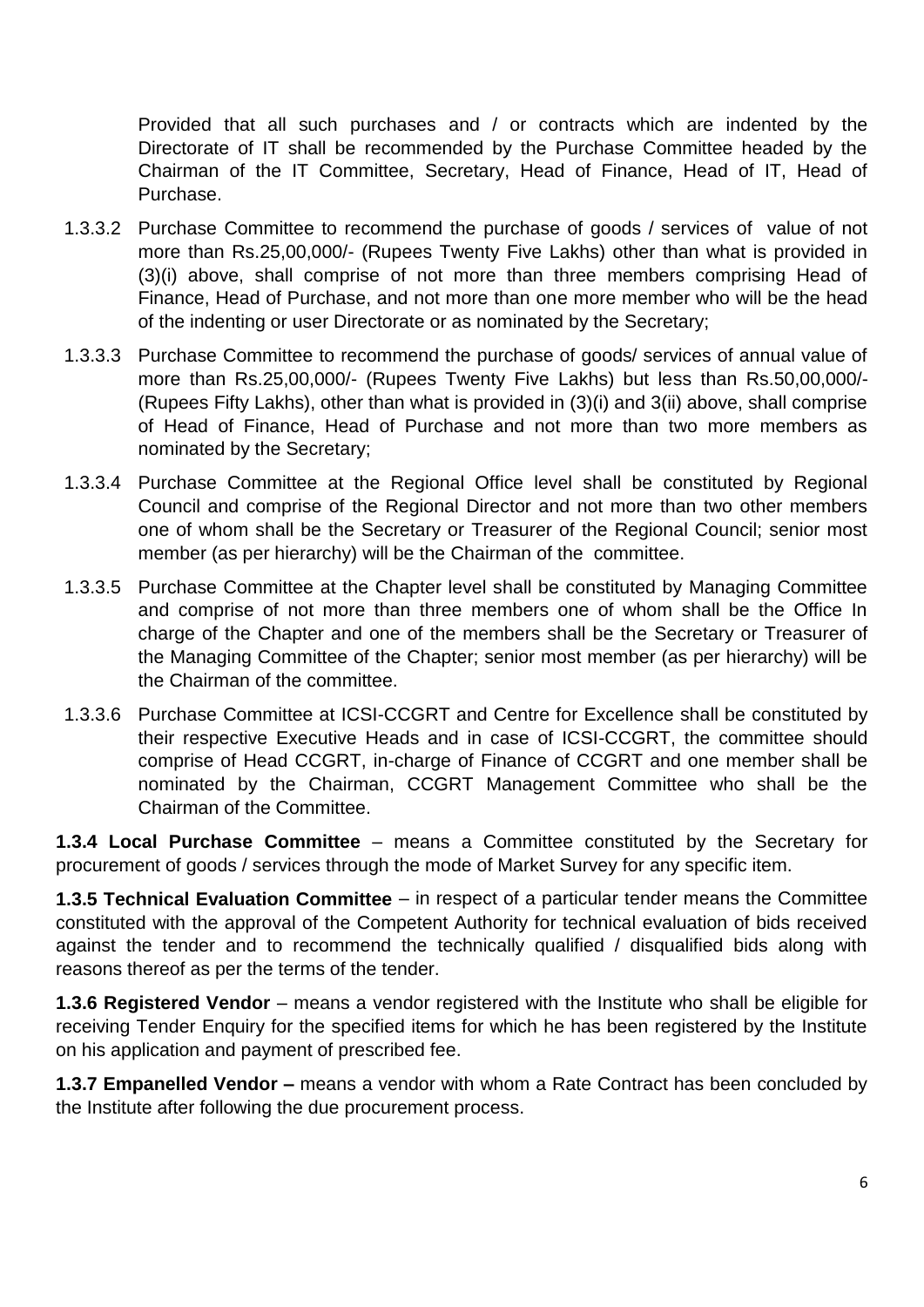**1.3.8 Capital Goods (items) –** means the goods for long term usage and shall include Furniture, Fixtures, Photo-copier, Fax, Mobile, Software, IPR Licenses, Computers, Laptops, UPS, Servers, Printers, Scanners, vehicles, EPABX, CCTV, DG Sets, ACs and all types of Electrical, Mechanical, Information Technology and office equipment of any description.

**1.3.9 Revenue Goods (items) –** means all movable goods other than capital goods which are meant for consumption or usage in routine activities of the Institute including stationary, sanitary, electrical, mechanical, IT peripherals and consumables, maintenance, house-keeping, spares etc. items;

AMCs of equipment, house-keeping services, security services, repair & maintenance services, hiring of taxi, courier, packing, forwarding, printing, catering, air ticketing etc. services shall also be treated as Revenue item.

### **1.3.10 Inter-changeability of the terms**

The terms 'goods and services', 'supplier and vendor', 'Bid and Tender' 'Performance Security and Performance Guarantee' 'Purchase and Procurement' etc. have been used inter-changeably and therefore the terms may be understood correctly as may be best applicable.

# **1.4 Objectives of the Purchase Policy**

1.4.1 To ensure right item of requisite quality available at right place in right time and quantity and ensure the procurement/purchase at a right price following the laid down administrative and accounting procedures.

1.4.2 To define procedures including authority and responsibilities thereof in such a way that will facilitate the purchasing authority to meet following objectives:-

- 1.4.2.1 To purchase materials for the Institute's use within the sanctioned budget most economically and keeping guard of quality and delivery schedules.
- 1.4.2.2 To ensure proper delegation of responsibility and accountability so as to bring in required efficiency, economy and transparency in procurement.
- 1.4.2.3 To maintain constant touch with the market condition and explore possibilities of identifying new sources of supply at competitive rates.
- 1.4.2.4 To ensure equitable treatment of suppliers and promotion of competition in procurement.
- 1.4.2.5 To process the suppliers bills promptly to ensure correct and timely payment.
- 1.4.2.6 To maintain the records of all procurements that shall be subject to audit.
- 1.4.2.7 To ensure provisioning of goods and services as per the requirement of the user.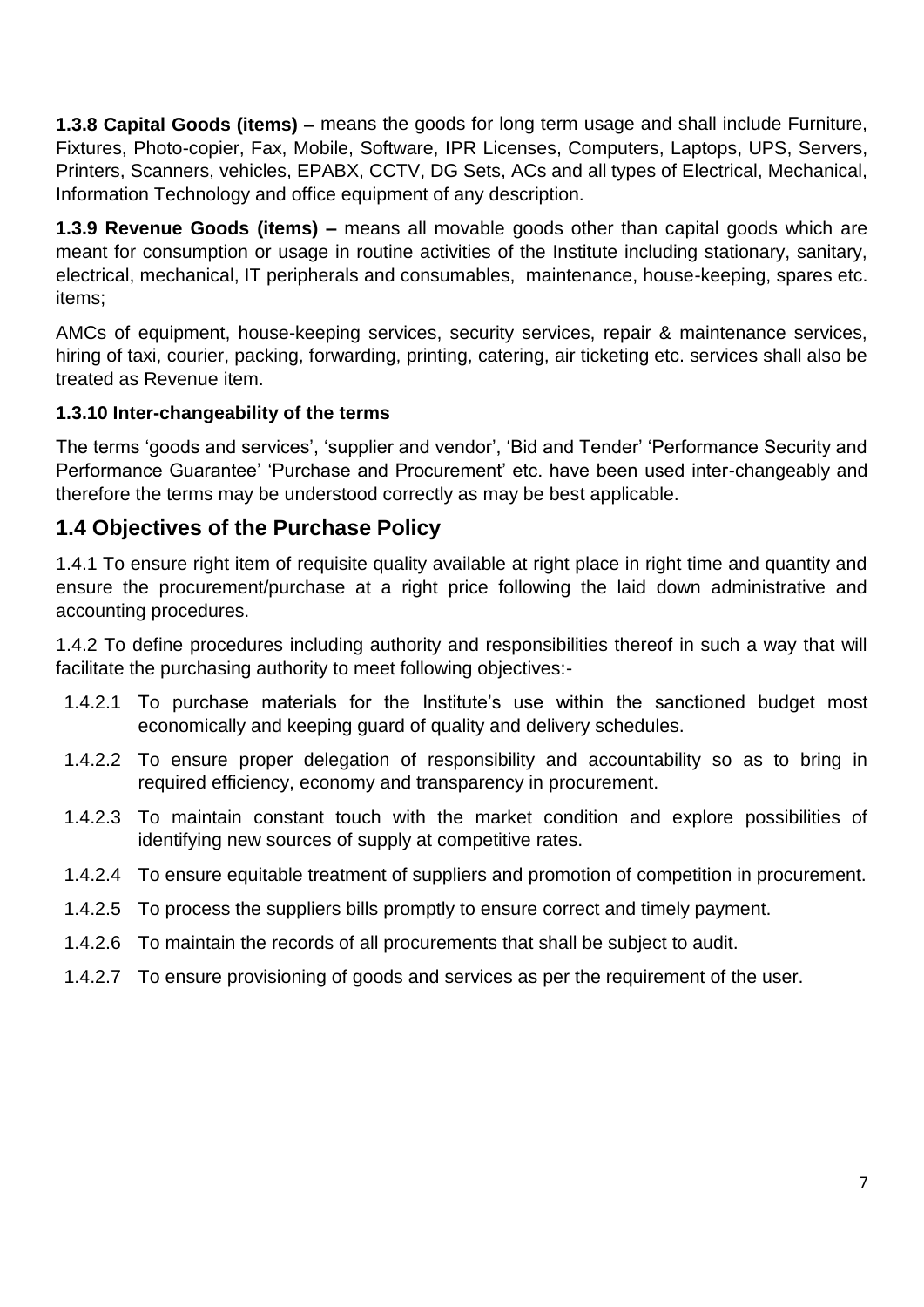# **CHAPTER 1.2 AUTHORITIES AND THEIR RESPONSIBILITIES**

# **1.2.1 Authority for initiating procurement of goods and services**

The procurement process for various goods and services shall be initiated by the following Departments:-

- 1.2.1.1 **Dte. Of Academic / Professional Development / Training**  For Study Material, Research Publications, Journals, Suggested Answers, Guidance Notes and all printed material meant for students, members or for sale to the general public. The Directorate will initiate the process in consultation and coordination with the Dte. of Student Services, Main Stores, Dte. Of Membership or any other concerned Directorate.
- 1.2.1.2 **Stationary Cell** For all stationary items of common use like photocopy paper, folders, staplers, water jugs, bags, publicity kits, pens, computer stationary, toners, envelopes, note sheets, stamps, consumables for Dte of Examination and all types of other consumables.
- 1.2.1.3 **Printing Cell** For all printing materials like letter heads, forms, visiting cards, souvenirs and all other printed materials for official use.
- 1.2.1.4 **Administration** (i) For all types of common services like hiring of vehicles, catering arrangements, AMCs of all equipment other than IT hardware and software materials, maintenance of civil, mechanical, electrical and other items, office equipment and all other office items.

(ii) For all capital items viz. furniture and fixtures, office equipment, mobile, electrical equipment, mechanical equipment, communication equipment, vehicles and any other capital item other than related to Dte. of IT .

- 1.2.1.5 **Dte. Of IT** For AMC of all the IT hardware and software, IT capital items viz. computers, printers, laptops, UPS, scanners, servers, software, networking items, website maintenance and all other items related to Dte. of IT.
- 1.2.1.6 **Publicity and Advertisement** For all types of advertisements and publicity services to be availed of for the Institute, students, members or other stakeholders including Designing, Printing, Film-making etc.
- 1.2.1.7 **User Departments** For all other goods and services which are of specific nature to the concerned department and which are not covered under Point 1 to 6 above.

### *The request for purchase shall be made in the 'Purchase Requisition Form' provided in Annexure '2'.*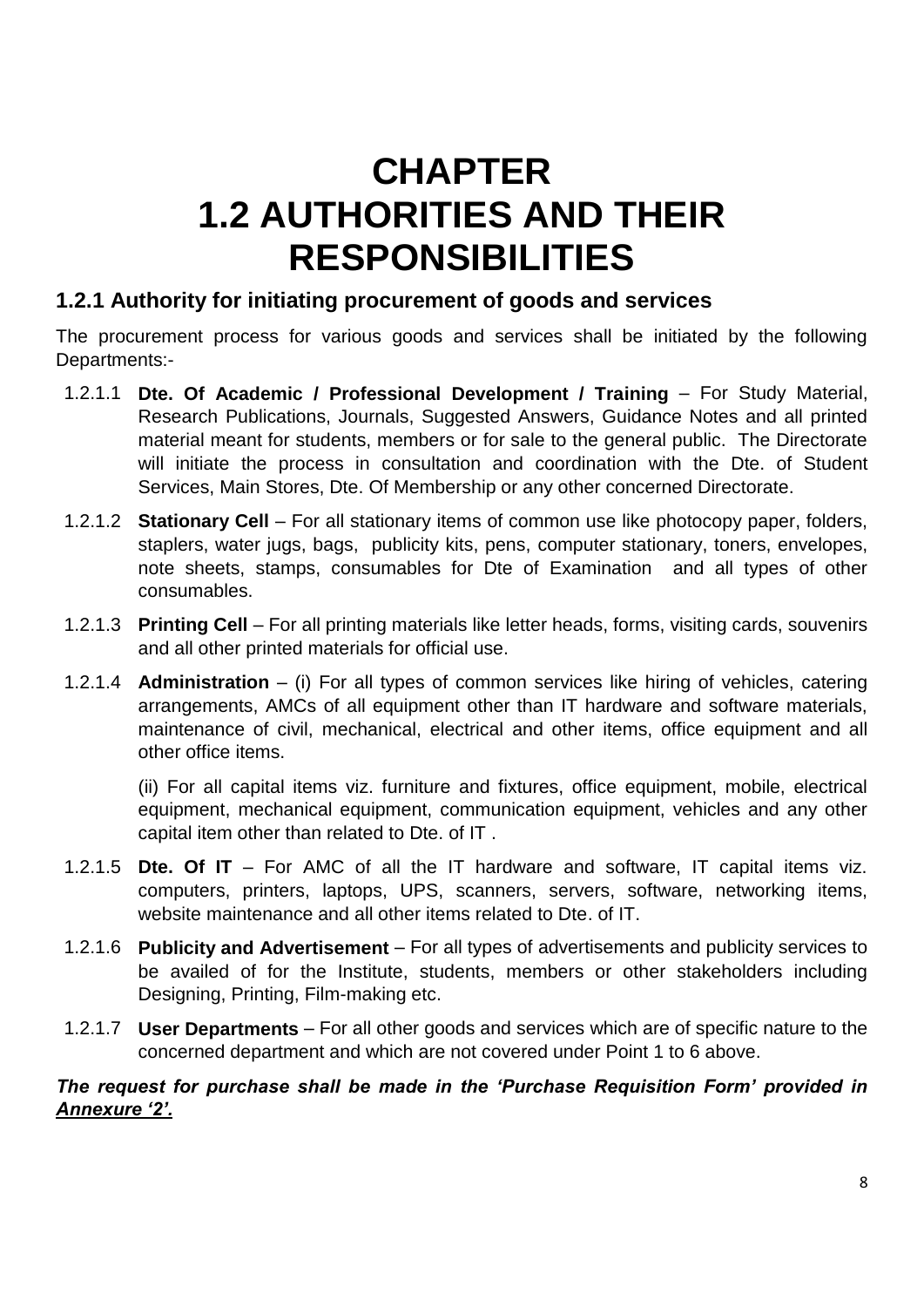This is to clarify that since there may not be separate Departments as stated above at the Regional Offices, Chapters, ICSI-CCGRT, Centre for Excellence, etc. therefore the respective offices thereat shall perform the role of Initiator for procurement of goods and services for their requirement.

### **1.2.2 Responsibilities of the Department which initiates the procurement process**

The Department which initiates the procurement process for goods and services shall be responsible for -:

- **1.2.2.1 Budgetary Control** ensure that budgetary provision is made in the budget, availability of budget for the proposed procurement and to maintain proper record of the budget availability, expenditure incurred before the proposal and availability of budget for the proposed procurement.
- **1.2.2.2 Administrative approval** obtain administrative approval of the competent authority for the proposed procurement before the procurement process is initiated. It is to be clarified that provision in the budget is only a pre-requisite for the specific administrative approval. Therefore, specific administrative approval for each item is necessary to be obtained from the competent authority. The approval shall be provided on or attached to the '*Purchase Requisition'*.
- **1.2.2.3 Timing for initiating the procurement process** The initiating Department shall ensure that:-
	- 1.2.2.3.1 The proposed requirements are accurately worked out based on past consumptions and future anticipation. Over or under procurement must be avoided. The minimum stock level, optimum order quantity and re-order level quantity must be clearly defined as far as possible on the basis of past consumption.
	- 1.2.2.3.2 Procurement process must be initiated timely keeping in view the procurement process and time involved on the tendering process. Generally, the lead time of 45 and 60 days for Limited Tender and Open Tender respectively should be adhered to.
- **1.2.2.4 Fundamental principles** The initiating Department shall take reasonable care while initiating procurement process as persons of ordinary prudence are expected to do in respect of their own purchases. The proposal for procurement must conform to the following yardsticks:-
	- 1.2.2.4.1 The specifications in terms of quality, type and quantity of the goods to be procured must be clearly spelt out keeping in view the specific needs of the Institute.
	- 1.2.2.4.2 Specifications so worked out should meet the basic needs of the Institute and should not include superfluous and non-essential features, which may result in unwarranted expenditure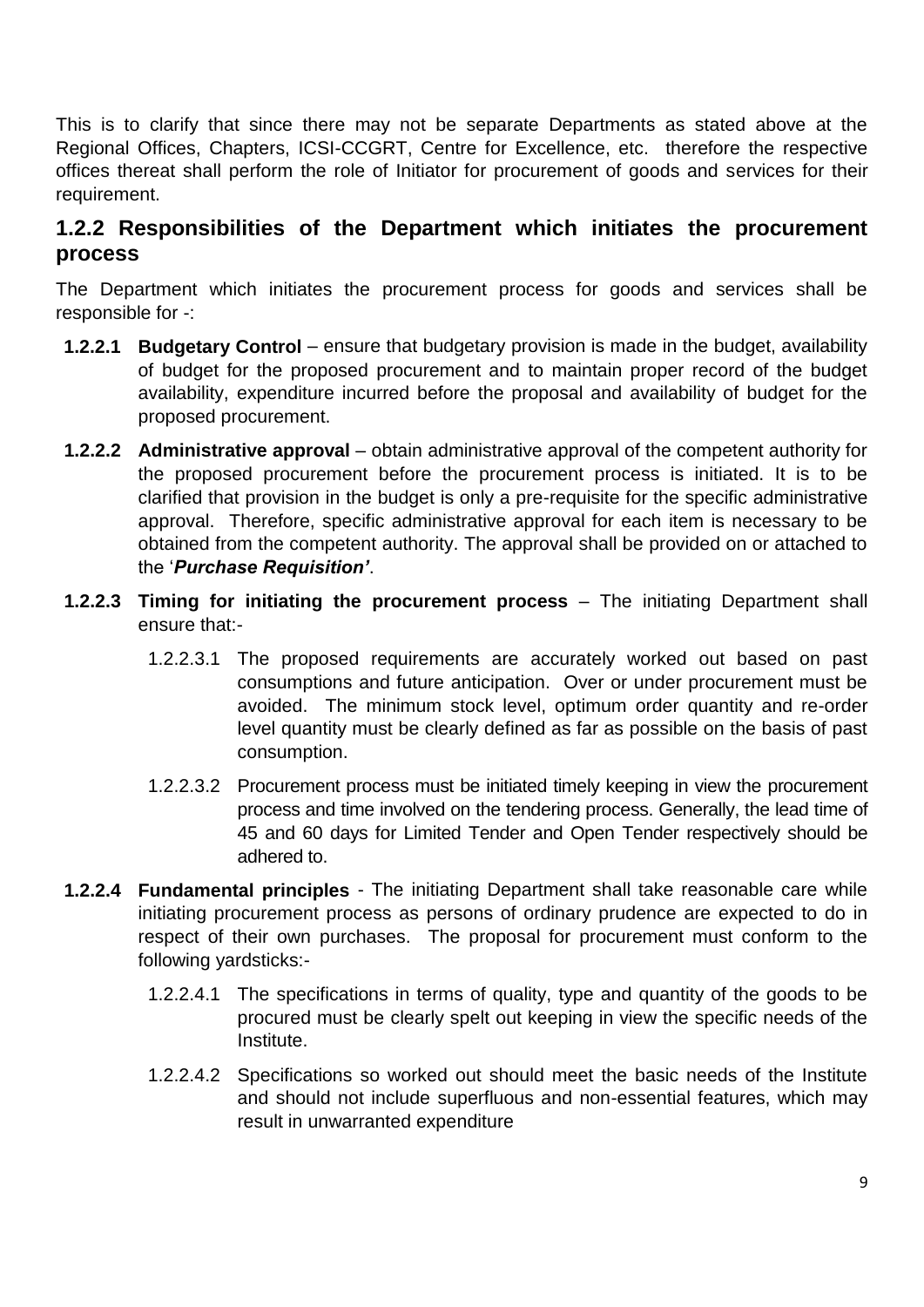- 1.2.2.4.3 Technical specifications must be generic in nature meeting the requirements of the Institute. Brand or brand specific technical specifications must be avoided.
- **1.2.2.5 Proprietary / Monopoly items** The initiating department shall certify if any item is proprietary or monopoly item of any vendor / service provider with the reasons/ justification and supporting document / information.
- **1.2.2.6 Support to the Purchase Department** Initiating department shall provide support regarding potential suppliers, market trends, past experiences, price justification etc.
- **1.2.2.7 Recommendation / Opinion for Procurement –** The initiating Department would provide its recommendation / opinion regarding quality, quantity, specifications, price, extension of contract etc. in respect of the procurement whenever required.

### **1.2.3 Responsibilities of the Purchase Department**

The Purchase Department shall be responsible for:-

- 1.2.3.1 Registration of vendors for general and routine items of consumption and regular updating of the list of registered vendors by adding new vendors at least once in a six month; the procedure for registration is given in *Annexure - '3'*.
- 1.2.3.2 Maintenance of rate contract for general and routine item of standard goods / services and timely review thereof as per market conditions;
- 1.2.3.3 Procurement of goods and services in accordance with the procurement process as given in this purchase policy, financial prudence and common prevailing practices;
- 1.2.3.4 Obtaining, maintaining and administering the Performance Guarantees as per the terms of the tenders;
- 1.2.3.5 Refund of EMD to the unsuccessful bidders as per the terms of the Tender;
- 1.2.3.6 Processing the payments as per the purchase / work order including the levy of penalty wherever applicable;
- 1.2.3.7 Administration of Warranty / Guarantee in consultation and coordination with the user department;
- 1.2.3.8 Compliance with the terms and conditions of the Tender and Purchase / Work Order in each case of procurement;

The Purchase Department shall ensure to comply with the budgetary provisions and DOFP while discharging its aforesaid responsibilities.

### **1.2.4 Responsibilities of the Purchase Committee**

The Purchase Committee shall be responsible to –

1.2.4.1 Recommend the procurement of the goods/ services to the competent authority on the basis of:-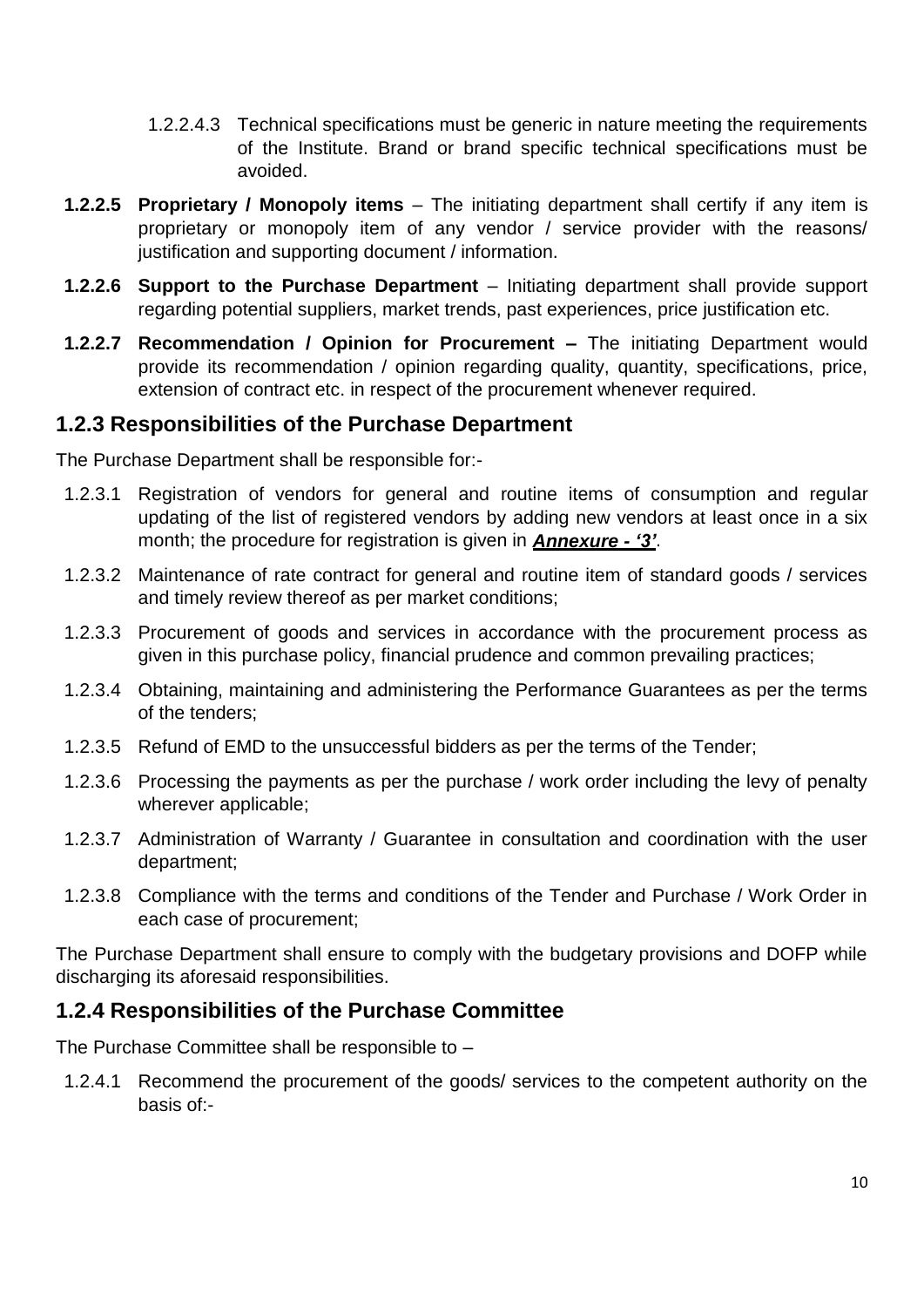- 1.2.4.1.1 Administrative approval of the competent authority for the proposed procurement;
- 1.2.4.1.2 Approval of the concerned committee of the council , wherever applicable/ required ;
- 1.2.4.1.3 Outcome of the tendering process completed as per this purchase policy and submitted to the committee for consideration by the Dte. of Purchase;
- 1.2.4.1.4 Justification for the quality, quantity and price of the proposed procurement keeping in view the overall interest of the institute;
- 1.2.4.2 For the purpose of discharge of its responsibilities, the Purchase Committee may
	- 1.2.4.2.1 Advise the Dte. of Purchase to seek clarification / recommendation from the user department / vendor on proposals placed before it for consideration;
	- 1.2.4.2.2 may obtain expert opinion by engaging independent expert.
	- 1.2.4.2.3 recommend to the concerned authority / department for improvement in the procurement;
	- 1.2.4.2.4 issue advisory to concerned Directorate(s) regarding lapses in procurement process;
	- 1.2.4.2.5 recommend any proposal placed before its consideration to the competent authority / concerned committee of the council for consideration and decision;
	- 1.2.4.2.6 consider and advise on any other matter in the larger interest of the Institute and its stakeholders.

### **1.2.5 Responsibilities of the Competent Authority**

The Competent Authority while approving the initial proposal for procurement or approving the procurement of Goods / Services shall keep in view the -

- 1.2.5.1 proposed procurement is in line with the decisions / policies of the Council / Committees wherever applicable;
- 1.2.5.2 procurement of high value / capital items is properly justified;
- 1.2.5.3 objectives of the procurement are clearly laid down for high value / capital items;
- 1.2.5.4 overall interest of the Institute and stake holders;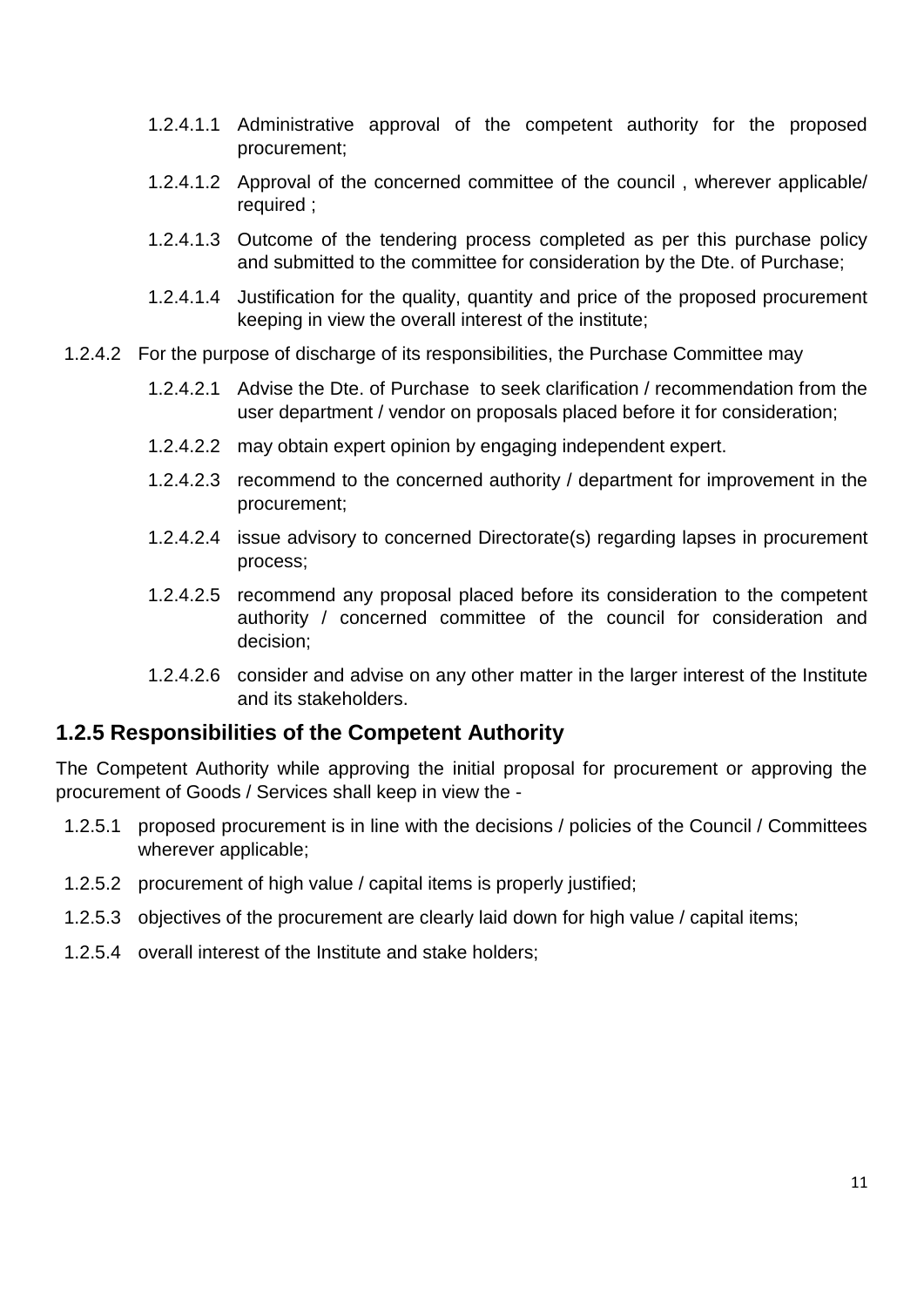# **CHAPTER 1.3 MODES AND PROCEDURE OF PROCUREMENT**

## **1.3.1 Modes and Procedure of Procurement**

Depending upon the total estimated cost involved, urgency and availability of time, the procurement shall be made by following modes given hereunder:-

- 1.3.1.1 Gift item/Reserved/Kendriya Bhandar/GeM/NIC/C-DAC/DAVP/PSU/any other such organizations notified by government (Central/State) time to time
- 1.3.1.2 Purchase without quotation
- 1.3.1.3 Purchase by Local Purchase Committee by market survey
- 1.3.1.4 Purchase under rate contract
- 1.3.1.5 Purchase by obtaining bids

The procedure under each mode is given hereunder:-

### **1.3.1.1 Reserved / Kendriya Bhandar / GEM / NIC / C-DAC / DAVP / PSU / any other such organizations notified by government (Central/State) time to time/ Gift items**

1.3.1.1.1 GeM (Government e-marketplace): Government e-Marketplace (GeM) is a one stop portal to facilitate online procurement of common use Goods & Services required by various Government Departments / Organizations / PSUs. Since, GeM aims to enhance transparency, efficiency and speed in public procurement, it is also included in **Modes and Procedure of Procurement** in **Chapter 3 (1)**. It provides the tools of e-bidding, reverse e-auction and demand aggregation to facilitate the government users achieve the best value for their money.

Advantages:

- (i) Offers rich listing of products for individual categories of Goods/Services
- (ii) Makes available search, compare, select and buy facility
- (iii) Enables buying Goods and Services online, as and when required.
- (iv) Provides transparency and ease of buying
- (v) Ensures continuous vendor rating system
- (vi) Up-to-date user-friendly dashboard for buying, monitoring supplies and payments
- (vii) Provision of easy return policy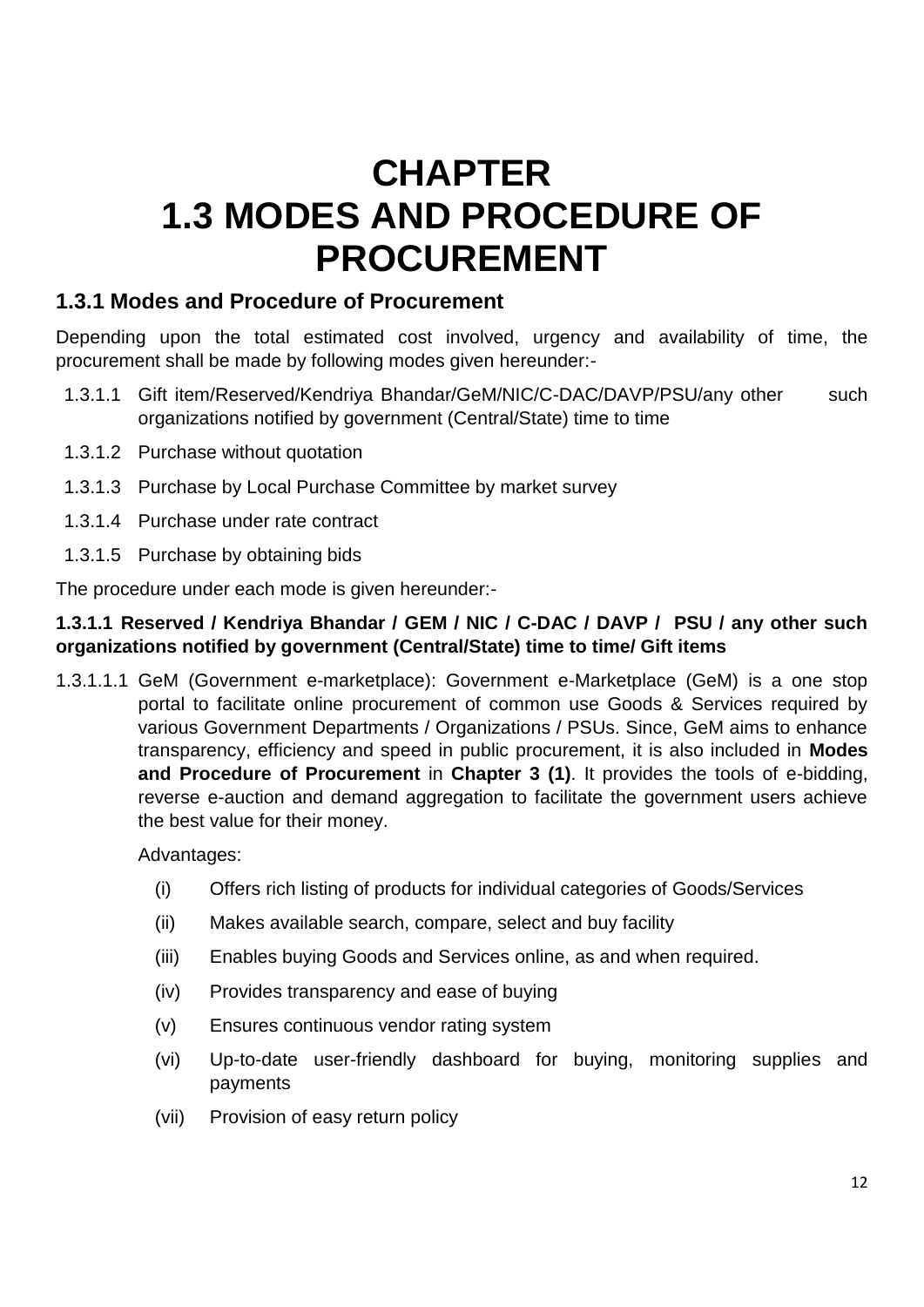- 1.3.1.1.2 The Central Government, through administrative instructions, has reserved all items of handspun and hand-woven textiles (khadi goods) for exclusive purchase from Khadi Village Industries Commission (KVIC). It has also reserved all items of handloom textiles required by Central Government departments for exclusive purchase from KVIC and/or the notified handloom units of ACASH (Association of Corporations and Apex Societies of Handlooms). The Central Government has also reserved some items for purchase from registered Small Scale Industrial Units. Procurement of such items may be made from the reserved sources as per the quoted rate directly on approval of the competent authority as per DOFP;
- 1.3.1.1.3 Procurement from Kendriya Bhandar, GeM, NIC and C-Dac may be made directly as per the quoted rate on approval of the competent authority as per DOFP;
- 1.3.1.1.4 Services for advertisement and publicity may be availed of at approved DAVP rates on approval of the competent authority;
- 1.3.1.1.5 Gift items which may be procured from PSU / government agencies like Central cottage Industries, State Emporiums, KVIC etc.;

### **1.3.1.2 Purchase without Quotation**

Purchase of goods up to the value of Rs.60,000/-(Rupees Sixty Thousand) on each occasion may be made directly from the market without inviting quotations or bids with the approval of the competent authority. However, the demand for goods shall not be divided into small quantities to make piece meal purchases to avoid the necessity of initiating tender process and obtaining the sanction of higher authority required with reference to the estimated value of the total demand.

Provided that the availability of the items as mentioned above has to be checked with GeM / Kendriya Bhandar. If the items are not available at GeM / Kendriya Bhandar, then only the same can be procured from the open market after certification of non-availability of the items at GeM / Kendriya Bhandar by the Head of the Dte. of Purchase. In exigencies and urgent requirement the goods can be procured directly from the open market.

*Note* : The amount of Rs.60,000/- shall be read as Rs.20,000/- for Chapter offices and Rs.40,000/ for ROs/CCGRT.

### **1.3.1.3 Purchase by Local Purchase Committee through Market Survey**

### **1.3.1.3.1 Single Purchase**

Purchase of goods costing above Rs. 60,000/- (Rupees Sixty Thousand only) and up to Rs.2,00,000/- (Rupees Two Lakh only) shall be made on the recommendations of a duly constituted Local Purchase Committee consisting of officials of appropriate level drawn from user or indenting directorate, Dte. of Purchase and Dte. of F&A as decided by the Competent Authority. The committee will survey the market / consider the recommendation of User Department to ascertain the reasonableness of rate, quality and specifications and identify the appropriate supplier.

The Committee shall ensure to collect rate from at least three service providers/suppliers/vendors of the similar item that the proposed rate is reasonable as prevailing in the market.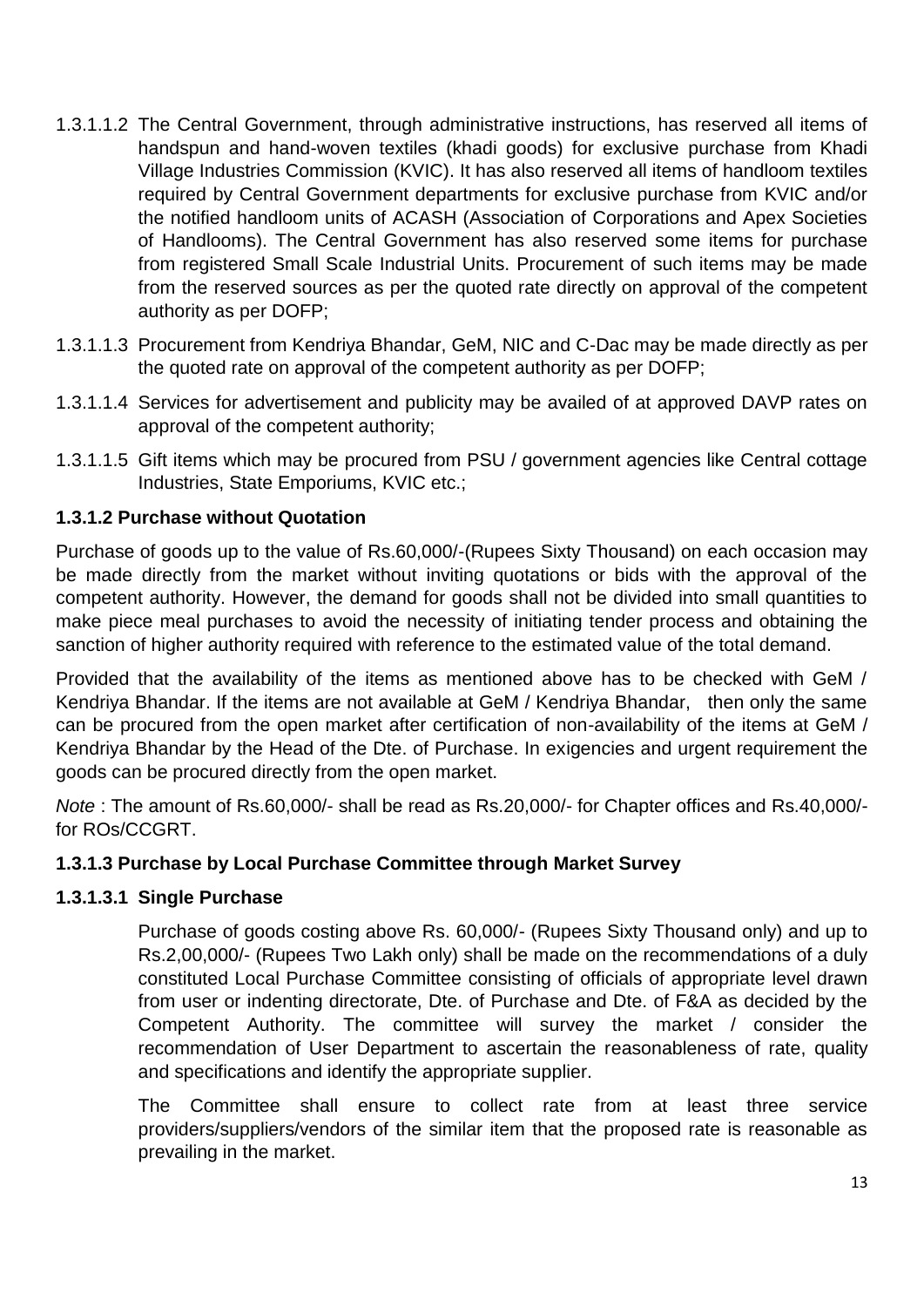Before recommending procurement, the members of the committee will jointly record a certificate as under:-

"Certified that we \_\_\_\_\_\_\_\_\_\_\_\_\_\_\_\_\_\_\_\_\_, members of the Local Purchase Committee are jointly and individually satisfied that the goods recommended for purchase are of the requisite specification and quality, rate as per the prevailing market rate and the supplier recommended is reliable and competent to supply the goods in question."

The recommendation of Local Purchase Committee will be placed along with the recommendation of the user department before the competent authority for approval.

*Note*: The amount of Rs.2,00,000/- shall be read as Rs.50,000/- for Chapter offices and Rs.1,00,000/- for ROs/CCGRT.

#### **1.3.1.3.2 More than Single Purchase**

Where the item to be purchased through Market Survey is of the same and standard type in all respects (like Laptops, Computers, Mobiles, Batteries etc.), in such case the Competent Authority on the recommendation of the Head of the Dte. of Purchase and the indenting/user directorate, may approve procurement of more than one quantity provided the total value of the procurement is not more than Rs. 25,00,000/- (Rupees Twenty Five lakh only) where the procurement through Open & Advertised Tender is applicable.

#### **1.3.1.4 Purchase under rate contract**

The Purchase Department shall maintain rate contracts for goods and services of standard types, which are identified as items of common use and are needed on recurring basis by various Departments.

The rate contract shall be concluded either through the Market Survey, Limited Tender Enquiry or Open Tender Enquiry as may be applicable on the basis of estimated cost of procurement in a financial year based on the estimated consumption.

The Dte of Purchase shall prepare and maintain list of items in broad Groups to ascertain the estimated consumption and total estimated cost thereof in a financial year to decide the mode of procurement and maintaining the rate contract. For example – stationery, paper, envelops, computer stationery, photocopy paper, pens, pencils etc. shall form one Group;

Rates should be finalized at least for one year but the rates should also be monitored for any downward revision. In case of downward revision the rates should be re-decided.

Rates should be compared with GeM / Kendriya Bhandar and generally the rates should not be more than the rates offered by GeM / Kendriya Bhandar.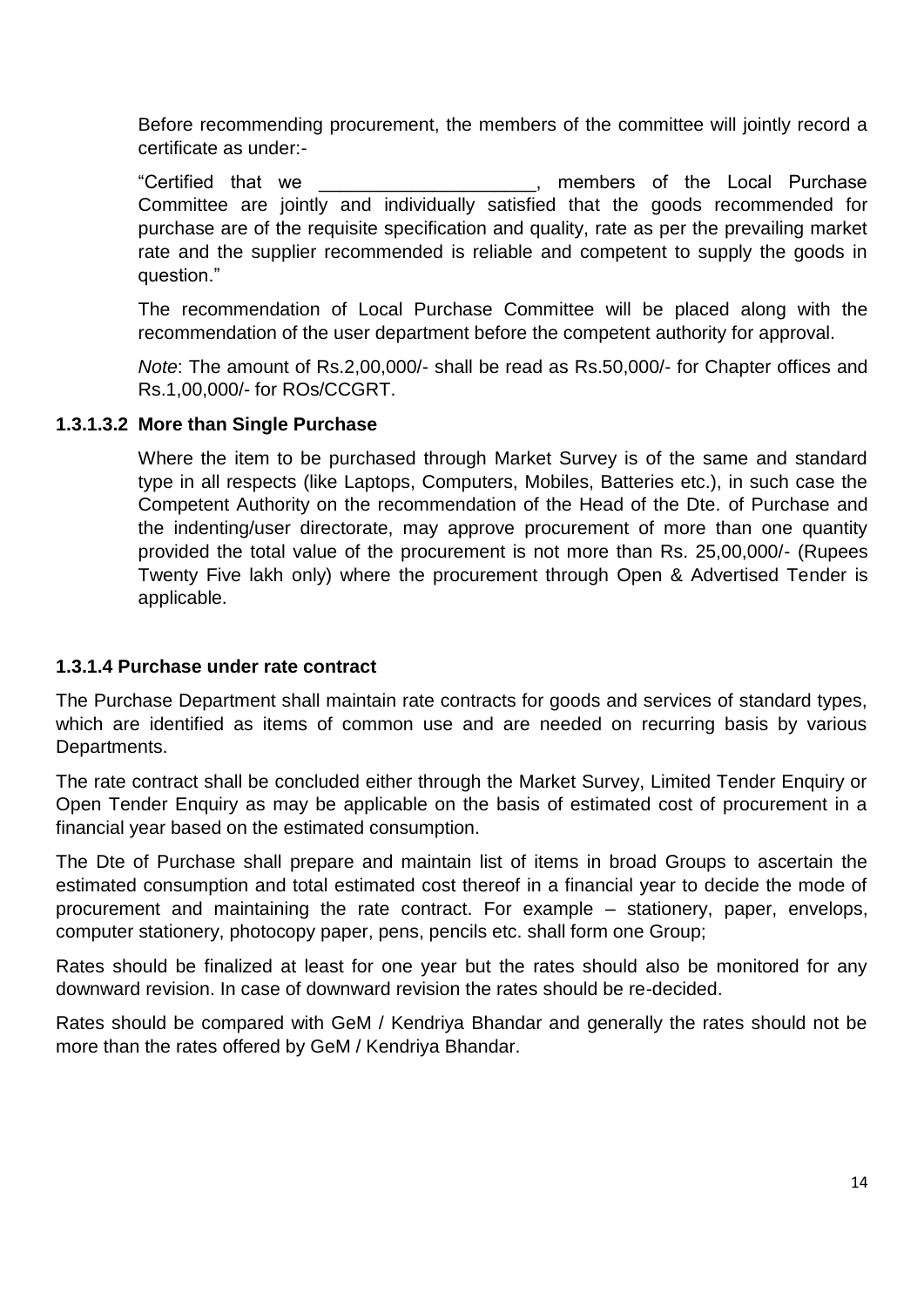### **1.3.1.5 Purchase by obtaining bids**

Procurement not covered under the aforesaid modes shall be made through tendering process by obtaining bids as follows:-

- 1.3.1.5.1 Single Tender Enquiry
- 1.3.1.5.2 Limited Tender Enquiry
- 1.3.1.5.3 Open / Advertised Tender Enquiry;
- 1.3.1.5.4 Swiss challenge bidding process

The process for each mode of procurement through tender is given hereunder:-

### **1.3.1.5.1 Single Tender Enquiry –**

Procurement through a single tender may be resorted to in the following circumstances:-

- **1.3.1.5.1.1 Proprietary / monopoly items** It is in the knowledge of the Purchase / User Department that only a particular firm is the manufacturer of the required goods and sold through OEM's own or authorized retail showroom a certificate is provided by the head of the Dte. Of Purchase / User Department in Form placed at *Annexure - '4'*.
- **1.3.1.5.1.2 Emergency** In case of emergency, the required goods are necessarily to be purchased from a particular source and the reasons for such a decision is to be recorded and approval of competent authority be obtained.
- **1.3.1.5.1.3 Standard / Compatible Goods / Services** Standard / Compatible equipment, machine, spare parts, technical services, maintenance services etc. to the existing sets of equipment (on the advice of a competent technical expert and approved by the competent authority), may be purchased from a particular firm.
- **1.3.1.5.1.4 New and Innovative Goods / Services** The new and innovative goods / service may be procured / availed of on the recommendation of the Purchase Committee and with the approval of the Executive Committee.
- **1.3.1.5.1.5 Specific requirement of Dte. of IT (as this domain has specific requirement):**

Purchase through Single tender enquiry may also be adopted in exceptional cases only with the approval of the **President/Secretary** in addition to emergency cases or monopolistic cases when:

1.3.1.5.1.5.1 For standardization of machinery or components or spare parts has to be compatible to the existing sets of IT related machinery / equipment (on the advice of a competent technical expert and approved by the competent authority), the required goods can be purchased from a particular authorized/selected vendor.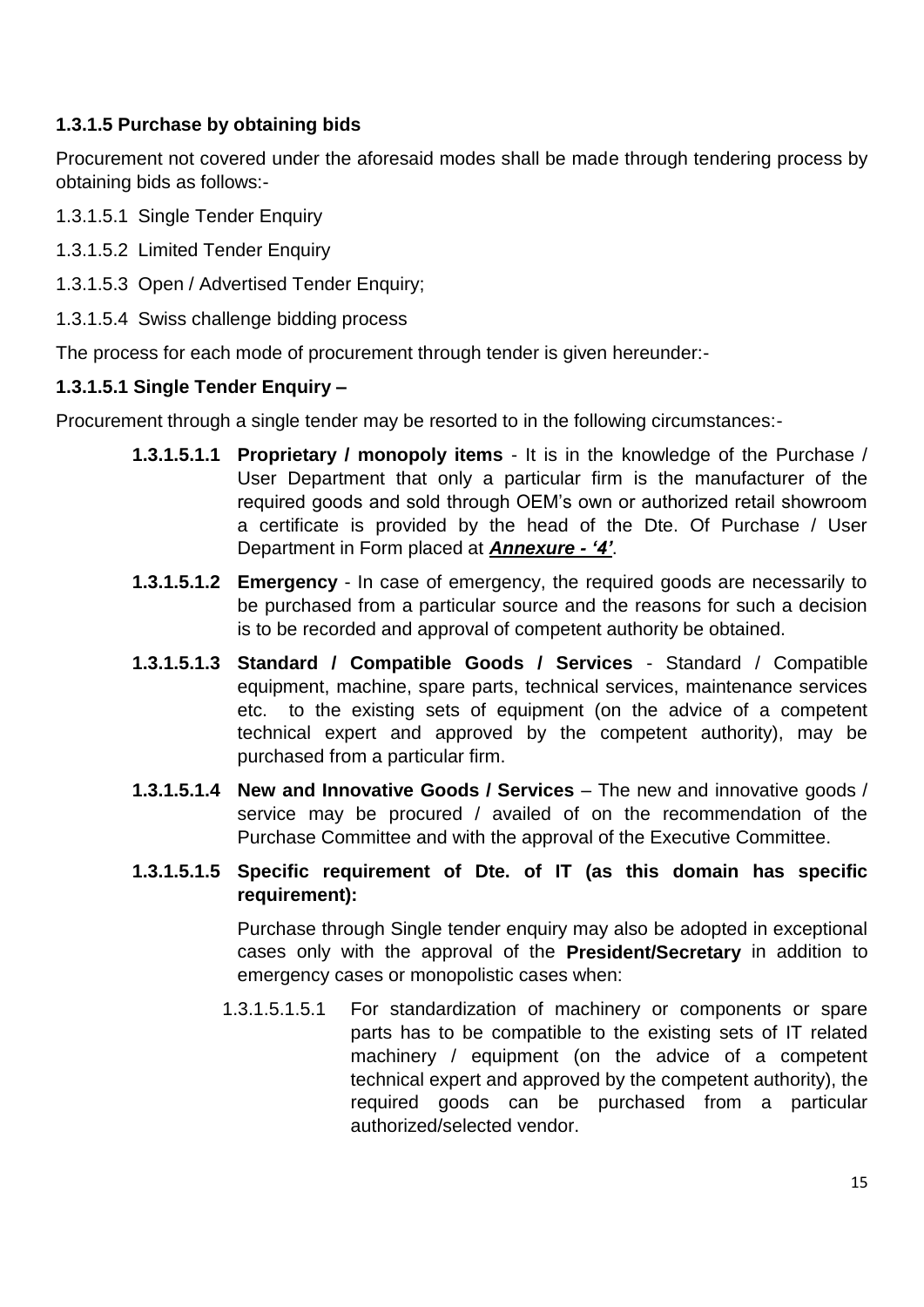- 1.3.1.5.1.5.2 Services or equipment can be procured based on single bid on recommendation of the Dte. of IT and approval of the competent authority, when the Institute does not receive sufficient number of bids. At times, in spite of fulfilling all necessary requirements, like, standard tender enquiry conditions, wide publicity, sufficient time for bid preparation, etc. and after analysing the bids received, the institute ends up with one responsive bidder. In such cases, the procurement process can be processed further based on available valid bids without resorting further tender process (even if minimum three bids are not available) after justifying the price quoted by such bidder(s).
- 1.3.1.5.1.5.3 In case of unreasonable rates, retendering may be done. Since re-tendering will lead to longer time to complete the procurement process, the procurement of limited quantity for continuing the operations without interruption may be done from authorized vendor or channel partner of the OEM, on recommendation of the Dte. of IT and approval of the competent authority after doing due diligence.
- 1.3.1.5.1.5.4 In the tendering process, if the lowest bid received is found to be non-workable, Purchase Committee may call for clarification from the bidder and insist on indemnity from the bidder to the effect that in case of non-performance by the lowest bidder as per tender terms, the particular work can be executed through other vendor at the risk and cost of defaulting lowest bidder on approval of the competent authority.
- 1.3.1.5.1.5.5 **AMC Services related to IT Hardware items in the Institute:** For AMC of all IT Hardware items (Server, Storage Device, Printer, Desktops, Laptops, Firewalls, Switches, Routers, Modems, etc.) respective OEMs shall be entrusted the AMC to ensure easy availability of parts and effective support. In case, the OEM does not directly entertain the AMC, the authorized service provider of the OEM should be entrusted to undertake the AMC with back to back support of the OEM. On the expiry of AMC it could be further renewed with OEM/Partner as long as the OEM continues to give support. This is subject to cost benefit analysis with new product cost as recommended by the Dte. of IT.
- 1.3.1.5.1.5.6 **IT enabled critical services for the Institute**  stakeholders) e.g. Support-Services / Anti-Virus / Softwaretools and Licenses / Networking Services / etc :(.During exigencies or due to any unavoidable reasons if tendering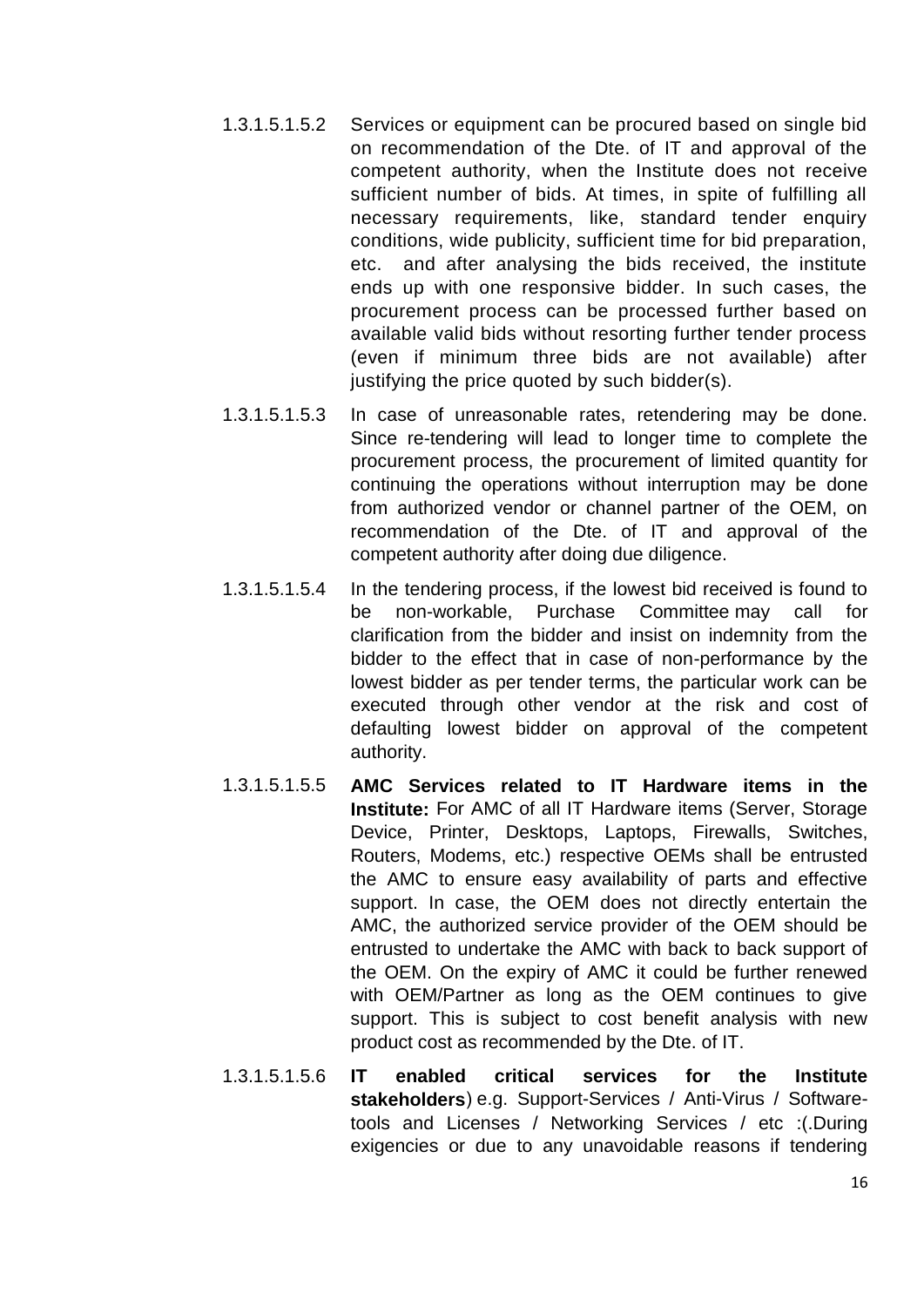process for IT enabled critical services is unsuccessful/not complete/expired, that service contract can be renewed further for a time period till tendering process is finalised such that critical services may not be interrupted in the interest of the Institute and the Stakeholders.

- 1.3.1.5.1.5.7 If any IT Hardware (Desktop / Laptop / Printer / Scanner etc.) and Software arrangement is to be provided to the user directorates as and when required on urgent / immediate basis including arrangements at the time of programmes e.g. National Convention / Council Election / Examination / other Programmes etc. or any other such event, the same can be procured on recommendation of the Dte. of IT and approval of the competent authority.
- 1.3.1.5.1.5.8 On case to case basis if any Directorate sends any requirement to Dte. of IT, Dte. of IT will provide the Technical Specification and support for required IT Hardware and software. Subsequently the Directorate of Purchase may process the requisition after the approval of Competent Authority to accommodate the required IT Hardware which can be availed on **rental basis**. On recommendation of Dte. of IT, the rental service can be availed on lowest rate basis, by seeking minimum three (3) sealed quotations from service providers available either in the institute and/or in the market. The Dte. of Purchase can issue the order for rental of IT hardware to the firm on approval of the competent authority. This could be followed for the procurement of Software in case of exigencies, if required.
- 1.3.1.5.1.5.9 All above provisions may be adopted based on the value of the procurement as approved by the Secretary/President.
- **1.3.1.5.1.6 Exceptional Circumstances** The exceptional conditions for such decisions after recording reasons and approval of the competent authority. Such conditions may be like :
	- i. Emergency situation like Power Failure, Disruption of Drinking water supply, Malfunctioning of Fire Fighting Equipment, malfunctioning of Lift, AC plants, DG etc., law & order problem, fire, flood, earthquake, water logging or any other natural calamities
	- ii. Supplier has exclusive right
	- iii. No suitable substitute
	- iv. Tender held for several dates/ times, but no bidder quoted successfully or no bid is received.
	- v. Possibility of a new source is remote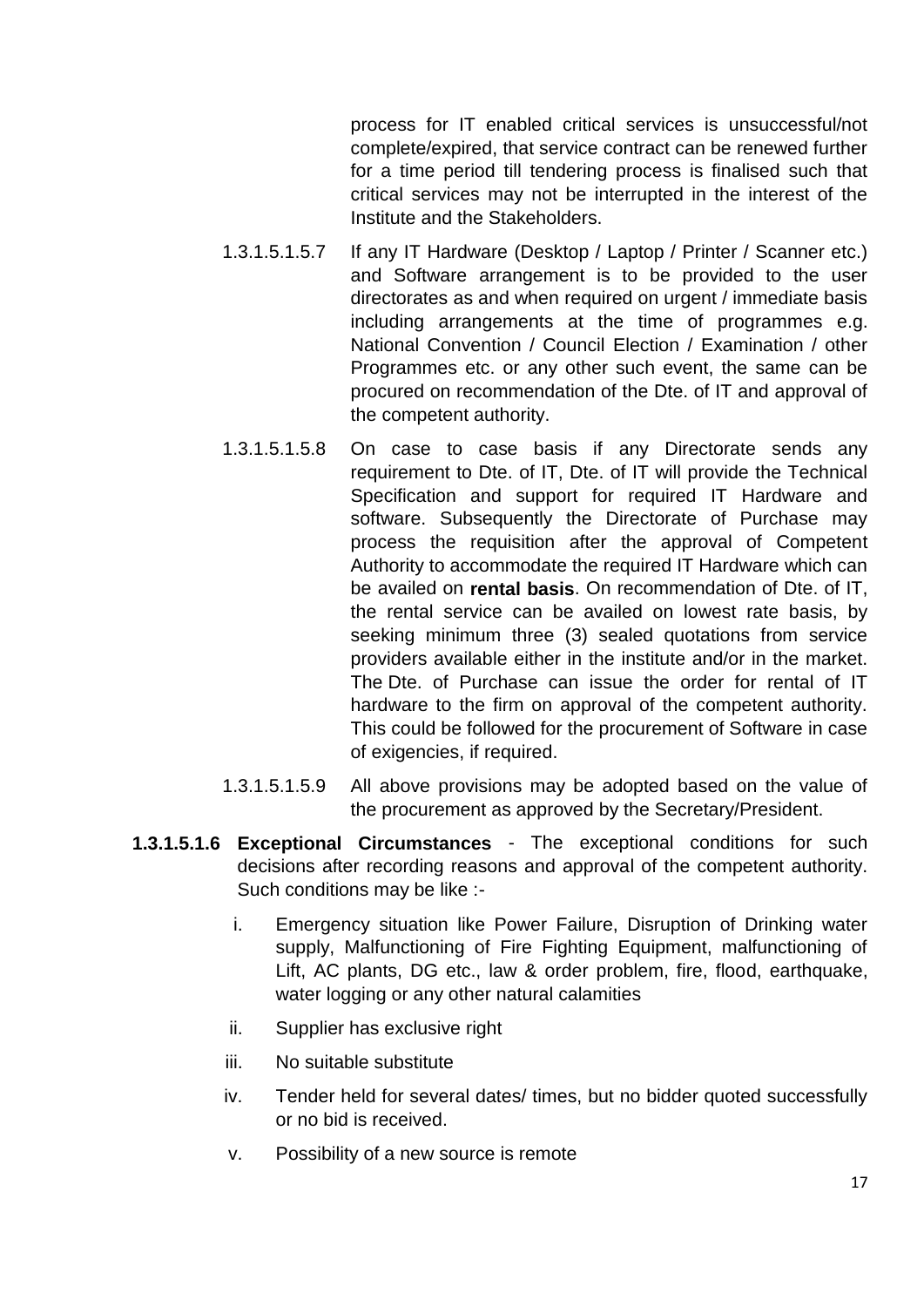- vi. Readymade Software/ Solutions which are available in the market which can be used for the benefit of the stakeholders.
- vii. For purchasing of any item of specific brand or model, readymade software products with certain specifications as decided by the Executive Committee (procurement value up to Rs.50,00,000/-) and Council (procurement value above Rs.50,00,000/-).

#### **1.3.1.5.2 Limited Tender Enquiry**

1.3.1.5.2.1 Procurement through Limited tender enquiry will be adopted when estimated value of the goods to be procured is up to Rs.25,00,000/- (Rupees Twenty Five Lakhs only).

> The following points shall be followed while adopting mode of Limited Tender Enquiry:-

- 1.3.1.5.2.1.1 Copies of the bidding document may be sent to all the following firms:-
	- 1.3.1.5.2.1.1.1 Existing suppliers for the goods in question;
	- 1.3.1.5.2.1.1.2 Empanelled suppliers for the goods in question;
	- 1.3.1.5.2.1.1.3 List of prospective suppliers provided by the user department;
	- 1.3.1.5.2.1.1.4 Suppliers list available on the internet;
	- 1.3.1.5.2.1.1.5 Any other possible source to identify higher number of bidders.
- 1.3.1.5.2.1.2 Tender document shall be placed on the website of the Institute in the Tender Section.
- 1.3.1.5.2.1.3 At least ten days' and maximum fifteen days' time shall be allowed for submission of bids in limited tender enquiry cases unless a shorter duration is approved by the competent authority in case of urgent requirement.
- 1.3.1.5.2.1.4 The number of qualified bidders shall be not less than three for award of contract to the successful bidder -

**Provided that** in case of less than three qualified bidders and the estimated value is more than Rs. 25,00,000/- (Rupees Twenty Five Lakhs only) then the items shall be re-tendered through Open Tender once more only;

**Provided further that** in case of less than three qualified bidders and the estimated value is up to Rs. 25,00,000/- (Rupees Twenty Five Lakhs only) then the items shall be re-tendered through Limited Tender Enquiry once more only;

**Provided further that** in case of re-tendering either through Open Tender or Limited Tender Enquiry as stated above, the contract may be awarded to the lowest bidder even if the qualified bidders are less than three on the recommendation of the Purchase/ User Department regarding quality of the goods and justification of price.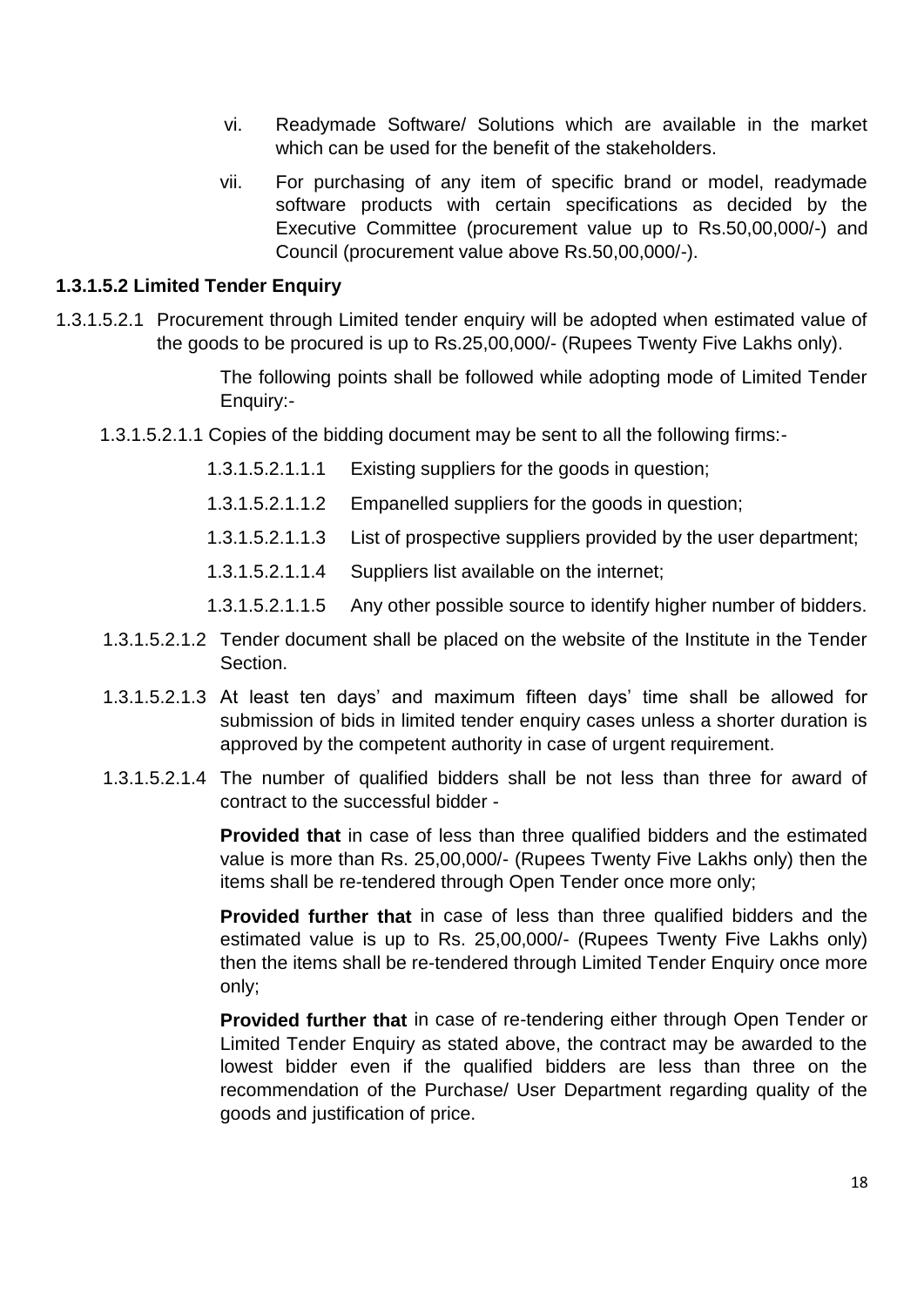- 1.3.1.5.2.2 Purchase through limited tenders may be adopted even where the estimated value of procurement is more than Rs.25,00,000/- (Rupees Twenty Five Lakhs only) but less than Rs.50,00,000/- (Rupees Fifty Lakhs only) under following circumstances:-
	- 1.3.1.5.2.2.1 The competent authority in the Institute approves that the demand is urgent and additional cost involved by not procuring through open tender enquiry is justified in view of urgency. Nature of urgency and reasons why the procurement could not be anticipated needs to be recorded;
	- 1.3.1.5.2.2.2 There are sufficient reasons, to be recorded in writing by the competent authority, indicating that it will not be in Institute's interest to procure the goods through open tender enquiry;
	- 1.3.1.5.2.2.3 The sources of supply are definitely known and possibility of fresh sources beyond those being tapped is remote.

### **1.3.1.5.3 Open and Advertised Tender Enquiry**

- 1.3.1.5.3.1 Procurement of Goods / Services of more than Rs. 25,00,000/- (Rupees Twenty Five Lakhs only) shall be made through Open and Advertised Tender Enquiry;
- 1.3.1.5.3.2 Open and Advertised Tender Enquiry may also be adopted in other cases on one or more of the following considerations :-
	- (i) List of sufficient number of prospective bidders is not available for the Limited Tender Enquiry;
	- (ii) Source of supply not clearly known;
	- (iii) Advertising is expected to elicit better response;
	- (iv)The known supplies are suspected to have formed a ring/ cartel;
	- (v) Where it is not possible to freeze the technical specifications;
	- (vi)To generate more competition for quality and price.

(vii)Retendering process in case of less than required bids.

1.3.1.5.3.3 Open Tender Enquiry up to the value of Rs.50,00,000/- (Rupees Fifty Lakhs only) shall be made through hosting the tender in the institute's website and uploading the tender in the Central Public Procurement Portal (CPPP) an initiative of the Government of India maintained by NIC through e-tendering. Tender can also be hosted at Public Tender Sites / or other websites which are publishing tenders at free of cost. Tenders valued more than Rs.50,00,000/- to be advertised through at least two widely circulated newspapers, one in English and another in Vernacular in addition to placing the tender at the Institute's website under the Tender Segment and CPPP – e-tendering process.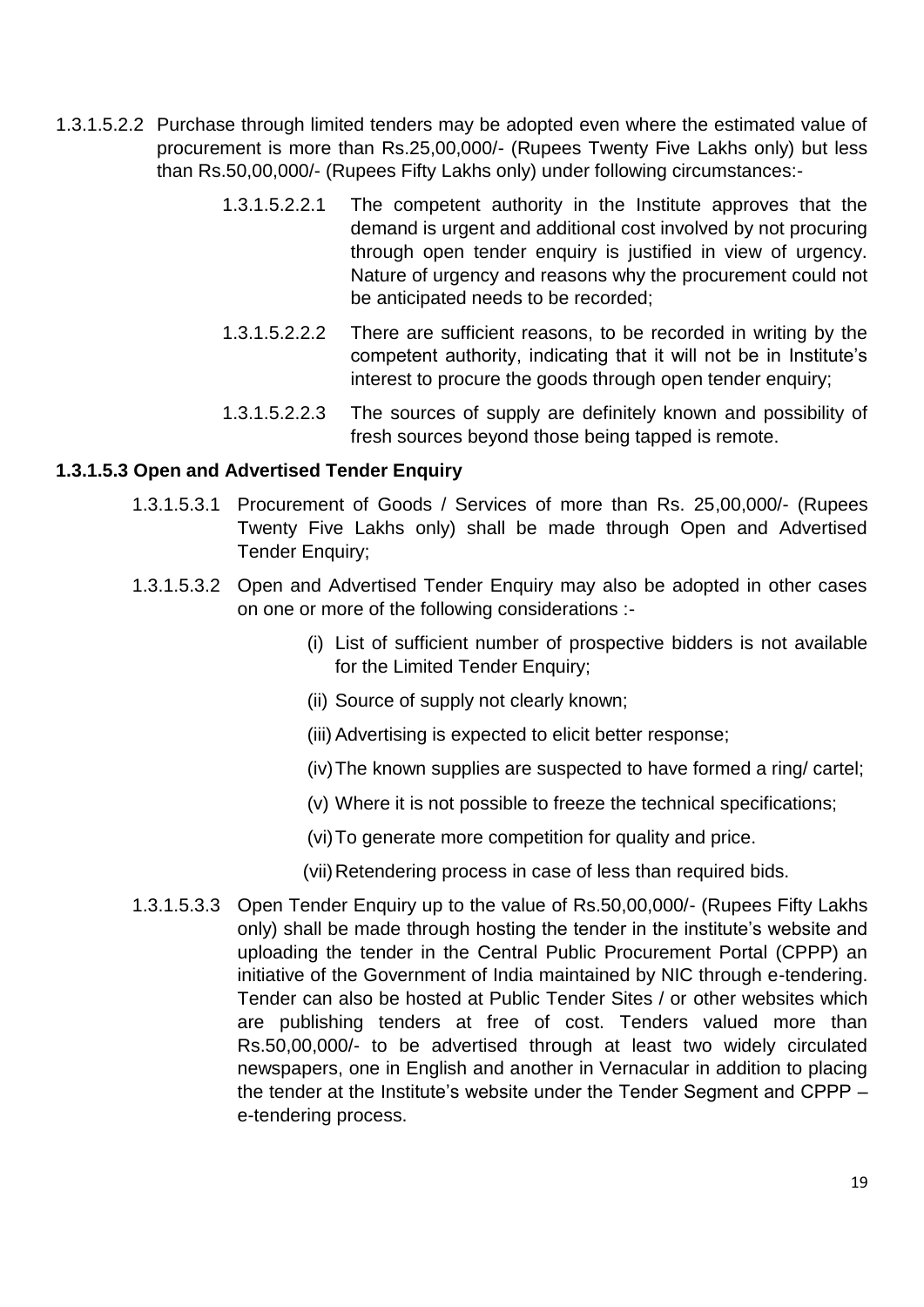- 1.3.1.5.3.4 At least twenty one days' time shall be allowed for submission of bids unless a shorter duration is approved by the competent authority in case of urgent requirement.
- 1.3.1.5.3.5 The number of qualified bidders shall be not less than three for award of contract to the successful bidder.

**Provided further that** in case of less than three qualified bidders, the items shall be retendered once more through Open Tender as per guideline mentioned in (iii) (C) above. The contract may be awarded to the successful bidder even if the qualified bidders are less than three in the re-tendering process on the recommendation of the Purchase Committee after obtaining the concurrence of the indenting / User Department regarding quality of the goods and price justification.

### **1.3.1.5.4 Swiss challenge bidding process**

This is a form of public procurement operated in some areas, wherein an unsolicited proposal is received for some innovative product, service or idea as received from a particular bidder for goods or service. The Swiss challenge bid method adopted by ICSI may also allow the entity which submitted the unsolicited bid shall also be called to match or better the best bid which comes out of the Swiss challenge process.

### **1.3.2 EXPRESSION OF INTEREST**

An 'Expression of Interest' (EOI) may be called in case of any new item of procurement where the technical specifications are not available or the sources of supply are not known or any other such justified reason.EOI shall be followed by the procurement process as per aforementioned guidelines.

### **1.3.3 Timelines**

The Purchase Committee shall strive off to complete the procurement process within one month from the last date of submission of Bid.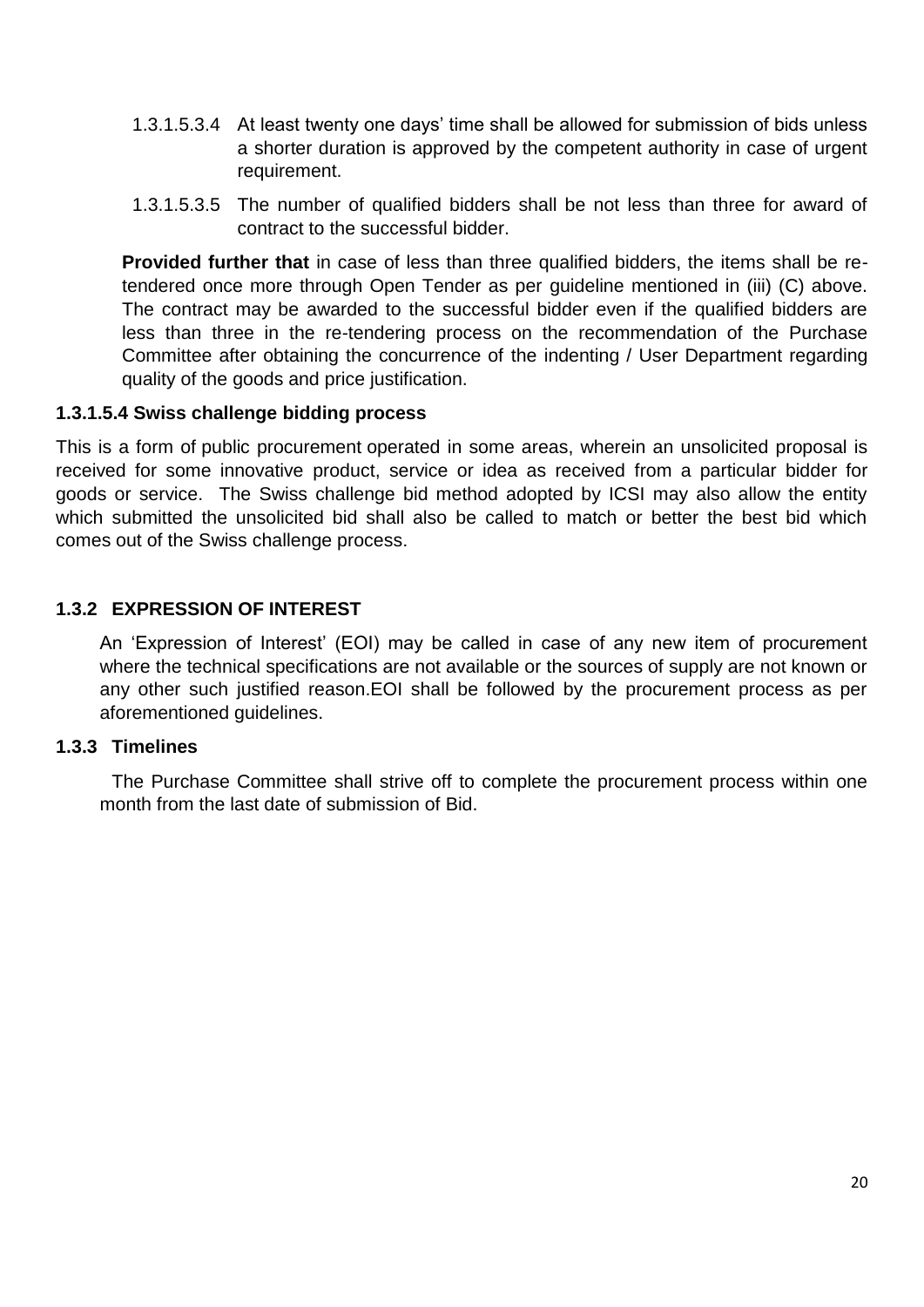# **CHAPTER 1.4 TERMS AND CONDITIONS OF THE TENDER DOCUMENT**

# **IMPORTANT TERMS AND CONDITIONS TO BE INCORPORATED IN THE TENDER DOCUMENT**

**1.4.1 Single Bid or Two Bid –** the Tender document should clearly specify whether the tender is based on single bid or two bid system. Generally, in case of high value items or items of technical nature or technical services or capital goods, the tender should be called on two bid system.

In case of Two Bid System, the financial bids of all the technically qualified bidders shall be opened and the contract shall be awarded to the successful bidder as per tender terms.

Generally, all the bidders who are technically qualified should be treated at par and the decision for awarding of contract should be based on the lowest financial bid. However, in case of tenders for goods / services of highly technical nature where expertise of highest standard are required and tender terms stipulates to follow Quality cum Cost Based System (QCBS), appropriate weightage for technical bid and financial bid may be assigned by the by the indenting / user directorate (ideally 60% and 40% respectively) unless a different weightage to either of the two is approved by the competent authority. Where any such weightage is to be assigned, the same shall be disclosed in the Tender document.

### **1.4.2 Earnest Money Deposit (EMD)**

The EMD is required to ensure that only the genuine supplier submits their quotations to have the competitive rates. Amount of EMD should ordinarily range between two percent to five percent of the estimated value of the goods to be procured and the same will be as under:

|      | SI. No.   Particulars                                                                  | <b>Remarks</b>                        |
|------|----------------------------------------------------------------------------------------|---------------------------------------|
| (i)  | For estimated cost up to Rs.50 Lakh                                                    | 2% of the estimated cost.             |
| (ii) | estimated cost more than Rs.50 $\vert$ Rs.1 lakh + 1% of the excess of<br>For.<br>lakh | estimated cost of above Rs.50<br>lakh |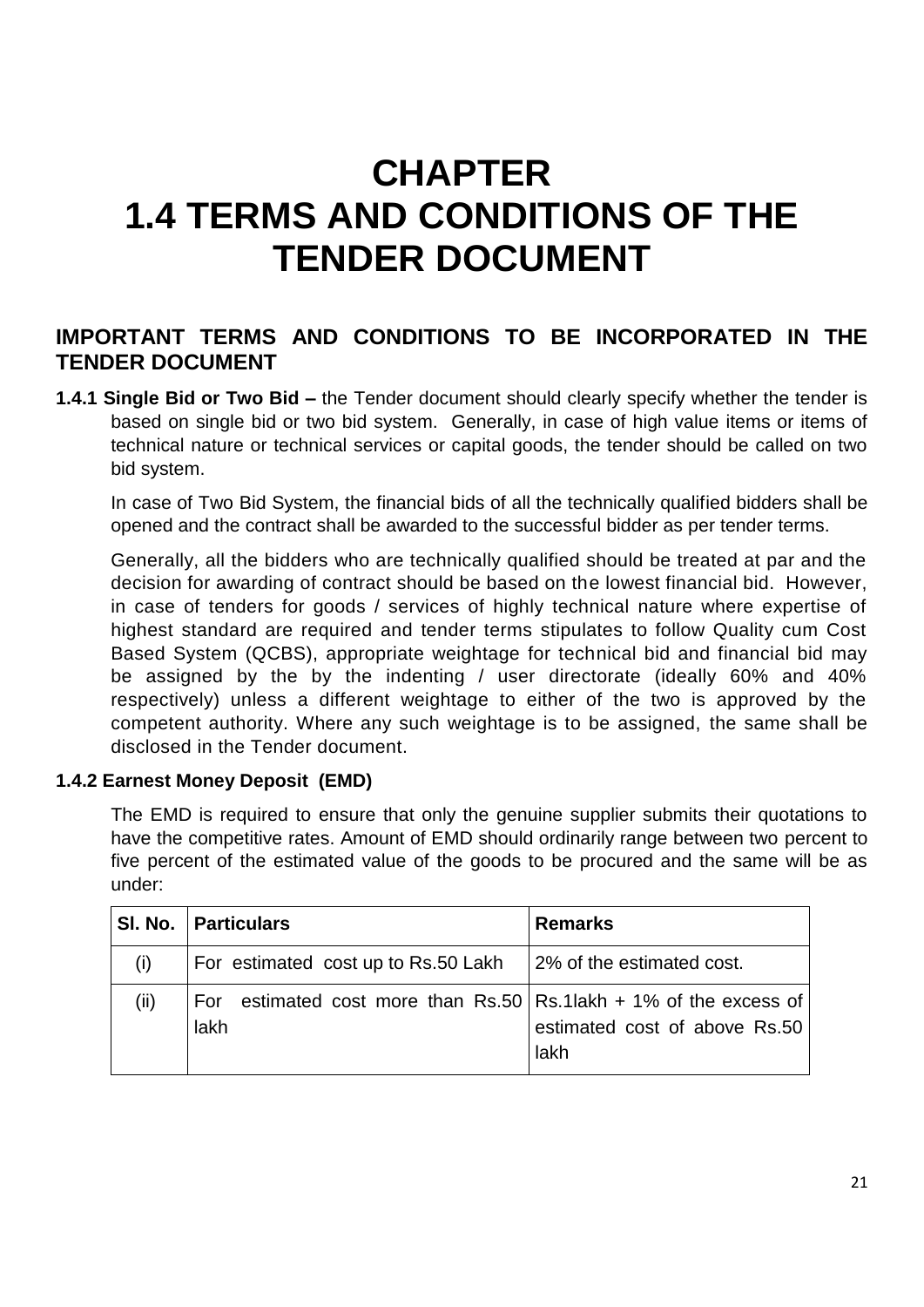The EMD may be accepted either in the form of Account Payee Demand Draft / Banker's Cheque from any of the scheduled bank in favour of the Institute or in Cash against acknowledgement.

The EMD of the bidder shall be forfeited in the following circumstances:-

- 1.4.2.1 the bidder withdraws his bid;
- 1.4.2.2 the bidder does not accept the Purchase / Work Order;
- 1.4.2.3 the bidder fails to supply goods / services as per the terms of the Tender and Purchase / Work Order.
- 1.4.2.4 any other justified reasons e.g. misleading or wrong information in the Bid, violation of the terms and conditions of the Tender, involvement in forming ring / cartel, submission of multiple bids in different names etc.

The EMD to the successful bidder shall be refunded after the receipt of the goods as per the terms of purchase order or receipt of Performance Security whichever is earlier. The EMD to the unsuccessful bidder should be refunded within 30 days after award of the contract / work order.

EMD is not required to be obtained in case of Registration of vendors with ICSI, Single Tender Enquiry and purchase through Market Survey.

The bidders having valid registration and exemption from submission of EMD from NSIC, MSME, CPO, GeM, INS, Prasar Bharti, DAVP etc. may be exempted from submission of EMD and tender fees on their request.

### **1.4.3 Performance Guarantee / Security**

- 1.4.3.1 To ensure due performance of the contract, Performance Security is to be obtained from every successful bidder who has been awarded the contract. The vendors registered with NSIC, MSME, CPO, GeM etc. are also required to submit requisite Performance Security unless and otherwise specified in respective rules/laws.
- 1.4.3.2 Performance Security should be for an amount of not less than five per cent of the value of the contract. Performance Security may be furnished in the form of an Account payee Demand Draft / Banker's Cheque or Bank Guarantee from a Nationalized bank in an acceptable form safeguarding the Institute's interest in all respects.
- 1.4.3.4 Performance Security should remain valid for a period of at least sixty days beyond the date of completion of all contractual obligations of the supplier including warranty obligations.
- 1.4.3.5 EMD should be refunded to the successful bidder on receipt of Performance Security. If desired by the successful bidder in writing, the bid security may be converted into the Performance security and balance amount shall be deposited to complete the Performance Security.
- 1.4.3.5 The Competent authority on the recommendation of the Head of Dte.of Purchase may waive or reduce the amount of Performance Security in certain cases based on the merit.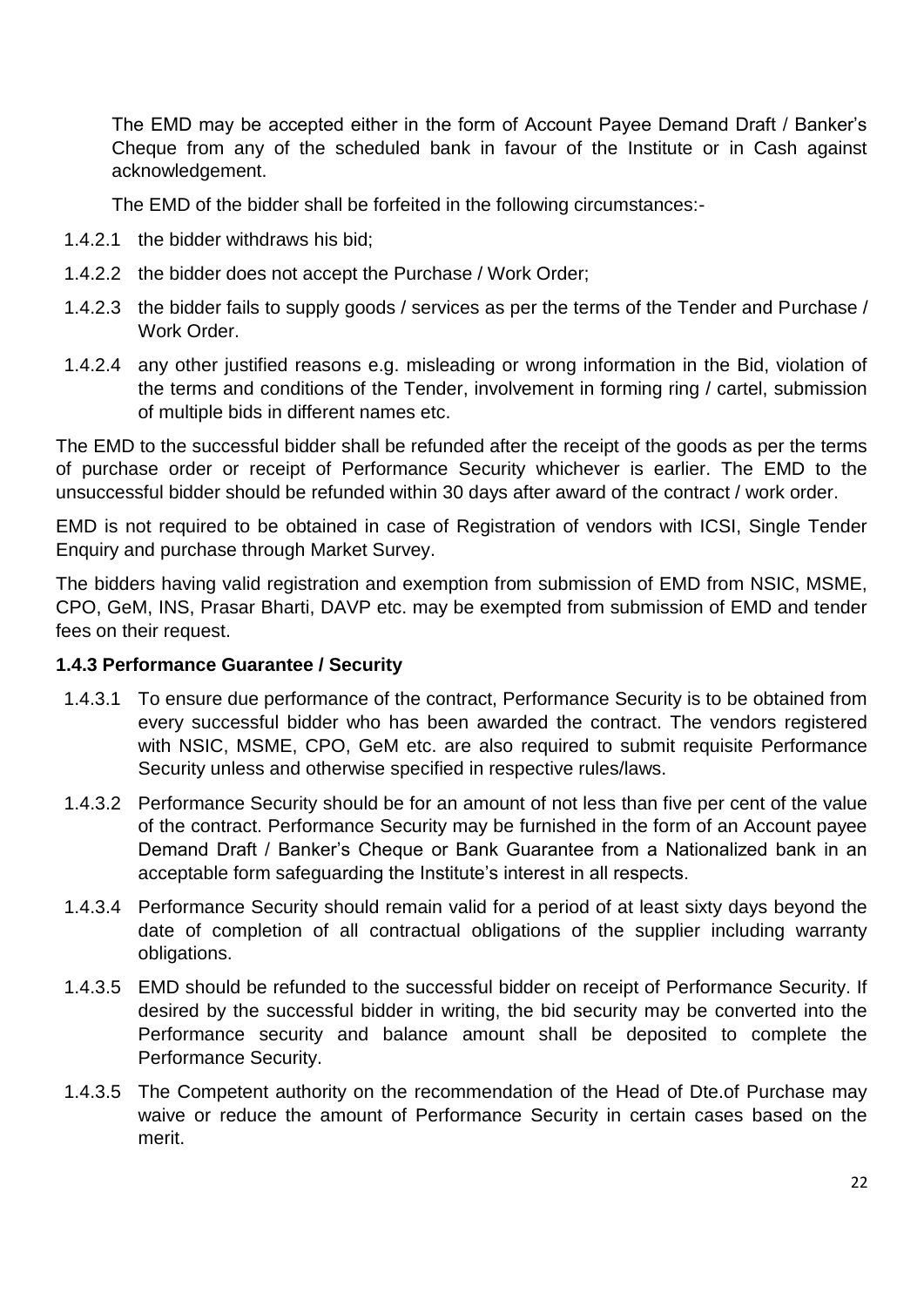- 1.4.3.6 Whenever under the agreement, any sum of money is recoverable from and payable by the selected bidder, the ICSI shall have right to recover such sum by appropriating in part or in whole from the Performance Security. In the event of the Performance Security being insufficient, the balance or the total sum recoverable, as may be, shall be deducted from any sum due to the selector bidder or which at any time thereafter may become due to the selector bidder under this or any other agreement with the selector bidder. If this sum is not sufficient to cover the full amount recoverable, the selected bidder pay the ICSI on demand the remaining amount.
- 1.4.3.7 **Forfeiture of Performance Security -** The above said Performance Security shall be liable to forfeiture wholly or in part at the sole discretion of the ICSI if the Contractor fails to carry out the work or perform or discharge its obligation or observe any of the terms/conditions/clauses of the contract or tender document.
- 1.4.3.8 **Interest on the Performance Security -** No interest would be payable by the Institute/ ICSI to the selector bidder on the security held in deposit.

**1.4.4 Criteria and Parameters for Tender Evaluation –** The Tender document shall contain the criteria and parameters on which the tender shall be evaluated and qualification / disqualification of the bidders shall be decided.

**1.4.5 Technical Specifications –**The technical specifications for the goods to be procured should be approved by the Head of the User Department. The following points shall be kept in mind in this regard:-

- 1.4.5.1 The specifications in terms of quality, type and quantity of the goods to be procured must be clearly spelt out keeping in view the specific needs of the Institute.
- 1.4.5.2 Specifications so worked out should meet the basic needs of the Institute without including superfluous and non-essential features, which may result in unwarranted expenditure
- 1.4.5.3 Technical specifications must be generic in nature; meeting the requirements of the Institute and brand or brand specific technical specifications must be avoided. In case there is a specific requirement of the user department/indenting department for particular brand then it must be accompanied with proper justification and approval of competent authority.

**1.4.6 Delivery Schedule –** The Delivery Schedule should be given in the Tender Document as per the requirements of the User Department.

### **1.4.7 Payment terms**

Generally, the payment shall be made after delivery of the goods or completion of the service or installation and testing of the equipment as the case may be. However, advance or part payment may be considered as described below:-

### **1.4.7.1 Advance Payment**

It may become necessary to make advance payments in following type of cases:-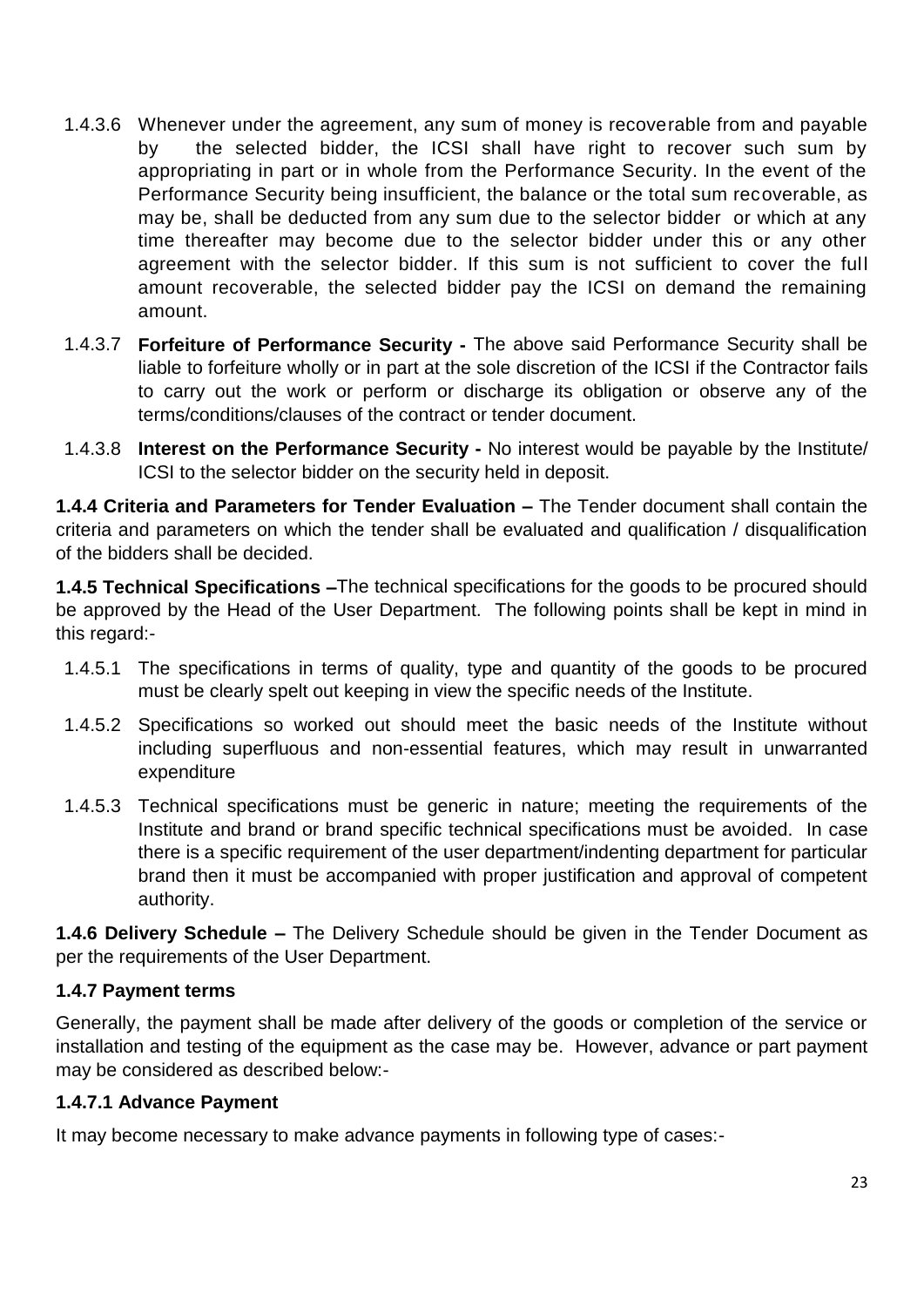- 1.4.7.1.1 Advance payment demanded by firms holding maintenance contract for servicing of Lifts, AC plants, DG sets, Air Conditioners, Computers, Servers, any monopolistic item and other equipment etc.
- 1.4.7.1.2 Advance payment demanded by firms against fabrication contract, turn-key contracts etc.
- 1.4.7.1.3 Such advance payments should not exceed the following limits:-
	- 1.4.7.1.3.1 Forty percent of the contract value to private firms.
	- 1.4.7.1.3.2 Fifty percent of the contract value to a State or Central Government agency or a Public Sector Undertaking.
	- 1.4.7.1.3.3 In case of maintenance contract, the amount should not exceed the amount payable for twelve months under the contract or the AMC period as the case may be.
	- 1.4.7.1.3.4 Ten percent (10%) of the contracted amount should be retained in case a defect liability period is specified in the contract.
- 1.4.7.1.4 While making advance payment as above, adequate safeguards in the form of Bank Guarantee etc. should be obtained from the firm.
- 1.4.7.1.5 The competent authority may relax the above ceilings (including percentage laid down for Private Firms) and provision of submission of BG against advance payment on case to case basis on the recommendation and justification by the Head of the indenting / user directorate and Dte. of Purchase.
- 1.4.7.1.6 Up to 10% of the Contract value may be released to the contractor/ supplier as mobilization advance against equivalent amount of Bank Guarantee issued by a Scheduled bank as per approved format of the ICSI. The mobilization advance amount paid shall be recovered from each of running bill on prorate basis.
- 1.4.7.1.7 In case of organizing programmes / seminars, the above will be considered on case to case basis subject to approval of organizing committee/ competent authority / Programme Director.

### **1.4.7.2 Part Payment to Suppliers / Service Providers**

Depending upon the terms of delivery incorporated in the contract, part payment to the supplier may be released after receipt of goods or against running bills in terms of the contract.

**1.4.8 Extension of the Contract –** The Tender document should contain provision for period of contract (generally for 3 years unless and otherwise stipulated for a shorter period by the user/indenting directorate based on requirement) with an option of extension of the Contract at the discretion of the ICSI on the same terms and conditions or at the mutually agreed terms and conditions as may be deemed fit by the Dte. of Purchase based on the recommendation of user / initiator department.

### **1.4.9 Liquidated Damaged (LD) Clause**

While awarding a contract, an LD clause should be included for levying penalty on the Supplier in case of delay in effecting delivery of goods as under: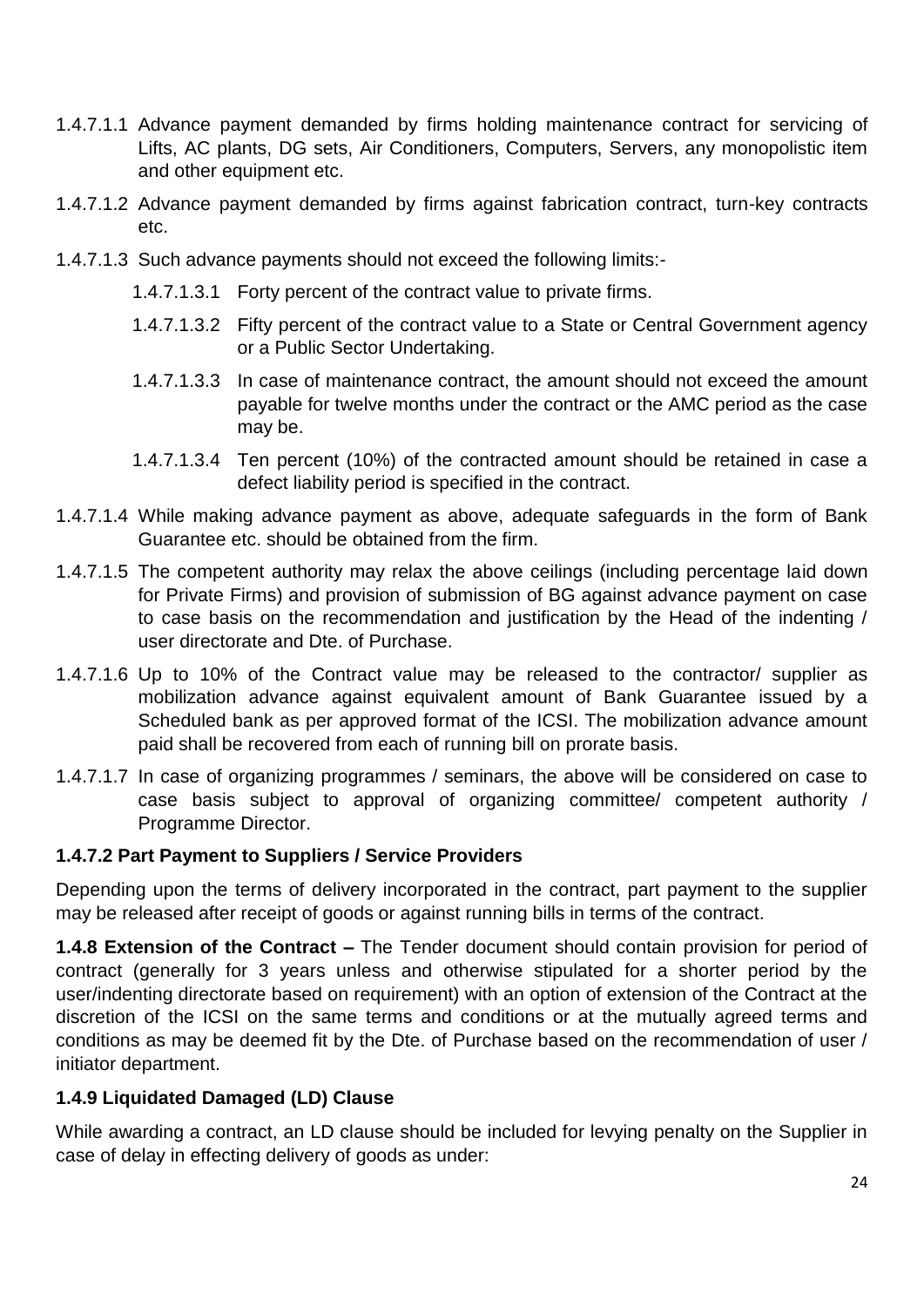- 1.4.9.1  $\frac{1}{2}$ per cent of total value of contract, for each day of delay, in case of goods are delivered either in full or partly within 7 days after the due date;
- 1.4.9.2 1 per cent of total value of contract subject to maximum 10%, for each day of delay, in case of goods are delivered either in full or partly beyond 7 days but upto 14 days after the due date;
- 1.4.9.3 Even after two (02) weeks of delay, if the vendor fails to deliver the goods and services, ICSI may reject or accept the goods and services at its sole discretion after imposing applicable penalty and decide accordingly on approval of the competent authority.

Competent Authority may relax or waive the penalty in case the delay is due to reasons beyond the control of the supplier or on other justified grounds.

**1.4.10 Validity of the Bid** – The Bid should be valid for at least 90 days from the last date for submission of the Bid. Provision for extension of validity should be kept in the concurrence of the Bidder for a further period suitably as per requirement of the Institute.

**1.4.11 Intellectual Property Rights/Source Code:** In case of IT contracts where ICSI pays for development and implementation of particular software (except OEM owned proprietary software e.g. MS Office, Windows, Oracle, etc.), all data, source code, awards, certificates, patent, etc. developed in relation to the particular contract shall be absolute property of ICSI. The vendor will have to transfer and/or relinquish all Intellectual Property Rights to ICSI in the developed Software. The vendor shall have to relinquish source code of the developed portal to ICSI within fifteen (15) days from the date of acceptance of the system. The source code supplied to ICSI shall at all times be a complete, accurate, and up-to-date copy corresponding exactly to the current production release of the software. Any deviation will be treated as violation of the terms of the contract and will attract non-payment of dues and legal consequences.

**1.4.12 Indemnity** – A specific clause should be incorporated in the Bid document as well as in the Purchase Order that in case of failure to supply the goods / services of the ordered quantity / specifications / quality in the time schedule and at the agreed rates, the Institute shall have right to purchase the same from the market at the prevalent rate and the difference between the agreed price and purchase price would be recovered from the supplier. Further, if the supplied items are not in accordance with the ordered items then the Institute reserves the right to reject the whole lot or accept, whole or part supply, at less than the agreed / market price. Any loss to the Institute on this account shall be recovered from the supplier.

### **1.4.13 Termination of the Contract**

The ICSI without prejudice to any other remedy, reserves the right to terminate the agreement in whole or in part by giving 30 days' notice in writing in case successful bidder fails to discharge its obligation under this agreement without sufficient grounds or found guilty for breach of condition(s) of the agreement, negligence, carelessness, inefficiency, fraud, mischief and misappropriation or any other type of misconduct by successful bidder or by its staff or agent.

Any pending or unresolved operational issues, performance, unpaid fees and any other remedies shall continue by the successful bidder during the period of termination notice and the same must be satisfied before this agreement is terminated. The Institute/ ICSI may also put in place any other agency for supply of the remaining items and expenditure incurred on same shall be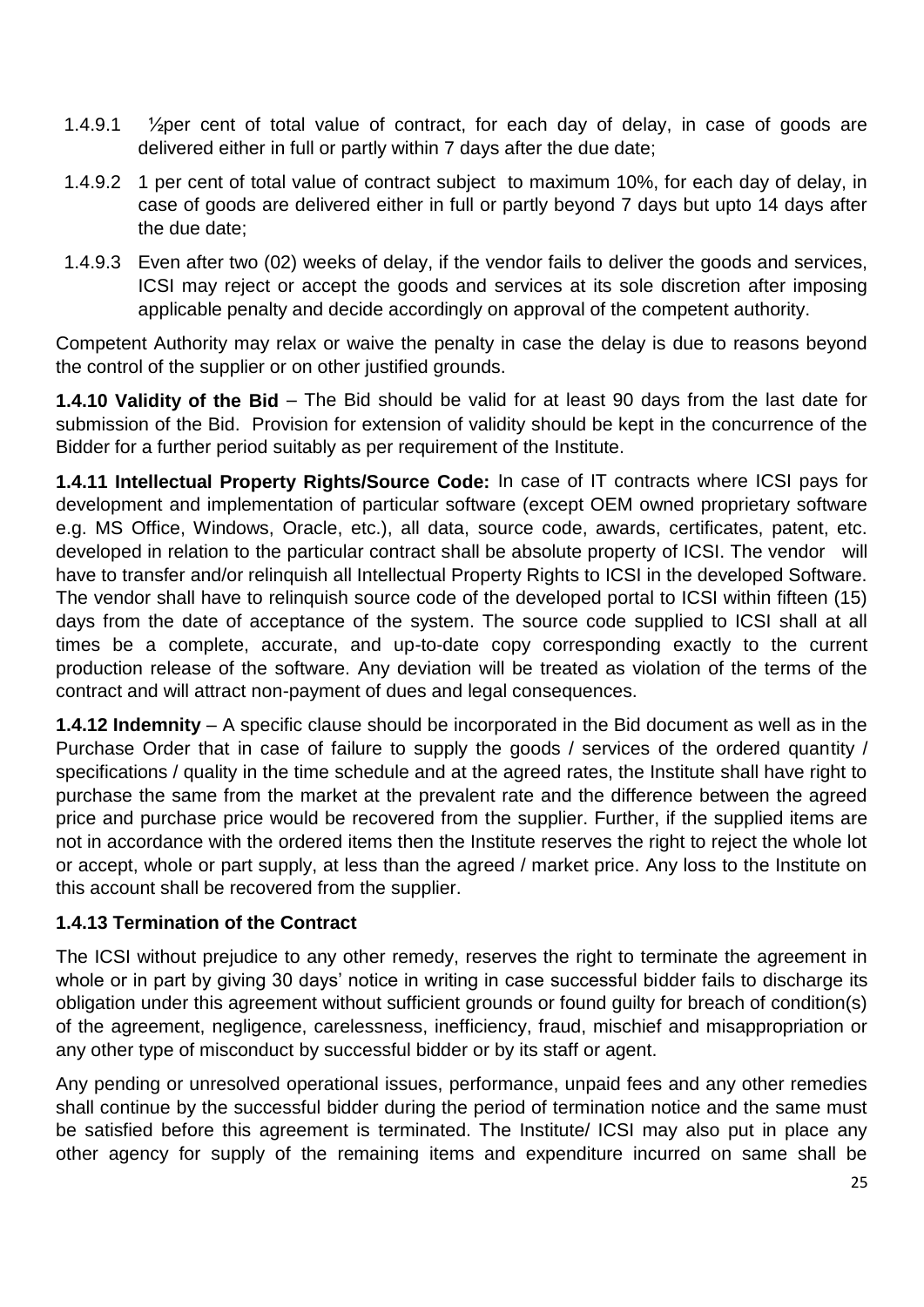recovered from the Successful bidder. The Successful bidder shall not have any claim or compensation by reason of any alterations having been made in the original specification.

### **1.4.14 Defect Liability Period:**

The defect liability period is one year from the date of supply of items. During this defect liability period if any defects found /pointed out in material installed /workmanship, the work is to be rectified/the material to be replaced free of cost by the Successful bidder and its Channel Partner. In case of delay in attending the defects pointed out within 7 days from the date of intimation, the work will be carried out by the Institute/ ICSI at the risk and cost of the Contractor and its channel partner. The total financial implication for rectification of the defective work will be recovered from the security deposit.

### **1.4.15 Compliance with Statutory Regulations & Work Rules:**

Selected bidders shall be responsible for complying with the applicable laws/bye laws/Regulations in force from time to time.

**1.4.16 Annual Maintenance Contract (AMC) –** In case of the tender for supply of equipment where AMC would be required after the expiry of warranty period then the rates for AMC for three years after the warranty should also be obtained in the Tender.

The Institute should have option to include or exclude the amount quoted for AMC for price comparison. Similarly, Institute should have option to take / not take AMC from the bidder at the quoted rates.

**1.4.17 Black-Listing** –The Tender document should specify that a bidder would be liable to be black-listed under following circumstances:-

- (i) Giving false, misleading or fake information / document in the bid;
- (ii) Withdrawing the bid after opening of the Financial bids;
- (iii) Refusal to accept Purchase Order at the quoted prices;
- (iv)Failure to supply goods of the ordered quantity / quality / specifications at the agreed rates within the time schedule;
- (v) Adoption of any unethical or illegal practices;
- (vi)Any other justified reason;
- (vii) To execute the work order either in part or full.

Where any bidder / supplier has been black-listed, his EMD / Performance Security shall be forfeited after giving him an opportunity of being heard. The decision of the competent authority shall be the final and binding.

A register of such black-listed suppliers should be maintained by the Purchase Department and they should not be issued with any tender document / invitation to quotations subsequently during the period for which they are black-listed.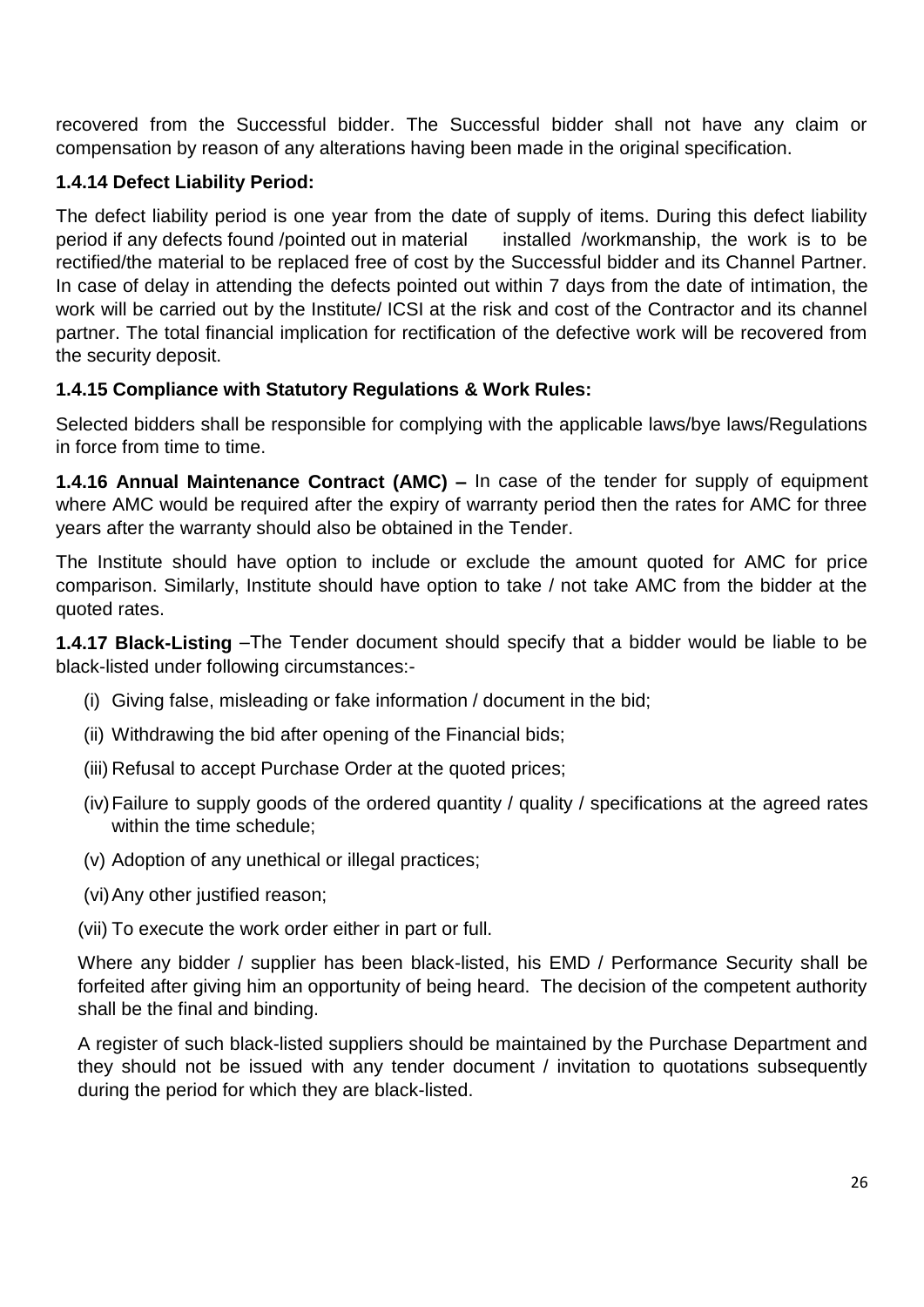**1.4.18 Arbitration Clause –** The Tender document should contain a clause that any dispute arising out of the contract should be referred to an arbitrator appointed by the Secretary of the Institute

**1.4.19 Jurisdiction -**The Tender document should contain a clause that all the disputes arising out of the contract should be subject to settlement as per Indian Law and within the jurisdiction of the place where the office of the ICSI, which has awarded the contract, is situated.

**1.4.20 Declaration –** The tender document should contain declaration to be made by the bidder that :

- 1.4.20.1 It has read and understood the terms and conditions given in the Tender Document;
- 1.4.20.2 It is eligible for award of the contract as per the qualification criteria mentioned in the Tender Document;
- 1.4.20.3 It accepts and agrees to all the terms and conditions of the Tender;
- 1.4.20.4 It shall comply with all the terms and conditions of the Tender;
- 1.4.20.5 All the information / documents provided in his bid are true to the best of his knowledge and belief. If at any stage, the information / documents are found to be false, misleading or incorrect then its Bid / Purchase Order shall be cancelled at its cost and risk andit shall indemnify the Institute for the loss caused due to the cancellation and it shall be liable for penal / legal action including black listing.
- 1.4.20.6 It understands that the Institute reserves the right to cancel the Tender at any stage or to cancel / reject any one or more bid without incurring any liability.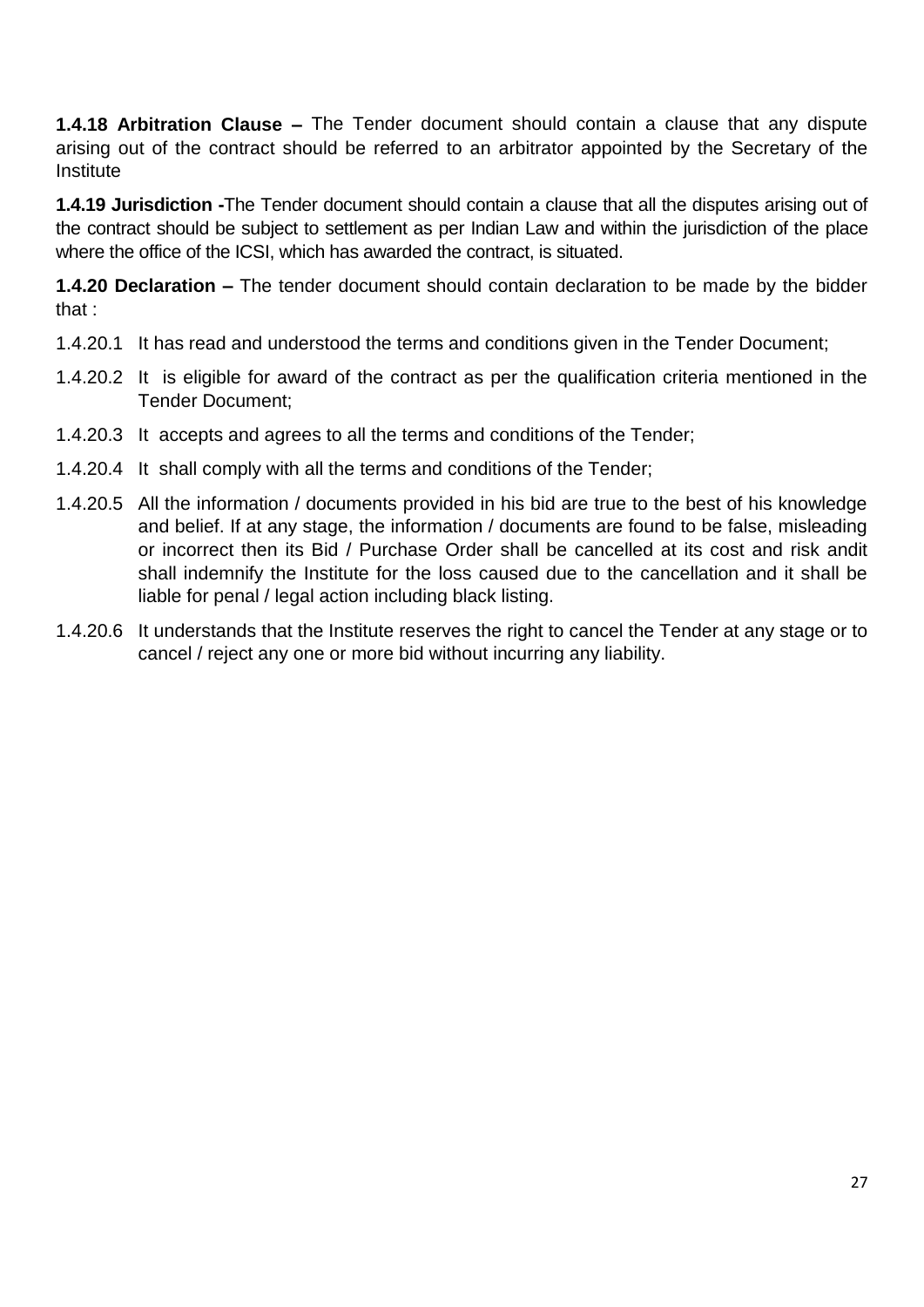# **CHAPTER 1.5 TENDERING PROCESS**

# **1.5 TENDERING PROCESS**

The process of tendering shall comprise the following stages:-

- 1.5.1 Preparation of Bidding Document
- 1.5.2 Inviting Bids
- 1.5.3 Pre-bid Meeting
- 1.5.4 Receiving of the Tender
- 1.5.5 Opening of Bids
- 1.5.6 Technical Evaluation of Bids
- 1.5.7 Opening of Financial Bids
- 1.5.8 Evaluation of Financial Bids
- 1.5.9 Consideration and Recommendation by the Purchase Committee
- 1.5.10 Approval by the Competent Authority
- 1.5.11 Obtaining Performance Security
- 1.5.12 Issue of Purchase / Work Order (contents of work order)
- 1.5.13 Receipt of goods / availing of services
- 1.5.14 Release of payment
- 1.5.15 Enforcement of warranty / guarantee

Each stage is explained hereunder: -

### **1.5.1 Preparation of Bidding Document**

For the purpose of transparent, competitive and fairness in the procurementsand to secure best value for money, the following principles shall be followed while preparing the bid document and inviting bids:-

- 1.5.1.1 The bidding document shall contain all the necessary details regarding description of the goods / services, terms , conditions, stipulations, information, price bid format etc.;
- 1.5.1.2 The text of the bidding document should be self-contained and comprehensive without any ambiguities. All essential information, which a bidder needs for sending responsive bid, should be clearly spelt out in the bidding document in simple language;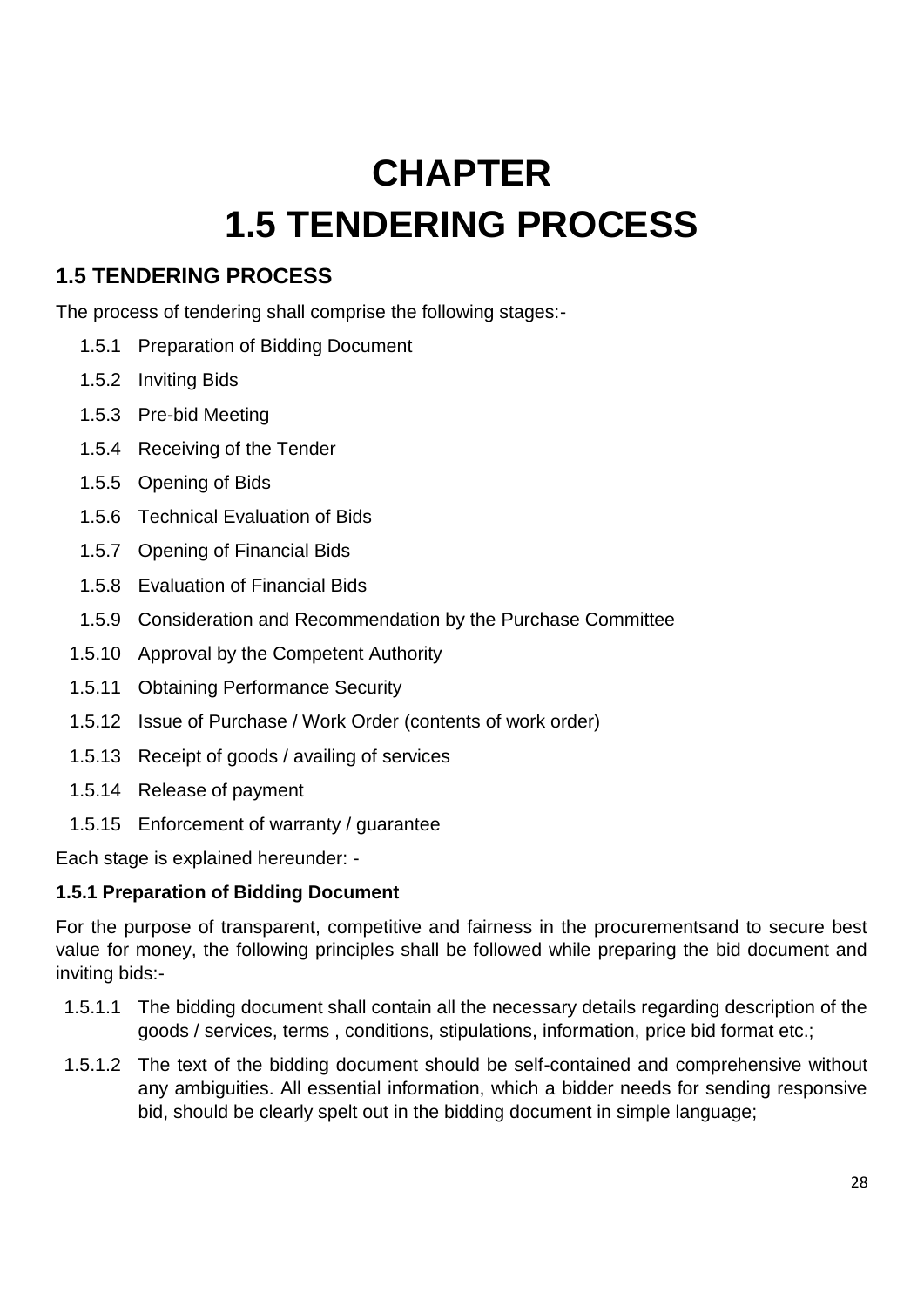- 1.5.1.3 The specifications of the required goods should be clearly stated without any ambiguity so that the prospective bidders can send meaningful bids. In order to attract sufficient number of bidders, the specification should be broad based to the extent feasible. Efforts should also be made to use standard and generic specifications which are widely known to the industry.
- 1.5.1.4 Criteria for determining responsiveness of bids, criteria as well as factors to be taken into account for evaluating the bids on a common platform and the criteria for awarding the contract to the responsive successful bidder should be clearly indicated in the bidding documents.
- 1.5.1.5 Bids received should be evaluated in terms of the conditions already incorporated in the bidding documents; no new condition which was not incorporated in the bidding documents should be brought in for evaluation of the bids. Determination of a bid's responsiveness should be based on the contents of the bid itself without recourse to extrinsic evidence.
- 1.5.1.6 Bidders should not be permitted to alter or modify their bids after expiry of the deadline for receipt of bids.
- 1.5.1.7 There may be empanelment of parties for providing goods and services of same kind/type. The parties may be empaneled in the L1 rate or in special cases in some other rates as per their quality and market standing.
- 1.5.1.8 Revised Price Bids can also be called in sealed envelopes from all technically and commercially acceptable bidders, as the case maybe, when there is perceptible downward trend in market condition during process of evaluation subject to financial concurrence and approval of the Competent Authority.
- 1.5.1.9 Cancellation of Tender

The provision should be kept in the Tender document that the Tender may be cancelled under the following circumstances;

- 1.5.1.9.1 Where there specifications of the goods is not standard and generic.
- 1.5.1.9.2 Where tenders received do not fulfill the required specifications laid down in the Tender Notice even after techno-commercial clarification.
- 1.5.1.9.3 Where the price quoted appears to be unreasonably high or ring prices seem to have been quoted and there is possibility of getting lower rates.
- 1.5.1.9.4 Where there is sudden slump in the price of material in question after opening of tenders.
- 1.5.1.9.5 Requirement ceases to exist.
- 1.5.1.9.6 Any other reason in the interest of the Institute.
- 1.5.1.9.7 Reasons for cancellation of tender shall be recorded and approval to be taken from the Competent Authority.
- 1.5.1.10 The bidding document should contain, inter alia;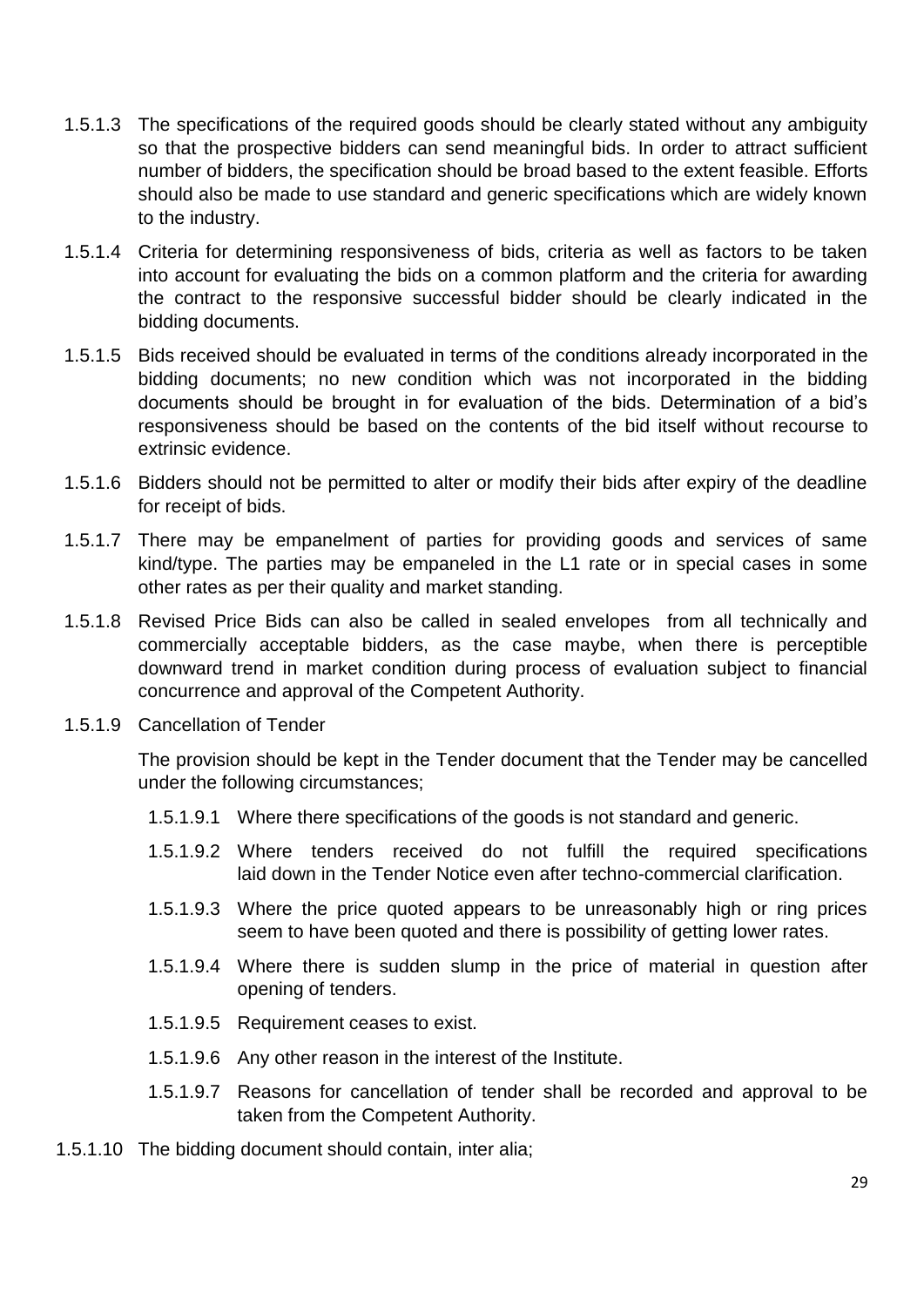- 1.5.1.10.1 the criteria for eligibility and qualifications to be met by the bidders such as minimum level of experience, past performance, technical capability, manufacturing facilities and financial position etc.;
- 1.5.1.10.2 eligibility criteria for goods indicating any legal restrictions or conditions about the origin of goods etc. which may require to be met by the successful bidder;
- 1.5.1.10.3 the procedure as well as date, time and place for sending the bids;
- 1.5.1.10.4 date, time and place of opening of the bid;
- 1.5.1.10.5 terms of delivery;
- 1.5.1.10.6 Special terms affecting performance, if any.
- 1.5.1.11 There shall be a standard tender document which shall be legally vetted by the Dte. of Law. In case of change in standard clauses, the same should be vetted by the Dte. of Law.

A bid document should be in the format as given in *Annexure –'5' which can be used* as far as practicable / applicable. *Tentative template of the bid document is placed as Annexure – '10'.*

### **1.5.2 Inviting Bids**

The bids shall be invited in the following manner:-

- 1.5.2.1 the bids shall be invited as per the mode specified for the Limited Tender Enquiry and Open Tender Enquiry.
- 1.5.2.2 the time for submission of bids shall be as specified for Limited Tender Enquiry and Open Tender Enquiry.
- 1.5.2.3 bid document shall be priced at Rs. 200/- plus applicable GST and Rs.1000/- plus applicable GST for Limited and open tender respectively and normally price for the bid document should not be more than Rs.1000/-plus applicable GST unless higher prices are approved by the competent authority.

In case of inviting quotation or bid from empanelled / registered vendors of ICSI or OEM or its authorized distributor(s)/dealer(s)/partners the price of bid/quotation document shall not be applicable. If for any reason ICSI cancels the tender process at any stage, the price of the bid collected from the bidder(s) shall be refunded.

- 1.5.2.4 the bidders should be given option to buy bid document physically at the counter or to ask bid document by post / courier or to download the bid document from the website of the Institute by paying the cost of the bid document suitably either online or offline and submit proof of payment with the bid.
- 1.5.2.5 the bidder should be allowed to submit the bids in person or by post / courier. For the purpose of submission of bids in person, the time and place should be clearly specified in the bid document. For the purpose of submission of bids by post / courier, the name, designation and address of the person to whom the bids are to be addressed should be given in the bid document.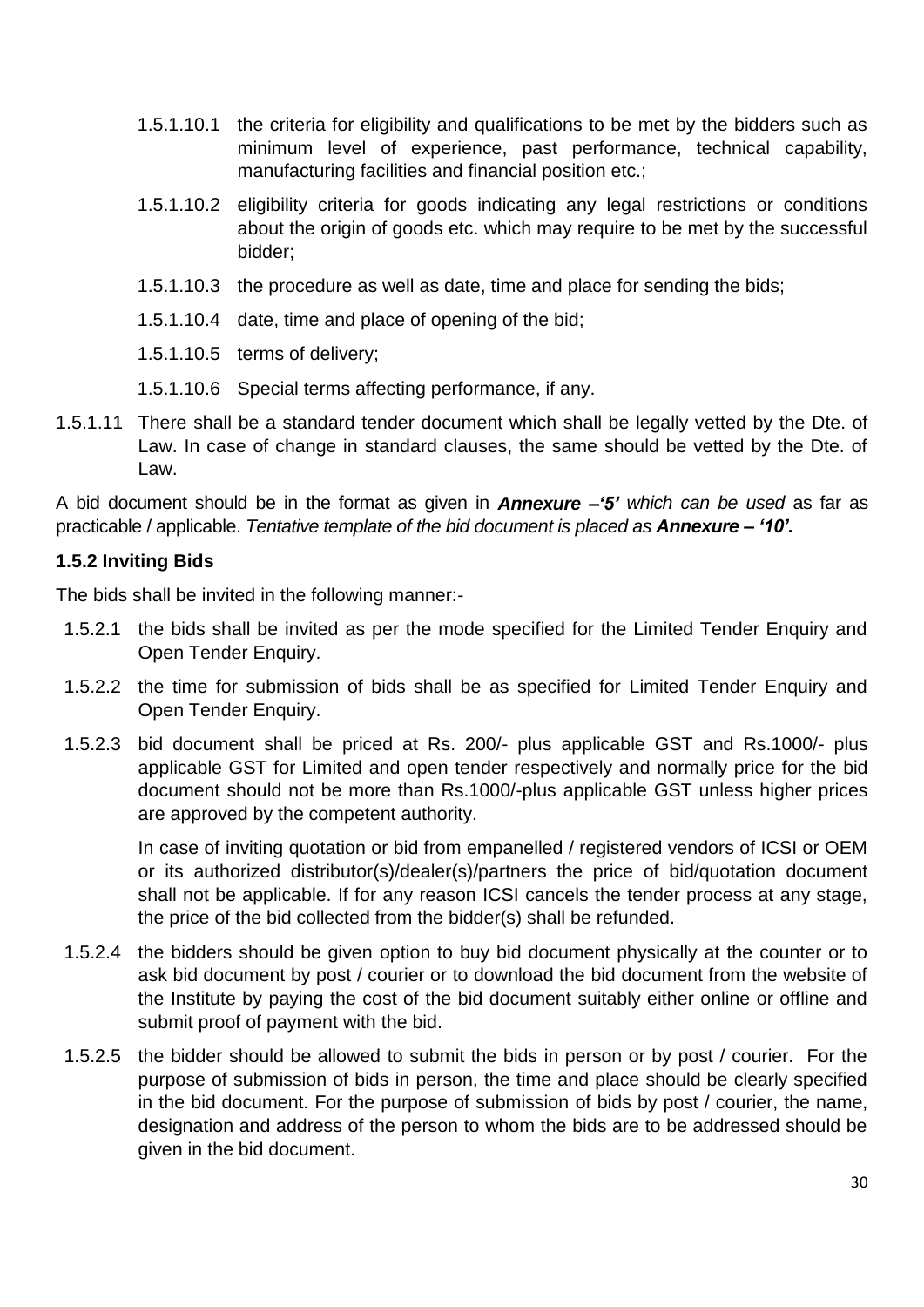- 1.5.2.6 there should be clear and bold declaration in the bid document that late bids shall not be entertained and the Institute shall not be responsible for any transit (postal, courier etc.) delay.
- 1.5.2.7 In case of two bid system, it should be clearly and boldly stated that the technical bid and the financial bid should be sealed by the bidder in separate covers duly superscribed and both these sealed covers are to be put in a bigger cover which should also be sealed and duly super-scribed.

### **1.5.3 Pre-bid Meeting**

In case of turn-key contract(s) or contract(s) of special nature for procurement of sophisticated and costly equipment, a suitable provision is to be kept in the bidding documents for a pre-bid meeting for clarifying issues and clearing doubts, if any, about the specifications and other allied technical details of the plant, equipment and machinery projected in the bidding document. The date, time and place of pre-bid meeting should be indicated in the bidding document. This date should be sufficiently ahead of bid opening date.

Pre bid query should be replied to the prospective bidders through Purchase Cell only.

### **1.5.4 Receiving of the tender**

The Bids may be required to be submitted by the bidders by placing them in the Tender Box kept at the designated office of Institute, or sent by Registered Post so as to reach before the date and time for opening of the Bids. Tender Box will always be kept locked. Bids received by ordinary/Regd. Post/personally handed over to Purchase Cell shall be dropped in the tender box till the closing date and time of submission. The R&I Section will maintain separate register for the bids received by them through post /handed over to them personally by bidders. The Receiving Section will put date and time of the receipt on each envelope of the bid and hand over the same to Purchase Cell on day to day basis for dropping in the Tender Box. In no circumstances the envelope containing the Bids will be opened or destroyed by Receiving Section. All late bids on receipt will be handed over to the Purchase Cell on day to day basis for necessary action.

### **1.5.5 Opening of Bids**

1.5.5.1 The bids should be opened on the last date for submission of the bid after the time for submission of the bid has expired on the day.

Provided that in case it is not possible to open the bids on the same day, as stated above, the bids shall be opened on the next working day with the reasons recorded by the Head of the Purchase Department.

The bidders shall be allowed to be present at the time of opening of quotations.

1.5.5.2 The quotations / bids shall be opened in the presence of at least 3 officers drawn from different Directorates. The officers present shall sign each quotation / bids and all the quotations/bids received should be entered in a Register giving date and time of opening of tender, name & address of the party, brief description of item etc. and the same should be signed by the officers in the Register. After signature all the quotations/bids so received should be handed over to the Purchase Department. While signing, members should take care to initial any amendments / corrections in the quotations.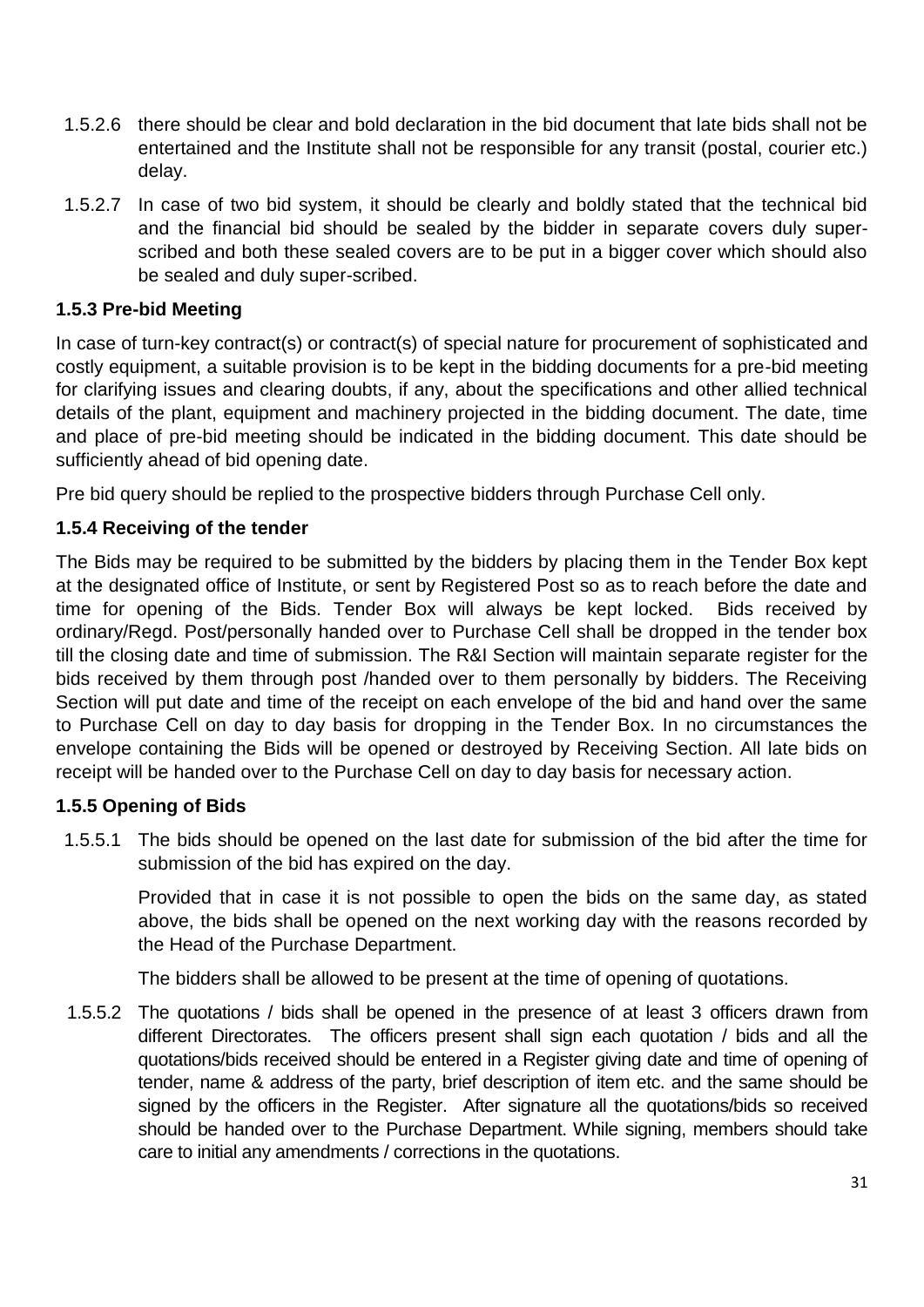1.5.5.3 In case of two bid system, only the technical bids shall be opened on the day of opening of the bid and the envelopes containing the financial bids duly signed by the officers on the envelopes shall be kept safe and secured by the Dte. of Purchase which shall be opened only after technical evaluation is completed.

**1.5.6 Technical Evaluation of Bids** – In case of two bids system, the technical evaluation of the bids shall be carried out by the indenting/user directorate or by a Technical Evaluation Committee on approval of the competent authority. The Committee shall evaluate and give its recommendations keeping in view the following parameters:-

- 1.5.6.1 The evaluation shall be done on the parameters specified in the tender document and no additional parameter shall be added in the evaluation process;
- 1.5.6.2 The Committee, with the approval of the competent authority, may obtain opinion of an expert regarding the technical aspects of the evaluation in case it is felt necessary;
- 1.5.6.3 The Committee may call the bidders for making presentation before the Committee provided such provision has been made in the tender document and the criteria for presentation and evaluation thereof has been clearly specified therein;
- 1.5.6.4 The Committee may visit premises of the bidder, the clients of the bidder and call further documents / information to verify the claims made by the bidder in its bid;

Provided that where Technical Committee is not required, the User / Initiator Department on the basis of quality check will do the technical evaluation

- 1.5.6.5 The Committee shall clearly mark the technically qualified and disqualified bidders along with reasons for qualification and disqualification in its recommendations.
- **1.5.7 Opening of Financial Bids** In case of two bids system, the financial bids shall be opened only in respect of the technically qualified bidders. The financial bids shall be opened in the presence of at least three officers drawn from different Directorates and they will sign on each financial bid. Any correction / over-writing in the financial bid shall be certified by the officers.

The technically qualified bidders shall be intimated at least 1 day in advance about the date, time and place for opening of the financial bids. However, in case if all the bidders are not local then a Notice of two days in advance would be sufficient. Such bidders shall be entitled to be present while opening the financial bids.

- **1.5.8 Evaluation of Financial Bids**  The financial evaluation of the bids shall be made by the Dte. of Purchase by preparing a comparative statement. The following points must be kept in mind while preparing the comparative statement for submission to the Purchase Committee:-
- 1.5.8.1 Comparison shall be made between the similar items in terms of qualify, size, durability etc.;
- 1.5.8.2 Components (basic price, taxes, duties, etc.) of the final price shall be the same for each bid so that the final prices are comparable;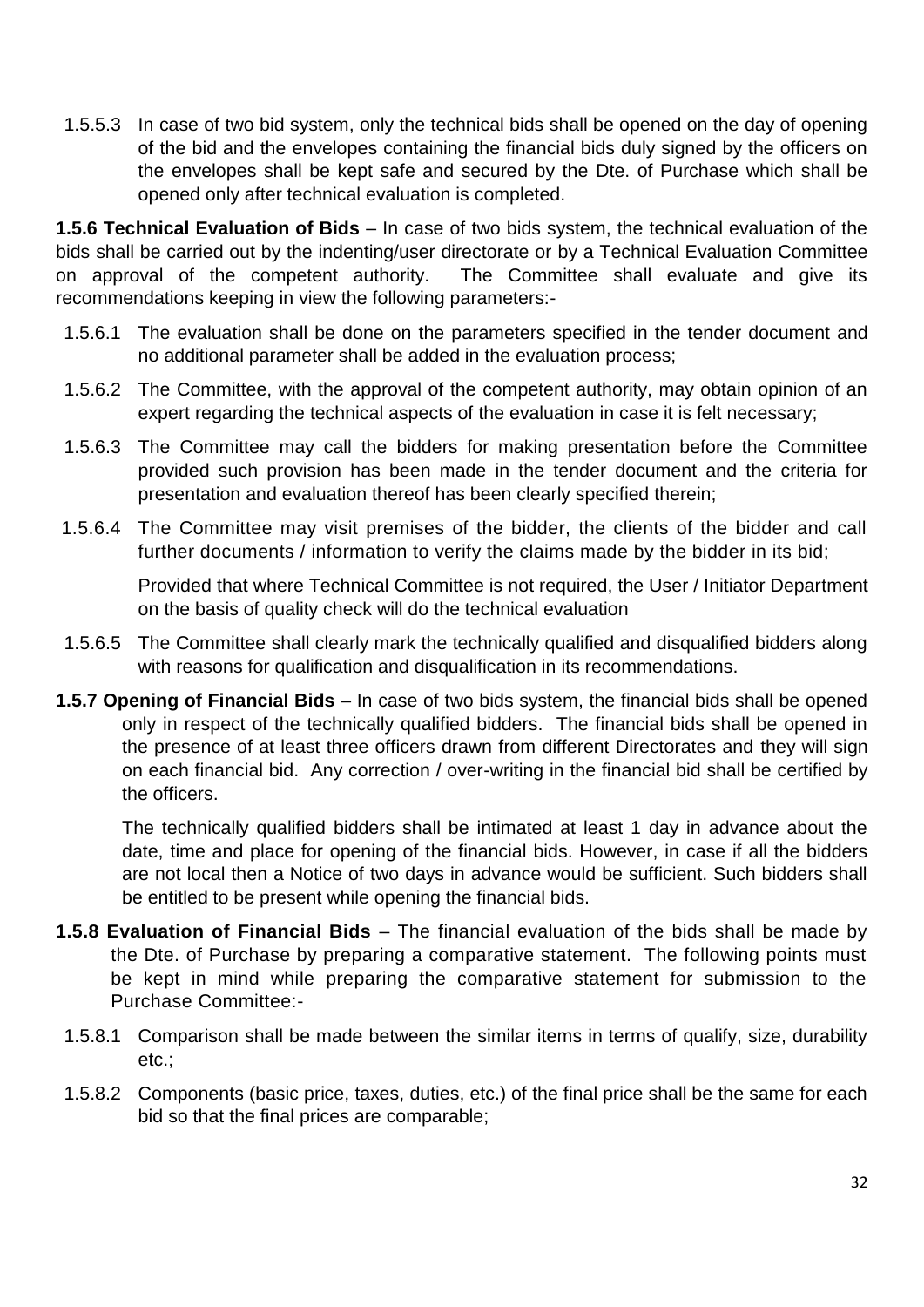- 1.5.8.3 Any special condition by the bidder should be clearly highlighted in the comparative statement;
- 1.5.8.4 All material facts that would enable the Purchase Committee to decide the purchase of right quality and quantity at the right price shall be brought out in the comparative statement of quotations;

The Dte of Purchase shall submit the Comparative Statement along with recommendation of the indenting/user directorate to the Purchase Committee in the Format contain in **Annexure-6**.

**1.5.9 Consideration and Recommendation by the Purchase Committee**– The Purchase Committee shall weigh all the factors and make its recommendations regarding the suppliers to be selected giving due importance to the quality and price of the items / services. The Purchase Committee shall also keep in view the overall interest of the Institute while recommending any procurement.

**1.5.10 Approval of the Competent Authority** – The comparative statement of quotations / bids and original quotations / bids along with recommendation of the Purchase Committee should be put up to the competent authority by a note for its approval of the rates and supplier.

In case, the successful bidder who has been recommended and /or awarded contract but withdraw at last moment either before execution of the contract or rescinds the contract mid-way of the contract period, on recommendation of the Purchase Committee and with the approval of the competent authority the contract may be awarded to the bidder who is ranked next to the successful bidder either in terms of the total score or lowest price as the case may be. However, before such recommendation and approval of awarding contract to the next bidder, the written communication of denial or rescinding from the successful vendor / successful bidder has to be obtained in writing.

### **1.5.11 Obtaining Performance Security/ Guarantee**

- 1.5.11.1 To ensure due performance of the contract, Performance Security is to be obtained from the each successful bidder who has been awarded the contract. The vendors registered with MSME, NSIC, CPO, GeM etc. are also required to submit requisite Performance Security.
- 1.5.11.2 Performance Security should be for an amount of not less than five per cent of the value of the contract. Performance Security may be furnished in the form of an Account payee Demand Draft / Banker's Cheque or Bank Guarantee from a Scheduled bank in an acceptable form safeguarding the Institute's interest in all respects.
- 1.5.11.3 Performance Security should remain valid for a period of at least sixty days beyond the date of completion of all contractual obligations of the supplier including warranty obligations.
- 1.5.11.4 Bid security should be refunded to the successful bidder on receipt of Performance Security. If desired by the successful bidder in writing, the bid security may be converted into the Performance Security and balance amount shall be deposited to accomplish the Performance Security.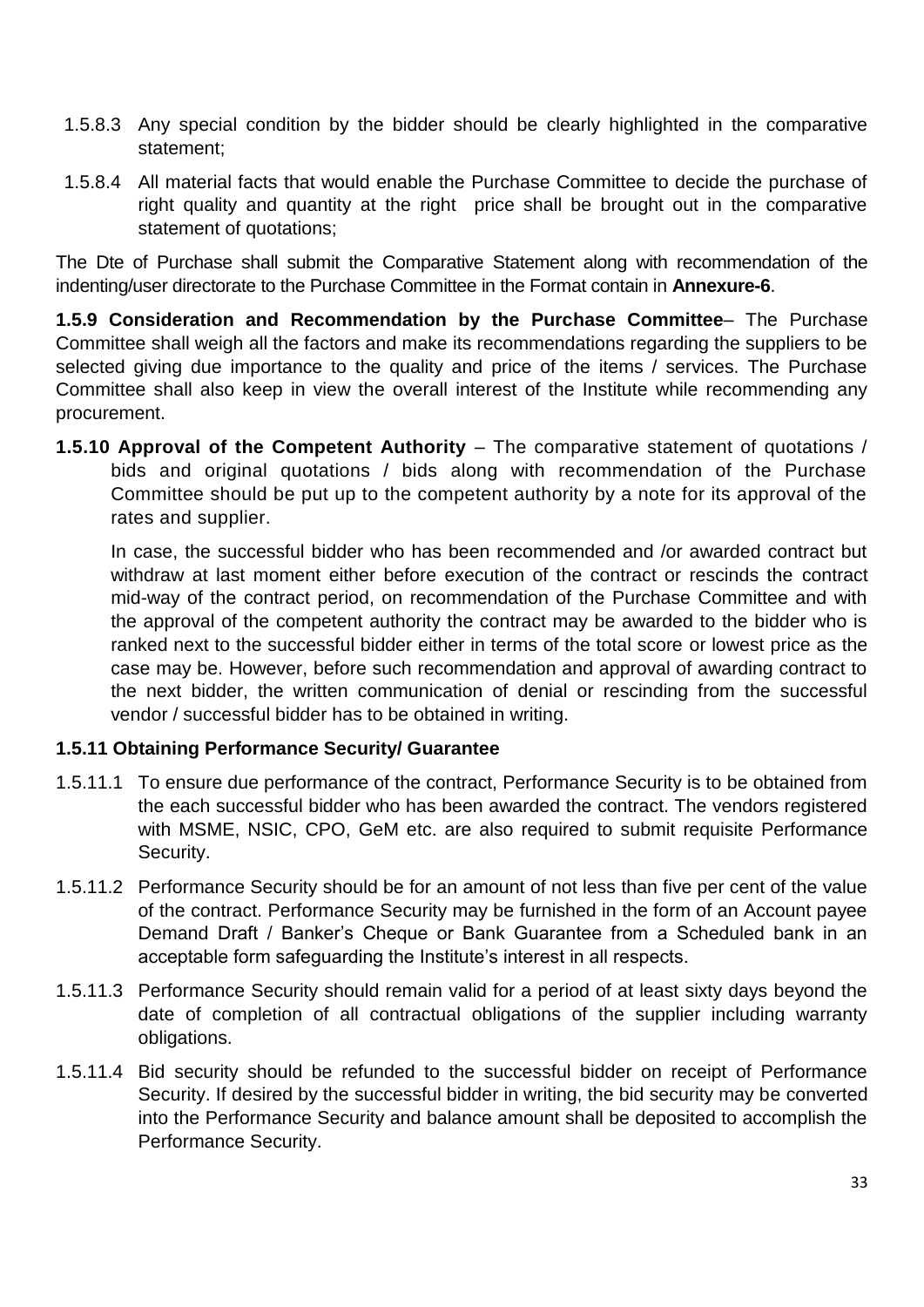1.5.11.5 The Competent authority on the recommendation of the Head of Dte. of Purchase may waive or reduce the amount of Performance Security in certain cases based on the merit.

### **1.5.12 Issue of Purchase / Work Order (contents of Purchase / Work order)**

- 1.5.12.1 Purchase Orders shall be placed strictly in accordance with the approval within the validity period.
- 1.5.12.2 In order to create a valid contract, reference of Tender document, bid and other relevant documents and correspondences shall be embodied / referred in the Purchase Order.
- 1.5.12.3 On approval of the award of the contract by the competent authority as per provision of DOFP, the Purchase Order shall be signed "for and on behalf of the Institute" by Head of the Dte. of Purchase.
- 1.5.12.4 The Purchase Order shall be sent to the successful bidder in duplicate advising to return the duly signed second copy confirming acceptance of offer within seven days from the date of the Purchase Order. However, it should be mentioned that even if the same is not received, the Purchase Order will be treated as a Contract.
- 1.5.12.5 Copies of Purchase Order shall be sent to the Finance, Stores and user Departments.
- 1.5.12.6 The Purchase Order shall be in the format as per *Annexure –'7'* as far as applicable. Special terms and conditions wherever required shall be incorporated in the Purchase Order.
- 1.5.12.7 Amendment to Purchase Orders can be issued if acceptable to both the parties. All amendments involving financial implication shall have to be approved by the Competent Authority.
- 1.5.12.8 For additional requirement of the materials which has been procured in the recent past (not older than a year), repeat order may be given, if the goods supplied by the vendor are of good quality and meeting the specific requirement.
- 1.5.12.9 To have more choice with the Institute of multiple vendors, in terms of quality, prompt delivery and responsiveness, in case of rate contracts, if any existing / registered/empanelled vendor express its interest to supply the rate contracted items as per contracted rate, the orders to supply the contracted items as per contracted rate can be placed to such willing existing / registered / empanelled vendors on approval of the competent authority.
- 1.5.12.10 If a successful bidder(s) walks off from any contract within the contract period, the contract can be awarded to the next ranked bidder on the recommendation of the concerned Purchase Committee and approval of the competent authority without further resorting to the tender process. The Purchase committee will negotiate the price with the next ranked bidder and puts it justification of price to the competent authority in consultation with the user/indenting Dte.
- 1.5.12.11 Service Level Agreement (SLA) wherever applicable shall be part of work order and SLA should be signed by HOD of the user department.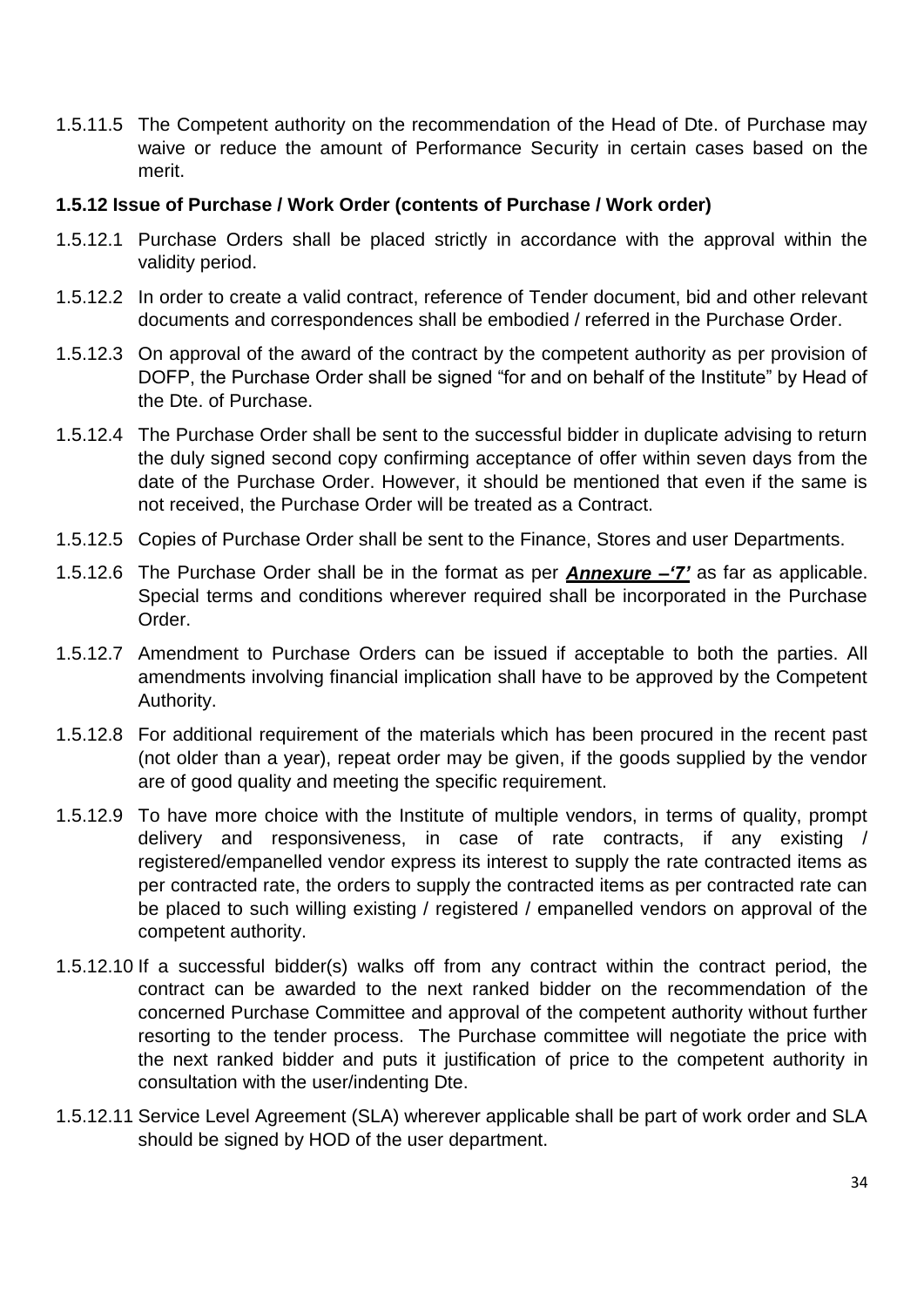### **1.5.13 Receipt of Goods / Availing of Services**

### **1.5.13.1 Receipt of Goods**

- 1.5.13.1.1 The dealing official in the goods receiving department, on receipt of goods, shall:-
	- 1.5.13.1.1.1 Check / Inspect the goods to ensure that the goods received are of requisite specifications, quality and quantity as per the terms of the Purchase Order;
	- 1.5.13.1.1.2 Certify the Delivery Note regarding receipt of quantity and condition of the goods received along with date of receipt;
	- 1.5.13.1.1.3 Record the item-wise quantity of goods received in the stock Register;
	- 1.5.13.1.1.4 Prepare Goods Receipt Note in triplicate in a Form given in *Annexure – '8'*.
- 1.5.13.1.2 In cases where it is not possible to do counting/verification immediately, a stamp would be put indicating subject to the verification of quantity of goods on the delivery note. Subsequently, the items can be checked and other activities mentioned in point No. a (i) above may be completed.
- 1.5.13.1.3 If the item is of consumable nature and quantity received is more than the purchase order the item received upto variance of 10% may be accepted with the approval of Director concerned and if the variance is more than 10%, specific approval of competent authority should be obtained.

### **1.5.13.2 Availing of Services**

In case of availing of services, the concerned official in the User Department shall certify and confirm that the services provided by the service provider are satisfactory and as per the terms and conditions of the Work Order.

### **1.5.14 Release of Payment**

On receipt of the Bill supported by Delivery Note from the supplier and Goods Receipt Note from Stores / User Department or certification about satisfactory provision of services, the Purchase Department will check the same with reference to the terms in the contract. After entering the details of bill in the relevant records, they should forward the bill along with Goods Receipt Note and Delivery Note to the Dte. of F&A, for arranging its payment at least ten working days before the due date of payment as per the Contract/ Purchase Order. In case any deduction is to be made on account of short delivery, late delivery etc. the same shall be clearly mentioned in the Note forwarded to the Dte. of Finance & Accounts for release of payment.

The Dte. of Finance & Accounts should scrutinize the bill with reference to the rate quoted in the Work Order/ Contract/ Purchase Order, the quantity ordered as per the purchase order and the quantity certified as having been received as per GRN/ Delivery Note and satisfy that these are in order. On being satisfied the correctness, the bills are to be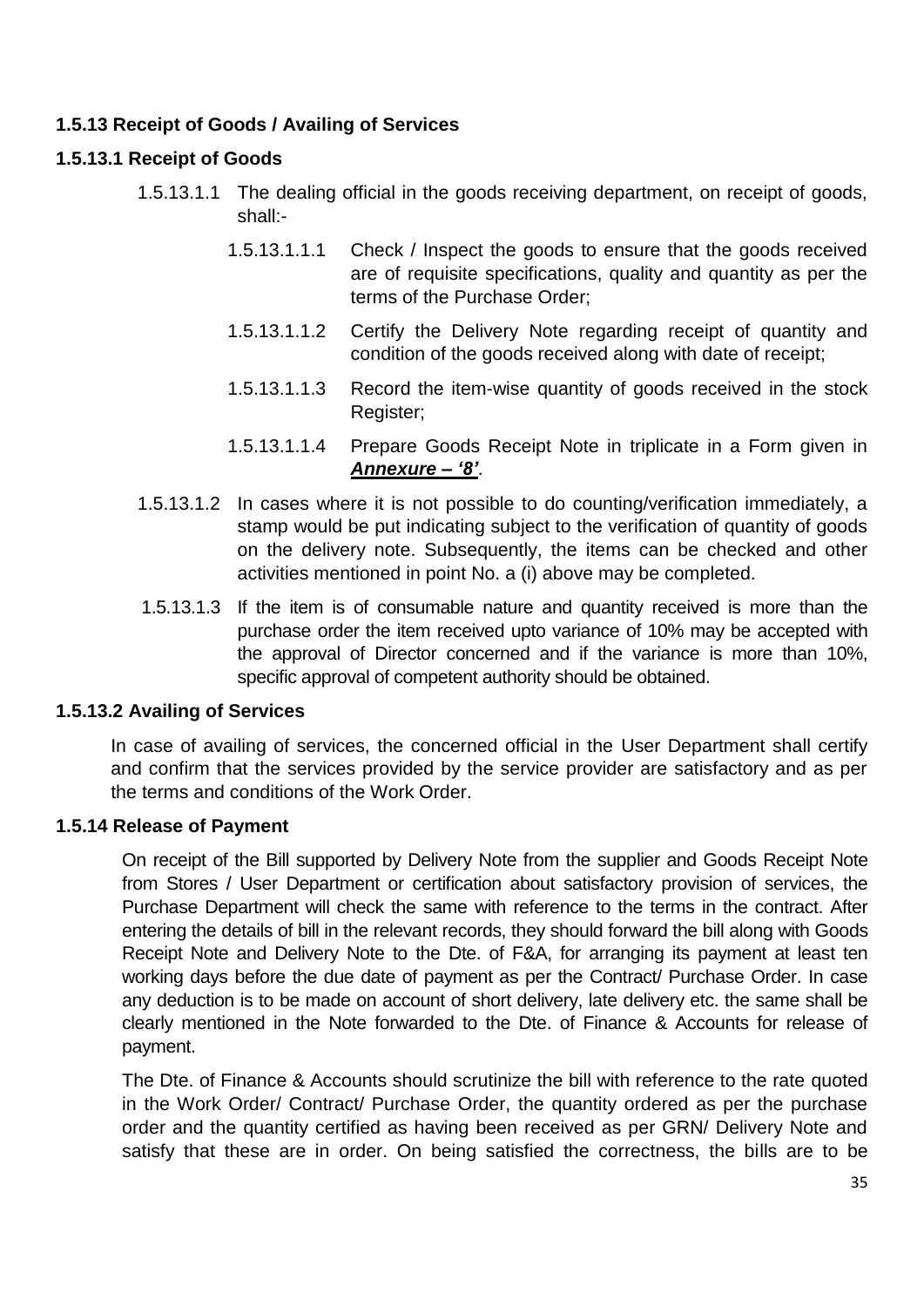processed and make the payment to the supplier at least three working days before the date of payment by transferring the payment through banking channels (RTGS/NEFT). On specific request of the supplier in writing, the Institute may entertain request for early payment of bills from the due date of payment as per Contract/Purchase Order.

#### **1.5.15 Enforcement of warranty / guarantee**

A warranty clause should be incorporated in every contract, requiring the supplier to, without charge, repair or rectify defective goods or to replace such goods with similar goods free from defect. Any goods repaired or replaced by the supplier shall be delivered at the buyers premises without costs to the buyer.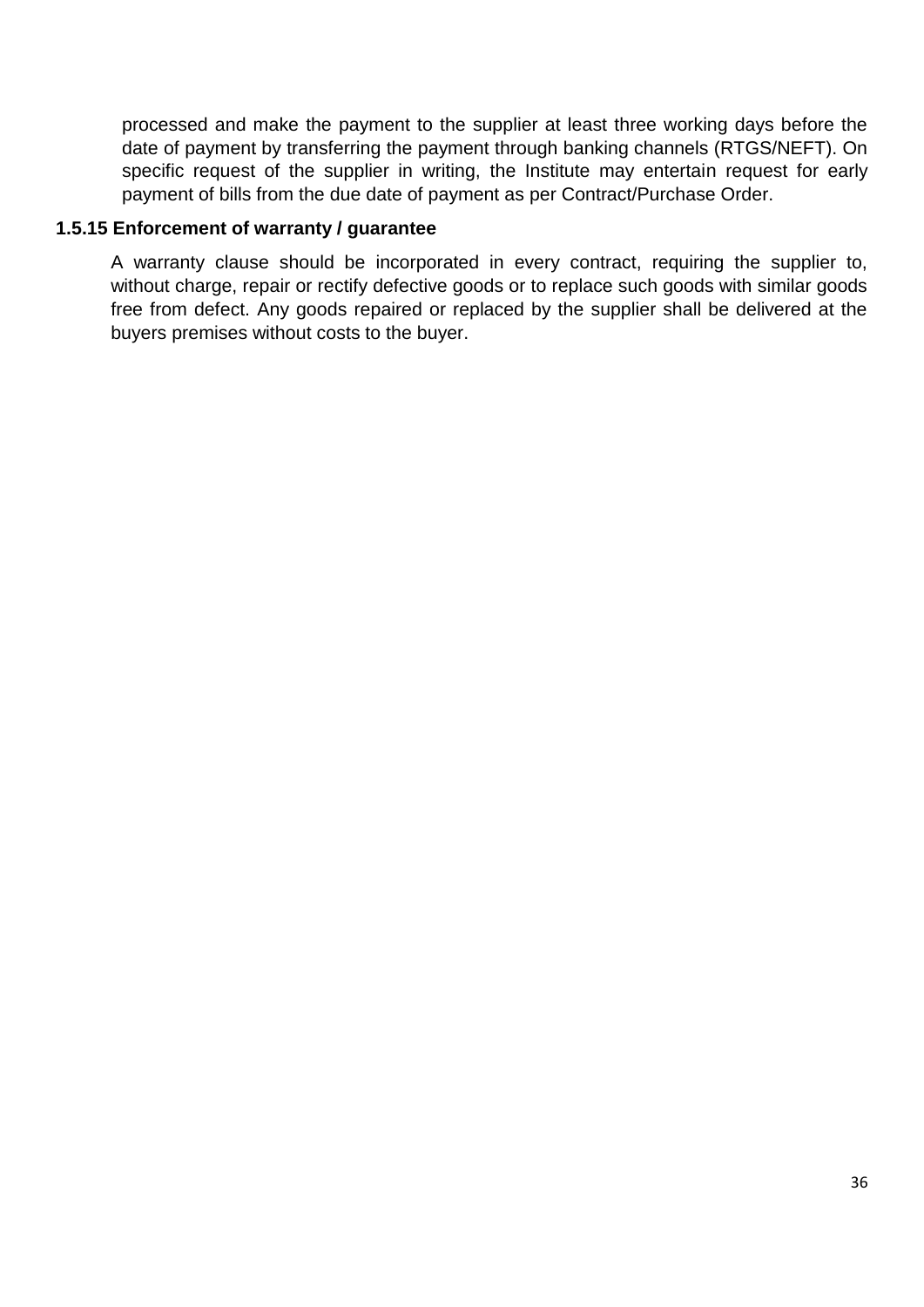# **CHAPTER 1.6 PRINTING JOBS**

# **1.6.1 Special Procedure, Terms and Conditions for Printing Jobs**

#### **1.6.1.1 Selection / empanelment of Printing Presses**

The printing jobs are to be outsourced on *turnkey basis* i.e. the printing press have to use their own paper for the printing job.

A panel of Printing Presses will be prepared which are capable of undertaking the work relating to the Institute's activities and have the rates for different categories / types of jobs approved three years.

**Provided** that the Institute reserves the right to terminate the contract with any one or more of the empanelled Press after one year.

**Provided further** that Institute may revise the prices of the paper upward or downward after a period of not less than six month prospectively from the date of Purchase Order or from the date of previous revision, as may be applicable.

**Provided further** that the Secretary of the Institute shall constitute a Committee to examine and recommend upon the revision of the paper prices as and when required and the Committee shall take into consideration the information / documents provided by the Press for revision, market conditions and other relevant factors before submission of its recommendation.

Before finalizing the panel of printers and the rates, the Technical Evaluation Committee consisting of one representative each from Dtes.of Academic / Professional Development, Purchase and F&A should visit the Presses who have been shortlisted for empanelment to assess their capabilities to undertake Institute's job's and submit their recommendations. These recommendations are to be taken into consideration before finalization of the printer.

#### **1.6.1.2 Requisition for Printing**

The user departments shall submit '**Print Requisition'** in Form provided at **Annexure – '9'** for printing giving details of items, quantity required to be printed and the date by which the item is required along with a specimen copy (wherever applicable). The requisition should be sent to the Printing Department well in advance to enable them to issue Print Order and get the job executed in time.

#### **1.6.1.3 Placing of Print Orders**

On receipt of the Print Requisition, on recommendation of the Dte. of Printing &'Publication the Directorate of Purchase is to issue the Print Order on the Press in accordance with the contract.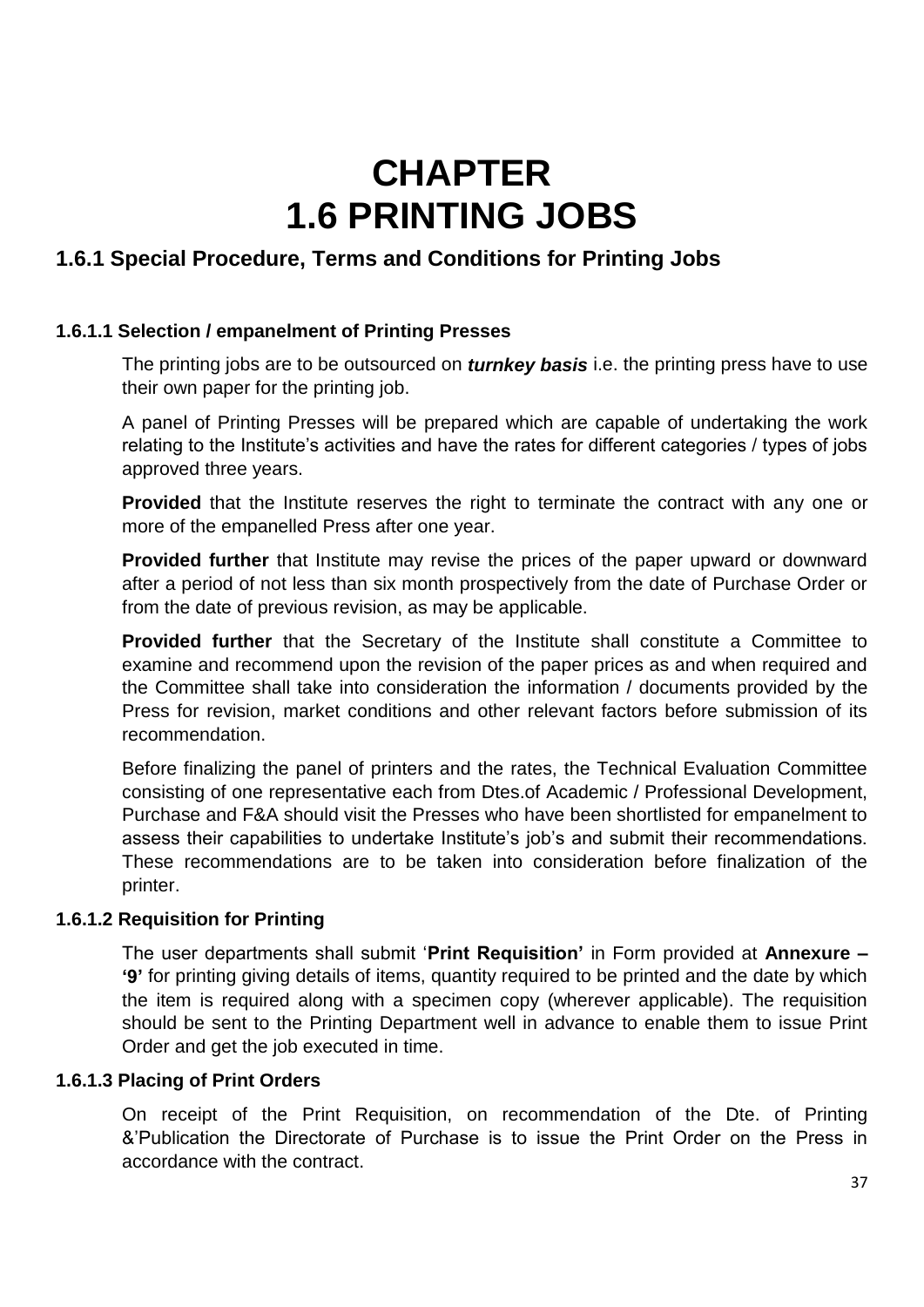The Print Order should include the following details:

- (i) Name of printer (to whom job is assigned);
- (ii) Items- required to be printed;
- (iii) Quantity to be printed;
- (iv) Rates;
- (v) Date by which the material has to be supplied;
- (vi) Place where the printed material should be sent;
- (vii) If material is to be supplied in parts, it should be specifically mentioned;
- (viii) Terms of payment;
- (ix) Detailed description of items required to be printed with regard to number of plates, negatives, quality of paper, etc.;
- (x) Penalty clause for non-supply of material on time;
- (xi) Any other information;
- (xii) Percentage of waste to be allowed on paper concerned;

# **1.6.1.4 Register of Print Orders**

The Directorate of Printing &Publication should maintain a Register containing the following details to monitor the progress of Print Orders placed and to pursue the same till the material is supplied and their bills are cleared

- (i) Date of issue of print order;
- (ii) Print order number;
- (iii) Items;
- (iv) Quantity in numbers;
- (v) Quality;
- (vi) Date by which the job is to be completed;
- (vii) Approved quantity of paper to be consumed;
- (viii)Date of completion of job;
- (ix) Items received note number;
- (x) Date and value of bills received.

# **1.6.2 Applicability of all other provisions of this Purchase Policy**

In additions to the special procedures, term and conditions as stated under Point 1 above, all other provisions of this Purchase Policy contained in Chapters 1 to 5 shall be applicable for Printing Jobs and selection / empanelment of the Printing Presses.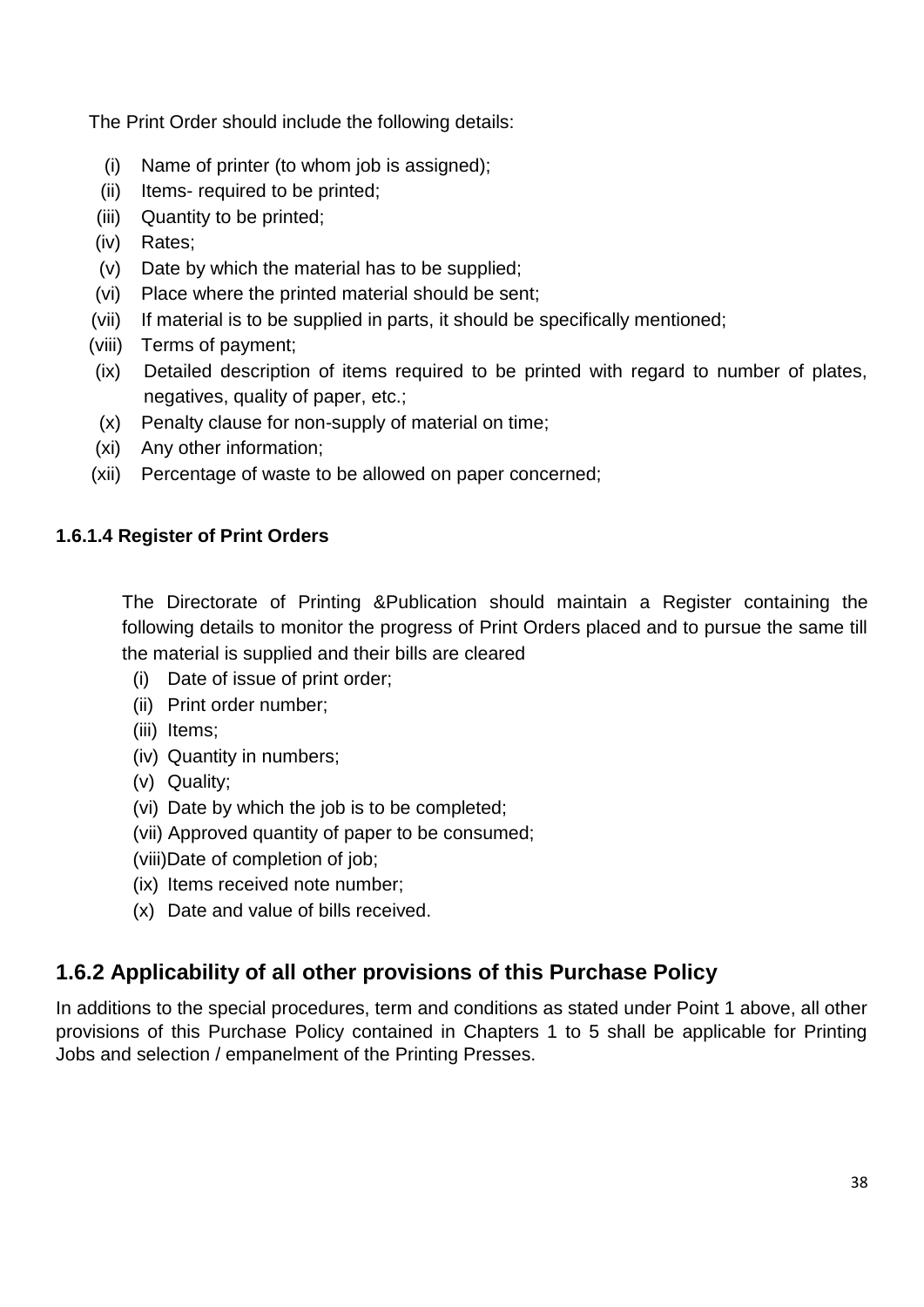# **CHAPTER 1.7 MISCELLANEOUS**

# **1.7.1 Applicability to Regional offices, Chapters, ICSI-CCGRT, Centers of Excellence and other establishments of the Institute**

The provisions contained in this Purchase Policy shall apply to the Regional Offices, Chapters, ICSI-CCGRT, Centers of Excellence and other establishments of the Institute *mutatis – mutandis* except where specific provisions have been made for them. In case, ROs/Chapters requires certain Hardware / Software, on approval of the competent authority subject to availability of budget, ROs/Chapters can avail the service of the vendors empanelled at HQ for those services based on feasibility of providing such service by the respective vendor. In case of travel service (e.g. ticketing agency, car hire etc.), if the empanelled agency at HQ can provide the service at ROs/Chapters, the ROs/Chapters can also avail the service (as per agreed rate at HQ) subject to the approval of the competent authority. If ROs/Chapters willing to avail the service, the payment for such availed service has to be made at ROs/Chapters directly to the vendors.

# **1.7.2 Applicability to disposal of scrap, obsolete / discarded assets, buy-back offers, outsourcing of services etc.**

The provisions contained in this Purchase Policy shall apply to disposal of scrap, obsolete / discarded assets, buy-back offers, outsourcing of services etc. *mutantis – mutandis* in the best interest of the Institute. Obsolete, discarded and unused items can be disposed on the basis of fair market value / depreciated value / checking price through new age online sale portal (e.g. Olx, Qikr etc.). On approval of the competent authority, such obsolete, discarded items can be offered to the Employees of ICSI at fair market value / depreciated value.

# **1.7.3 Removal of Difficulties, relaxations, interpretations etc.**

The President of the Institute is authorised to-

- 1.7.3.1 Remove difficulties in implementation of the Purchase Policy;
- 1.7.3.2 Relax any provision in the interest of the Institute;
- 1.7.3.3 Interpret the provisions keeping in view the interest procurement and interest of the Institute;
- 1.7.3.4 Take all necessary steps and measures for effective and efficient procurements in the interest of the Institute.

# **1.7.4 Special Power of the Council**

The Council shall have special power to decide any matter of procurement which is not covered in the Purchase Polic**y.**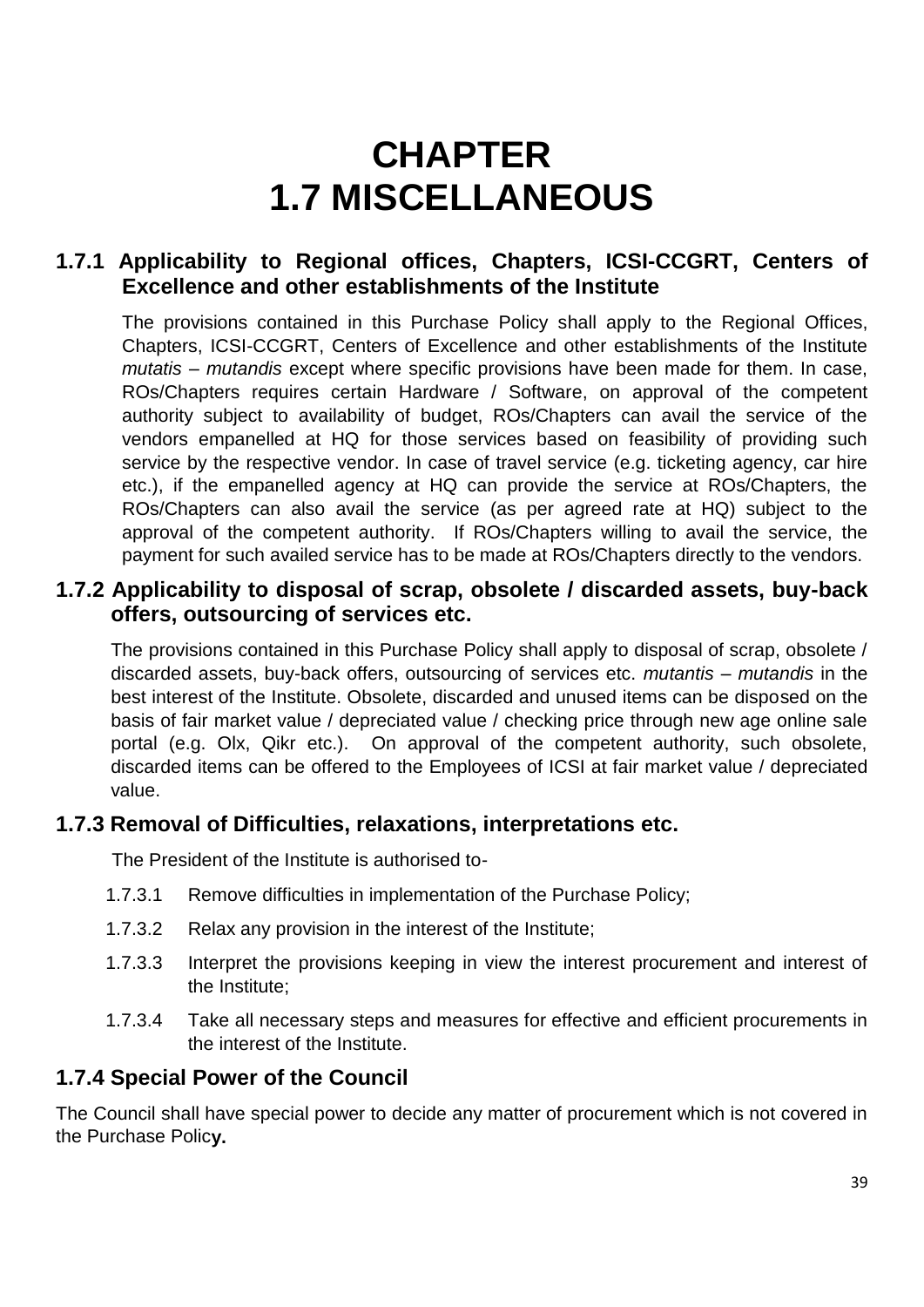# **1.8 ANNEXURES – '1' TO '10'**

**ANNEXURE – '1'**

**Delegation of Financial Power**

#### **Institute of Company Secretaries of India Delegation of Financial Powers (DOP-F) at Headquarters (Passed by the Council in its 245th meeting held on 28th July 2017)**

| SI.            | Nature of Delegation                                                                                                                                                                                                                                                                                                                                                  | (Existing)<br>Competent<br>Authority/Delegate                 | Changes<br>Recommended by the<br><b>Finance Committee</b> | Proposed (Final) DOP(F)                                                     |
|----------------|-----------------------------------------------------------------------------------------------------------------------------------------------------------------------------------------------------------------------------------------------------------------------------------------------------------------------------------------------------------------------|---------------------------------------------------------------|-----------------------------------------------------------|-----------------------------------------------------------------------------|
|                | Bank accounts for HQs<br>a. Opening / Closure of bank accounts<br>b. Change in authorised signatories for operation of<br>bank accounts                                                                                                                                                                                                                               | Council<br>EC                                                 |                                                           | Council<br><b>EC</b>                                                        |
| $\overline{2}$ | <b>Budget</b><br>a. Seeking budgetary requirement from ROs, COs,<br>Directorates, and COEs<br>Draft budget for consideration of FC<br>b.<br>Recommendation of draft budget to EC<br>$C_{1}$<br>Recommendation of draft budget to Council<br>d.<br>e. Recommendation to EC for modification/revision<br>of budget<br>Approval for modification up to 20% in an head of | JD of F&A<br>HOD of F&A<br><b>FC</b><br>EC<br><b>FC</b><br>EC |                                                           | JD of F&A<br>HOD of F&A<br><b>FC</b><br><b>EC</b><br><b>FC</b><br><b>EC</b> |
|                | the approved budget<br>Recommendation for modification in excess of<br>a.<br>20%/revision of budget to Council                                                                                                                                                                                                                                                        | <b>EC</b>                                                     |                                                           | <b>EC</b>                                                                   |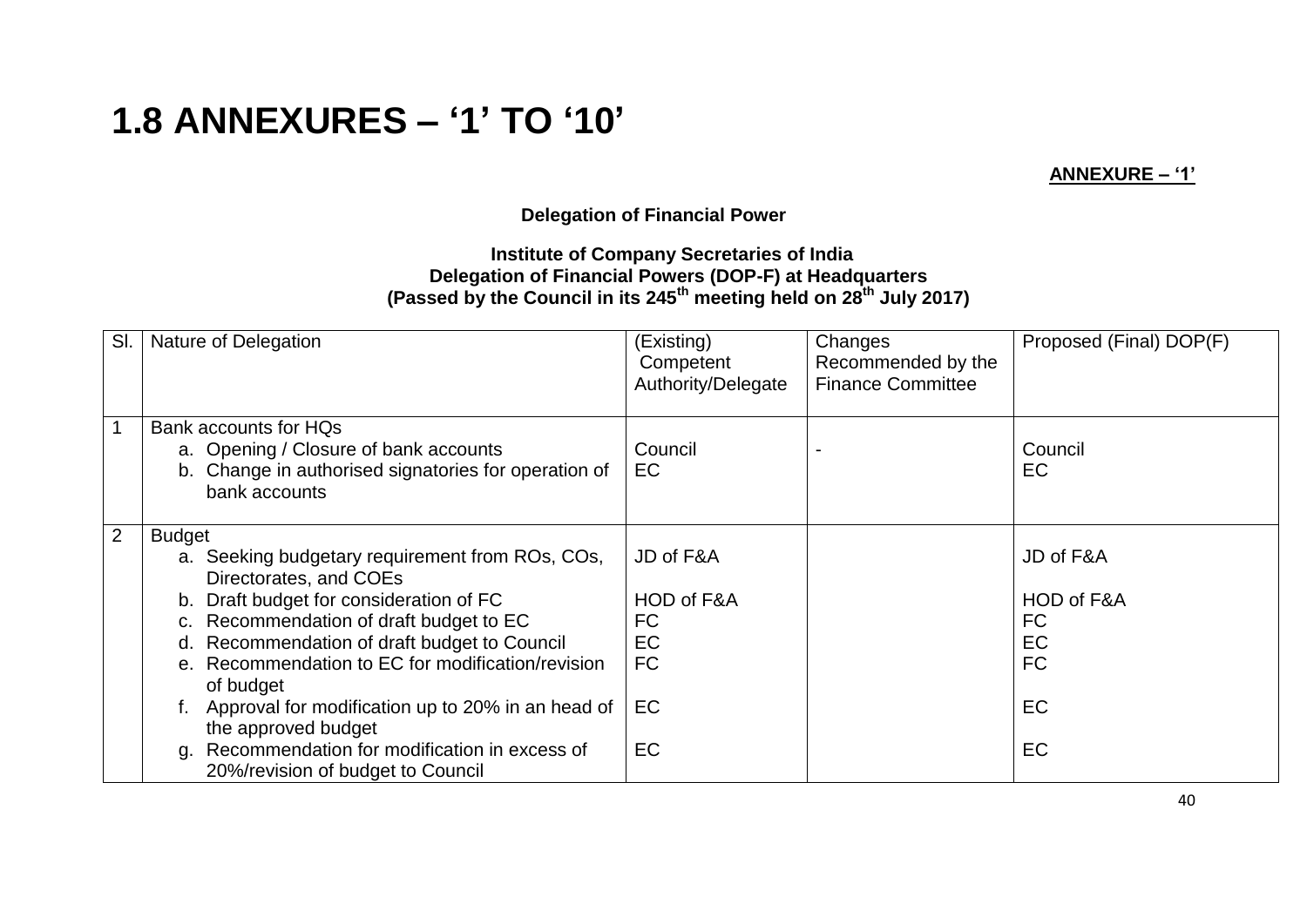|   | h. Approval of budget/modification in excess of 20%                                                                                                                                                                                                                              | Council                                                                                                                                       |                                                                                                                           | Council                                                                                                                                                             |
|---|----------------------------------------------------------------------------------------------------------------------------------------------------------------------------------------------------------------------------------------------------------------------------------|-----------------------------------------------------------------------------------------------------------------------------------------------|---------------------------------------------------------------------------------------------------------------------------|---------------------------------------------------------------------------------------------------------------------------------------------------------------------|
|   | / revision in budget<br>Estimate for a programme                                                                                                                                                                                                                                 | Committee<br>concerned, if any,<br>otherwise<br>concerned HOD                                                                                 | Committee concerned,<br>if<br>otherwise<br>any,<br>Secretary / CE on the<br>recommendations<br><b>of</b><br>concerned HOD | Committee concerned. In the<br>absence of any Committee,<br>Secretary / CE<br>on<br>the<br><b>of</b><br>recommendations<br>the<br>concerned HOD                     |
| 3 | Auditor (internal auditor and statutory auditor)<br>a. Recommendation for appointment of auditor to<br><b>FC</b><br>b. Recommendation for appointment of auditor to<br>EC<br>c. Recommendation for appointment of auditor to<br>Council<br>d. Approval of appointment of auditor | HOD of F&A<br><b>FC</b><br>EC<br>Council                                                                                                      |                                                                                                                           | HOD of F&A<br><b>FC</b><br>EC<br>Council                                                                                                                            |
| 4 | Accounts<br>a. Finalisation of the annual accounts<br>Recommendation of annual accounts to FC<br>Recommendation of annual accounts to Council<br>Approval of annual accounts<br>d.<br>e. Signing of Accounts<br>f. Publication of the annual accounts in the gazette             | HOD of F&A<br>HOD of F&A<br><b>FC</b><br>Council<br>President, VP,<br>Members of<br>Council, Secretary,<br>CE and HOD of<br>F&A<br>HOD of F&A | HODs of F&A and<br><b>Council Affairs</b>                                                                                 | HOD of F&A<br>HOD of F&A<br>FC<br>Council<br>President, VP, Members of<br>Council, Secretary, CE and<br>HOD of F&A<br><b>HODs of F&amp;A and Council</b><br>Affairs |
| 5 | Prescription of fees related to:-<br>a. Registration of students<br>b. Enrolment/Examination of students<br>c. Any other service to students / Members                                                                                                                           | Council<br>Council<br>CE and ratified by<br>EC within six                                                                                     | Secretary / CE and<br>ratified by EC within                                                                               | Council<br>Council<br>Secretary / CE and ratified by<br>EC within six months                                                                                        |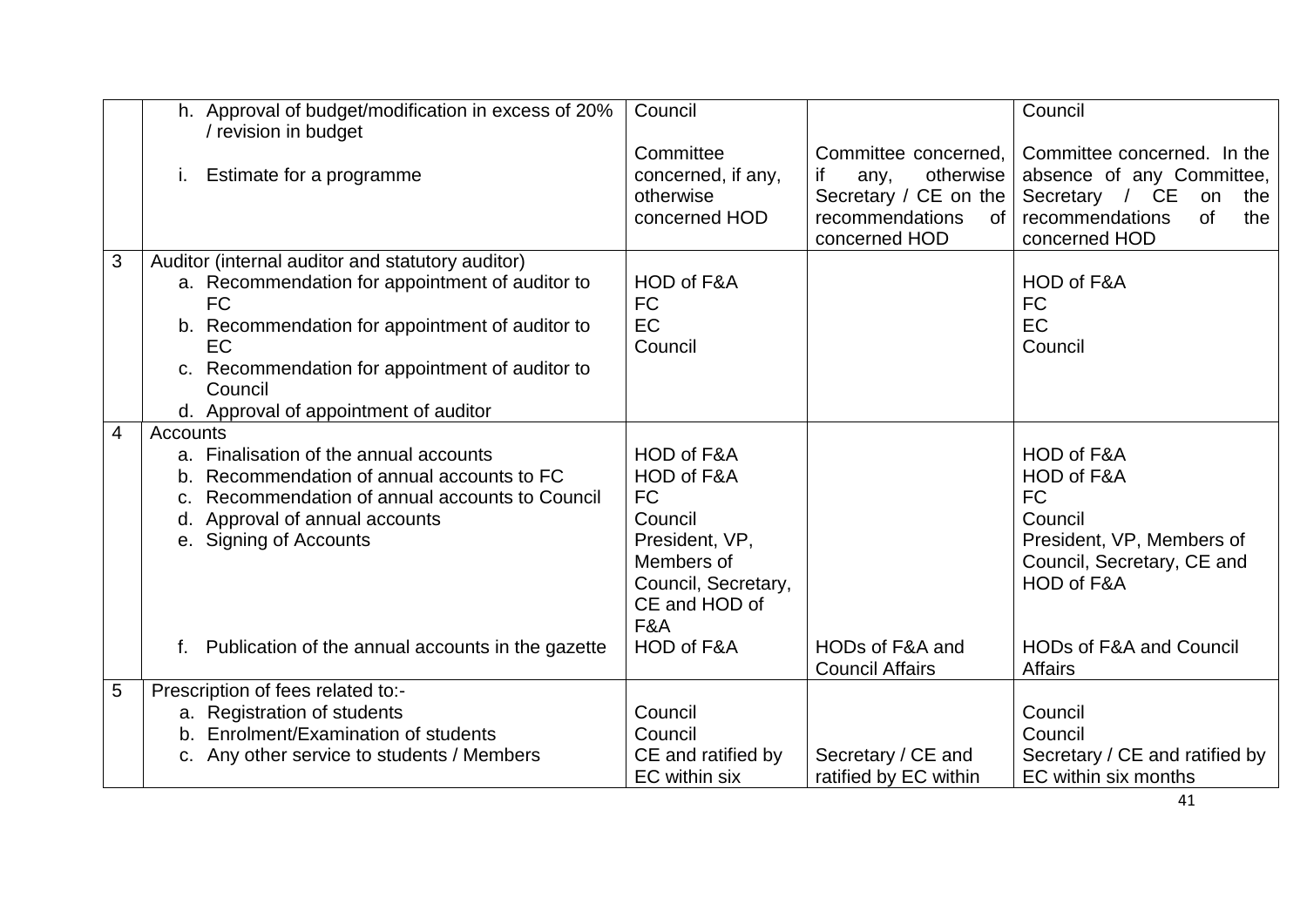|                                   |                                                                                                                                                                                                                                         | months                                                                                                                                                                                                                                                                  | six months                                                                                                   |                                                                                                                                                                                                                                                         |
|-----------------------------------|-----------------------------------------------------------------------------------------------------------------------------------------------------------------------------------------------------------------------------------------|-------------------------------------------------------------------------------------------------------------------------------------------------------------------------------------------------------------------------------------------------------------------------|--------------------------------------------------------------------------------------------------------------|---------------------------------------------------------------------------------------------------------------------------------------------------------------------------------------------------------------------------------------------------------|
|                                   | d. Membership of Institute<br>e. Programme                                                                                                                                                                                              | Council<br>Committee<br>Concerned, if any,<br>otherwise<br>concerned HOD                                                                                                                                                                                                | Committee<br>Concerned, if any,<br>otherwise Secretary /<br>CE on<br>recommendations of<br>the concerned HOD | Council<br>Committee concerned. In the<br>absence of any Committee,<br>Secretary / CE<br>on<br>the<br><b>of</b><br>recommendations<br>the<br>concerned HOD                                                                                              |
| $6\phantom{1}6$<br>$\overline{7}$ | Pricing for<br>a. Prospectus<br>b. Study material<br><b>Text books</b><br>C.<br>Guidance notes<br>d.<br>e. Journals<br>Other publications<br>I. Approval for domestic travels of<br>a. President / Vice President<br>b. Council Members | <b>TEFC</b><br><b>TEFC</b><br><b>TEFC</b><br><b>PDC</b><br><b>PDC</b><br><b>CE</b><br>Self<br>President (travel for<br>the meetings of the<br>Council<br>and<br>Committees of the<br>Council<br>shall<br>be<br>deemed<br>to have<br>of<br>the<br>approval<br>President) | Secretary / CE                                                                                               | <b>TEFC</b><br><b>TEFC</b><br><b>TEFC</b><br><b>PDC</b><br><b>PDC</b><br>Secretary / CE<br>Self<br>President<br>(travel for<br>the<br>meetings of the Council and<br>Committees of the Council<br>shall be deemed to have<br>approval of the President) |
|                                   | c. Secretary<br><b>CE</b><br>d.<br>HoD<br>е.<br>Other employees<br>Outside experts/Committee members in economy                                                                                                                         | President<br>Secretary<br><b>CE</b><br>HOD concerned<br>Secretary                                                                                                                                                                                                       | Secretary / CE                                                                                               | President<br>Secretary<br>Secretary / CE<br><b>HOD</b> concerned<br>Secretary                                                                                                                                                                           |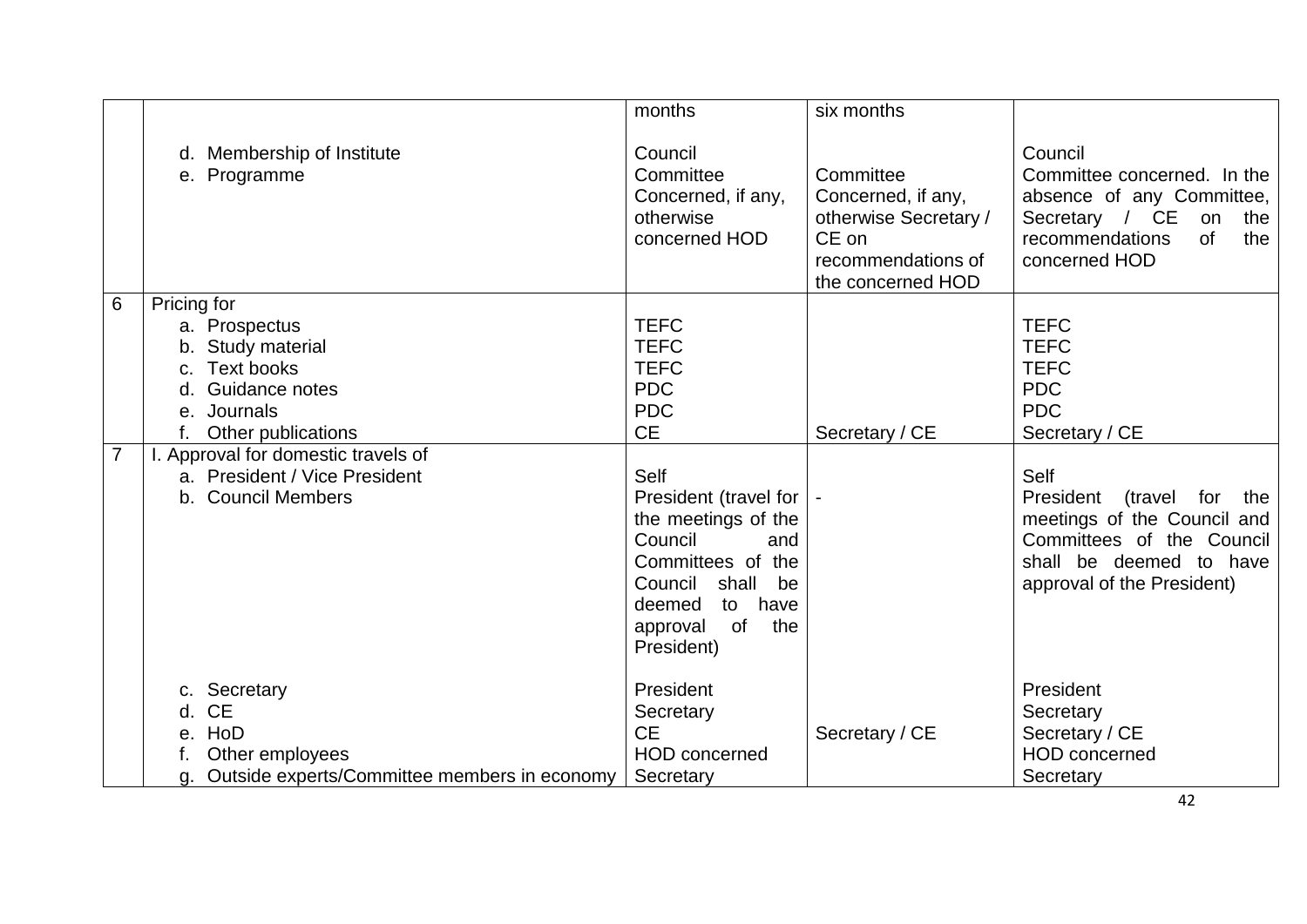|    | class                                                  | President                |                            | President                         |
|----|--------------------------------------------------------|--------------------------|----------------------------|-----------------------------------|
|    | h. Outside experts/Committee members in business       | Council                  | <b>Executive Committee</b> | <b>Executive Committee</b>        |
|    | class                                                  | <b>Reporting Officer</b> |                            | <b>Reporting Officer not less</b> |
|    | II. Approval for overseas travels                      | not less than HoD        |                            | than HoD                          |
|    | III. Approvals for travels (domestic / overseas) where |                          |                            |                                   |
|    | cost is not borne by Institute                         |                          |                            |                                   |
| 8  | Engagement of experts/consultants (other than lawyers  |                          |                            |                                   |
|    | and examination related experts)                       |                          |                            |                                   |
|    | a. Per assignment                                      |                          |                            |                                   |
|    | a. Upto Rs.10,000/-                                    | HOD of HR                | Concerned HOD              | <b>Concerned HOD</b>              |
|    | b. More than Rs.10,000/-                               | CE (through HOD          | Secretary / CE on          | Secretary / CE on                 |
|    |                                                        | of $HR$ )                | recommendations of         | recommendations of                |
|    | b. Per year on retainer ship                           |                          | concerned HOD              | concerned HOD                     |
|    | a. Upto Rs.1,00,000/-                                  |                          |                            |                                   |
|    | b. More than Rs.1,00,000/-                             | HOD of HR                | Secretary / CE on          | Secretary / CE on                 |
|    |                                                        | CE (through HOD          | recommendations of         | recommendations of                |
|    |                                                        | of $HR$ )                | concerned HOD (for         | concerned HOD (for any            |
|    |                                                        |                          | any amount)                | amount)                           |
|    |                                                        |                          |                            |                                   |
| 9  | <b>Engagement of lawyers</b>                           |                          |                            |                                   |
|    | a. Per assignment                                      |                          |                            |                                   |
|    | a. Upto Rs.10,000/-                                    | <b>HOD of LA</b>         |                            | <b>HOD of LA</b>                  |
|    | b. More than Rs.10,000/-                               | CE (through HOD          | Secretary / CE             | Secretary / CE (through           |
|    |                                                        | of $LA$ )                | (through HOD-LA)           | HOD-LA)                           |
|    | b. Retainership per year                               |                          |                            |                                   |
|    | a. Above Rs.1,50,000/-                                 | EC                       |                            | <b>EC</b>                         |
|    | b. Rs.1,00,001/- to Rs.1,50,000/-                      | President                |                            | President                         |
|    | c. Upto Rs.1,00,000/-                                  | Secretary                |                            | Secretary                         |
| 10 | Engagement of paper Setters, Examiners, etc. per       |                          |                            |                                   |
|    | assignment                                             | HoD of Exam              |                            | HoD of Exam                       |
|    | a. Upto Rs.10,000/-                                    | CE (through HOD          | Secretary / CE             | Secretary / CE (through HOD       |
|    | b. Above Rs.10,000/-                                   | of Exam)                 | (through HOD of            | of Exam)                          |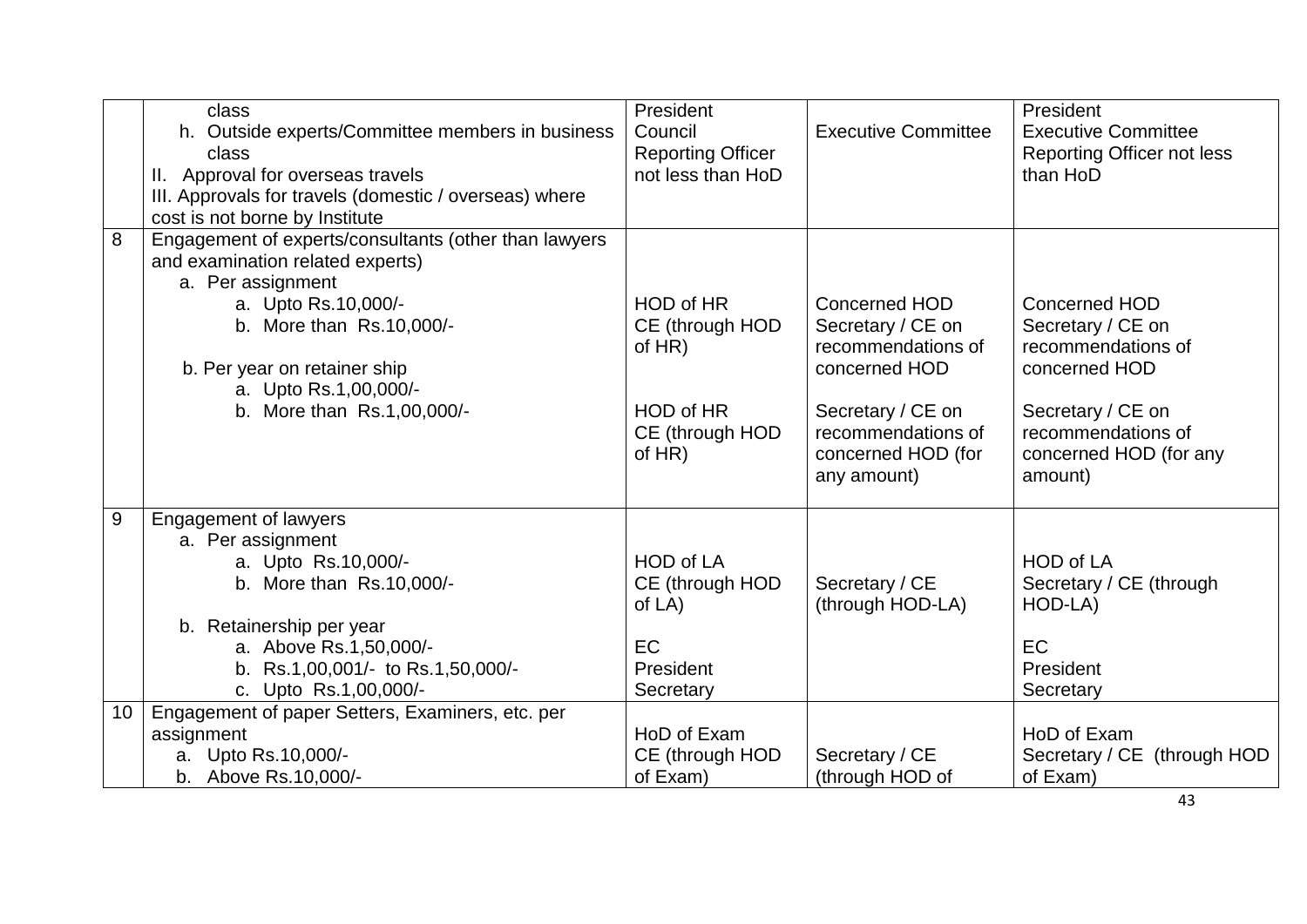|                 |                                                                                                                                                                                                                                                                                                                 | <b>HOD of Exam</b>                                                                                                                                                            | Exam)          | <b>HOD of Exam</b>                                                                                                                                       |
|-----------------|-----------------------------------------------------------------------------------------------------------------------------------------------------------------------------------------------------------------------------------------------------------------------------------------------------------------|-------------------------------------------------------------------------------------------------------------------------------------------------------------------------------|----------------|----------------------------------------------------------------------------------------------------------------------------------------------------------|
|                 | <b>Engagement of Examination Centre</b>                                                                                                                                                                                                                                                                         |                                                                                                                                                                               |                |                                                                                                                                                          |
| $\overline{11}$ | Approval for purchases (other than immovable property)<br>a. Purchases required specifically for Professional<br>Development programmes, National Convention,<br>PCS Conference, Seminars, Workshops, CG<br>Award Function etc. within the approved<br>estimates<br>(Material, kits, venue, food, travel, etc.) | <b>HOD</b> concerned                                                                                                                                                          |                | <b>HOD</b> concerned                                                                                                                                     |
|                 | b. Purchases for Rs. in lakh<br>a. Above 1000<br>b. From 50 to 1000<br>c. From 30 to 50<br>d. From 05 to 30<br>e. From 02 to 05<br>f. From 0.2 to 02<br>g. Upto 0.2                                                                                                                                             | EC<br>Committee<br>concerned<br>Secretary<br><b>CE</b><br>JS (SG) of<br>Purchase Deptt.<br><b>HOD of Purchase</b><br>Deptt.<br>Director of<br>concerned<br><b>Directorate</b> | Secretary / CE | EC<br>Committee concerned<br>Secretary<br>Secretary / CE<br>JS (SG) of Purchase Deptt.<br>HOD of Purchase Deptt.<br>Director of concerned<br>Directorate |
|                 | c. Advertising<br>a. Upto Rs.1,00,000/-<br>b. Rs. 1,00,001/- to Rs. 5,00,000/-<br>c. Above Rs. 5,00,000/-                                                                                                                                                                                                       | HOD of Dte, of<br>Corp. Comm.<br><b>CE</b><br>Secretary                                                                                                                       | Secretary / CE | HOD of Dte. of Corp. Comm.<br>Secretary / CE<br>Secretary                                                                                                |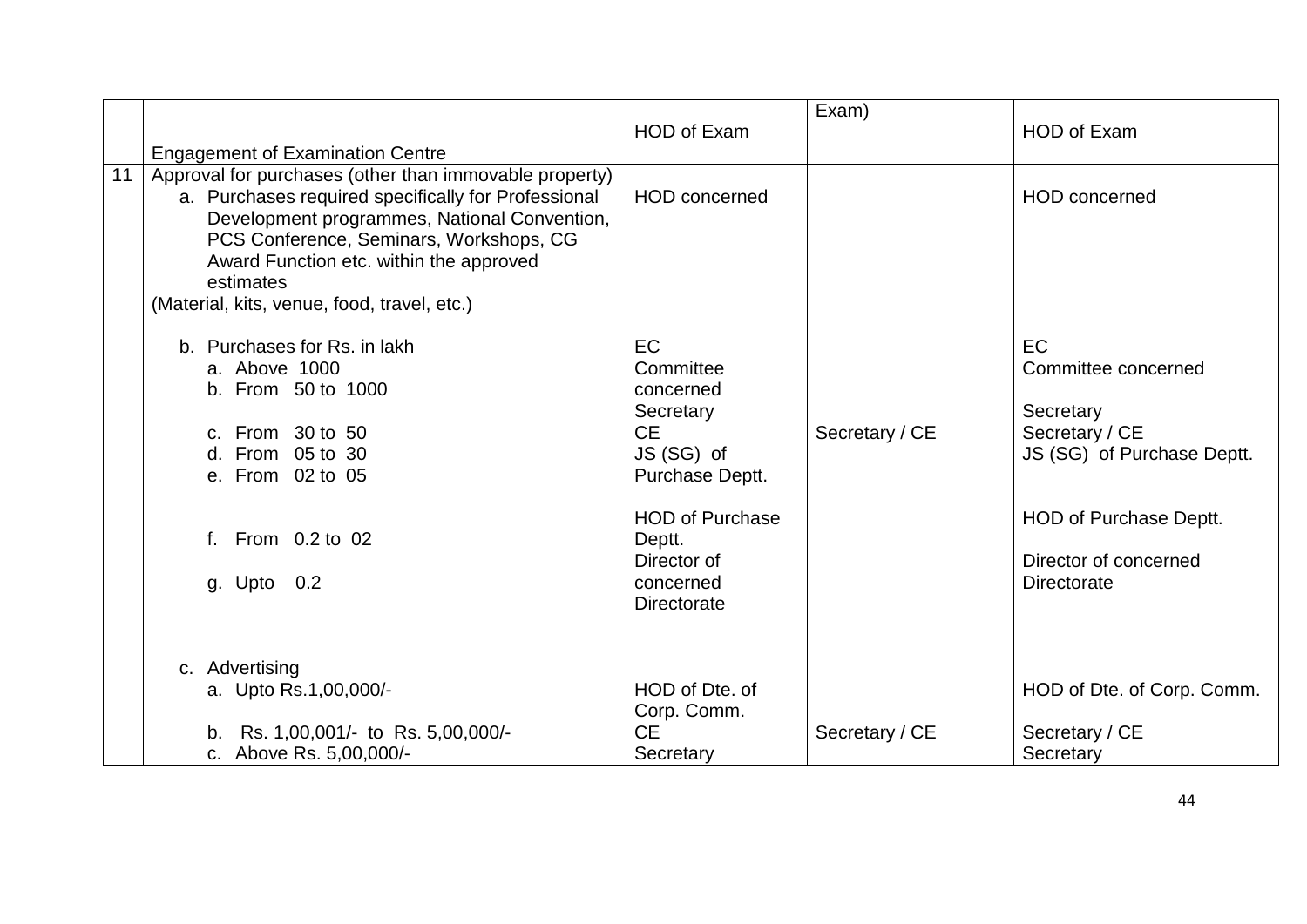| 12              | Approval for purchase of immovable<br>property<br>(Including)<br>new/additional<br>construction.                                                                  |                                           |                                        |                                                    |
|-----------------|-------------------------------------------------------------------------------------------------------------------------------------------------------------------|-------------------------------------------|----------------------------------------|----------------------------------------------------|
|                 | renovation/refurbishing / structural repairing) of HQs,<br>COE, RO and CO                                                                                         | <b>EC</b>                                 |                                        | <b>EC</b>                                          |
|                 | Recommendation for purchase / construction<br>a.<br>/ renovation / refurbishing / structural repairing<br>Approval for purchase / construction /<br>b.            | Council                                   |                                        | Council                                            |
|                 | renovation / refurbishing / structural repairing<br>Taking premises on rent<br>C.<br>Upto Rs.50,000/- per month upto 11<br>(i)<br>months<br>(ii)<br><b>Others</b> | <b>CE</b><br>EC                           | Secretary / CE                         | Secretary / CE<br>EC                               |
| 13              | Approval for purchases for students / members, such<br>as, e-library, insurance                                                                                   | Committee<br>concerned                    |                                        | Committee concerned                                |
| 14              | Approval for purchases for Library books (Rs./per<br>book)<br>a. Upto Rs. 5000/-<br>b. Above Rs. 5000/-                                                           | HOD of<br>Academics<br><b>CE</b>          | Secretary / CE                         | <b>HOD of Academics</b><br>Secretary / CE          |
| 15 <sub>1</sub> | Approval / Nomination of employees (Per employee)<br>for trainings, seminar, etc. in India<br>i. Upto Rs.10,000/-<br>ii. Above Rs.10,000/-                        | HOD of HR<br>CE (through HOD<br>of $HR$ ) | Secretary / CE (through<br>HOD of HR)  | HOD of HR<br>Secretary / CE<br>(through HOD of HR) |
| 16              | Approval for honorarium to outside expert (other than<br>those specified elsewhere) for per session/day<br>i. Upto Rs.5,000/-<br>ii. Above Rs.5,000/-             | CE (through HOD<br>of $HR$ )<br><b>CE</b> | HoD of concerned<br><b>Directorate</b> | HoD of concerned<br><b>Directorate</b>             |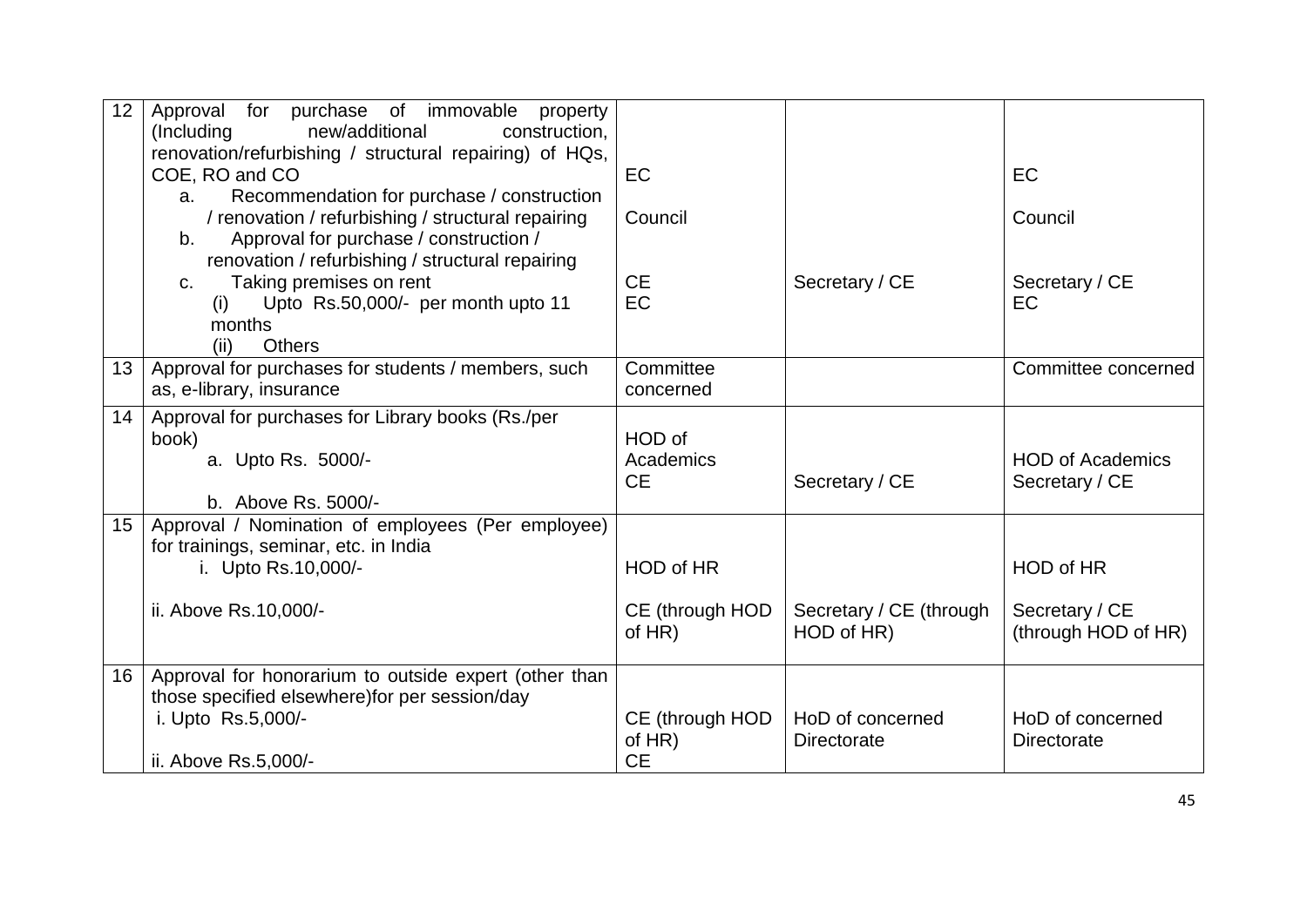|                 |                                                                                                                                                                                                                              |                                                                                                                                                                                       | Secretary / CE on the<br>recommendations of the<br>concerned HOD) | Secretary / CE on<br>the recommendations<br>of the concerned<br>HOD)                                                                                                     |
|-----------------|------------------------------------------------------------------------------------------------------------------------------------------------------------------------------------------------------------------------------|---------------------------------------------------------------------------------------------------------------------------------------------------------------------------------------|-------------------------------------------------------------------|--------------------------------------------------------------------------------------------------------------------------------------------------------------------------|
| 17 <sup>1</sup> | Approval for donations to PM's National Relief Fund or<br>for any other purpose                                                                                                                                              | Council                                                                                                                                                                               |                                                                   | Council                                                                                                                                                                  |
| 18              | Recommendation to F&A to release payment (Rs. lakh)<br>for purchases, after approval for purchase<br>a. Above 100<br>b. From 10 to 100<br>c. From 01 to 10<br>d. Upto 01                                                     | <b>CE</b><br>JS (SG) of<br>Directorate which<br>placed the PO<br><b>HOD of Directorate</b><br>which placed the<br>P <sub>O</sub><br>Director of<br>Directorate which<br>placed the PO | Secretary / CE                                                    | Secretary / CE<br>JS (SG) of<br>Directorate which<br>placed the PO<br><b>HOD of Directorate</b><br>which placed the PO<br>Director of Directorate<br>which placed the PO |
| 19              | Recommendation to F&A to release payment related<br>to employment to an employee<br>a. Above Rs. 2,00,000/-<br>b. From Rs. 1,00,000/- to Rs. 2,00,000/-<br>c. From Rs. 50,000/- to Rs. 1,00,000/-<br>d. Upto Rs. 50,000/-    | <b>CE</b><br>HOD of HR<br>Director of HR<br>JD of HR                                                                                                                                  | Secretary / CE                                                    | Secretary / CE<br>HOD of HR<br>Director of HR<br>JD of HR                                                                                                                |
| 20              | Recommendation to F&A for refunds<br>a. Above Rs. 5,00,000/-<br>b. From Rs. 1,00,001/- to Rs. 5,00,000/-<br>c. From Rs. 10,001/- to Rs. 1,00,000/-<br>d. Upto Rs. 10,000/-<br>e. Refund of security deposits / earnest money | Council<br><b>EC</b><br><b>CE</b><br><b>HOD</b><br><b>HOD</b>                                                                                                                         | Secretary / CE                                                    | Council<br>EC<br>Secretary / CE<br><b>HOD</b><br><b>HOD</b>                                                                                                              |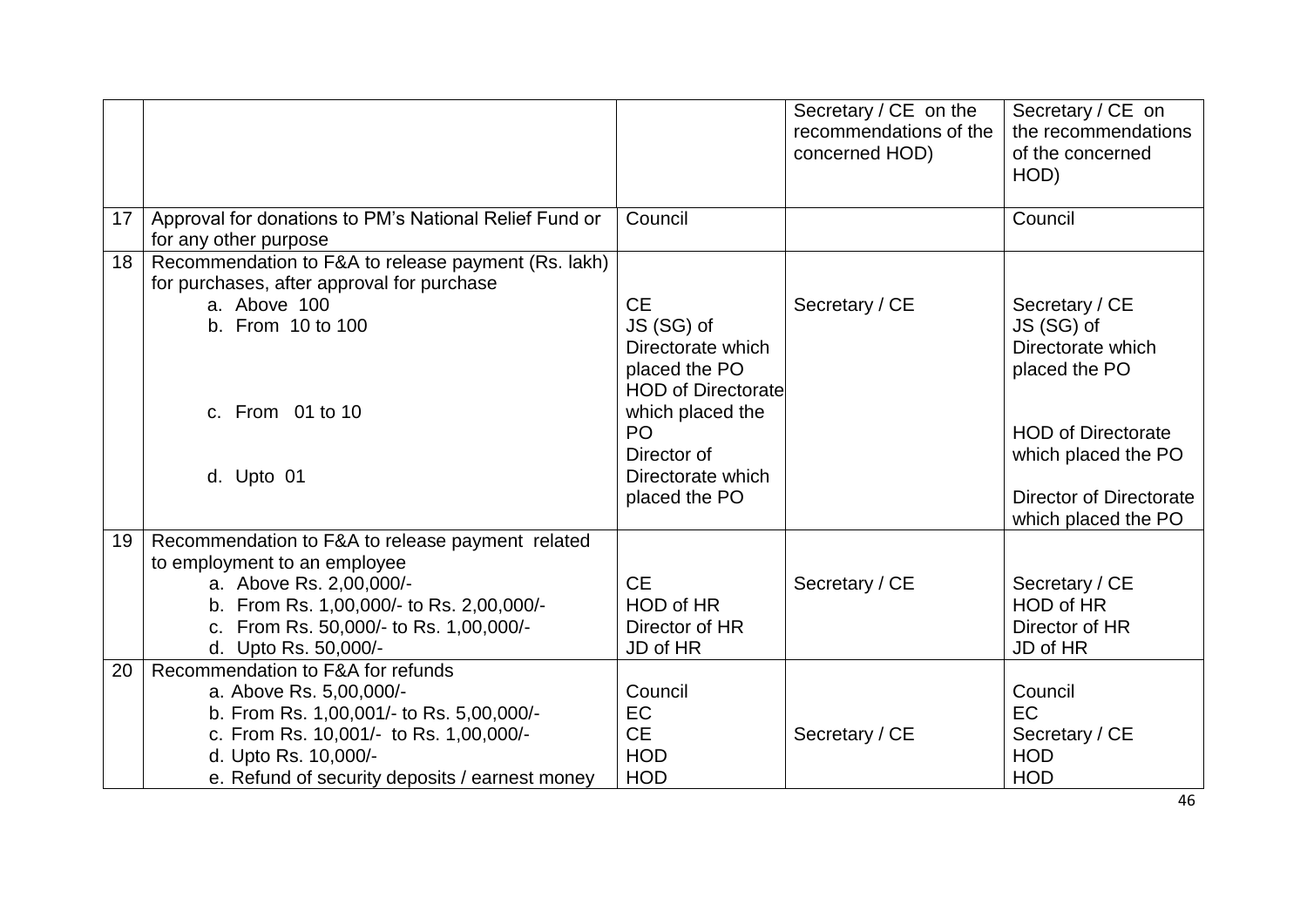|    | irrespective of the amount<br>f. Refunds to students / members irrespective<br>of the amount | <b>HOD</b>         |                    | <b>HOD</b>         |
|----|----------------------------------------------------------------------------------------------|--------------------|--------------------|--------------------|
| 21 | Recommendation/Release of payment for statutory                                              |                    |                    |                    |
|    | dues / committed expenses                                                                    |                    |                    |                    |
|    | a. Ground rent, property tax, dues to municipal                                              | JD of concerned    | HoD of concerned   | HoD of concerned   |
|    | bodies, etc.                                                                                 | <b>Directorate</b> | <b>Directorate</b> | Directorate        |
|    | b. Income Tax, Service Tax, etc.                                                             | JD of concerned    |                    |                    |
|    |                                                                                              | <b>Directorate</b> | HoD of concerned   | HoD of concerned   |
|    | c. Insurance, water charges, electricity<br>bill,                                            | JD of concerned    | <b>Directorate</b> | <b>Directorate</b> |
|    | telephone, rent, etc.                                                                        | <b>Directorate</b> |                    |                    |
|    |                                                                                              |                    | HoD of concerned   | HoD of concerned   |
|    |                                                                                              |                    | <b>Directorate</b> | Directorate        |
| 22 | Recommendation/Release of payment for abnormal                                               |                    |                    |                    |
|    | statutory dues, penalties & fines<br>a. Above Rs. 50,000/-                                   | President          |                    | President          |
|    | b. From Rs. 10,001/- - Rs. 50,000/-                                                          | Secretary          |                    | Secretary          |
|    | c. Upto Rs. 10,000/-                                                                         | <b>CE</b>          | Concerned HoD      | Concerned HoD      |
| 23 | Release of payment by F&A to outsiders on the                                                |                    |                    |                    |
|    | recommendation of competent authority                                                        |                    |                    |                    |
|    | a. Above Rs. 5,00,00,000/-                                                                   | Secretary          |                    | Secretary          |
|    | b. From Rs. 1,00,00,000/- to Rs. 5,00,00,000/-                                               | <b>CE</b>          | Secretary / CE     | Secretary / CE     |
|    | c. From Rs. 20,00,000 to Rs. 1,00,00,000/-                                                   | JS (SG) of F&A     |                    | JS (SG) of F&A     |
|    | d. From Rs. 1,00,000 to Rs. 20,00,000/-                                                      | HOD of F&A         |                    | HOD of F&A         |
|    | e. Upto Rs. 1,00,000                                                                         | JD of F&A          |                    | JD of F&A          |
| 24 | Settlement/reimbursement of claims by F&A to                                                 |                    |                    |                    |
|    | employees, on the recommendation of other                                                    |                    |                    |                    |
|    | Directorates or otherwise                                                                    | HOD of F&A         |                    | HOD of F&A         |
|    | a. Above Rs. 50,000/-                                                                        | DD of F&A          |                    | DD of F&A          |
|    | b. Upto Rs. 50,000/-                                                                         |                    |                    |                    |
| 25 | Approval for write off old debts and unserviceable                                           |                    |                    |                    |
|    | assets, debts, dues etc.                                                                     |                    |                    |                    |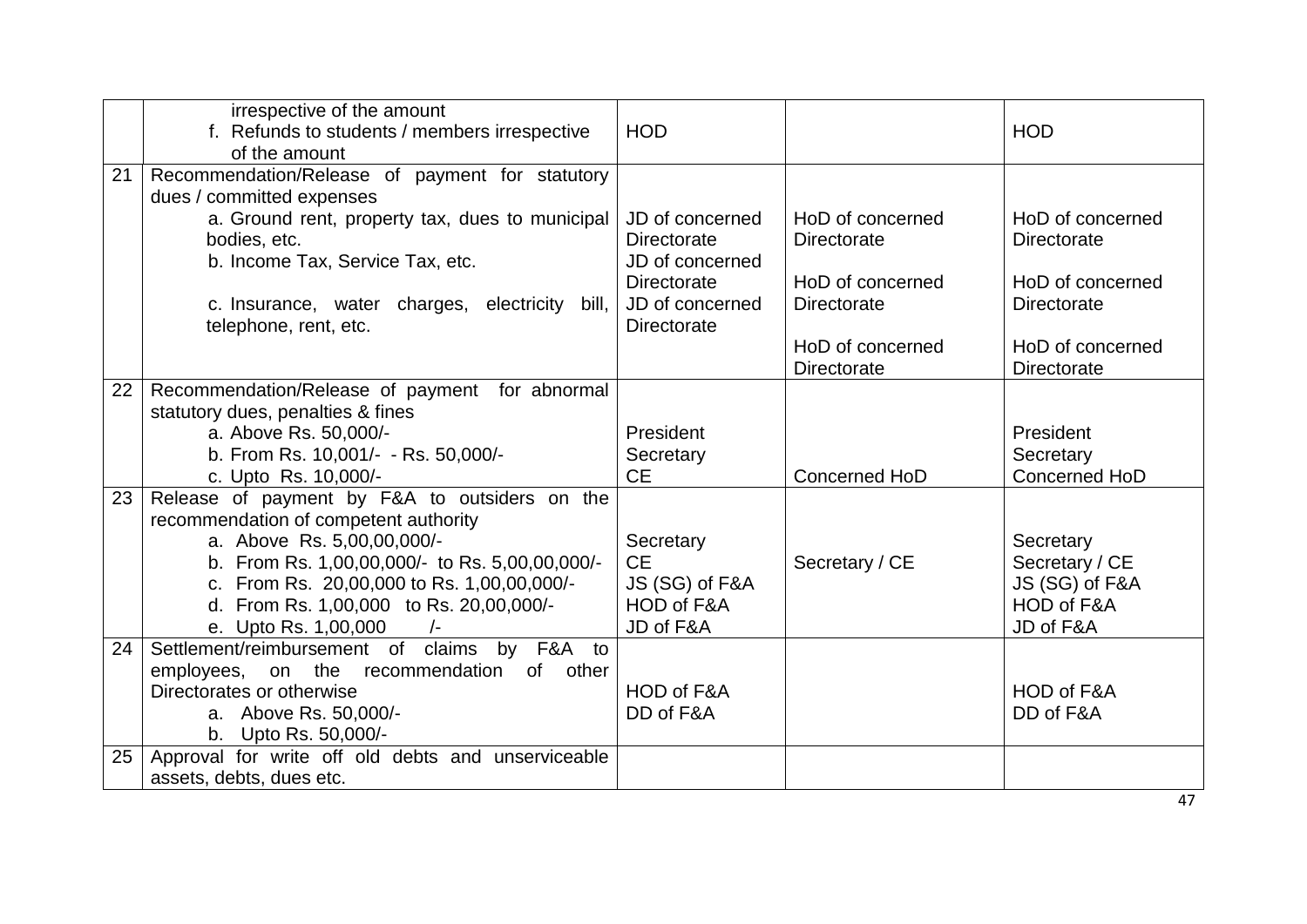|    | a. Above Rs. 5,00,000/-<br>b. From Rs. 50,001/- Rs. 5,00,000/-<br>Upto Rs. 50,000/-<br>C.                                                    | Council<br>EC<br>Secretary                              |                                                                                                                                                                                                              | Council<br><b>EC</b><br>Secretary                                                                                                                                                                               |
|----|----------------------------------------------------------------------------------------------------------------------------------------------|---------------------------------------------------------|--------------------------------------------------------------------------------------------------------------------------------------------------------------------------------------------------------------|-----------------------------------------------------------------------------------------------------------------------------------------------------------------------------------------------------------------|
| 26 | Settlement of disputed claims<br>a. Above Rs. 5,00,000/-<br>From Rs. 50,001to Rs. 5,00,000<br>$\frac{1}{2}$<br>b.<br>Upto Rs. 50,000/-<br>C. | Council<br><b>EC</b><br>Secretary                       |                                                                                                                                                                                                              | Council<br><b>EC</b><br>Secretary                                                                                                                                                                               |
| 27 | Investments of surplus funds<br>a. Above Rs. 10,00,000/-<br>b. Upto Rs. 10,00,000/-                                                          | Investment<br>Committee of<br><b>HODs</b><br>HOD of F&A | a. President (above<br>Rs. 2.0 Crore) on<br>recommendation of<br>Investment<br>Committee and<br>Secretary / CE<br>b. Secretary / CE Upto<br>Rs. 2.0 Crore on<br>recommendation of<br>Investment<br>Committee | a. President (above<br>Rs. 2.0 Crore) on<br>recommendation<br>of Investment<br>Committee and<br>Secretary / CE<br>b. Secretary / CE<br>Upto Rs. 2.0 Crore<br>on<br>recommendation<br>of Investment<br>Committee |
| 28 | Recommendation to F&A to release Payments to<br>ROs/COs<br>Release of payment by F&A to ROs and COs on the<br>basis of Recommendation        | Concerned HOD<br>Director of F&A                        |                                                                                                                                                                                                              | Concerned HOD<br>Director of F&A                                                                                                                                                                                |
| 29 | Advance Payment (Other than employees)<br>a. Above Rs.1,00,000/-<br>b. Upto Rs.1,00,000/-                                                    | <b>CE</b><br><b>HOD</b> concerned                       | Secretary / CE                                                                                                                                                                                               | Secretary / CE<br><b>HOD</b> concerned                                                                                                                                                                          |
| 30 | Borrowing / Overdrafts<br>a. Upto Rs.1,00,000<br>b. Above Rs.1,00,000                                                                        | <b>CE</b><br>EC                                         | Secretary / CE                                                                                                                                                                                               | Secretary / CE<br>EC                                                                                                                                                                                            |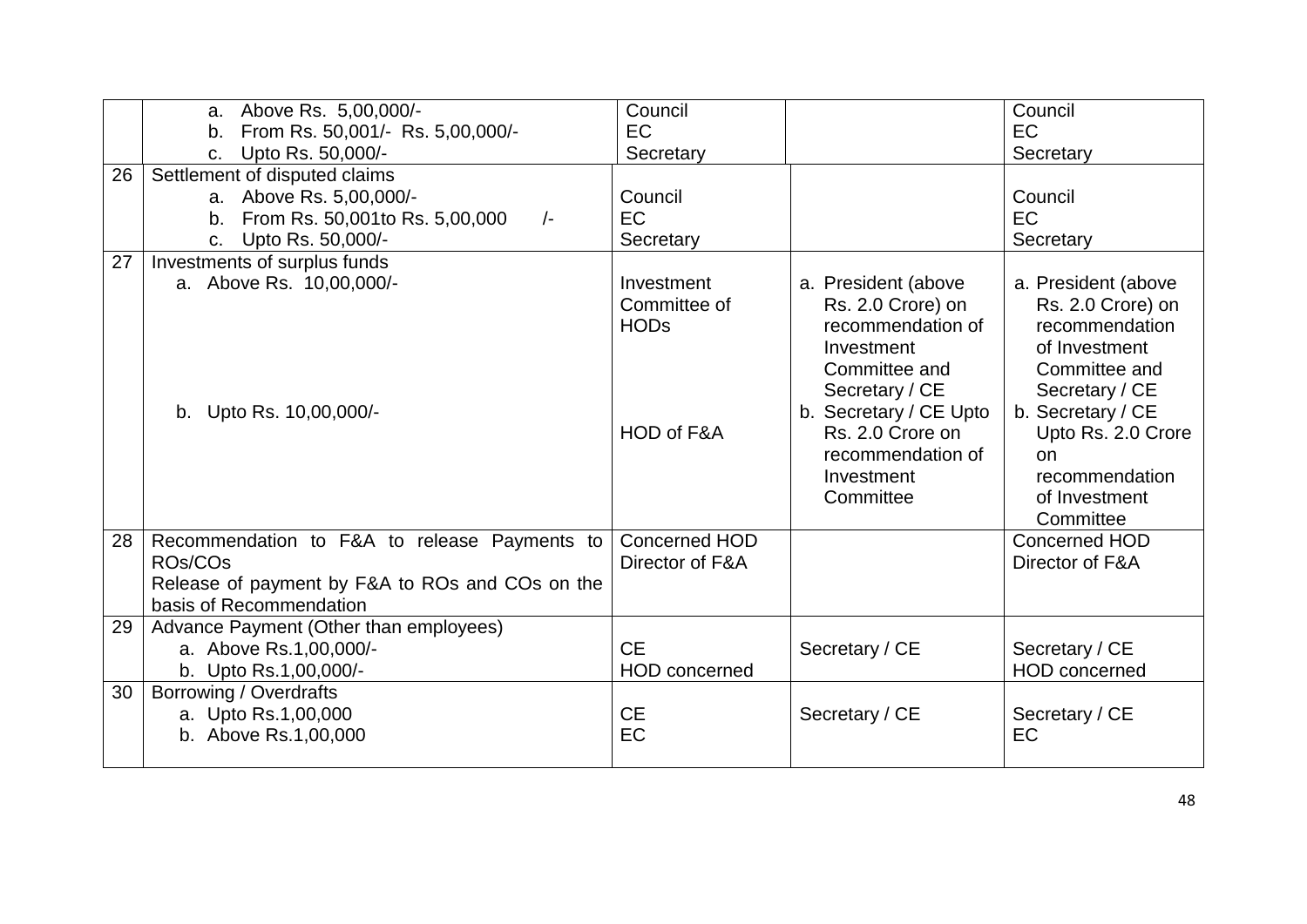| 31 | Expenditure / payment for conducting of Examn. /                                                                                                                                                                                                                                   |                                                             |                                                             |                                                             |
|----|------------------------------------------------------------------------------------------------------------------------------------------------------------------------------------------------------------------------------------------------------------------------------------|-------------------------------------------------------------|-------------------------------------------------------------|-------------------------------------------------------------|
|    | Result Processing -                                                                                                                                                                                                                                                                |                                                             |                                                             |                                                             |
|    | Daily Wages<br>Conveyance for delivery of examn. material and<br>ii.<br>delivery / pick-up of answer sheets locally<br>iii. Payment to General Observers<br>iv. Conveyance / refreshment to daily wage<br>earners for late sitting<br>v. Emergency purchases - ropes, fevicol etc. | HoD of Directorate<br>of Examn.                             |                                                             | HoD of Directorate of<br>Examn.                             |
| 32 | <b>Imprest to Directorates</b>                                                                                                                                                                                                                                                     | <b>JD-F&amp;A</b>                                           | HoD of F&A on the<br>recommendation of the<br>concerned HoD | HoD of F&A on the<br>recommendation of<br>the concerned HoD |
| 33 | Advance (on recommendation of concerned HoD)<br>a. Upto Rs. 50,000/-<br>b. Above Rs. 50,000/-                                                                                                                                                                                      | HoD (F&A)<br><b>CE</b>                                      | Secretary / CE                                              | HoD (F&A)<br>Secretary / CE                                 |
| 34 | Hiring of Vehicles for official purposes - for Council /<br>Council Committees / other Boards, Groups,<br>Committees' meetings (on recommendation of JD of<br>the concerned Directorate)                                                                                           | AD (Admn.)                                                  |                                                             | AD (Admn.)                                                  |
|    | NOTE : In case of exigency, HoD concerned may hire<br>vehicle.                                                                                                                                                                                                                     |                                                             |                                                             |                                                             |
| 35 | Hospitality (Food / refreshment) for official invitees /<br>guests<br>(e.g. examiners, paper setters, consultants, auditors,<br>advocates, reviewers, outside experts etc.)                                                                                                        | Concerned HoD                                               |                                                             | Concerned HoD                                               |
| 36 | Miscellaneous Expenses / Contingencies (per month)                                                                                                                                                                                                                                 | Concerned HoD<br>within monthly limit<br>approved by CE for | a. Concerned HoD                                            | a. Concerned HOD                                            |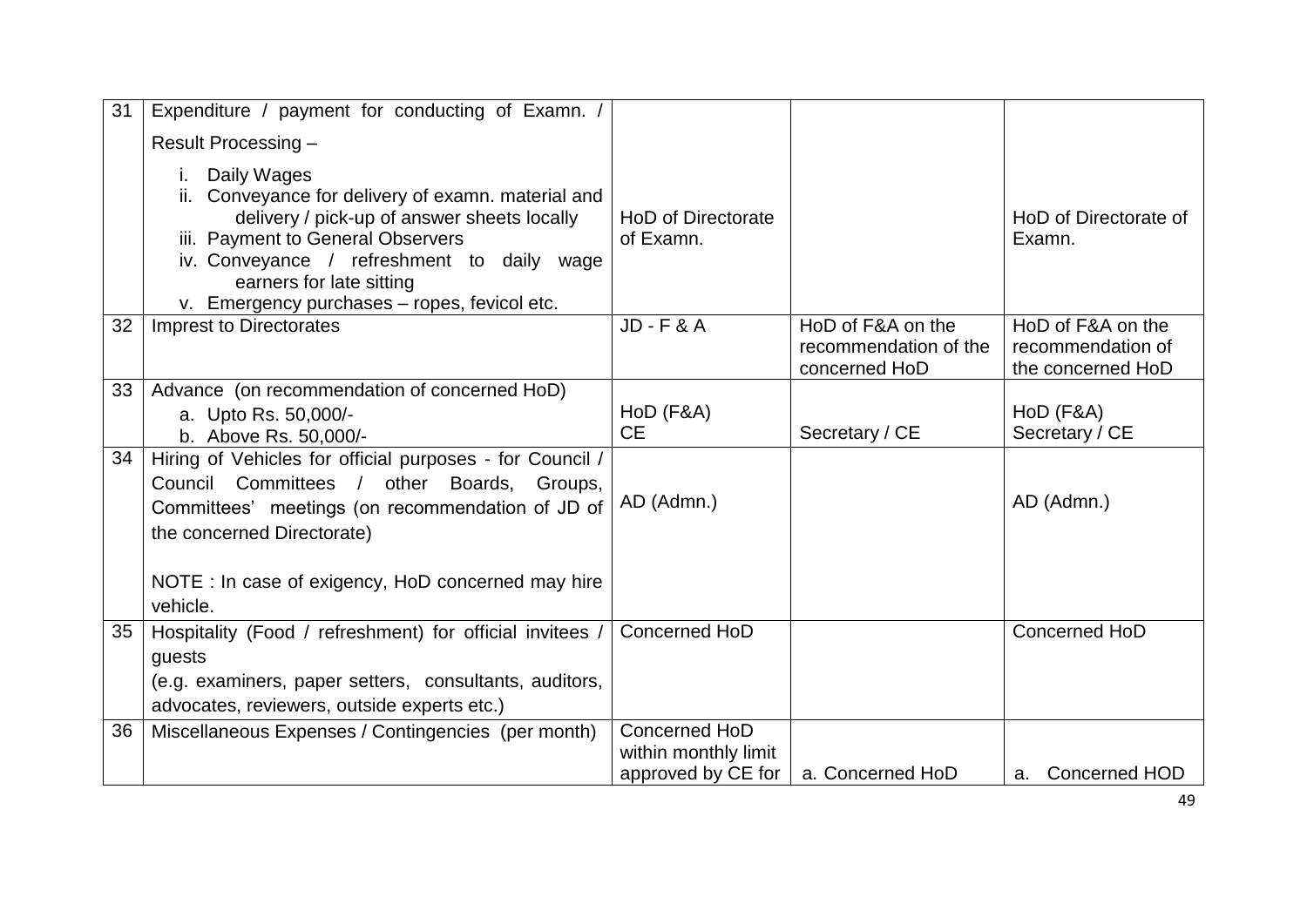|    | a. Upto Rs. 2,000                   | respective  | b. Secretary / CE | Secretary / CE<br>b. |
|----|-------------------------------------|-------------|-------------------|----------------------|
|    | b. Above Rs. 2,000                  | Department. |                   |                      |
| 37 | Any other, not covered by the above |             |                   |                      |
|    | a. Above Rs.1,00,000/-              | EC          |                   | EC                   |
|    | b. Upto Rs.1,00,000/-               | Secretary   |                   | Secretary            |

**Note:** HOD – Means an Officer of not less than the rank of JD who is heading the Directorate

- a. Proper justification should be made out in a self-contained Note while approving / recommending any proposal highlighting the need for expenditure and its reasonableness.
- b. The due procedure, wherever required, under the Purchase Policy must be followed before approval by the competent authority.
- c. The purchases must be made within the approved budget.

Abbreviations Used :-

EC – Executive Committee, CE – Chief Executive, JS(SG) – Joint Secretary (Senior Grade), JD – Joint Director, HoD – Head of Department, PRCC – Public Relations and Corporate Communication

# **XXXXXXXXXX**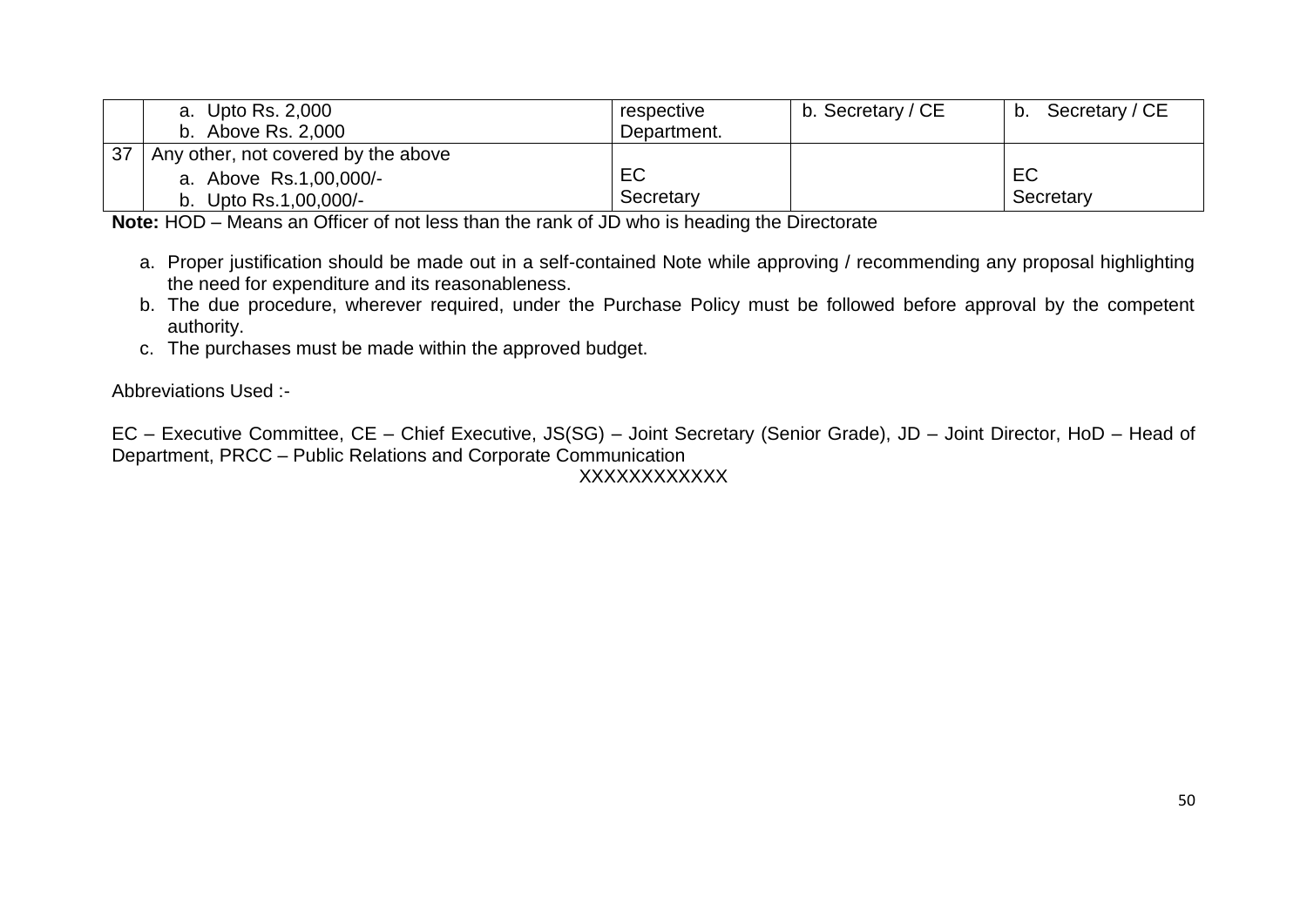# **DELEGATION OF FINANCIAL POWERS - REGINAL COUNCILS, A+ & A GRADE CHAPTERS OF THE ICSI**

| SI. | Nature of Delegation                                                     | <b>Competent Authority/Delegate</b>       |
|-----|--------------------------------------------------------------------------|-------------------------------------------|
|     |                                                                          |                                           |
|     | <b>Bank Accounts:</b>                                                    |                                           |
|     | a. Opening / Closure of bank accounts                                    | Regional Council / Managing Committee     |
|     | b. Change in authorised signatories for operation of bank accounts       | Regional Council / Managing Committee     |
| 2   | Budget:                                                                  |                                           |
|     | a. Draft budget for consideration of FC                                  | EO / OFFICE IN-CHARGE                     |
|     | b. Recommendation of draft budget to RC                                  | <b>FC</b>                                 |
|     | c. Recommendation to Council for Modification/Revision of budget         | <b>FC</b>                                 |
|     | d. Approval of budget/modification in excess of 20% / revision in budget | Regional Council / Managing Committee     |
|     | e. Approval of Estimate Budget for a programme                           | Committee Concerned, if any. Otherwise    |
|     |                                                                          | Chairman                                  |
| 3   | Auditor (internal auditor and statutory auditor):                        |                                           |
|     | a. Recommendation for appointment of auditor to FC                       | EO / OFFICE IN-CHARGE                     |
|     | b. Recommendation for appointment of auditor to Regional Council /       | <b>FC</b>                                 |
|     | <b>Managing Committee</b>                                                | Regional Council / Managing Committee     |
|     | c. Approval of appointment of internal auditor / recommendation for the  | AGM of the Regional Council / Managing    |
|     | appointment of statutory auditors                                        | Committee                                 |
|     | d. Approval for appointment of Statutory Auditors                        |                                           |
| 4   | Accounts:                                                                |                                           |
|     | a. Preparation of the annual accounts                                    | EO / OFFICE IN-CHARGE / RD                |
|     | b. Recommendation of annual accounts to FC                               | EO / OFFICE IN-CHARGE / RD                |
|     | c. Recommendation of annual accounts to Regional Council / Managing      | <b>FC</b>                                 |
|     | Committee                                                                | Regional Council / Managing Committee     |
|     | d. Approval of annual accounts                                           | Chairman, Vice-Chairman, Regional Council |
|     | e. Signing of Accounts                                                   | / Managing Committee Members & EO /       |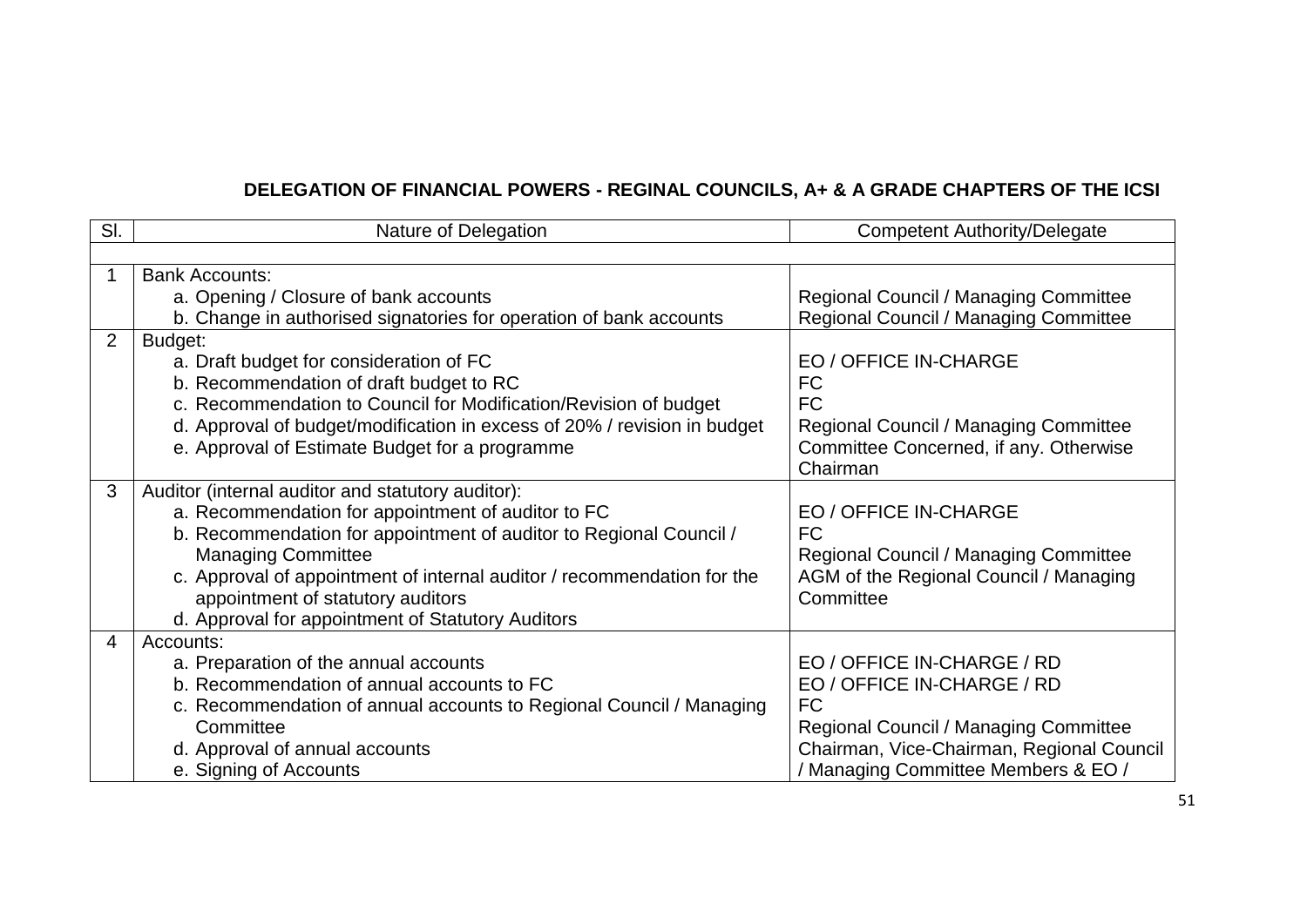|                |                                                                  | <b>OFFICE IN-CHARGE</b>                      |
|----------------|------------------------------------------------------------------|----------------------------------------------|
|                | f. Publication of the annual accounts                            | EO / OFFICE IN-CHARGE / RD                   |
| 5              | Fee for:                                                         |                                              |
|                | a. Oral Tuition - Fee                                            | Committee Concerned, if any. Otherwise       |
|                |                                                                  | Regional Council / Managing Committee        |
|                | b. Programs relating to Students: - SIP, EDP, PDP & MSOP         | -do-                                         |
|                | c. Library Annual Fee, Security Deposit & Fine etc.,             | Library Committee / otherwise Chairman       |
|                | d. Purchase of Library Books                                     | -do-                                         |
|                | e. Programmes relating to Members: -                             | PDPCC, otherwise Chairman                    |
| 6              | Fixing prices of Publications of Regional Council                | <b>Research &amp; Publication Committee;</b> |
|                |                                                                  | otherwise Regional Council                   |
| $\overline{7}$ | Approval for travels:                                            |                                              |
|                | a. Chairman                                                      | Self as per guidelines of HQ                 |
|                | b. Regional Council / Managing Committee Members                 | Chairman as per Guidelines of HQ             |
|                | c. Executive Officer                                             | Chairman                                     |
|                | d. Other employees                                               | EO / OFFICE IN-CHARGE /RD                    |
|                | e. Overseas travel of Chairman and Regional Council Member ]     | Recommendation of Regional Council /         |
|                | f. Overseas travel of HOD                                        | Managing Committee and approval by the       |
|                | g. Overseas travel of other employees                            | Central Council.                             |
|                | h. Outside experts/Committee members in IIAC/I AC/ economy class |                                              |
|                | i. Outside experts/Committee members in business class           | Chairman                                     |
|                |                                                                  | Regional Council / Managing Committee        |
| 8              | Engagement of experts/consultants (other than lawyers):          |                                              |
|                | a. Per assignment                                                |                                              |
|                | < 5,000                                                          | EO / OFFICE IN-CHARGE / RD                   |
|                | $> 5,000 \le 25,000$                                             | Chairman                                     |
|                | >25,000                                                          | Regional Council / Managing Committee        |
|                |                                                                  |                                              |
|                | b. Per year                                                      | Regional Council / Managing Committee        |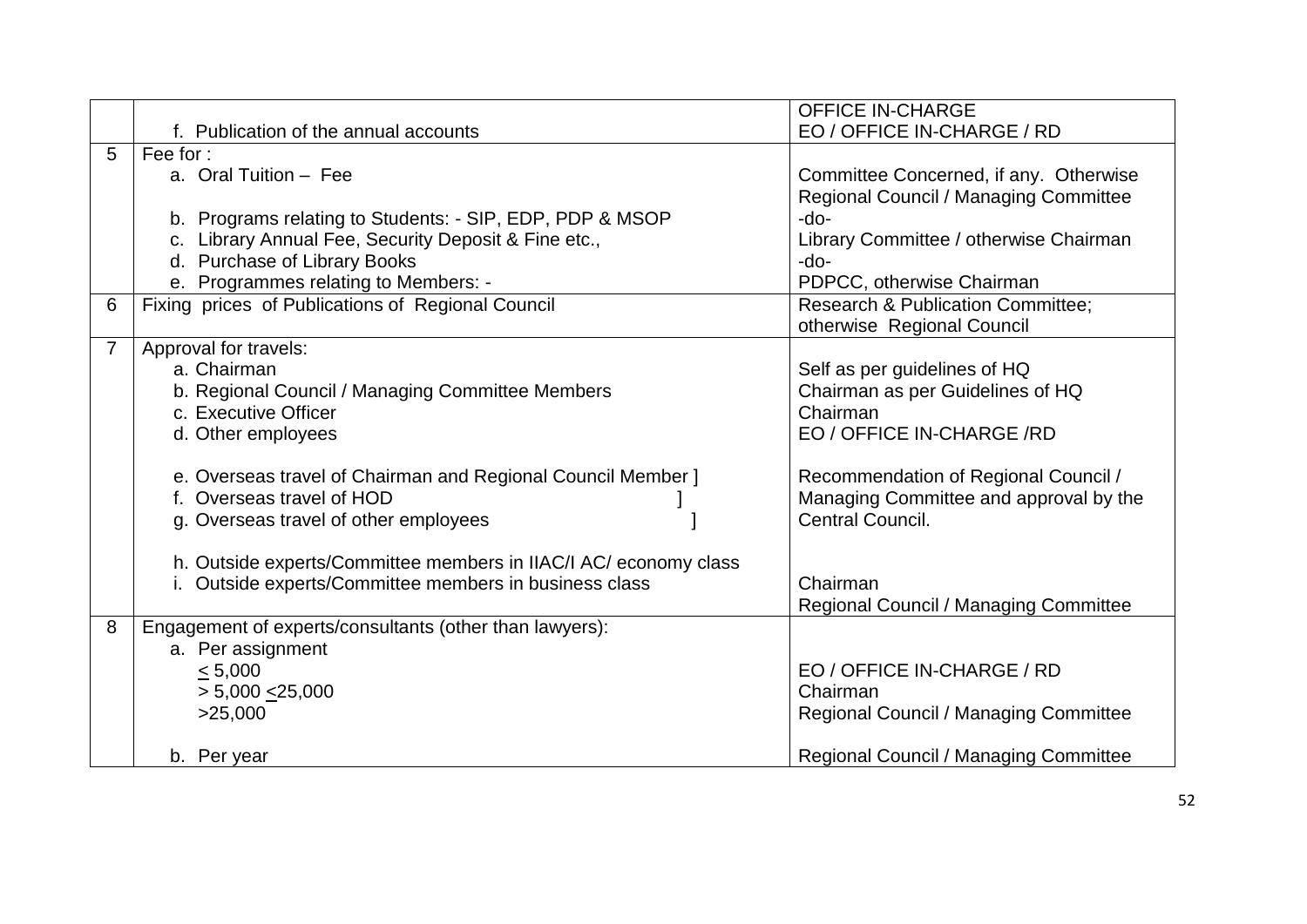| 9               | <b>Engagement of lawyers:</b>                                                    |                                               |
|-----------------|----------------------------------------------------------------------------------|-----------------------------------------------|
|                 |                                                                                  |                                               |
|                 | a. Per assignment                                                                |                                               |
|                 | < 5,000                                                                          | EO / OFFICE IN-CHARGE /RD                     |
|                 | > 5,000 < 25,000                                                                 | Chairman                                      |
|                 | >25,000                                                                          | Regional Council / Managing Committee         |
|                 |                                                                                  |                                               |
|                 | b. Retainership per year                                                         | Regional Council / Managing Committee         |
|                 |                                                                                  | (All litigation matters to be referred to HQ) |
|                 |                                                                                  |                                               |
| 10 <sup>1</sup> | Approval for purchases (other than immovable property) within the approved       |                                               |
|                 | budget                                                                           |                                               |
|                 | a. Purchases required specifically for a programme                               | Committee / otherwise Chairman                |
|                 | (material, kits, venue, food, travel, etc.)                                      |                                               |
|                 |                                                                                  |                                               |
|                 |                                                                                  |                                               |
|                 | b. Purchases for (Rs.) after the due procedure                                   | EO / OFFICE IN-CHARGE /RD                     |
|                 | i. $< 50,000$                                                                    | Chairman                                      |
|                 | ii. $>50,000 \le 1,00,000$                                                       | Regional Council / Managing Committee         |
|                 | iii. >1,00,000                                                                   |                                               |
|                 |                                                                                  |                                               |
| 11              | Approval for purchase of immovable property (Including new/additional            |                                               |
|                 | construction, renovation/refurbishing / structural repairing) of RO's, after the |                                               |
|                 | due procedure and within the approved budget.                                    | Regional Council / Managing Committee         |
|                 | a. Recommendation for Purchase                                                   | <b>Central Council</b>                        |
|                 | b. Approval for purchase                                                         | EO / OFFICE IN-CHARGE /RD                     |
|                 | c. Maintenance                                                                   | Regional Council / Managing Committee         |
|                 |                                                                                  |                                               |
|                 | d. Taking premises on Rent                                                       | with the approval of HQ                       |
| 12              | Honorarium to outside expert (other than those specified elsewhere) for per      |                                               |
|                 | session/day                                                                      | EO / OFFICE IN-CHARGE /RD                     |
|                 |                                                                                  |                                               |
|                 | a. $\leq 5,000$                                                                  | Chairman                                      |
|                 | b. >5,000                                                                        |                                               |
| 13 <sup>7</sup> | Donations to CSBF /PM's National Relief Fund                                     | Regional Council / Managing Committee         |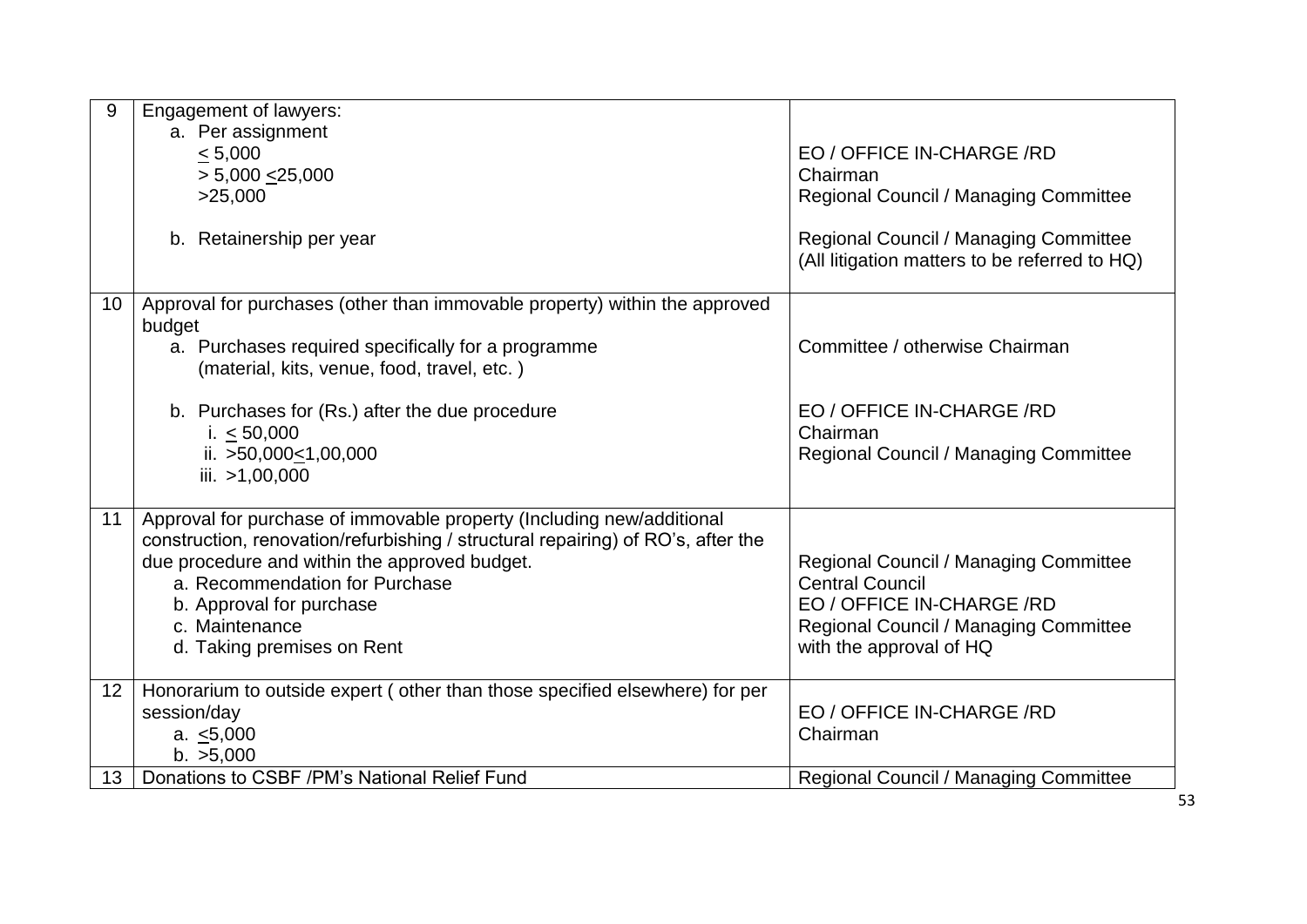| 14 | Recommendation to Accounts Cell to release payment (Rs.) for purchases,<br>after approval for purchase<br>a. < 50,000<br>b. >50,000                                                                                                                               | EO / OFFICE IN-CHARGE /RD<br>Chairman                                               |
|----|-------------------------------------------------------------------------------------------------------------------------------------------------------------------------------------------------------------------------------------------------------------------|-------------------------------------------------------------------------------------|
| 15 | Recommendation to Accounts Cell for refunds (Rs.) of Fee & Security<br>Deposit<br>a. $< 50,000$<br>b. >50,000                                                                                                                                                     | EO / OFFICE IN-CHARGE /RD<br>Chairman                                               |
| 16 | Recommendation / Release of payment for normal statutory dues /<br>Committed expenses:<br>a. Ground rent, Property tax, dues to Municipal bodies, etc.<br>b. Income Tax, Service Tax etc.<br>c. Insurance, Water charges, Electricity bill, Telephone, Rent etc., | EO / OFFICE IN-CHARGE /RD<br>EO / OFFICE IN-CHARGE /RD<br>EO / OFFICE IN-CHARGE /RD |
| 17 | Recommendation / Release of payment (Rs.) for abnormal statutory dues,<br>penalties & fines<br>a. < 10,000<br>b. $>10,000<25,000$<br>c. $>25,000$                                                                                                                 | EO / OFFICE IN-CHARGE /RD<br>Chairman<br>Regional Council / Managing Committee      |
| 18 | Release of payment (Rs.) by Accounts Cell to<br>outsiders on the<br>recommendation of competent authority<br>a. 50,000<br>b. < 50,000                                                                                                                             | Chairman<br>EO / OFFICE IN-CHARGE /RD                                               |
| 19 | Approval for write off old debts and unserviceable assets, debts, dues etc.<br>(Rs.)                                                                                                                                                                              | Regional Council / Managing Committee                                               |
| 20 | Settlement of disputed claims (Rs.)                                                                                                                                                                                                                               | Regional Council / Managing Committee                                               |
| 21 | Investments of surplus funds (Rs.)<br>a. $<$ 10,00,000<br>b. >10,00,000                                                                                                                                                                                           | EO / OFFICE IN-CHARGE /RD<br>Chairman                                               |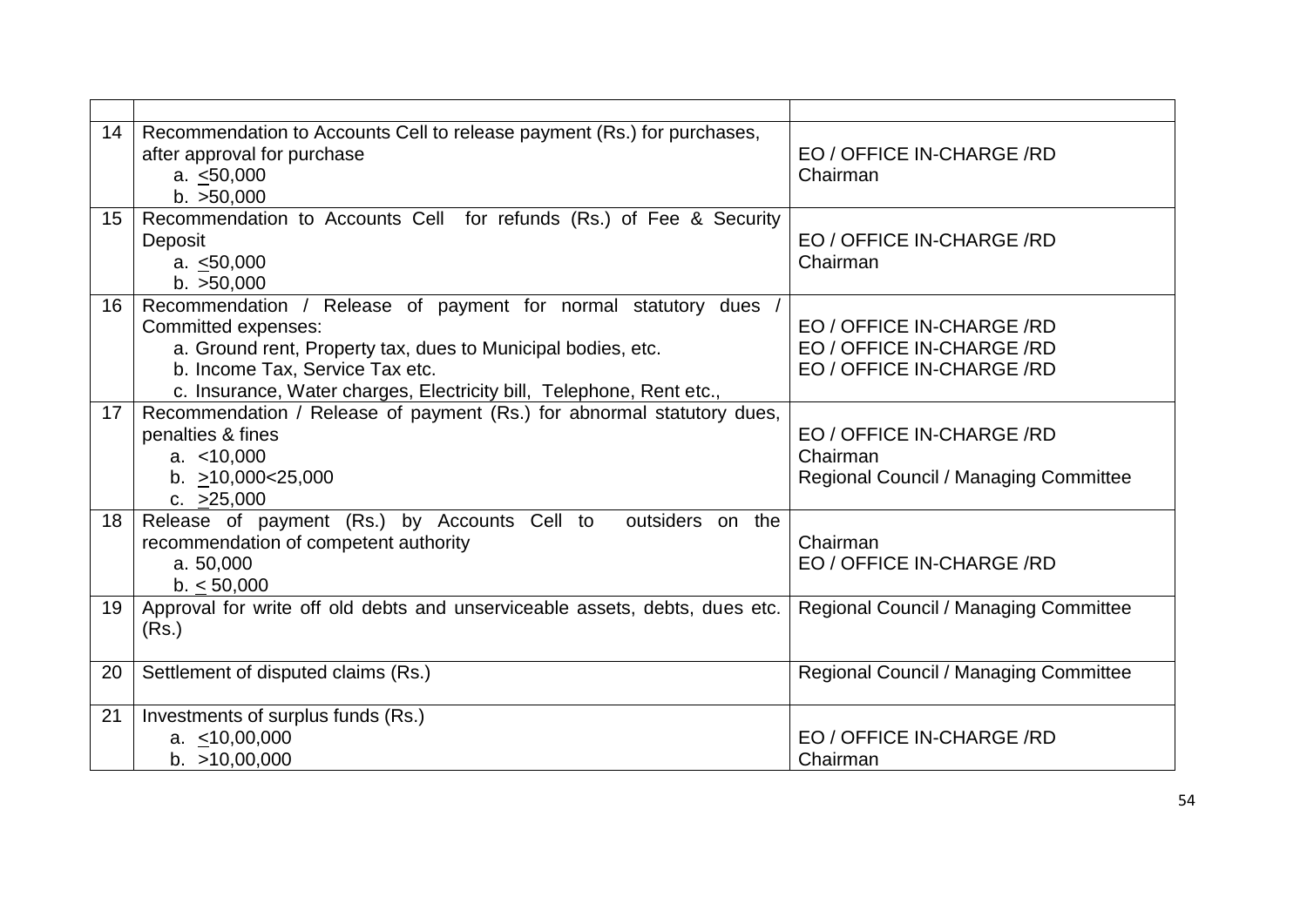| 22 | Recommendation & approval to Accounts Cell to release Payments to HQrs / | EO / OFFICE IN-CHARGE /RD                  |
|----|--------------------------------------------------------------------------|--------------------------------------------|
|    | Chapters                                                                 | <b>AD</b>                                  |
|    | Release of payment by Accounts Cell to HQrs. / Chapters on the basis of  |                                            |
|    | Recommendation                                                           |                                            |
| 23 | Advance Payment (Other than employees and for programmes)                |                                            |
|    | a. $< 25,000$                                                            | EO / OFFICE IN-CHARGE ?RD                  |
|    | b. $> 25,000 < 50,000$                                                   | Chairman                                   |
|    | c. $>50,000$                                                             | Regional Council / Managing Committee      |
| 24 | Advance Payment for programmes                                           |                                            |
|    | a. $< 25,000$                                                            |                                            |
|    | b. $>25,000 < 1,00,000$                                                  | EO / OFFICE IN-CHARGE /RD                  |
|    | c. $>1,00,000<2,00,000$                                                  | Chairman                                   |
|    | d. 2,000,000 or above                                                    | <b>Concerned Committee</b>                 |
|    |                                                                          | Regional Council / Managing Committee      |
| 25 | Borrowing / Overdrafts                                                   | With prior approval Central Council on the |
|    |                                                                          | recommendation of the Regional Council     |
| 26 | Any other, not covered by the above                                      | Chairman upto the financial implication of |
|    |                                                                          | Rs. 50,000 and beyond that Regional        |
|    |                                                                          | <b>Council / Managing Committee</b>        |

**Note:**

- a. The powers and functions delegated to an officer / authority under this order can be exercised by any officer / authority of the same / higher in grade, rank or position to it.
- b. The due procedure, wherever required, under the Purchase Manual must be followed before approval by the competent authority.
- c. The purchases must be made within the approved budget.

XXXXXXXXXXXX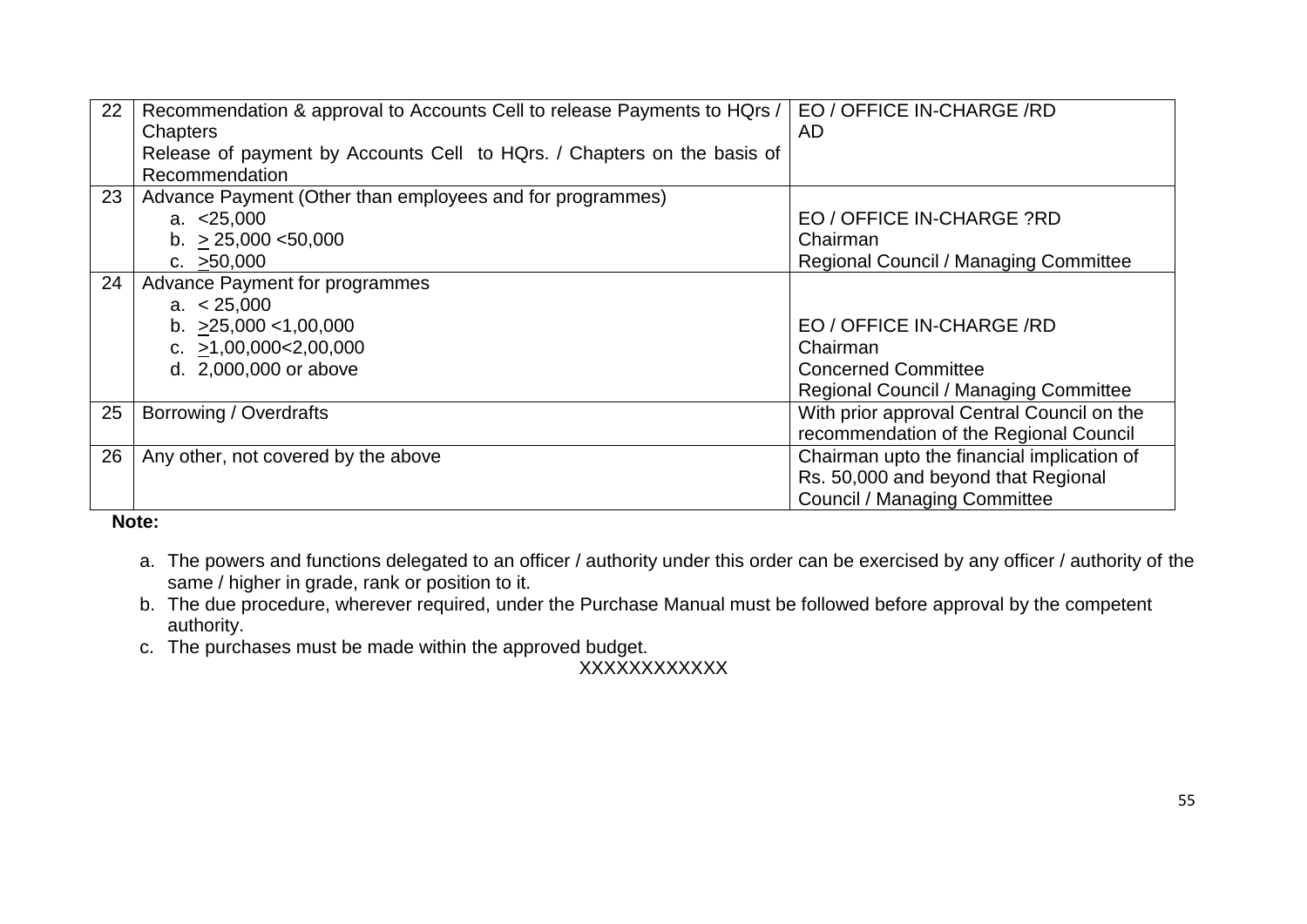# **DELEGATION OF FINANCIAL POWERS – B, C & D GRADE CHAPTERS OF THE ICSI**

| SI             | Nature of Delegation                                                                                                        | <b>Competent Authority/Delegate</b>                |
|----------------|-----------------------------------------------------------------------------------------------------------------------------|----------------------------------------------------|
|                |                                                                                                                             |                                                    |
|                | <b>Bank Accounts:</b>                                                                                                       |                                                    |
|                | a. Opening / Closure of bank accounts                                                                                       | <b>Managing Committee</b>                          |
|                | b. Change in authorised signatories for operation of bank accounts                                                          | <b>Managing Committee</b>                          |
| 2              | Budget:                                                                                                                     |                                                    |
|                | a. Draft budget for consideration of FC                                                                                     | EO / OFFICE IN-CHARGE                              |
|                | b. Recommendation of draft budget to Managing Committee                                                                     | <b>FC</b>                                          |
|                | c. Recommendation to Managing Committee for Modification/Revision                                                           | <b>FC</b>                                          |
|                | of budget                                                                                                                   | <b>Managing Committee</b>                          |
|                | d. Approval of budget/modification in excess of 20% / revision in budget<br>e. Approval of Estimate Budget for a programme- | Committee Concerned, if any. Otherwise<br>Chairman |
| 3              | Auditor (internal auditor and statutory auditor):                                                                           |                                                    |
|                | a. Recommendation for appointment of auditor to FC                                                                          | EO / OFFICE IN-CHARGE                              |
|                | b. Recommendation for appointment of auditor to Managing Committee                                                          | <b>FC</b>                                          |
|                | c. Approval of appointment of internal auditor / recommendation for the                                                     | <b>Managing Committee</b>                          |
|                | appointment of statutory auditors                                                                                           | AGM of the Chapter Concerned                       |
|                | d. Approval for appointment of Statutory Auditors                                                                           |                                                    |
| $\overline{4}$ | Accounts:                                                                                                                   |                                                    |
|                | a. Preparation of the annual accounts                                                                                       | <b>EO / OFFICE IN-CHARGE</b>                       |
|                | b. Recommendation of annual accounts to FC                                                                                  | <b>EO / OFFICE IN-CHARGE</b>                       |
|                | Recommendation of annual accounts to Managing Committee<br>C.                                                               | <b>FC</b>                                          |
|                | d. Approval of annual accounts                                                                                              | <b>Managing Committee</b>                          |
|                | e. Signing of Accounts                                                                                                      | Chairman, Vice-Chairman, Secretary,                |
|                |                                                                                                                             | Treasurer, Managing Committee Members              |
|                |                                                                                                                             | & EO / OFFICE IN-CHARGE                            |
|                | Publication of the annual accounts                                                                                          |                                                    |
|                |                                                                                                                             | EO / OFFICE IN-CHARGE/Chairman                     |
|                |                                                                                                                             |                                                    |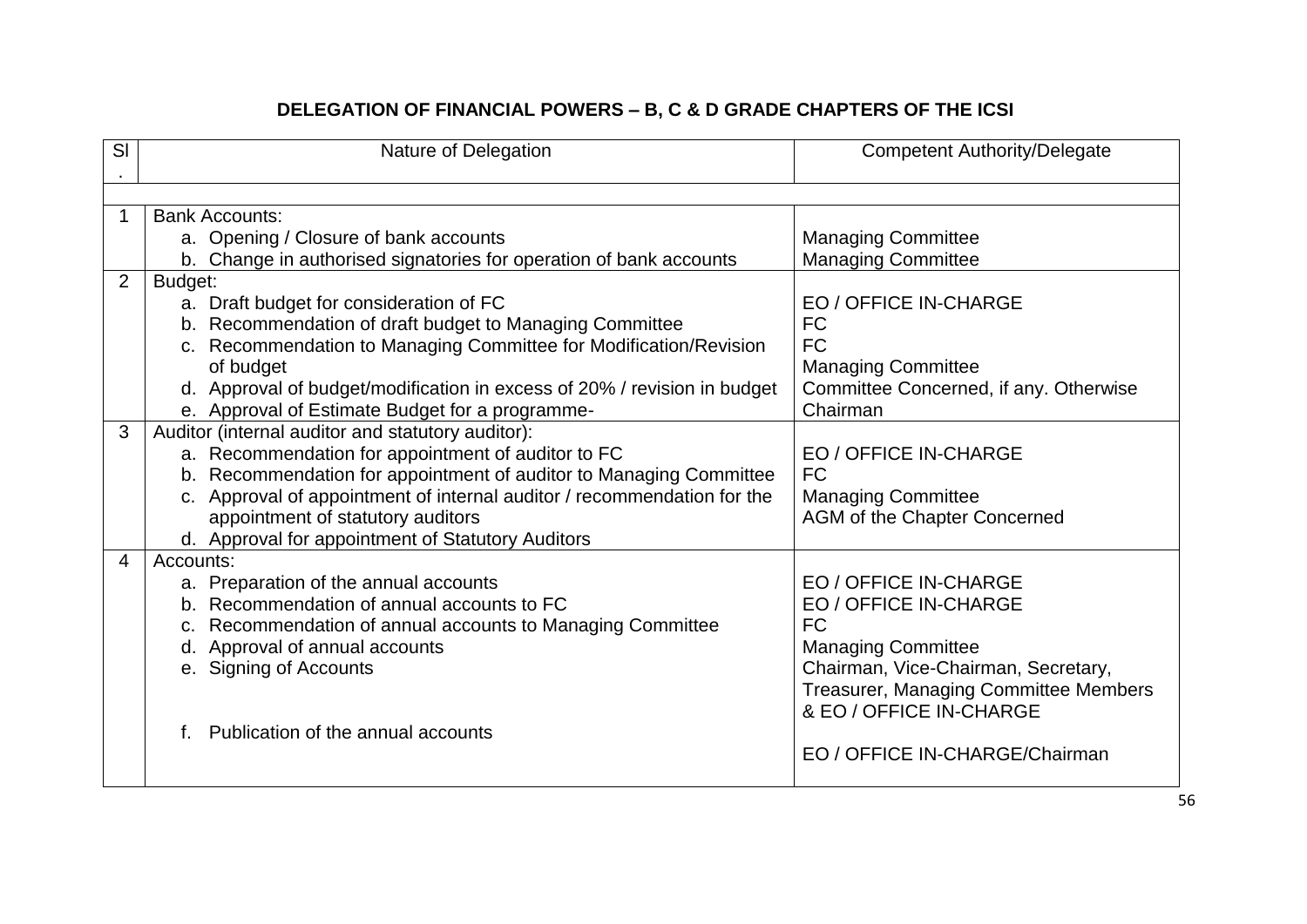| 5              | Fee for:                                                        |                                              |  |
|----------------|-----------------------------------------------------------------|----------------------------------------------|--|
|                | a. Oral Tuition - Fee                                           | Committee Concerned Otherwise Managing       |  |
|                | b. Programs relating to Students: - SIP, EDP, PDP & MSOP        | Committee.                                   |  |
|                | c. Library Annual Fee, Security Deposit & Fine etc.,            | $-do-$                                       |  |
|                | d. Purchase of Library Books                                    | $-do-$                                       |  |
|                | e. Programmes relating to Members: -                            | $-do-$                                       |  |
|                |                                                                 | PDPCC, otherwise CHAIRMAN                    |  |
| 6              | Fixing prices of Publications of Chapters:                      | <b>Research &amp; Publication Committee;</b> |  |
|                |                                                                 | otherwise Managing Committee                 |  |
| $\overline{7}$ | Approval for travels:                                           |                                              |  |
|                | a. Chairman                                                     | Self as per guidelines of HQ                 |  |
|                | b. Managing Committee Members                                   | Chairman as per Guidelines of HQ             |  |
|                | c. Executive Officer                                            | Chairman                                     |  |
|                | d. Other employees                                              | <b>EO / OFFICE IN-CHARGE</b>                 |  |
|                | e. Overseas travel of Chairman and Managing Committee Member ]  | Recommendation of Managing Committee         |  |
|                | Overseas travel of HOD<br>f.                                    | of the chapters and approval by the          |  |
|                | g. Overseas travel of other employees                           | Regional Council and HQ                      |  |
|                |                                                                 |                                              |  |
|                | h. Outside experts/Committee members in IIAC/IAC/ economy class |                                              |  |
|                | Outside experts/Committee members in business class             | Chairman                                     |  |
|                |                                                                 | <b>Managing Committee</b>                    |  |
| 8              | Engagement of experts/consultants (other than lawyers):         |                                              |  |
|                | a. Per assignment                                               |                                              |  |
|                | $\leq 2,500$                                                    | <b>EO / OFFICE IN-CHARGE</b>                 |  |
|                | $> 2,500 \le 10,000$                                            | Chairman                                     |  |
|                | > 10,000                                                        | <b>Managing Committee</b>                    |  |
|                |                                                                 |                                              |  |
|                | b. Per year                                                     | <b>Managing Committee</b>                    |  |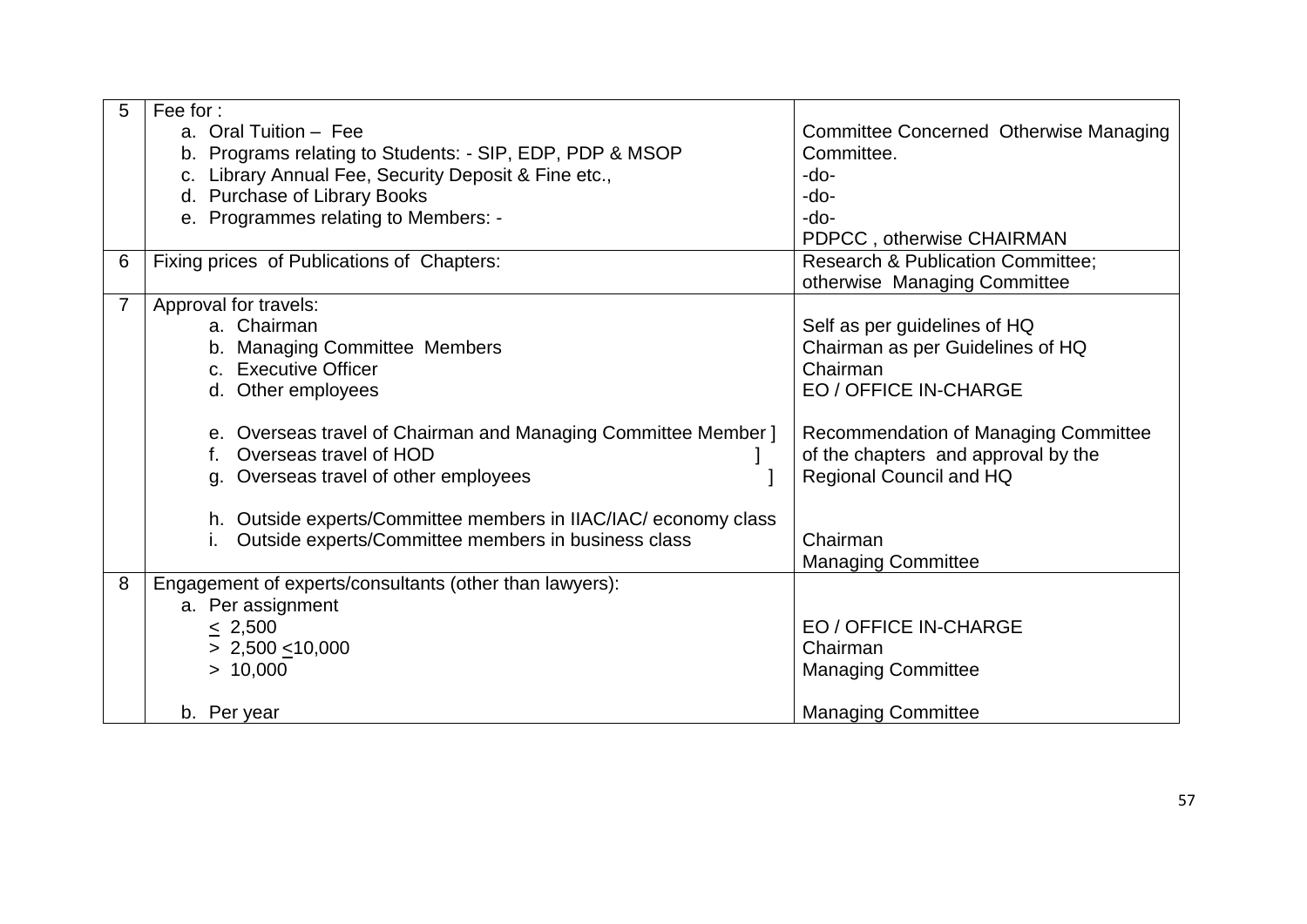| 9               | <b>Engagement of lawyers:</b>                                                    |                                                |
|-----------------|----------------------------------------------------------------------------------|------------------------------------------------|
|                 | a. Per assignment                                                                |                                                |
|                 | < 2,500                                                                          | EO / OFFICE IN-CHARGE                          |
|                 | $> 2,500 \le 10,000$                                                             | Chairman                                       |
|                 | > 10,000                                                                         | <b>Managing Committee</b>                      |
|                 |                                                                                  |                                                |
|                 | b. Retainership per year                                                         | <b>Managing Committee</b>                      |
|                 |                                                                                  | (All litigation matters to be referred to HQ   |
|                 |                                                                                  | through Regional Council)                      |
| 10 <sup>°</sup> | Approval for purchases (other than immovable property) within the approved       |                                                |
|                 | budget                                                                           |                                                |
|                 | a. Purchases required specifically for a programme                               | Concerned Committee / otherwise Chairman       |
|                 | (material, kits, venue, food, travel, etc.)                                      |                                                |
|                 |                                                                                  |                                                |
|                 | b. Purchases for (Rs.) after the due purchase procedure                          | EO / OFFICE IN-CHARGE                          |
|                 | i. $< 10,000$                                                                    | Chairman                                       |
|                 | ii. $>10,000 < 25,000$                                                           | <b>Managing Committee</b>                      |
|                 | iii. > 25,000                                                                    |                                                |
|                 |                                                                                  |                                                |
| 11              | Approval for purchase of immovable property (Including new/additional            |                                                |
|                 | construction, renovation/refurbishing / structural repairing) of RO's, after the |                                                |
|                 | due procedure and within the approved budget.                                    | <b>Managing Committee</b>                      |
|                 | a. Recommendation to Regional Council for Purchase                               | Central Council on the recommendation of       |
|                 | b. Approval for purchase                                                         | <b>Regional Council and Managing Committee</b> |
|                 |                                                                                  | EO / OFFICE IN-CHARGE                          |
|                 | Maintenance<br>$C_{\cdot}$                                                       | Managing Committee with the approval of        |
|                 | Taking premises on Rent<br>d.                                                    | approval of HQ                                 |
|                 |                                                                                  |                                                |
| 12              | Honorarium to outside expert (other than those specified elsewhere) for per      |                                                |
|                 | session/day                                                                      | EO / OFFICE IN-CHARGE                          |
|                 | a. $<$ 1,000                                                                     | Chairman                                       |
|                 | b. > 1,000                                                                       |                                                |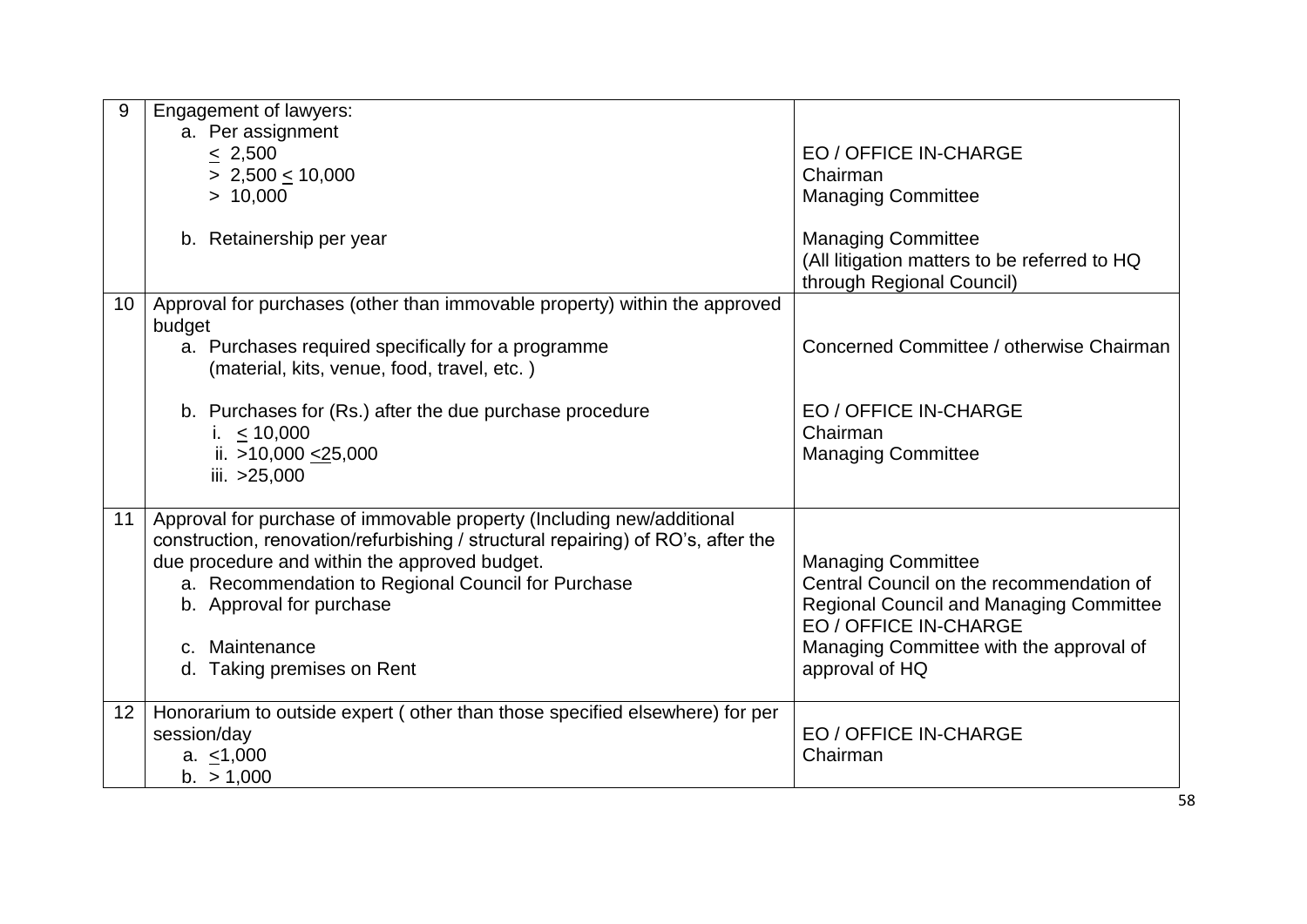| 13               | <b>Donations to CSBF</b>                                                                                                                                                                                                                                          | <b>Managing Committee</b>                                               |  |
|------------------|-------------------------------------------------------------------------------------------------------------------------------------------------------------------------------------------------------------------------------------------------------------------|-------------------------------------------------------------------------|--|
| 14               | Recommendation to Accounts Cell to release payment (Rs.) for purchases,<br>after approval for purchase<br>a. < 25,000<br>b. >25,000                                                                                                                               | <b>EO / OFFICE IN-CHARGE</b><br>Chairman                                |  |
| 15 <sub>15</sub> | Approval / Recommendation to Accounts Cell for refunds (Rs.) of Fee &<br><b>Security Deposit</b><br>a. < 10,000<br>b. > 10,000                                                                                                                                    | EO / OFFICE IN-CHARGE<br>Chairman                                       |  |
| 16               | Recommendation / Release of payment for normal statutory dues /<br>Committed expenses:<br>a. Ground rent, Property tax, dues to Municipal bodies, etc.<br>b. Income Tax, Service Tax etc.<br>c. Insurance, Water charges, Electricity bill, Telephone, Rent etc., | EO / OFFICE IN-CHARGE<br>EO / OFFICE IN-CHARGE<br>EO / OFFICE IN-CHARGE |  |
| 17               | Recommendation / Release of payment (Rs.) for abnormal statutory dues,<br>penalties & fines<br>d. < 1,000<br>e. $>1,000 < 5,000$<br>f. >5,000                                                                                                                     | EO / OFFICE IN-CHARGE<br>Chairman<br><b>Managing Committee</b>          |  |
| 18               | Release of payment (Rs.) by Accounts Cell to<br>outsiders on the<br>recommendation of competent authority<br>a. > 25,000<br>b. < 25,000                                                                                                                           | Chairman<br><b>EO / OFFICE IN-CHARGE</b>                                |  |
| 19               | Approval for write off old debts and unserviceable assets, debts, dues etc.<br>(Rs.)                                                                                                                                                                              | <b>Managing Committee</b>                                               |  |
| 20               | Settlement of disputed claims (Rs.)                                                                                                                                                                                                                               | <b>Managing Committee</b>                                               |  |
| 21               | Investments of surplus funds (Rs.)<br>a. $\leq 1,00,000$                                                                                                                                                                                                          | EO / OFFICE IN-CHARGE                                                   |  |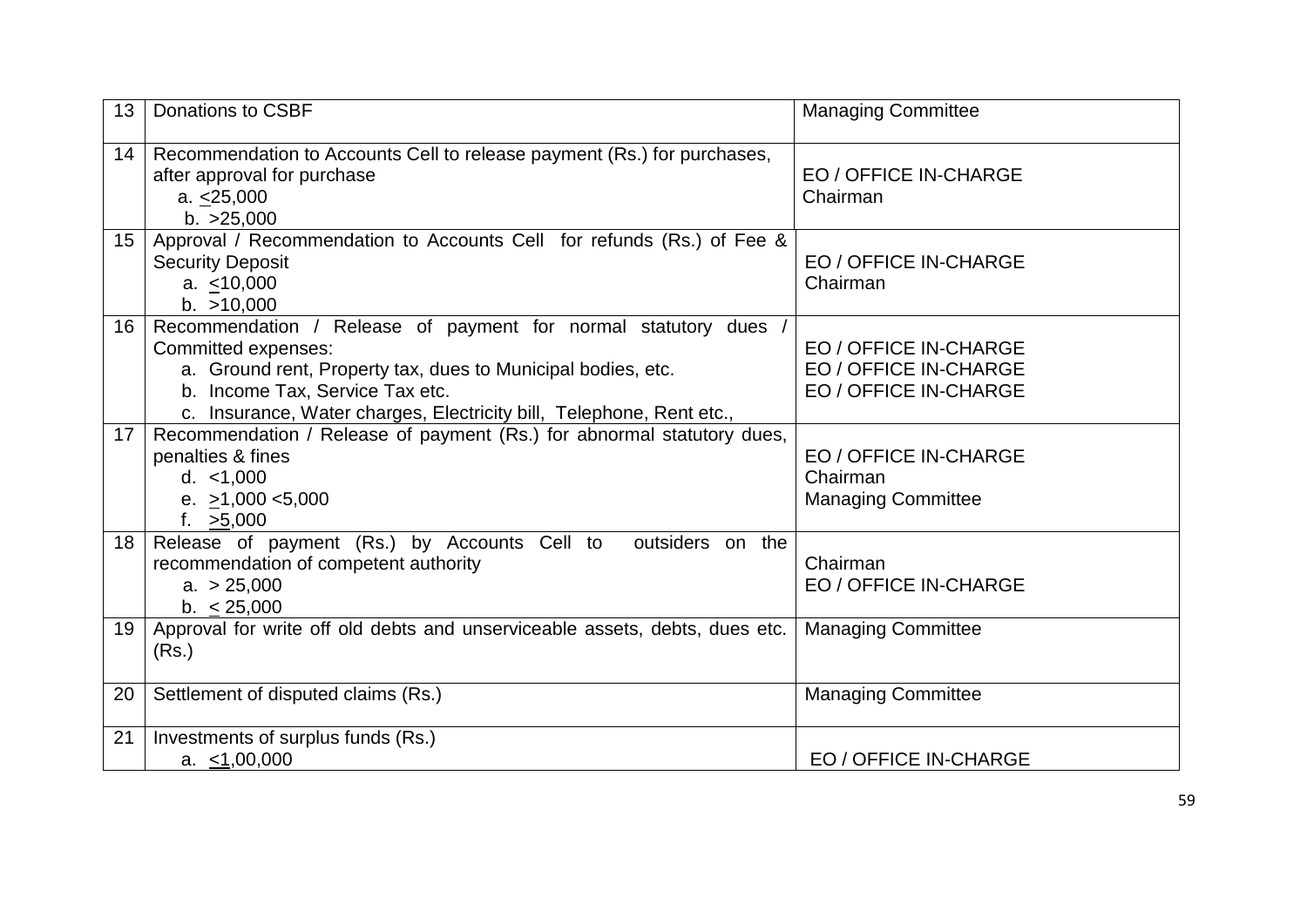|    | b. >1,00,000                                                           | Chairman                                   |
|----|------------------------------------------------------------------------|--------------------------------------------|
| 22 | Recommendation & approval to Accounts Cell to release Payments to HQrs | EO / OFFICE IN-CHARGE                      |
|    | / Regional Council / other Chapters                                    | EO / OFFICE IN-CHARGE                      |
|    | Release of payment by Accounts Cell to HQrs. / Regional Council /      |                                            |
|    | Chapters on the basis of Recommendation                                |                                            |
| 23 | Advance Payment (Other than employees & for programs)                  |                                            |
|    | a. $< 5,000$                                                           | EO / OFFICE IN-CHARGE                      |
|    | b. $> 5,000 < 25,000$                                                  | Chairman                                   |
|    | c. $>25,000$                                                           | <b>Managing Committee</b>                  |
| 24 | Advance Payment for programs)                                          |                                            |
|    | a. $<$ 10,000                                                          | EO / OFFICE IN-CHARGE                      |
|    | b. $>10,000 < 25,000$                                                  | Chairman                                   |
|    | c. $>25,000<50,000$                                                    | <b>Concerned Committee</b>                 |
|    | d. $>50,000$ and above                                                 | <b>Managing Committee</b>                  |
| 25 | Borrowing / Overdrafts                                                 | With prior approval Central Council on the |
|    |                                                                        | recommendation of the Managing             |
|    |                                                                        | <b>Committee and Regional Council</b>      |
| 26 | Any other, not covered by the above                                    | Chairman upto the financial implication of |
|    |                                                                        | Rs. 25,000 and beyond that Managing        |
|    |                                                                        | Committee                                  |

#### **Note:**

- a. The powers and functions delegated to an officer / authority under this order can be exercised by any officer / authority of the same / higher in grade, rank or position to it.
- b. The due procedure, wherever required, under the Purchase Manual must be followed before approval by the competent authority.
- c. The purchases must be made within the approved budget.

#### XXXXXXXXXXXX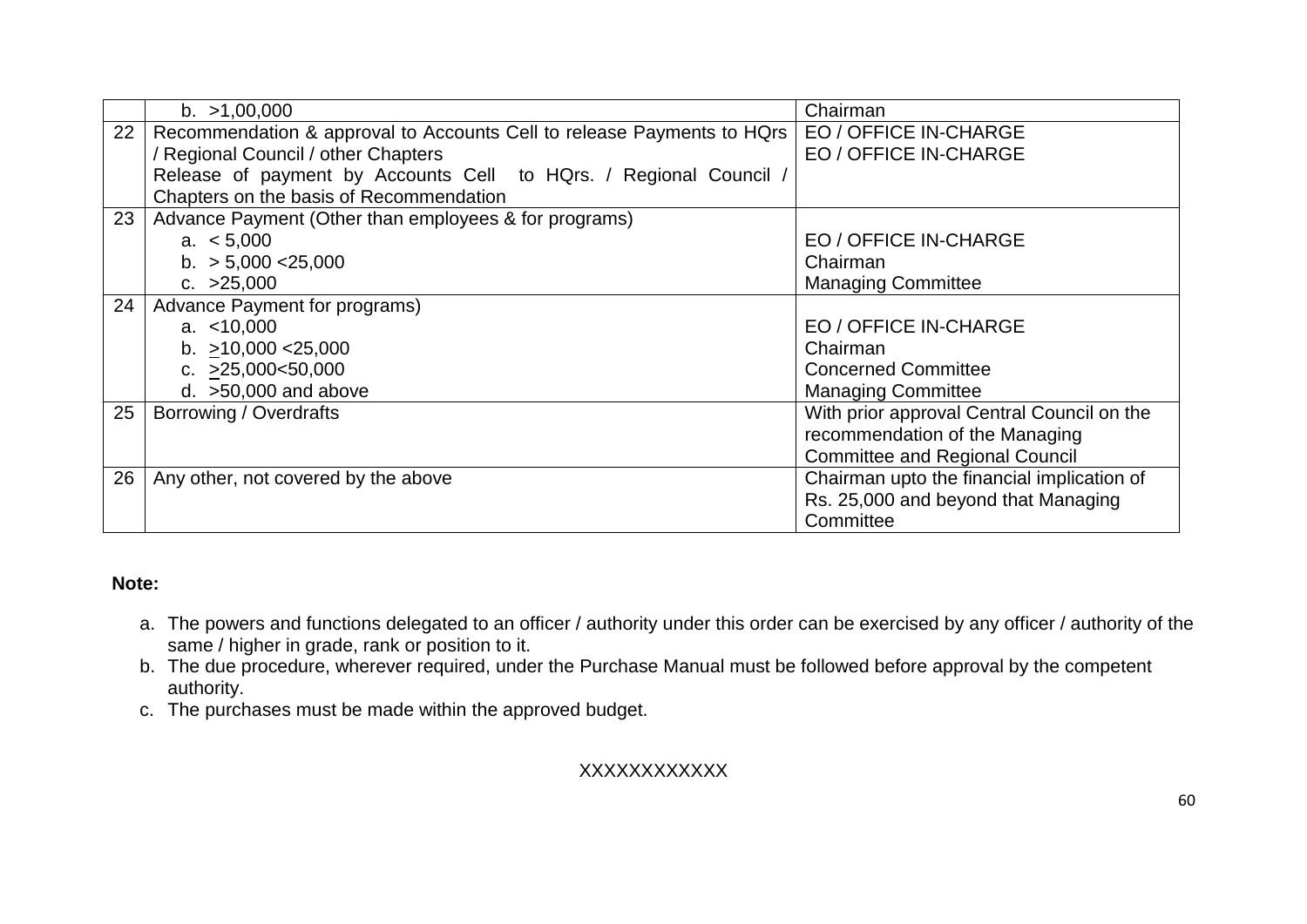## **ANNEXURE – '2'**

## **THE INSTITUTE OF COMPANY SECRETARIES OF INDIA**

#### **PURCHASE REQUISITION FORM**

From ............................ To ...............................

Sl. No. ....... Date ...............

1. Please arrange to supply us the following items as per particulars given below:-

| S.No. | Detailed              | Stock in   | Date by     | Likely             | Quantity |
|-------|-----------------------|------------|-------------|--------------------|----------|
|       | <b>Specifications</b> | Hand as on | which the   | consumption        | required |
|       |                       | date       | quantity is | during the         |          |
|       |                       |            | required    | intervening period |          |
|       |                       |            |             |                    |          |
|       |                       |            |             |                    |          |
|       |                       |            |             |                    |          |
|       |                       |            |             |                    |          |
|       |                       |            |             |                    |          |

2. Justification for the quantity requisitioned \_\_\_\_\_\_\_\_\_\_\_\_\_\_\_\_\_\_\_\_\_\_\_\_\_\_\_\_\_\_\_\_\_

| 3. | Name of the Budgetary Head to which<br>the amount is to be booked            |  |
|----|------------------------------------------------------------------------------|--|
|    | Budget provision as per the approved budget                                  |  |
|    | Less :                                                                       |  |
|    | Amount utilized (prior to instant proposal)                                  |  |
|    | Balance Available                                                            |  |
|    | Expenditure as per the instant proposal                                      |  |
|    | <b>NET BALANCE AVAIALBLE</b>                                                 |  |
| 4. | Competent authority as per DOFP for<br>approval of the aforesaid procurement |  |
| 5. | Approval of the competent authority attached or approval is obtained on the  |  |

Purchase Requisition.

Signature of the Competent Authority Signature of the Departmental Head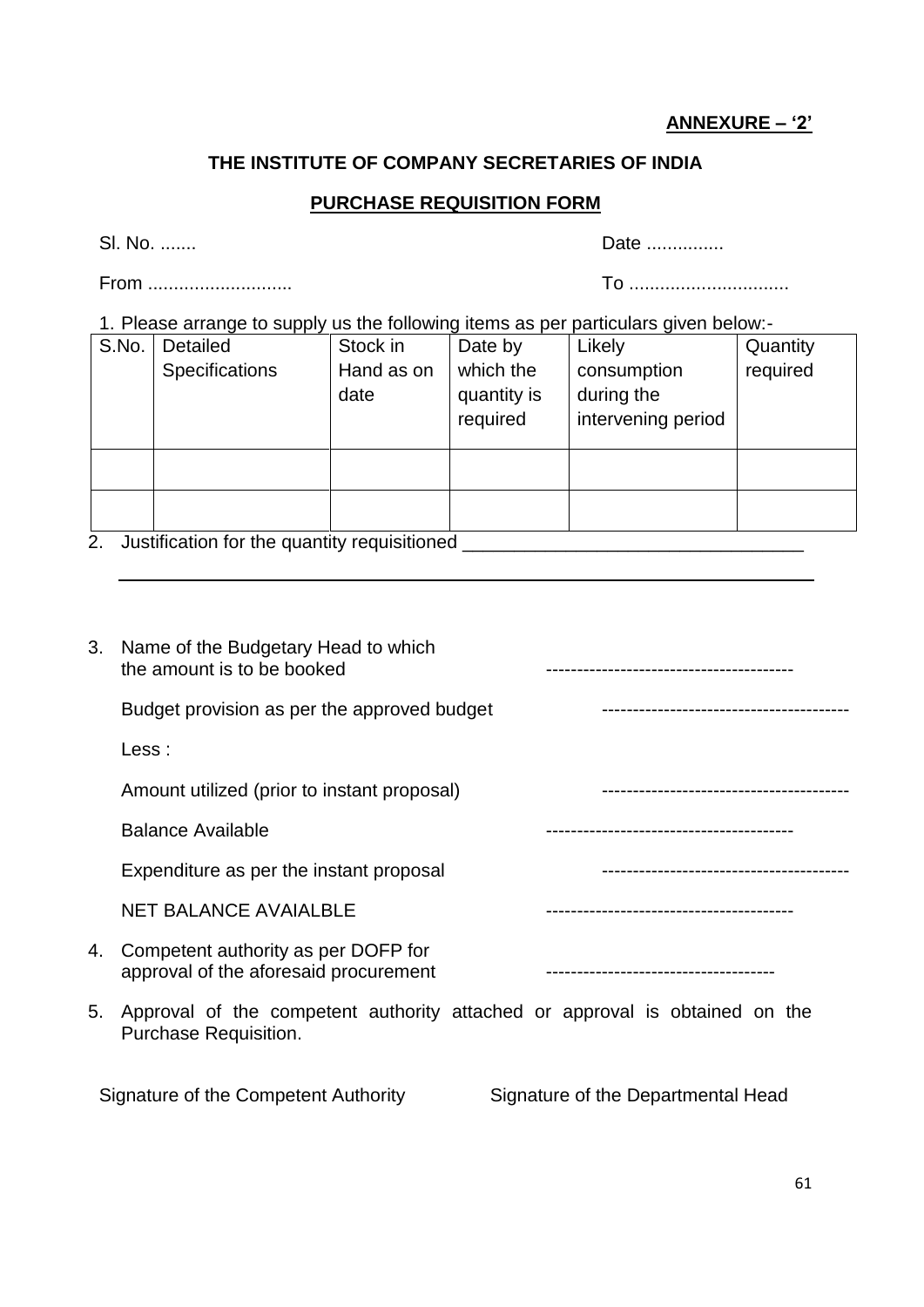#### **ANNEXURE – "3"**

#### **REGISTRATION OF VENDORS**

- 1. A standard procedure will be followed to register capable and reputed vendors / manufacturers of common user items and various service providers generally engaged by the Institute. The procedure to be followed is as given below:
	- a. Categorize all the common user items in broad groups based on their commonality and nature.
	- b. Ascertain the approximate quarterly/yearly consumption of these based on past consumption patterns.
	- c. Invite request for Registration through advertisement at least once in a six months and the advertisement should be placed on the website of the Institute also suitably.
	- d. The advertisement should contain the details about description of the items, estimated quantum and other relevant details to attract reputed and capable vendors / manufacturers. A draft advertisement and form for application is placed at **Annexure – B-1**.
	- e. Efforts should be made to forward advertisement through e-mail to as many firms as possible to target maximum number of firms to ensure better competition and services.
	- f. All required conditions which a firm must fulfill before it is considered for registration must be spelled out clearly.
	- g. A minimum of 21 days' time should be given to the bidders to respond from the date of publication of advertisement.
- 2. The Dte. of Purchase shall examine and verify the requisitions received for Registration and submit to the Purchase Committee with details of:-
	- (a) All the applications received;
	- (b) Applications rejected with reasons;
	- (c) Applications recommended for registration.

The recommendations of Purchase Committee shall be placed before the competent authority for approval.

- 3. Vendors will be registered for a fixed period between 1 to 3 years depending on the nature of the goods.
- 4. At the end of this period, the registered vendors willing to continue with the registration are to apply afresh for renewal of registration.
- 6. New vendor (s) may also be considered for Registration at any time, provided they fulfill all the requisite conditions.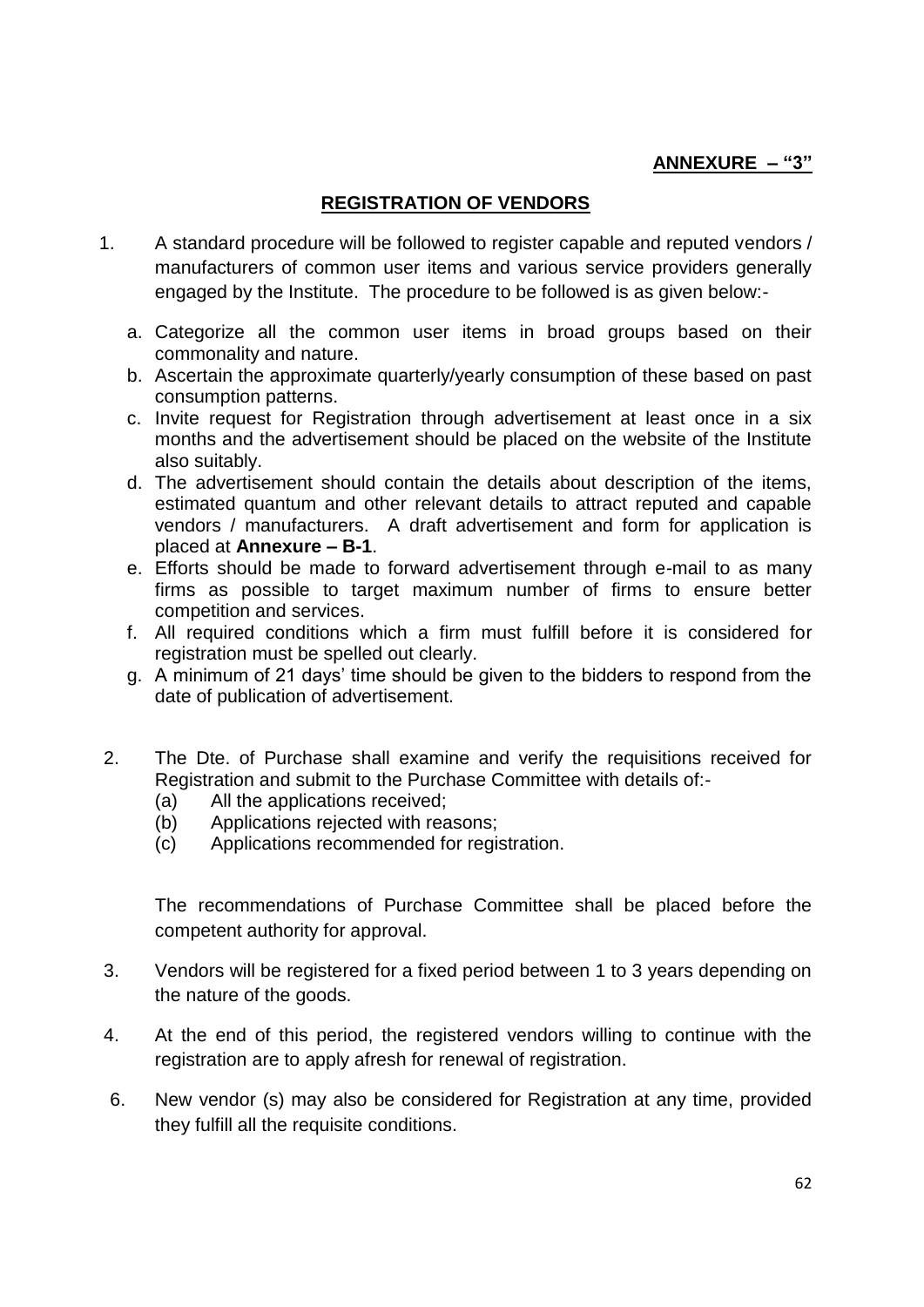7. This panel of registered suppliers will be tapped for all types of purchases except when going in for open tender or single tender process due to the nature of items.

The registered vendors will be exempted from submission of tender fees / quotation fees for all tenders / RFQs which they submit during the validity period of their registration. However, as per terms of the tender / RFQ, the registered vendors also will be required to submit the requisite EMD / performance security.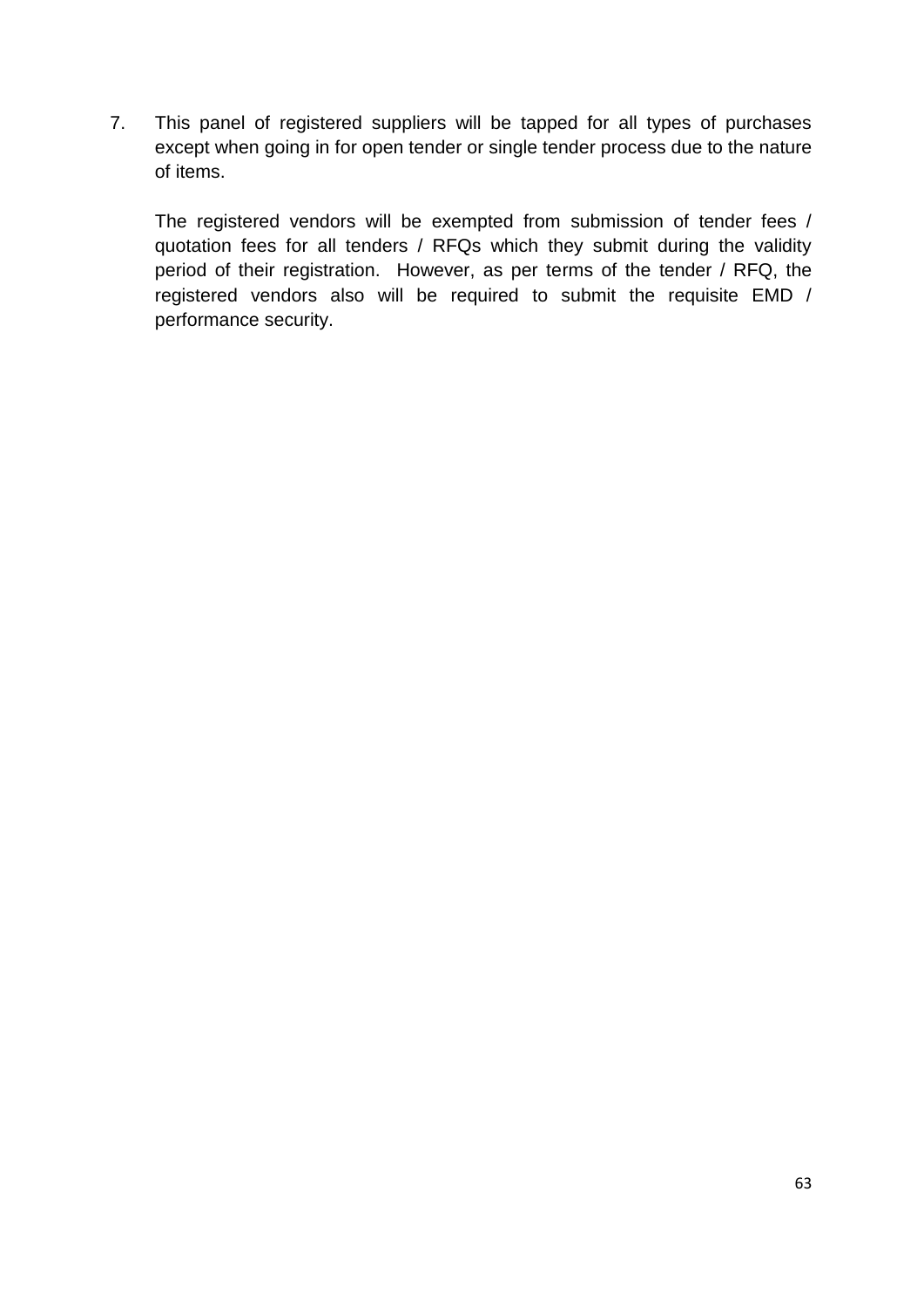## **(DRAFT ADVERTISEMENT FOR REGISTRATION)**

#### **Registration of Vendors for Supply of ------------ items**

The Institute of Company Secretaries of India herein after refe**r**red as "Institute" is a statutory body constituted under an Act of Parliament, i.e. the Company Secretaries Act, 1980. It is functioning under the overall administrative jurisdiction of Ministry of Corporate Affairs, Government of India having its Headquarters at "ICSI House", 22 Institutional Area Lodi Road, New Delhi-110 003 and**'ICSI House', C-36, NOIDA, Sector 62, NOIDA 201309.** The Institute has its headquarters at New Delhi, Regional Offices at Kolkata, Delhi, Chennai & Mumbai, Centre for Corporate Governance, Research & Training Centre at Navi Mumbai, COE at Hyderabad and 77 Chapters pan India.

The Institute invites expression of interest from the interested parties for Registration for supply of various --------- items to the Institute. The last date of receipt of application is on or before  $\qquad$ .

The interested vendors / manufacturers may submit the application in the format enclosed to this Notice in a sealed envelope super scribing **"***Registration for Supply of ---------- Items"* addressed to:-

#### **The Secretary The Institute of Company Secretaries of India 'ICSI House', C36, NOIDA Sector 62, NOIDA 201309**

The above may be submitted / dropped in a sealed cover in the tender box kept at \_\_\_\_\_\_\_\_\_\_\_\_\_\_\_\_\_\_\_\_\_\_\_\_\_\_\_\_\_\_\_\_\_\_\_\_ or the same may be sent by post at the

above address.

The Institute shall not be liable for any transit delays what so ever in receipt of the applications and the applications received after the stipulated date and time shall not be entertained. Incomplete application received shall be summarily rejected.

The Institute reserves the right to accept or reject any or all applications without assigning any reason at its sole discretion.

**(Head of Purchase Cell)**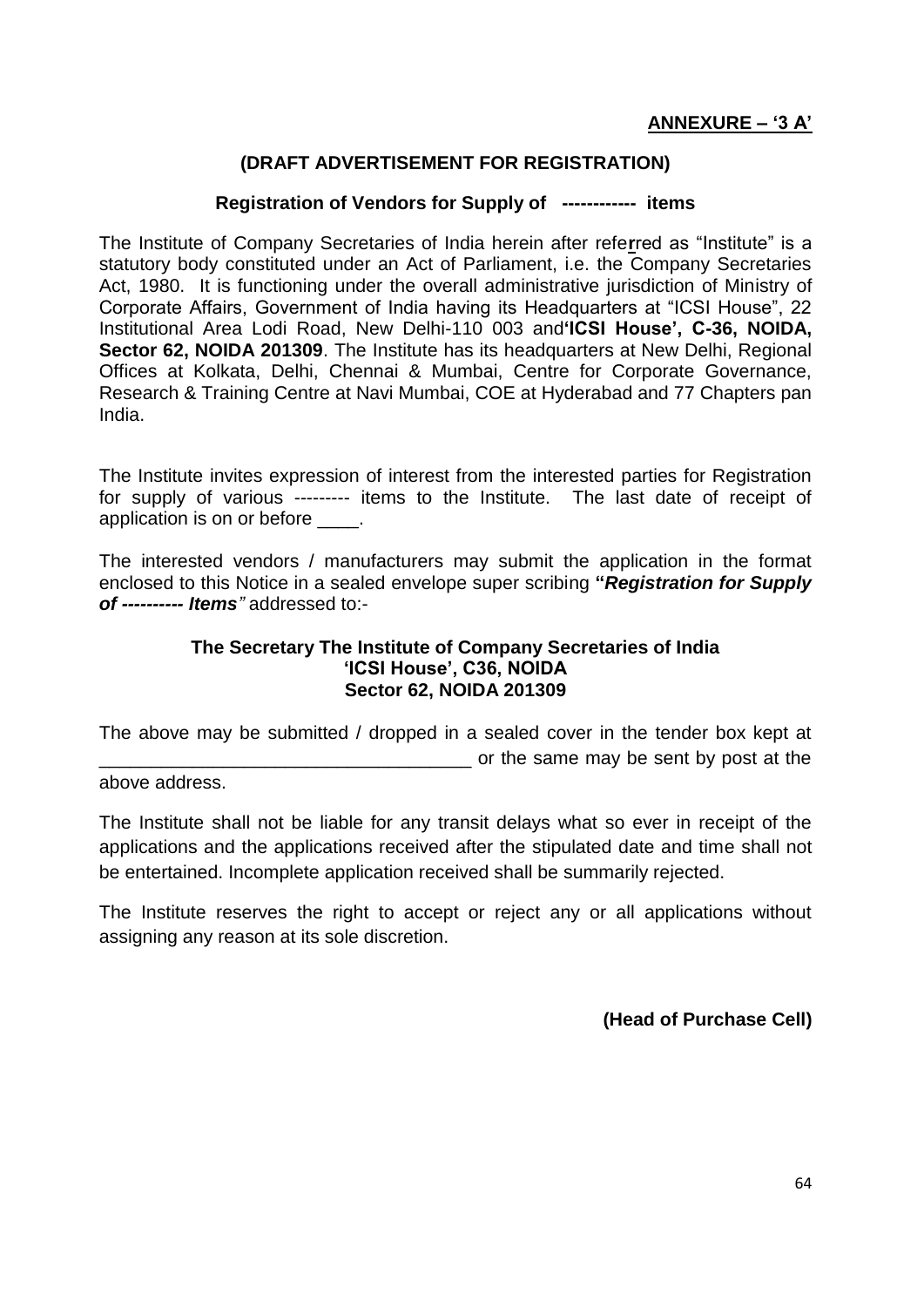# **APPLICTION FOR REGISTRATION OF VENDORS**

1 Description of Items for which Registration is requested

| Sr. No. | Items |
|---------|-------|
|         |       |
| - -     |       |

- 2 Interested parties / agencies should apply for Registration with the Institute by furnishing following details:
	- a. Name of the party
	- b. Address (Please enclosed a copy of the address proof)
	- c. Contact Numbers (M) \_\_\_\_\_\_ / e-mail ID \_\_\_\_\_\_\_\_\_\_\_
	- d. PAN Number
	- e. GSTNo.
	- f. Other Registrations (NCCF / GeM etc.)
	- g. Area of interest for rendering/supplying various items
	- h. Details of existing clients
	- i. Date of Establishments / incorporation
	- j. Copy of audited annual accounts / ITR, if available
	- k. Whether trader or manufacturer
	- l. An undertaking that the firm has never been blacklisted by any of the client(s) on any of the reasons whatsoever
	- m. Any other information, the party/agency desires to share with the Institute
- 3 The agency / vendor can submit application for registration for supply of single or more items in one application;
- 4 The short listed/successful parties / agencies will be communicated regarding registration with the Institute;
- 5 The applicant shall have to deposit a non-refundable fee of Rs. 3000/- by way of DD in favour of 'The Institute of Company Secretaries of India' payable at New Delhi with the application;
- 6 For any clarification, the vendors may contact Mr. **Example 20**, Assistant Director, ICSI (Phone No.: 011 – );
- 7 The registered vendor may be required to deliver goods at Institute's offices at Lodi Road & NOIDA (Sector 62);
- 8 Institute reserves the right to reject or accept the application for registration without assigning any reason;
- 9. Mere registration shall not entitle vendor to receive order for supply. Registration is only for the purpose of sending Tender enquiry;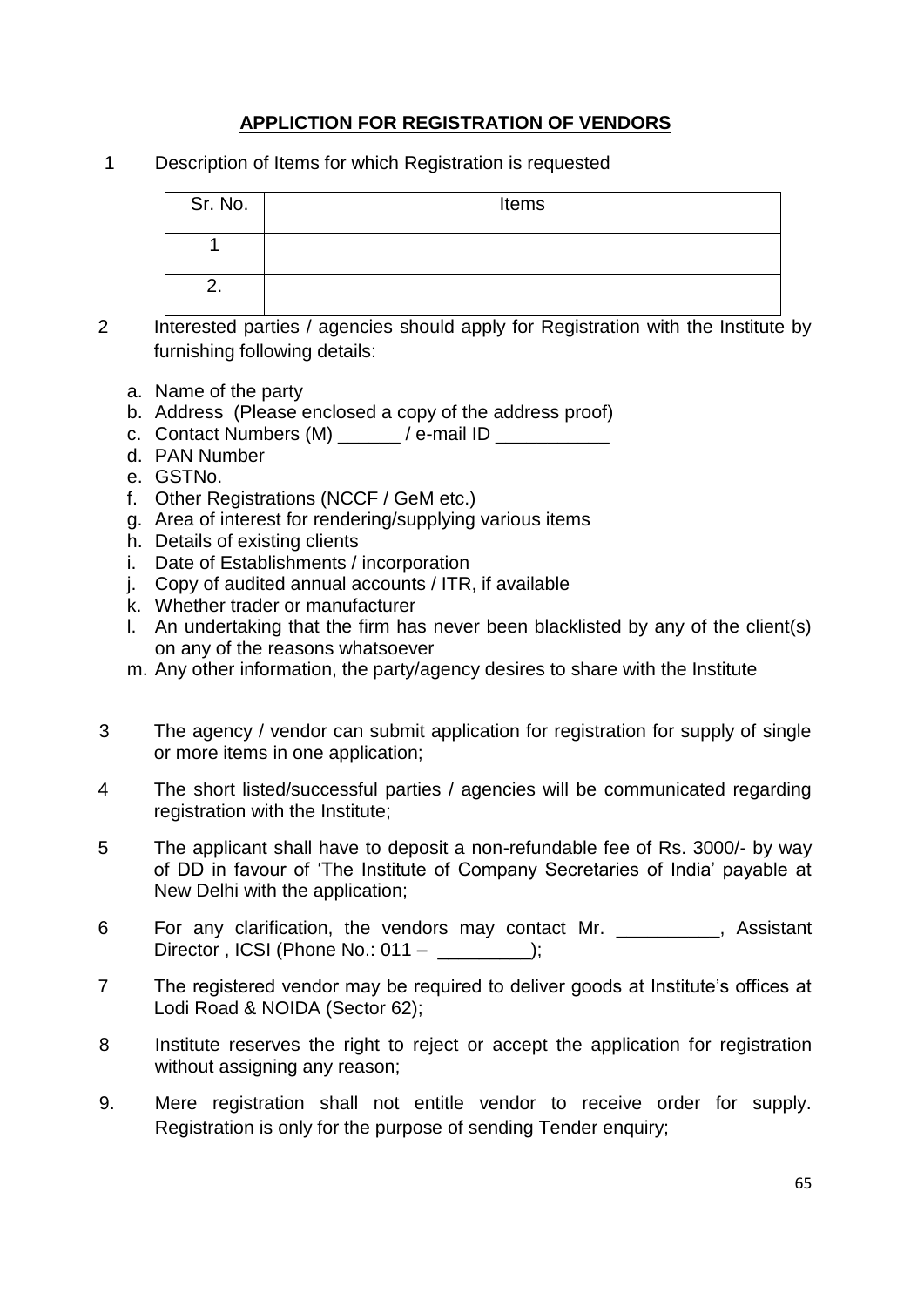## **ANNEXURE – '4'**

#### **PROCUREMENT OF PROPRIETARY / MONOPOLY ITEMS**

This is to certify that the following items are required to be purchased from  $M/s.$ 

(ii) Quantity to be procured – \_\_\_\_\_\_\_\_\_\_\_\_\_\_\_\_\_

- (iii) Estimated Cost of the procurement \_\_\_\_\_\_\_\_\_\_\_\_\_\_\_\_\_\_\_\_\_\_\_
- (iv) Details of previous procurements, if any (quantity, date of procurement and the price) – \_\_\_\_\_\_\_\_\_\_\_\_\_\_\_\_\_\_\_
- (v) No other make or model is acceptable for the following reasons:

\_\_\_\_\_\_\_\_\_\_\_\_\_\_\_\_\_\_\_\_\_\_\_\_\_\_\_\_\_\_\_\_\_\_\_\_\_\_\_\_\_\_\_\_\_\_\_\_\_

(vi) Approval of the competent authority vide \_\_\_\_\_\_\_\_\_\_\_\_\_\_\_\_\_\_\_\_\_\_\_\_\_\_\_\_\_\_\_\_\_\_

The budget is available for the aforesaid procurement and the rates are justified.

#### **Signature of the Head of the Purchase / User Department**

DATE :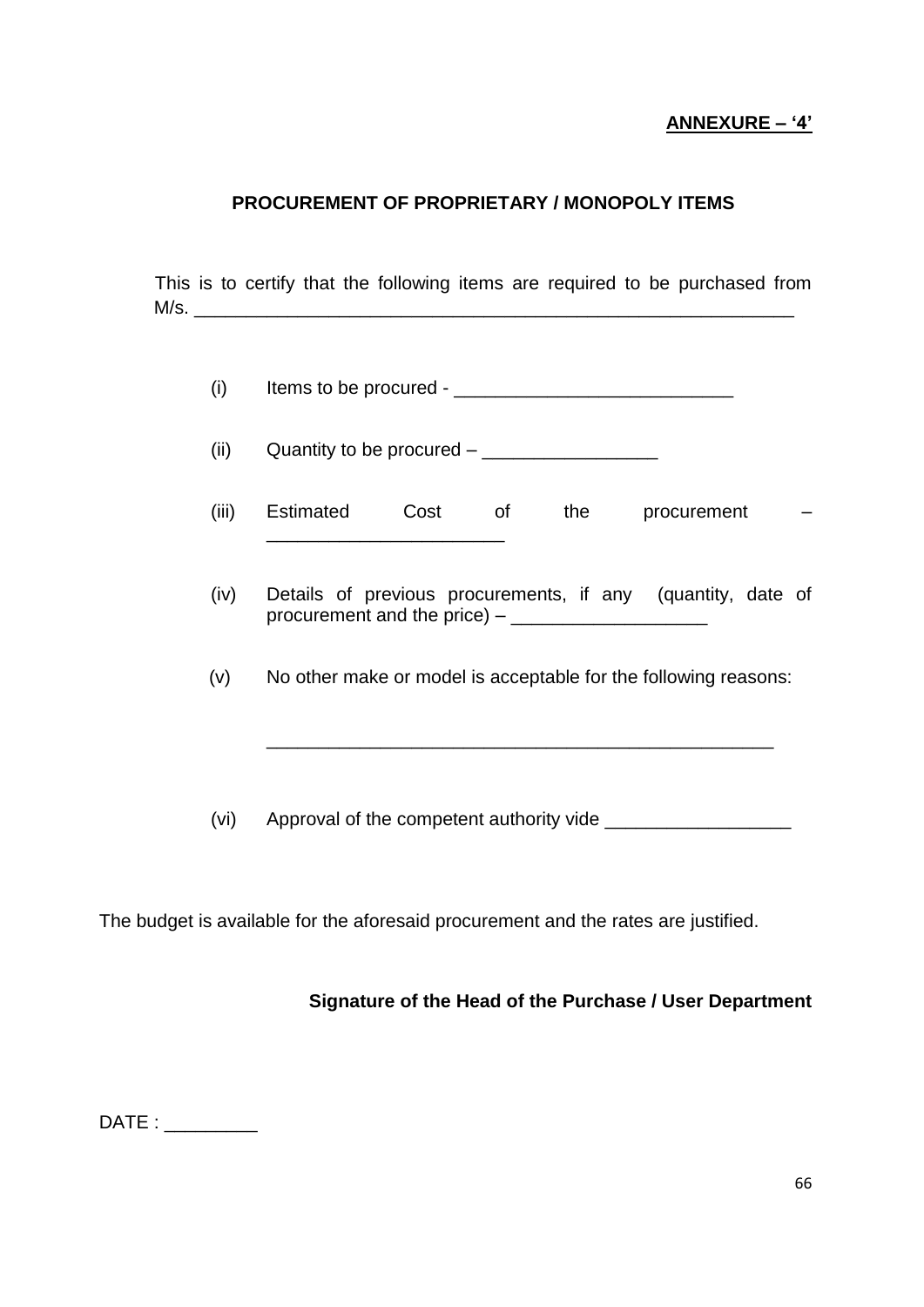# **ANNEXURE – '5'**

#### **FORMAT OF BID DOCUMENT**

#### **CONTENTS OF THE TENDER DOCUMENT**

#### **1. General Instructions to the bidders**

- (i) Brief Introduction of ICSI
- (ii) Details / Description of goods / services
- (iii) Single / Two Bid
- (iv) Availability of Bid Document
- (v) Cost of Bid Document
- (vi) Date, Time & Place for submission of Bid including Mode of submission
- (vii) Earnest Money Deposit (EMD) Amount, Mode and Refund of EMD
- (viii) Security deposit & forfeiture
- (ix) Validity of Tender
- (x) Signing and Sealing of Tender
- (xi) Late Tender
- (xii) Alternation and Withdrawal of Tender
- (xiii) Opening of Tender
- (xiv) Contact details of the Tender
- (xv) Dispatch & transit insurance
- (xvi) Quality assurance

#### **2. Special Conditions of the Tender**

- (i) Eligibility / Qualification for the Bidder
- (ii) Technical / Financial / other criteria for scrutiny and evaluation of the bids
- (iii) Right to accept / reject all or any of the Bid / Tender
- (iv) Performance Guarantee
- (v) Issue of Purchase / Work Order
- (vi) Extension of Contract
- (vii) LD Clause
- (viii) Indemnity Clause
- (ix) Black-Listing Clause
- (x) Compliance of statutory rules & laws
- (xi) Resolution of Disputes i.e. Arbitration Clause
- (xii) Jurisdiction
- (xiii) Force Majeure Clause
- 3. Schedule of requirements and terms of delivery
- 4. Technical and Quality specifications
- 5. Price Schedule
- 6. AMC Clause and Rates
- 7. Warranty / Guarantee
- 8. Penalty
- 9. Termination of Agreement
- 10. Payment Terms
- 11. Contract form
- 12. Other standard forms, if any
- 13. Declaration by the Bidder

**NOTE : The contents under each Clause may be included as given in the Purchase Policy at appropriate place.**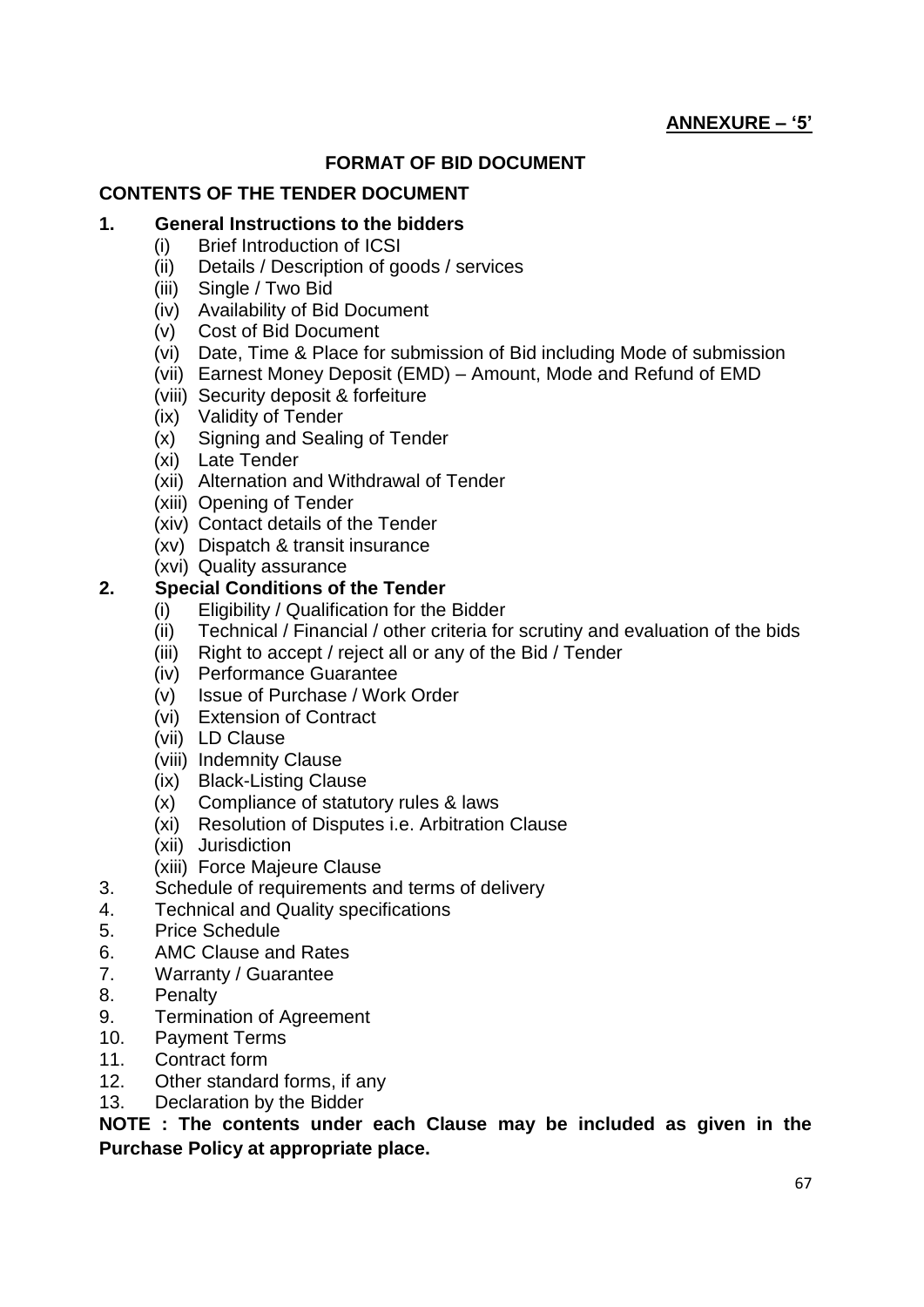## **ANNEXURE – '6'**

#### **Comparative Statement of the Financial Bid**

- 1. **Details of the Tendered Items** (Name, Qty. Estimated Cost, Place of Requirement etc) ………………………………………………………………
- ………………………………………. **2. Details of the Requisition & Tender**
	- User / Initiator Dte ……………………………………
	- Date of Receipt of Purchase Requisition from the User / Initiator Dte………………….
	- Tender No. & Date ……………………………………………………
	- Last date for submission of Tender………………………………..

#### **3. Details of Technical Evaluation –**

- Date of constitute of the Technical Evaluation Committee ……………………..
- Date of submission of Report by the Technical Evaluation Committee …………………
- **Recommendation of the Technical Evaluation Committee (Report may be attached)**

#### **A. Qualified Bidders-**

| SI No. | Name of the Technically Qualified Bidders | Marks, if applicable |
|--------|-------------------------------------------|----------------------|
|        |                                           |                      |
|        |                                           |                      |
|        |                                           |                      |

#### **B. Disqualified Bidder -**

| SI No. | Name of the Technically Disqualified<br><b>Bidders</b> | <b>Reasons for</b><br><b>Disqualification</b> |
|--------|--------------------------------------------------------|-----------------------------------------------|
|        |                                                        |                                               |
|        |                                                        |                                               |

#### **4. Comparative Financial Statement of the Qualified Bidders**

| SI.<br>No. | Name of the Bidder | <b>∣Price</b><br>Quoted (Rs.) | Ranking | Last<br><b>Purchase</b><br><b>Price</b> | <b>Remarks</b> |
|------------|--------------------|-------------------------------|---------|-----------------------------------------|----------------|
|            |                    |                               |         |                                         |                |
|            |                    |                               |         |                                         |                |

- **5. Recommendations of the User / Initiator Dte, –**
- **6. Special consideration for the Purchase Committee to be considered before submission of its recommendation –**
- **7. This is to confirm that the all the comparative statement has been prepared as per the terms & conditions of the Tender, Report of the Technical Evaluation Committee and all the material facts have been included in this Statement which may affect the decision of the Purchase Committee.**

#### **Dealing Officer Contract Contract Contract Contract Contract Contract Contract Contract Contract Contract Contract Contract Contract Contract Contract Contract Contract Contract Contract Contract Contract Contract Contrac**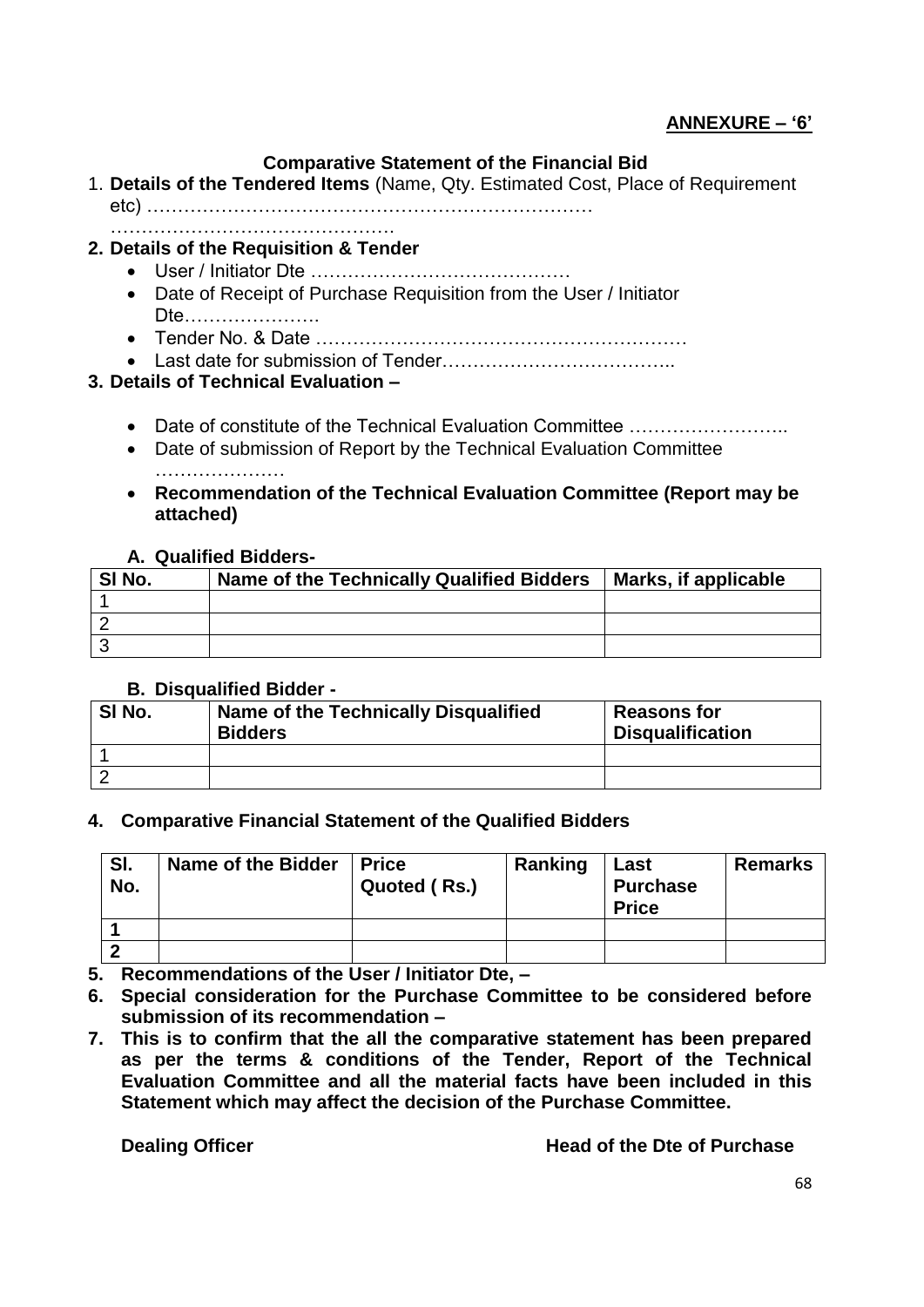#### **ANNEXURE – '7'**

### **FORMAT OF PURCHASE / WORK ORDER**

| S.No.          | <b>Particulars</b>                                         |
|----------------|------------------------------------------------------------|
| $\mathbf 1$    | Name of the Party                                          |
| $\overline{2}$ | Subject                                                    |
| 3              | Reference of tender / enquiry and correspondence exchanged |
| $\overline{4}$ | Scope of supply / work of the party                        |
| 5              | Scope of supply / work /approval of sample by the ICSI     |
| 6              | Contract price with break-up of price as annexure          |
| $\overline{7}$ | <b>Taxes</b>                                               |
| 8              | Delivery / completion period                               |
| 9              | Place of delivery                                          |
| 10             | Payment terms                                              |
| 11             | Security Deposit / Performance Guarantee                   |
| 12             | Warranty / Defect Liability Period                         |
| 13             | Penalty / Bonus                                            |
| 14             | <b>Breakdown Response</b>                                  |
| 15             | AMC charges after defect liability period                  |
| 16             | <b>Indemnity Clause</b>                                    |
| 17             | Statutory compliance                                       |
| 18             | Force majeure                                              |
| 19             | Arbitration                                                |
| 20             | <b>Jurisdiction</b>                                        |

**NOTE : Purchase Order shall have five copies for distribution to (i) the Supplier (ii) Dte. of Finance & Accounts (iii) Receiving / User Department (iv) Purchase Department and (v) Master Copy**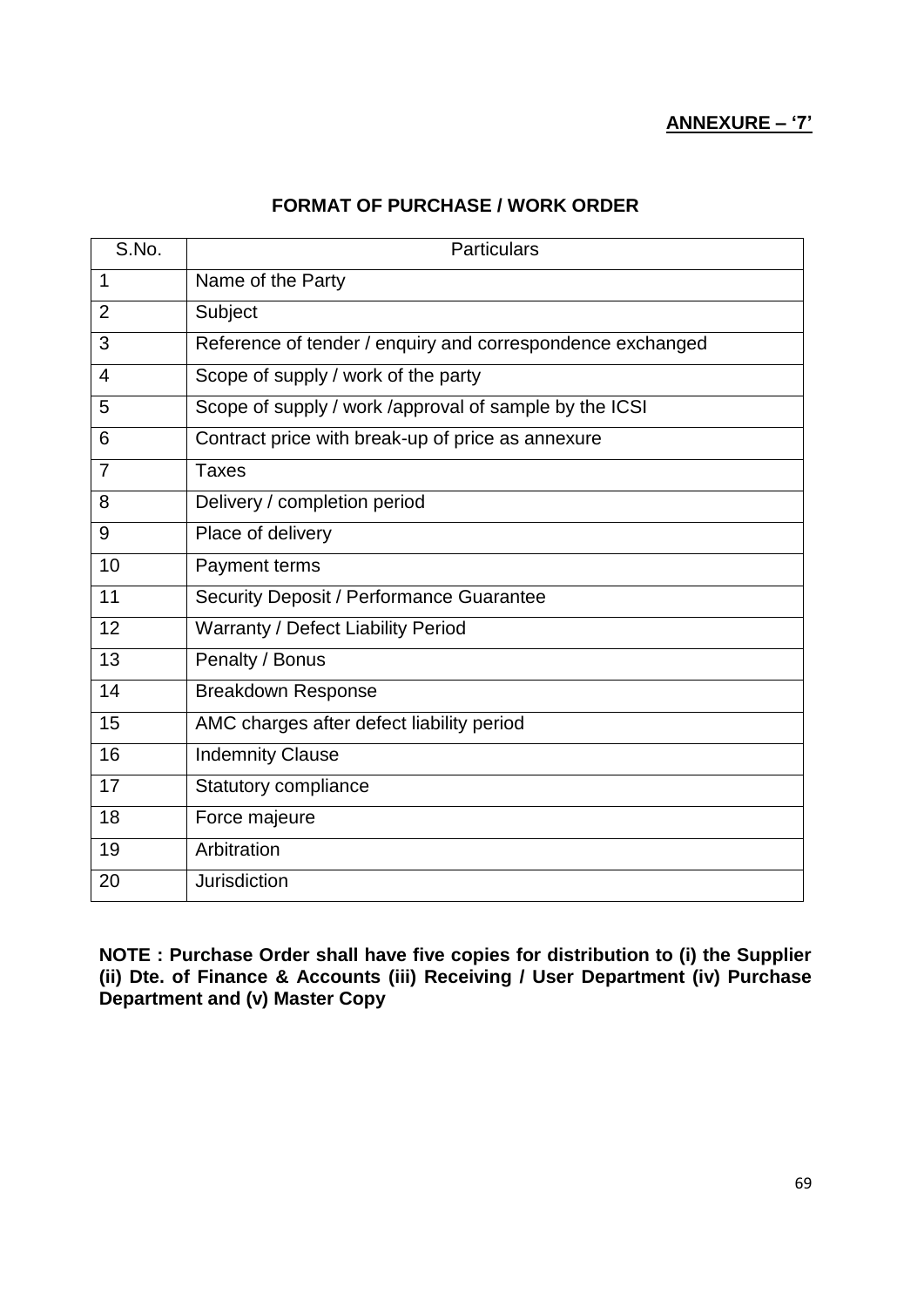#### **ANNEXURE – '8'**

#### **GOODS RECEIVED NOTE**

S.No. ....... Date .................

| The | following materials have been received from |  |  |  |
|-----|---------------------------------------------|--|--|--|
|     |                                             |  |  |  |
|     |                                             |  |  |  |
| No. |                                             |  |  |  |

| S.No. | Description of the | Quantity  | <b>Net</b> | Short         | Whether      | Remarks |
|-------|--------------------|-----------|------------|---------------|--------------|---------|
|       | Goods              | Per<br>as | Quantity   | <b>Excess</b> | Goods<br>are |         |
|       |                    | Purchase  | Received   | received      | in<br>good   |         |
|       |                    | Order     |            |               | condition    |         |
|       |                    |           |            |               | (YES / NO)   |         |
|       |                    |           |            |               |              |         |
|       |                    |           |            |               |              |         |
|       |                    |           |            |               |              |         |
|       |                    |           |            |               |              |         |
|       |                    |           |            |               |              |         |
|       |                    |           |            |               |              |         |

We hereby certify that the above items have been taken into our stock and have been entered on Page No. ...... of the Stock ....... ledger. A sample copy is sent herewith for verification / information please.

**Section Officer Contract Contract Contract Contract Contract Contract Contract Dealing Assistant** 

Copy to :

|     | Dte. of Purchase            |
|-----|-----------------------------|
| -2. | Dte. of Finance & Accounts  |
| -3. | <b>Indenting Department</b> |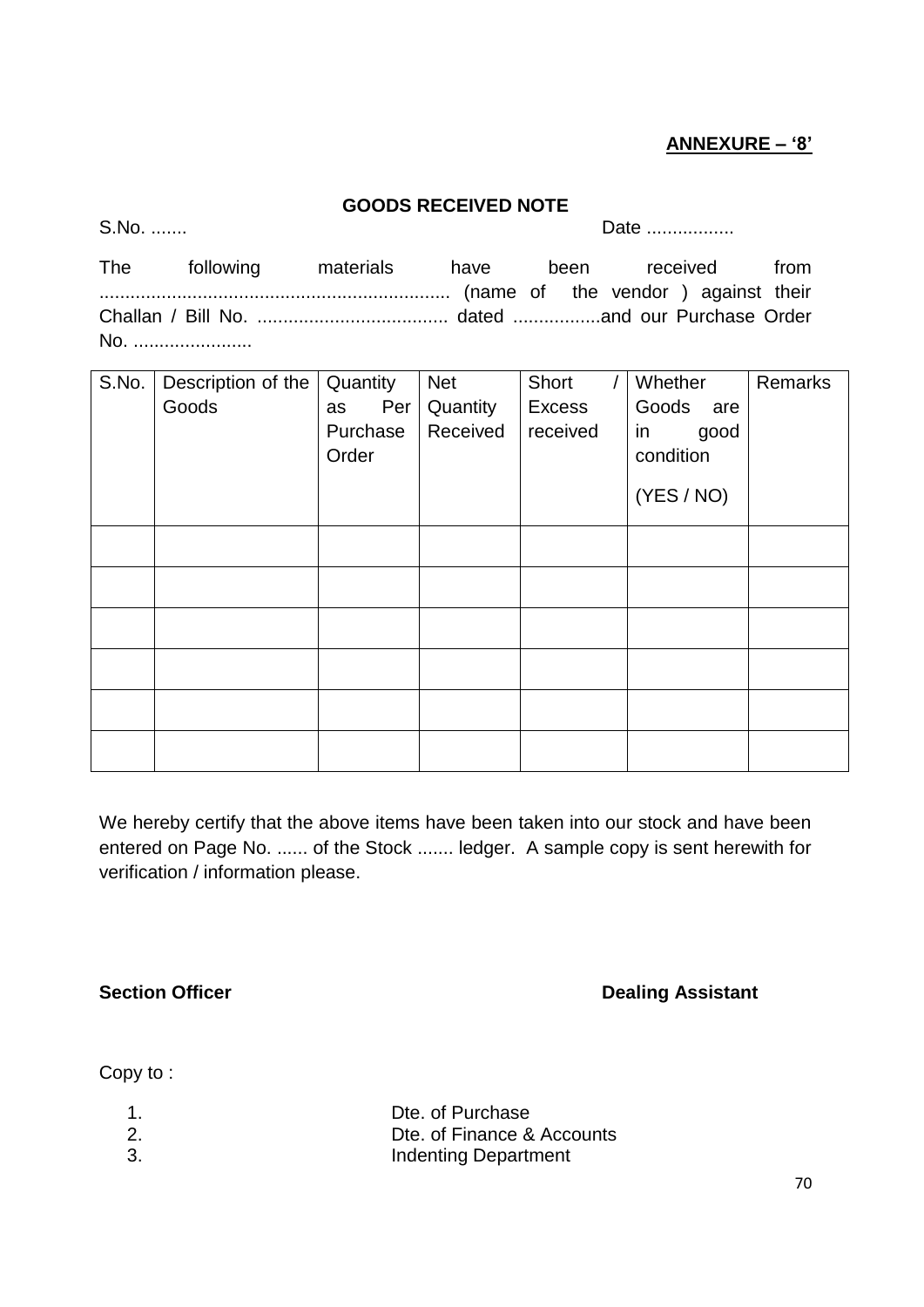## **ANNEXURE – '9'**

#### **PRINT REQUISITION**

Date

Please arrange to print and deliver the following material:

| SI No. | Item Details | Qty. | Date by which<br>it is required | Stock in<br>Hand | Remarks |
|--------|--------------|------|---------------------------------|------------------|---------|
|        |              |      |                                 |                  |         |
|        |              |      |                                 |                  |         |
|        |              |      |                                 |                  |         |
|        |              |      |                                 |                  |         |
|        |              |      |                                 |                  |         |
|        |              |      |                                 |                  |         |
|        |              |      |                                 |                  |         |

This is to certify that:

- 1. the quantity available in the stock has been verified and this Requisition is placed after taking into account the available stock;
- 2. the above requisitioned quantity is justified keeping in view the requirements;
- 3. the above items are required for

……………………………………………………………………………. (give justification)

**Dealing Officer Departmental Head**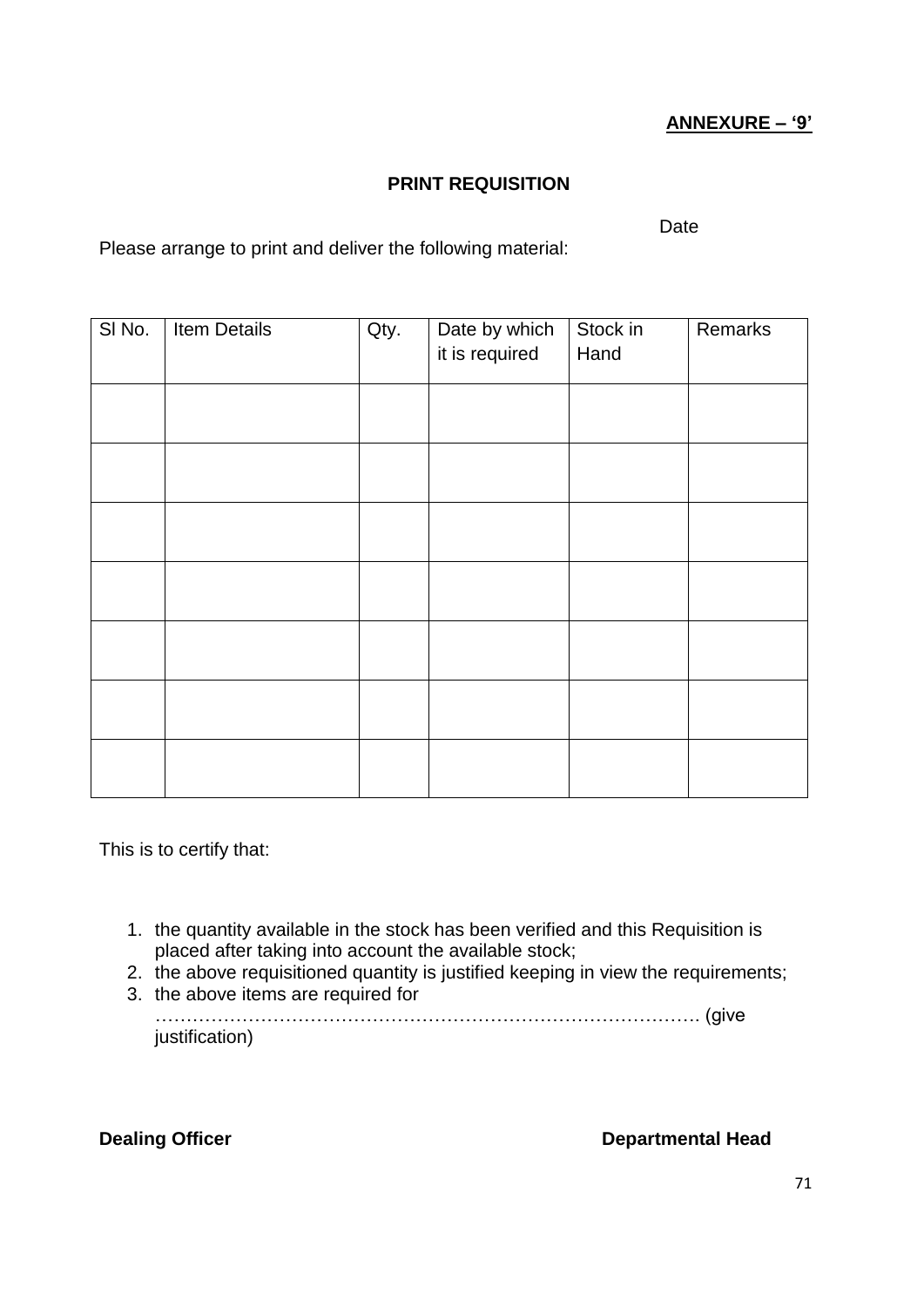## **ANNEXURE – '10'**

Tender Template (can be suitably modified as per requirement of the contract type, local condition etc.)

# **ESSI THE INSTITUTE OF**<br>**Company Secretaries of India** भारतीय कम्पनी सचिव संस्थान **Statutory body under an Act of Parliament** (Under the jurisdiction of Ministry of Corporate Affairs)

### **Address: <<<'ICSI HOUSE', C-36, SECTOR-62, NOIDA -201309>>>**

**Tender No: Date: ------------------**

#### **Sub: <<< Tender Name >>>**

| <b>Tender Fee</b>                                            | Rs. --------/-(Rs. ------- + 18%GST) (Rupees ----                                                                          |
|--------------------------------------------------------------|----------------------------------------------------------------------------------------------------------------------------|
| <b>Earnest Money Deposit (EMD)</b>                           | Rs. -----------------/- (Rupees ----------------only)                                                                      |
| <b>Tender Publish Date</b>                                   | -------------------, 2019                                                                                                  |
| Last Date and Time for Submission<br>of Bids                 | ----------------, 2019 by --------------- PM                                                                               |
| Address for submission of Bids                               | The Institute of Company Secretaries of India<br>ICSI House, C-36, (5th Floor: tender box)<br>Sector-62,<br>Noida - 201309 |
| Venue, Date and time of opening of<br><b>Technical Bids.</b> | Address as above.<br>Date: -----------------, 2019 at ------------ PM                                                      |
| <b>Bid Validity</b>                                          | 90 days after the date of opening of Technical<br><b>Bids</b>                                                              |
| Contact details (Name & contact<br>details)                  |                                                                                                                            |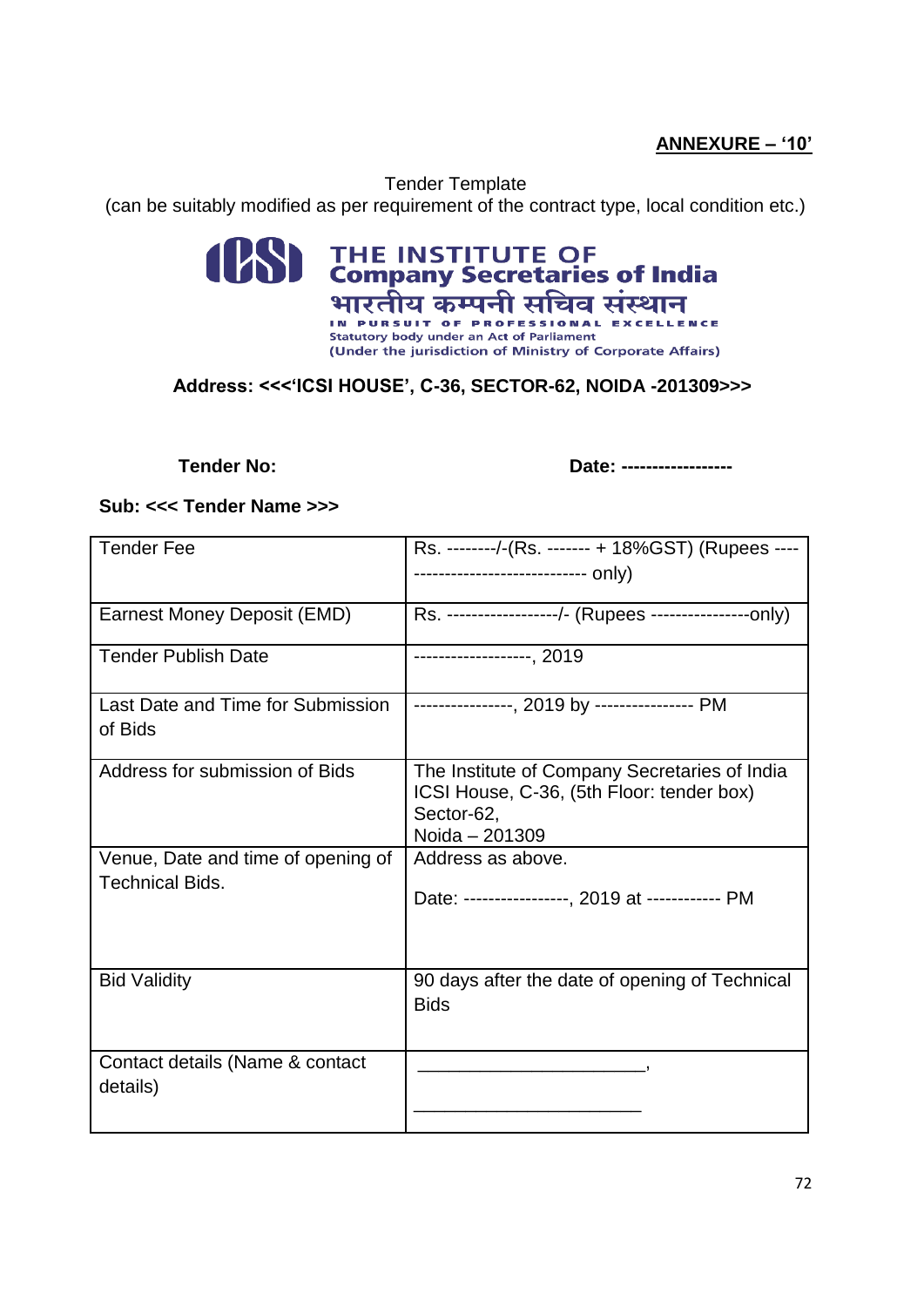

### **ICSI HOUSE, C-36, SECTOR-62, NOIDA -201309**

**Tender No: Date: --------------**

**Sub: <<< Tender Name >>>**

#### **About ICSI:**

The Institute of Company Secretaries of India (ICSI) is a statutory body constituted under an Act of Parliament i.e. the Company Secretaries Act, 1980 (herein after referred as ICSI / Institute). ICSI is functioning under the overall administrative jurisdiction of Ministry of Corporate Affairs, Government of India and having its head office at 22, Institutional Area, Lodi Road, New Delhi. The Institute has another office at C 36, Sector – 62, Noida. ICSI is the only recognized professional body in India to develop and regulate the profession of Company Secretaries in India.

Sealed tenders are invited for **we are set of the sealed tenders** as per the details given in the Part **'A'**, **'B'** & '**C'** of the Tender Document. The terms and conditions governing the instant Tender are as under:

## **PART 'A'**

#### **I: Instruction to Bidders**

1. The tender document may be obtained during working hours from **-------------------, 2019 to ----------------**, **2019 (till ------------------ PM) on all ICSI-HQ working days on payment of Rs. -------------/- (----------------- + 18% GST)** from the Reception Counter of the Institute on cash payment or by submitting a demand draft in favour of **"The Institute of Company Secretaries of India", payable at New Delhi.** The tender document can also be downloaded from the website of the Institute [\(www.icsi.edu\)](http://www.icsi.edu/) for which bidders would be required to enclose a demand draft of **Rs. ---------/- (---------------- + 18% GST)** towards the cost of the tender document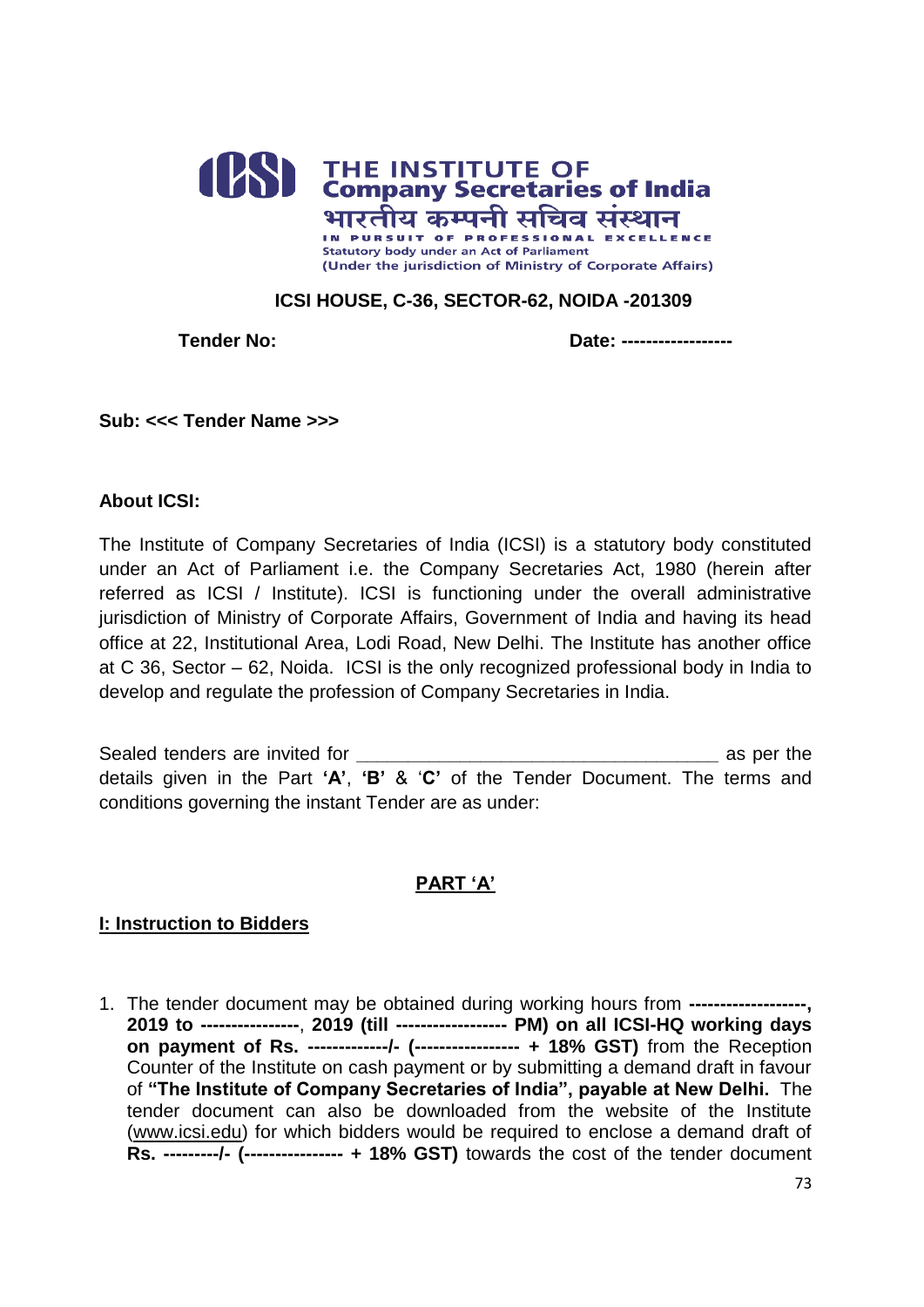along with their quotes, failing which the tender shall be out rightly rejected. If any discrepancies found in the downloaded version of the tender, the version of the tender document kept at Purchase cell of the Institute will be treated as authentic and correct.

- 2. The sealed tenders are to be submitted in prescribed format on the bidder's business letter head duly stamped, signed and dated on each page of Part 'A' & 'B' and 'C' as a token of the bidder's unconditional acceptance to the terms prescribed by the Institute. Details/supporting documents wherever applicable, if attached with the tender must be duly authenticated by the bidder. No over-writing shall be accepted unless authenticated with full signature of the bidder.
- 3. **Bid Submission**: Each bidder shall submit the tender in three separate sealed envelopes, (i) EMD & Tender Fee is to be put in **envelope No. 1** (please mark the envelope as **"No.1 – EMD & Tender Fee**), (ii) Part 'A' & 'B' including Form I (Annexure A), Form II (Annexure B and Form III (Annexure C), along with all requisite documents is to be put in **envelope No. 2** (please mark the envelope as "**No. 2 – Technical Bid**", (iii) Part 'C' only is to be put in **Envelope No. 3** (Please mark the Envelope as "**No.3 – Financial Bid**"). All the sealed envelopes bearing No. 1, 2 and 3 are to be put in main envelop i.e. Envelope No. 4.

(Note: The bidders having valid registration with NSIC/MSME may avail exemption from submission of Tender Fee & EMD but must enclose valid NSIC / MSME certificate/document in envelope No. 1 instead of Tender Fee & EMD demand draft).

4. The sealed tender envelope duly super scribed, "**Tender for -------------"** due on **---- -----, 2019**" should be addressed by name to **Secretary**, ICSI and sent at the Institute's address given below either by registered post/speed post/courier or by dropping in the tender box placed at  $5<sup>th</sup>$  floor of Institute's Headquarter at its Noida office address as mentioned below & should reach on or before **2.00 PM on --------, 2019**.

Address:

**Secretary** The Institute of Company Secretaries of India ICSI House, C-36, **(\_\_\_ Floor : Tender Box)** Sector-62 Noida – 201309 (UP)

The Institute shall not be liable for any transit delays whatsoever and tenders received after the stipulated time/date are liable to be rejected summarily without assigning any reason and without any further reference to the bidder.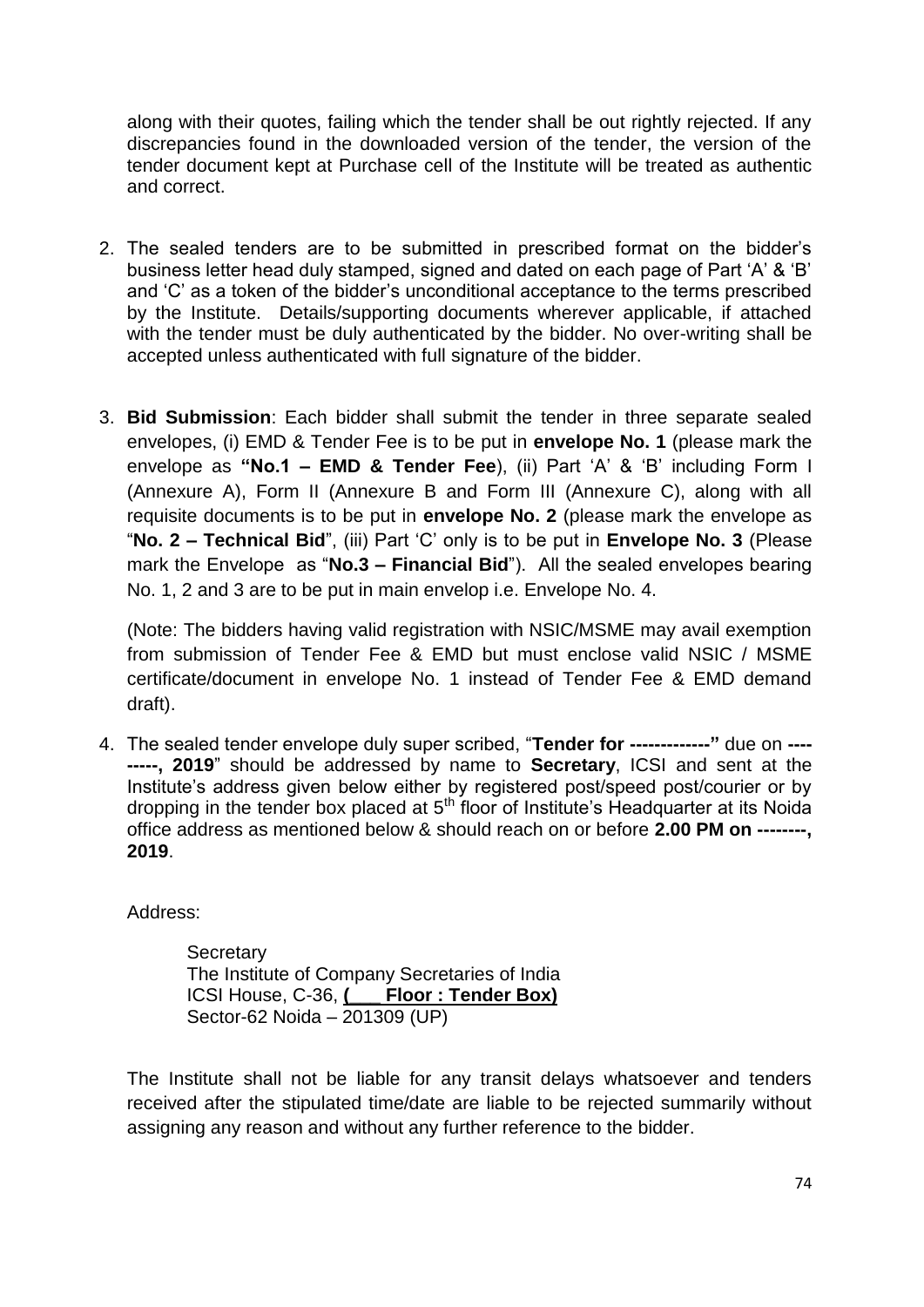5. The **Technical Bid shall be opened on ------------------, 2019 at -------------- PM** in the Institute of Company Secretaries of India at ICSI House, C-36, Sector-62 Noida 201309 in the presence of those bidder(s), who wish to be present. No separate communication will be sent in this regard. In the event of due date being a closed holiday or declared Holiday for ICSI-HQ / Central Government offices, the due date for opening of the bids will be the following working day at the appointed time and venue.

# 6. **Earnest Money Deposit (EMD)**

- i. The Earnest Money Deposit (EMD) of **Rs. -----------/-** (Rupees ------------------ only) in the form of Demand Draft/pay order of any scheduled bank drawn in favour of "THE INSTITUTE OF COMPANY SECRETARIES OF INDIA" payable at New Delhi only is to be submitted along with the bid.
- ii. Tenders received without the prescribed Earnest Money Deposit (EMD) shall not be entertained and shall be rejected summarily.
- iii. The EMD of the successful bidder can either be converted as part of the performance security on request of the bidder or will be refunded after receipt of Performance Guarantee/Security. In case the selected bidder/vendor opts to convert the EMD to be part of the performance security, balance amount towards the performance security will be recovered from the payable amount to the vendor. The EMD of the unsuccessful bidders will be refunded without any interest/Bank commission/collection charges within 30 days after award of the contract / work order to the successful bidder.

## **[Fo](http://dict.hinkhoj.com/words/meaning-of-IMPOUND-in-hindi.html)rfeiture Of EMD:**

The EMD of the bidders shall be forfeited in the following circumstances:-

- i. the bidder withdraws its bid:
- ii. the selected bidder does not accept the Purchase / Work Order;
- iii. the selected bidder fails to supply goods / services as per the terms of the Tender and Purchase / Work Order.
- iv. any other unjustified reasons e.g. misleading or wrong information in the Bid, violation of the terms and conditions of the Tender, involvement in forming ring/cartel, submission of multiple bids in different names etc.
- 7. The GST has rolled out with effect from 01.07.2017. For implementation of GST in ICSI, bidders who have not migrated to or registered with GST regime will not be able to participate in any tender of this Institute. Any offer received from the bidder without GST registration details will be summarily rejected.
- 8. ICSI shall have the right to assess the competencies and capabilities of the bidder by going through the credentials given in the Technical Bid and on the basis of such credentials, ICSI may reject the candidature of the bidder without assigning any reason. In such case(s) the Financial Bid shall not be opened for that particular bidder. The Financial Bid of only those bidders shall be opened those who qualify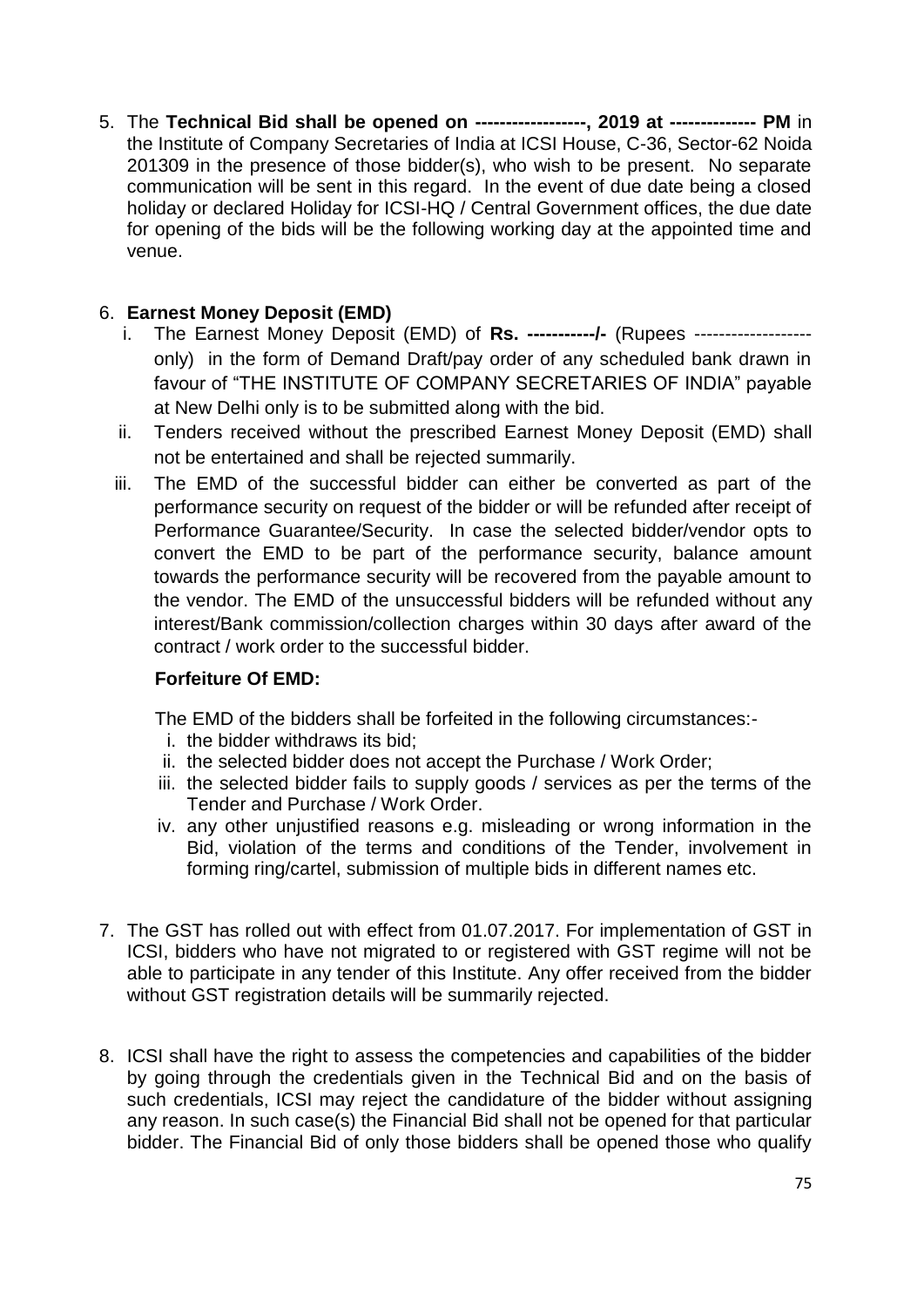in the technical scrutiny. Time and date for opening the financial bid shall be intimated separately through website notification at [www.icsi.edu](http://www.icsi.edu/) and/or email communication as furnished by the bidder in the bid document.

- 9. Correction and overwriting anywhere in the tender document should be avoided. Every correction and overwriting must be authenticated with full signature of the bidder, otherwise the tender is liable to be rejected.
- 10.**Bid Validity**: Price quoted must be valid for at least 90 days from the date of opening of bid and same may be extended for further period of \_\_\_\_ days after taking consent of the bidder

### 11.**Bid Evaluation**:

ICSI shall have the right to assess the competencies and capabilities of the Tenderer by going through the credentials given in the Technical Bid and on the basis of such credentials, ICSI may reject the candidature of the Tenderer without assigning any reason. In such case(s) the Financial Bid shall not be opened for that particular Tenderer. The Financial Bid of only those parties who qualify in the technical scrutiny shall be opened and time and date for opening the financial bid shall be intimated separately.

*The selection process shall consists of two phase's viz., i) Technical Evaluation and ii) Commercial Evaluation. Evaluation Criteria would be based on Quality cum Cost Based System (QCBS) where 60% weight-age would be given to technical and 40% weightage to commercial bid only.*

#### **Opening and Evaluation of Commercial Bids**

(i) Commercial bids of only those Bidders will be opened who qualify in the technical and infrastructure bids evaluation process.

#### **Evaluation of Commercial Bids:**

Scores of the Financial evaluation would be weighed pro-rata on a scale of 100 with the BIDDER with the lowest financial quote getting 100 (as per below mentioned formula). These Financial scores would then be added up with the score of the technical evaluation as per below mentioned formula and the Bidder getting the maximum total score out of 100 would be considered as the successful BIDDER and called for discussion, if required.

Formula for Final Bid Evaluation is **Bm= .6 (TM) + .4 (Fn) Fn= (Fmin/ Fb)\*100 Where Bm** is total marks of the BIDDER in consideration **TM** is Technical Marks of the BIDDER in consideration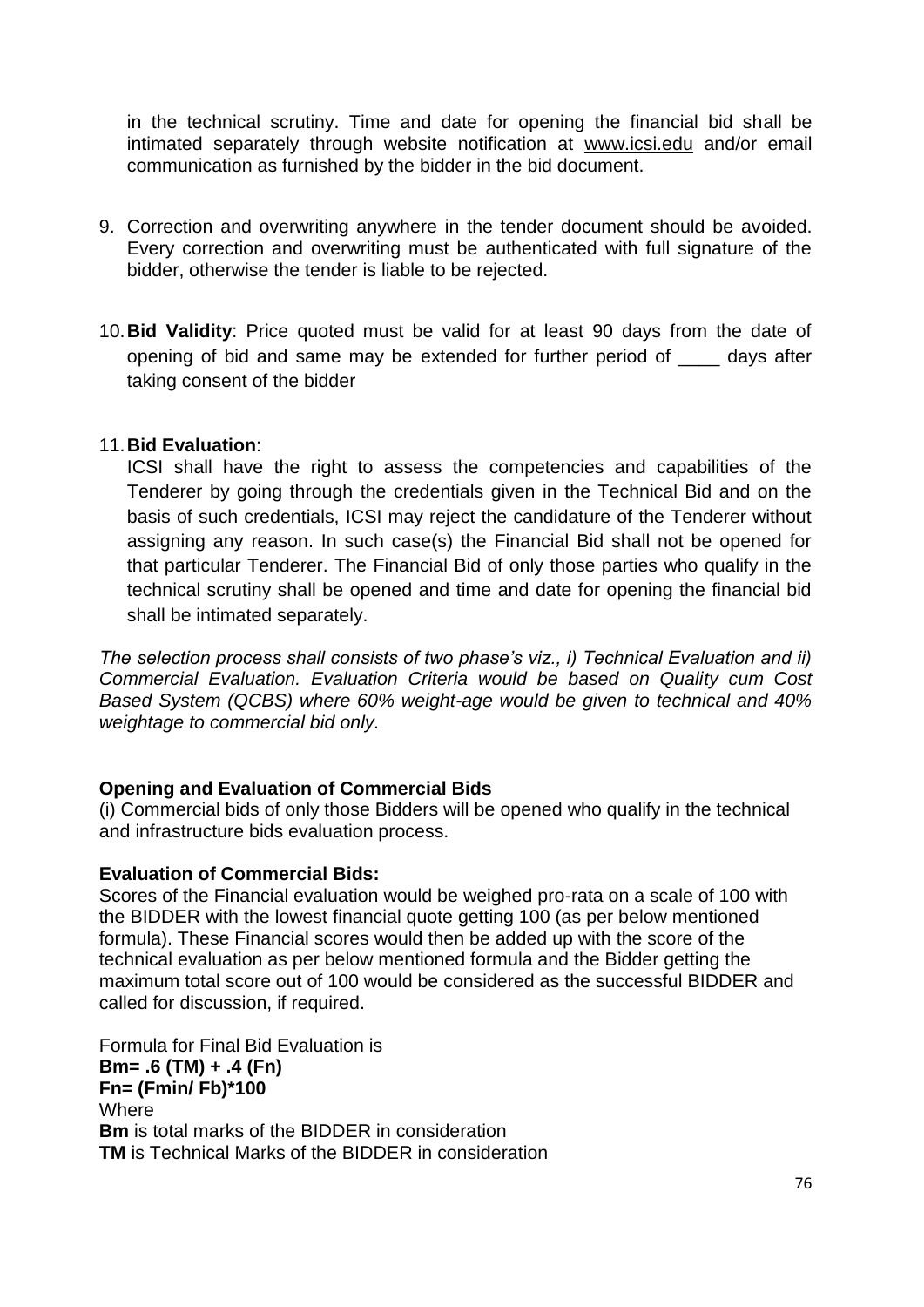**Fn** is Normalized financial score of the BIDDER in consideration **Fb** is Evaluated Price of BIDDER under consideration **Fmin** is Minimum evaluated price of any BIDDER

12. The Institute reserves the right to accept or reject any or all the tenders including the lowest tender(s) without assigning any reason at its sole discretion and the decision of the Institute will be final and binding on all concerned. The Institute also reserves its rights to cancel the whole tender process at any stage without assigning any reason whatsoever.

### 13.**Eligibility Criteria**

- (i) Average Annual Turnover in immediately preceding three consecutive  $f$ inancial years ended as on  $31.03.20$  must not be less than Rs.\_\_\_\_\_\_\_ per annum. (Please attach copy of Audited P&L accounts and balance sheet of three preceding consecutive financial years ending as on 31<sup>st</sup> March, 20 of the bidding firm in support of the bidder's submission).
- (ii) Bidders must have GST registration and PAN. (Please attach self-attested photocopy of the documents)
- (iii) The bidder must have valid ISO-20000-1:2011 OR equivalent Certificate, for providing Maintenance and facility management services for information technology infrastructure. (Please attach self-attested photocopy of the document)
- (iv)The bidder must have their own service center set up in Delhi/NCR and they should have complete tools for support /repair of computers and peripherals. (Physical inspection to be done by officials).
- (v) The firm having at least experience in the field of \_\_\_\_\_\_\_\_\_\_\_\_\_\_\_\_\_\_\_\_. (Please attach self-attested photocopy of the documents)
- (vi)The bidder/ Contractor who has served/ worked for the ICSI by executing any Contract through Tender/ RFP shall not be eligible to participate in another similar Tender/ RFP floated by ICSI within \_\_\_\_\_ months of virtual completion /conclusion/termination/end of its of work/ Contract or during the concurrence of defect liability period of such Contract".
- (vii) The vendor who has not performed as per terms & conditions of the ICSI contract in respect of any earlier contract at ICSI, may not be considered for participation in this tender.
- (viii) *The bidder/ Contractor who has served/ worked for the ICSI by executing any Contract through Tender/ RFP shall not be eligible to*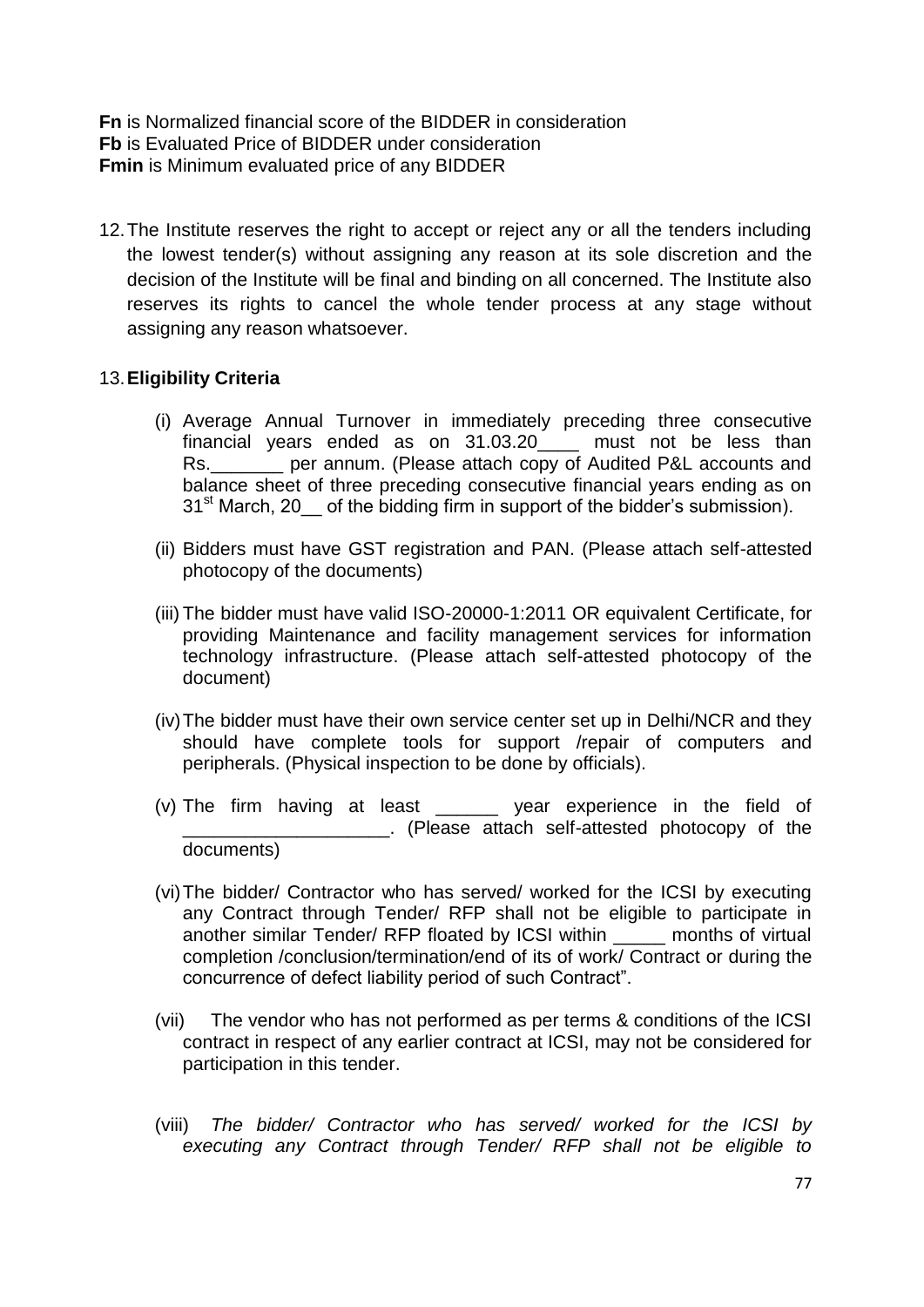*participate in another similar Tender/ RFP floated by ICSI within \_\_\_\_\_ months of virtual completion /conclusion/termination/end of its of work/ Contract or during the concurrence of defect liability period of such Contract".*

The bidder must comply the above mentioned eligibility conditions, if any bidder does not fulfill the same, its bid will be technically rejected.

### **II: Special Terms and Conditions**

**<<< to be inserted by the user directorate as per requirement of the tender >>>**

#### **III: General Terms and conditions**

- 1. Contract Period: \_\_\_\_\_\_shall be for a period of one (01) / two (02) or three (03) year(s). However, Institute at its discretion, can terminate the contract without citing any reason at any point of time by giving three (03) months' notice. In case of termination, Institute will be liable to pay pro-rate amount to the vendor only for the period for which the \_\_\_\_\_ services availed by the Institute. Contract may be extended for a further period of one year / two years / three years on the same rates, terms and conditions as mutually agreed upon.
- 2. The successful bidder has to submit the security deposit /performance guarantee from scheduled bank of equivalent amount of 5% of the contract value on awarding the contract within 10 days of issue of order but before execution of the agreement, to cover any loss or damage caused to or suffered by the Institute due to acts of commission and omission by the successful bidder or any failure on the part of the successful bidder in fulfillment of terms and conditions of the contract and conditions contained in the agreement. The Bank Guarantee shall have to remain valid for the entire duration of the Contract plus three months beyond the completion of contract period. The successful bidder shall not be entitled to any claim or receive any interest on the amount of performance guarantee. The EMD of the successful bidder will be refunded after submission of the performance Guarantee/Security Deposit.

The successful bidder having valid registration with NSIC/MSME on the date of submission of tender, are also required to submit requisite security deposit / performance guarantee.

3. Kindly submit duly filled in and signed Declaration & Acceptance of Terms and Conditions, as per Performa enclosed in **Annexure – C**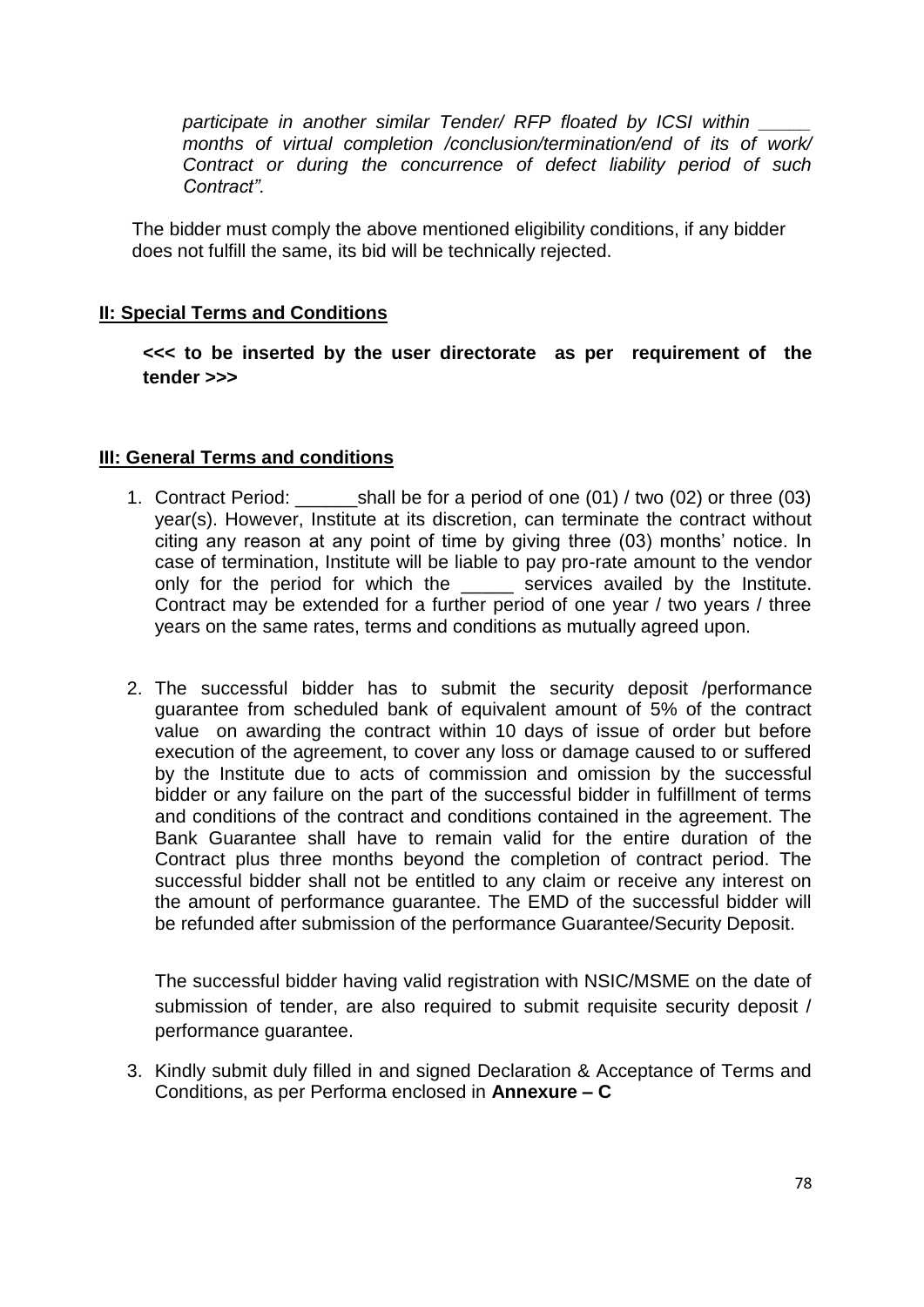- 4. The quantities indicated in Part "C" is tentative and may be increased / decreased at the sole discretion of the Institute and the vendor shall have no right to claim any minimum/definite volume of business.
- 5. Secretary of the Institute reserves the right to accept or reject any or all tender/s received and such decision shall be final.

### **6. General:**

#### **(a) Law, governance and jurisdiction:**

- i. Dispute Resolution**:** Any dispute, difference, controversy or claim ("Dispute") arising between the successful bidder and ICSI hereinafter jointly to be called "parties" and singularly as "party" out of or in relation to or in connection with the contract, or the breach, termination, effect, validity, interpretation or application of this contract or as to their rights, duties or liabilities hereunder, shall be addressed for mutual resolution by the authorized official of the parties. If, for any reason, such dispute cannot be resolved amicably by the Parties, the same shall be referred to the Sole Arbitrator to be appointed be the Secretary of the Institute of Company Secretaries of India or any other person appointed by him as Sole Arbitrator. The provisions of the Arbitration and Conciliation Act, 1996 or any statutory modifications on re-enactment thereof as in force will be applicable to the arbitration proceedings. The venue of the arbitration shall be at New Delhi. The cost of the Arbitration proceedings shall be shared equally by both the parties. The language of the arbitration and the award shall be English. The decision / award of the arbitrator shall be final and binding on parties to the arbitration proceedings.
- ii. Law: This Tender shall be governed in accordance with the laws of Republic of India. These provisions shall survive the Contract
- iii. Jurisdiction: The courts of India at Delhi have exclusive jurisdiction to determine any proceeding in relation to this Tender. These provisions shall survive the Contract.
- **(b) CONFIDENTIALITY:** The successful bidder acknowledges that all material and information which has and will come into its possession or knowledge in connection with this agreement or the performance thereof, whether consisting of confidential and proprietary data or not, whose disclosure to or use by third parties may be damaging or cause loss to ICSI will all times be held by it in strictest confidence and it shall not make use thereof other than for the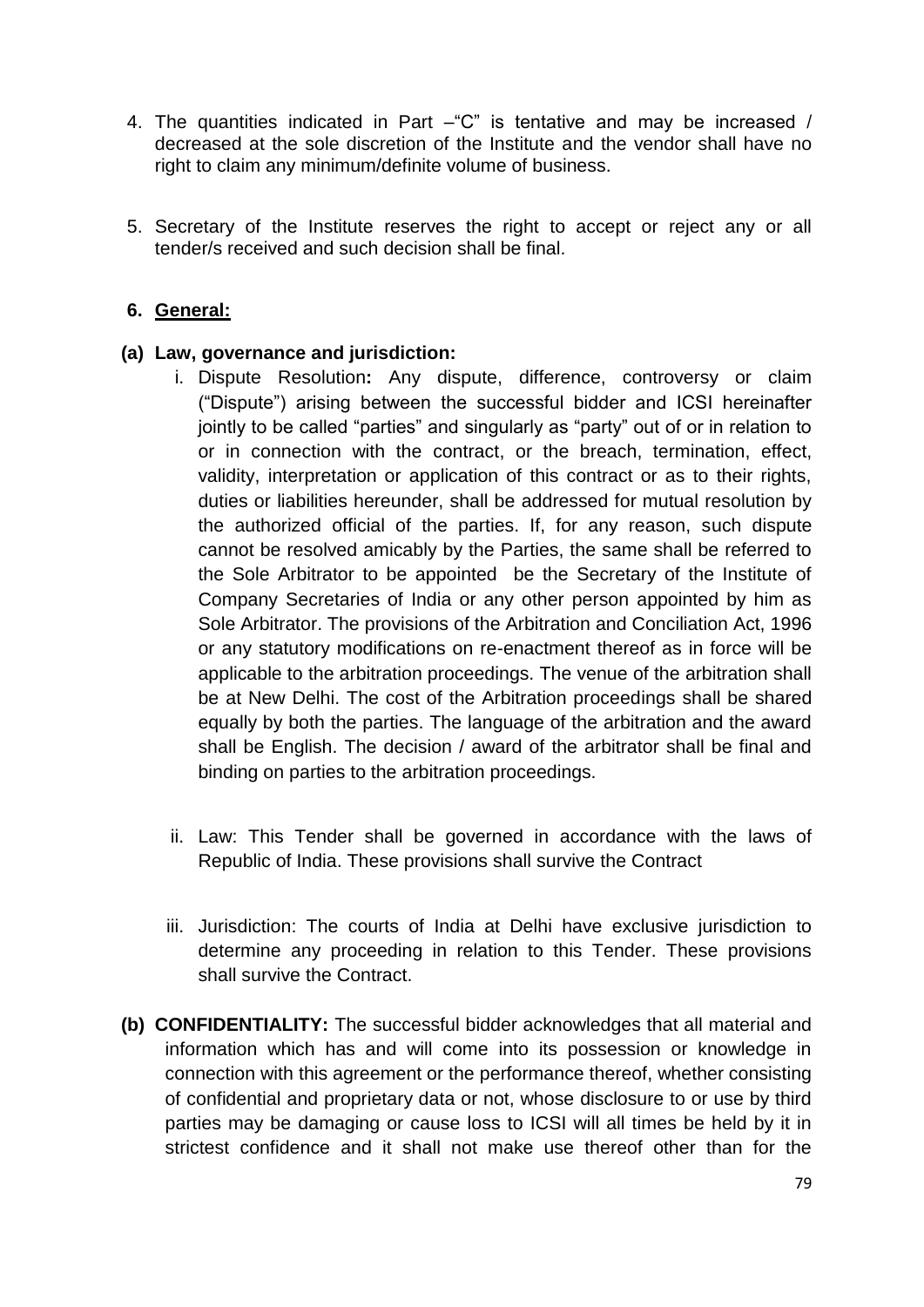performance of this agreement and to release it only to employees requiring such information, and not to release or disclose it to any other party. The successful bidder agrees to take appropriate action with respect to its employees to ensure that the obligations of non-use and non-disclosure of confidential information under this agreement are fully satisfied. In the event of any loss to ICSI in divulging the information by the employees of the successful bidder, the ICSI shall be indemnified. The successful bidder agrees to maintain the confidentiality of the ICSI's information after the termination of the contract also. The successful bidder will treat as confidential all data and information about the ICSI /Contract, obtained in the execution of this tender including any business, technical or financial information, in strict confidence and will not reveal such information to any other party.

**(c) SUB-CONTRACTING:** The successful bidder will not assign or transfer and sub-contract its interest / obligations under this contract to any other concern / individual without the prior written consent of the ICSI.

**Statutory Compliance:** The successful bidder will be required to comply with all statutory obligations from time to time applicable to this contract.

## **(d) Force Majeure**

- i) For the purpose of this Article, Force "Majeure" means any cause, which is beyond the successful bidder control or that of the Institute, as the case may be, which both could not foresee or with a reasonable amount of diligence could not have foreseen, and which substantially affect the performance of the order, such as:-
- War / hostilities
- Riot or civil commotion

- Earth Quake, Flood, Fire, Tempest, Epidemics, Lightning or other natural physical Disaster, Quarantine restricts and Freight embargoes

- Restrictions imposed by the Government or other statutory bodies, which is beyond the successful bidder control or of the Institute, which prevent or delay the execution of the order either by the successful bidder or by the Institute.

ii) If a Force Majeure situation arises, the successful bidder are required to promptly notify ICSI in writing of such condition and the cause thereof within a period of three (3) days from the date of happening of such an event requiring invocation of this force majeure article. Unless otherwise directed by the ICSI in writing, the successful bidder will continue to perform its obligations under this order as far as is reasonably practical and shall seek all reasonable alternative means for performances of this order.

**(e) Indemnity Clause:** The successful bidder will indemnify ICSI against all statutory liabilities present and future arising out of this contract. In the event of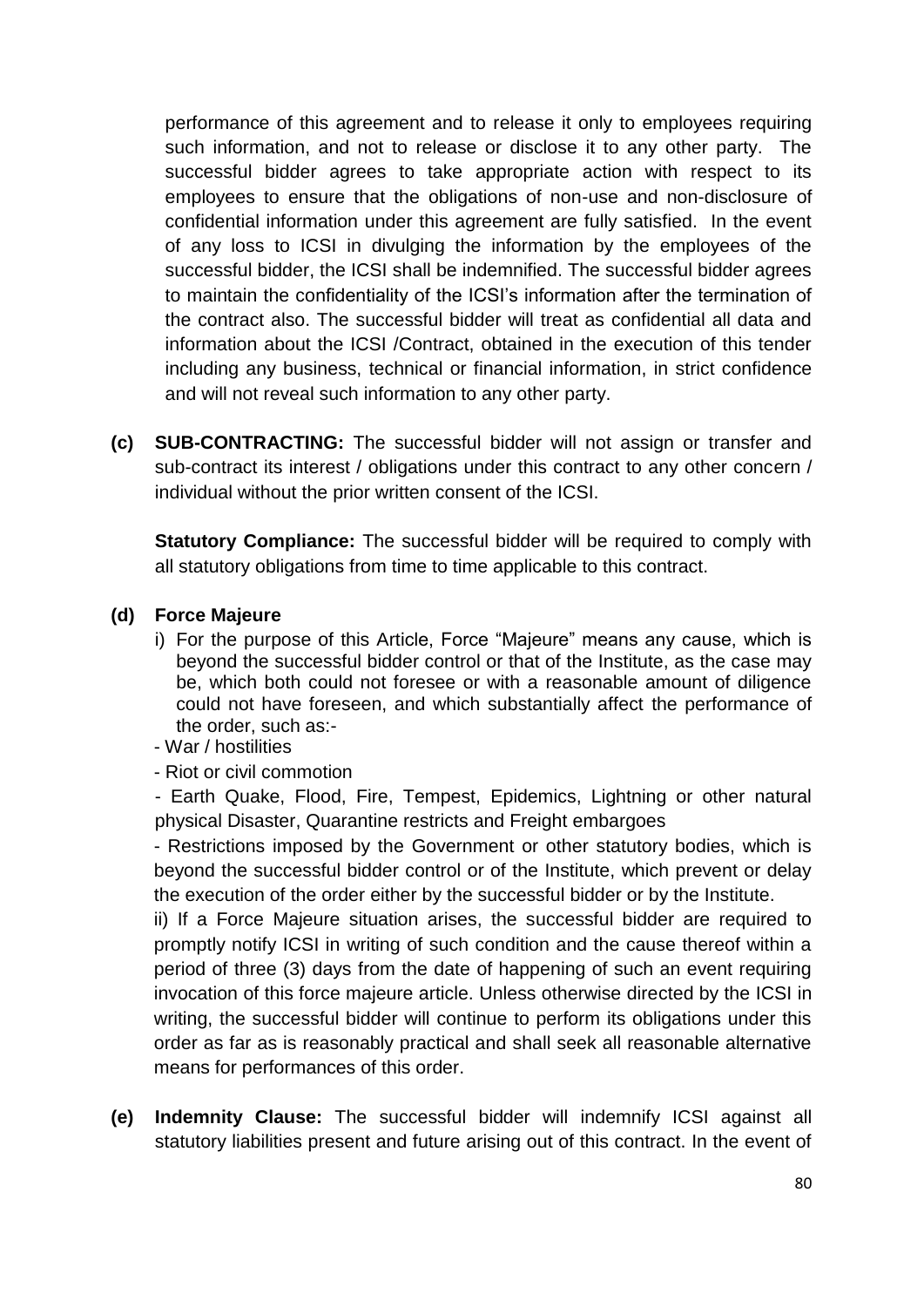violation of any contractual or statutory obligations, the successful bidder will be fully and solely responsible for the same. Further, in the event of any action, claim, damages, suit initiated against ICSI by any individual, law enforcement agency or government authority due to acts and omissions, the successful bidder will be liable to make good/compensate such claims or damages to the ICSI. As a result of the successful bidder action, inaction or any omissions, if ICSI is required to pay any damages to any individual, law enforcement agency or government authority, the successful bidder would be required to reimburse to ICSI such amount along with other expenses incurred by ICSI or ICSI reserves the right to recover but not limited to such amount from the payment(s) due to the successful bidder while settling its bills or from the amount of security deposit lying with ICSI. However, ICSI reserves its right to take legal recourse as permitted under law of the land.

**(f) TERMINATION:** The ICSI without prejudice to any other remedy, reserves the right to terminate the agreement in whole or in part by giving one (01) months' notice in writing in case the successful bidder fails to discharge its obligation under this agreement/contract without sufficient ground or found guilty for breach of condition(s) of the agreement, negligence, carelessness, inefficiency, fraud, mischief and misappropriation or due to any other type of misconduct by the successful bidder or by its staff or agent.

Any pending or unresolved operational issues, performance, unpaid fees and any other remedies shall be continued by the successful bidder during the period of the termination notice and the same must be satisfied / completed before this agreement/contract is terminated. The ICSI may also put in place any other agency for carrying out the remaining work and expenditure incurred on same shall be recovered from the successful bidder.

|  | For any further details/clarifications, Mr/Ms. |           | Directorate of |  |
|--|------------------------------------------------|-----------|----------------|--|
|  | may be contacted at Tel.No.                    | . E-mail- |                |  |

**Date: -----------------, 2019 ( )**

**Name & Designation of issuing authority**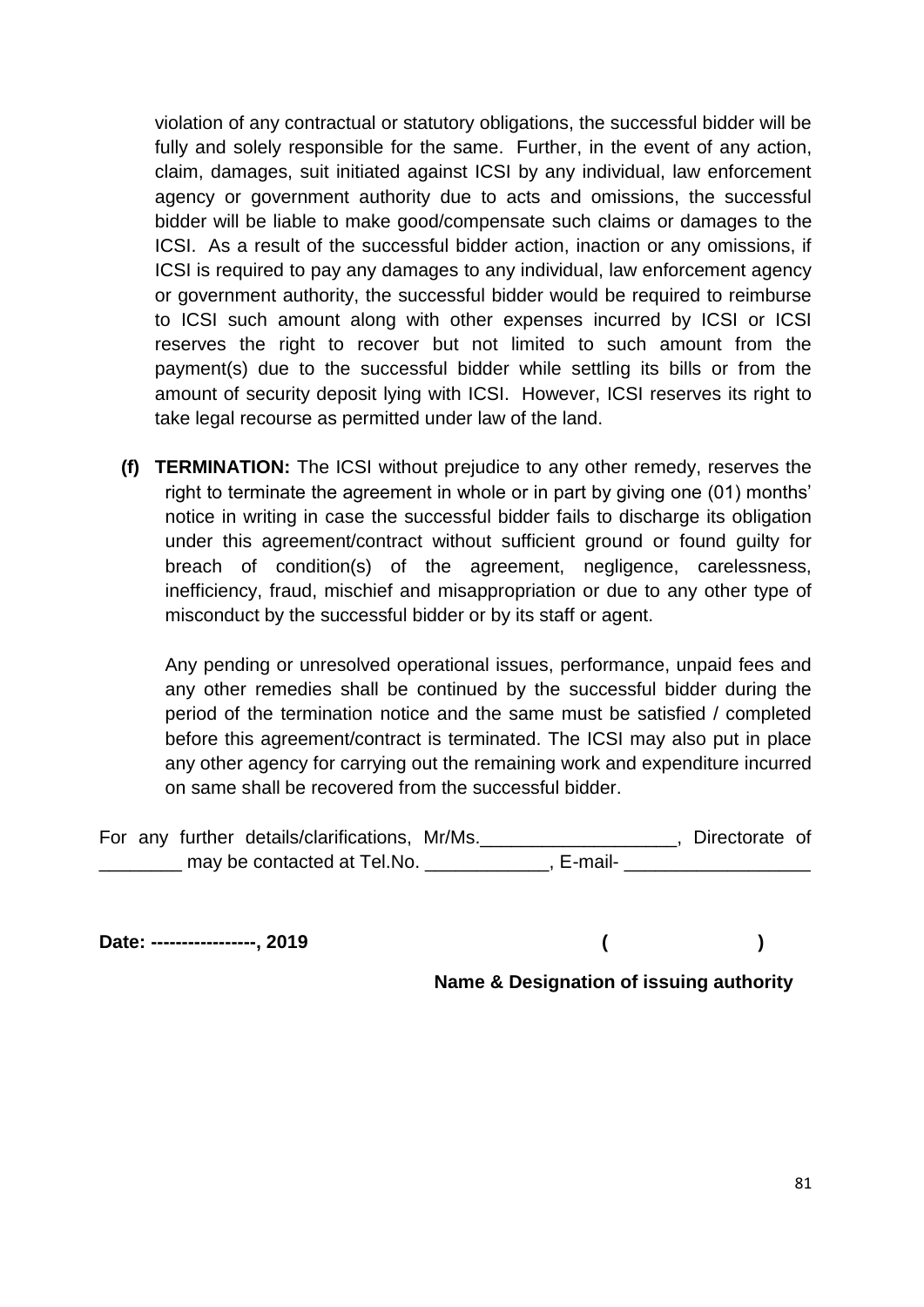*(Annexure A)* 

*THE INSTITUTE OF COMPANY SECRETARIES OF INDIA ICSI HOUSE, C-36, SECTOR-62, NOIDA -201309*

**Tender No: \_\_\_\_\_\_\_\_\_\_\_\_\_\_\_ Date: ------------------**

\_\_\_\_\_\_\_\_\_\_\_\_\_\_\_\_\_\_\_\_\_\_\_

Sub: Tender for **Example 20** 

**PART 'B' (TECHNICAL BID)**

## **Form I: PARTICULARS OF BIDDER**

# **(ALL COLUMNS ARE TO BE FILLED IN BLOCK LETTERS)**

| 1. Name of the bidder |  |
|-----------------------|--|
|-----------------------|--|

- (a) Trade Name
- (b) Status of the Bidder

(Limited Co./ LLP /Partnership/ Proprietorship)

(Enclose self attested copy of document)

(c) Name of CEO/Directors /Partners/ Proprietor \_\_\_\_\_\_\_\_\_\_\_\_\_\_\_\_\_\_\_\_\_\_\_

2. Postal Address \_\_\_\_\_\_\_\_\_\_\_\_\_\_\_\_\_\_\_\_\_\_\_

3. Telephone No. / Mobile No. for communication

- 4. (a) E-mail-id (mandatory)
	- (b) Website address (if available)

5. Bank Draft No, date, Bank name and amount (if applicable)/MSME or NSIC Regn. No.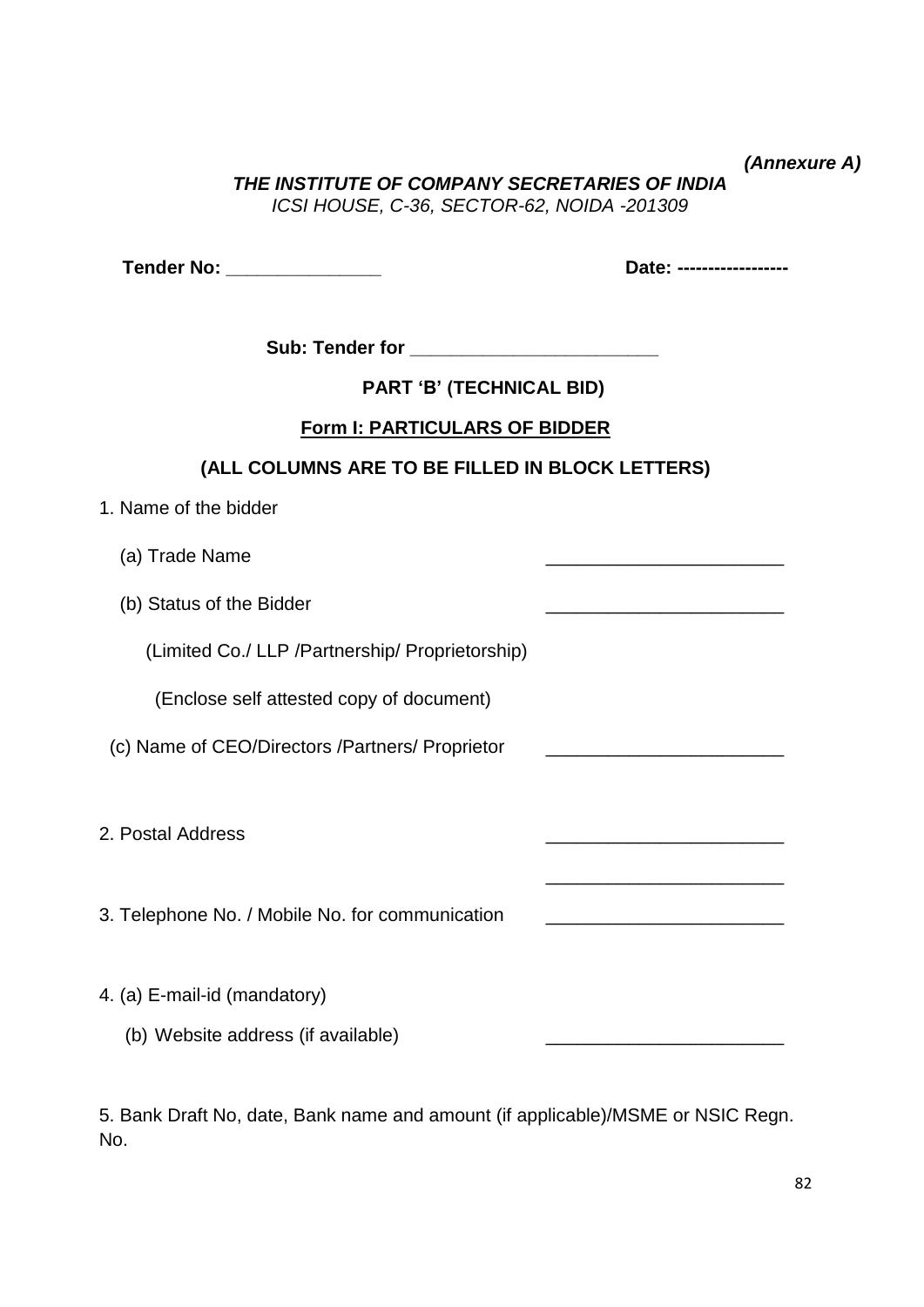| (a) Tender Fees                                                                        |                                                                                           |
|----------------------------------------------------------------------------------------|-------------------------------------------------------------------------------------------|
| $(b)$ EMD                                                                              | the control of the control of the control of the control of the control of the control of |
| (c) MSME/NSIC Regn. No. (if applicable) & its valid period _____________________       |                                                                                           |
| (Enclose self-attested certificate photocopy)                                          |                                                                                           |
| 6. Name of the Banker, Branch Name, A/c No. and IFS Code<br>(for e-payment purpose)    |                                                                                           |
| 7. PAN (Enclose self-attested photocopy)                                               |                                                                                           |
| 8. GSTIN Code (Enclose self-attested photocopy)                                        |                                                                                           |
| 9. Lab. Licence/EPF/ESIC Reg. No. (if applicable)<br>(Enclose self-attested photocopy) |                                                                                           |
| 11. Trade License/Business License/CIN (if applicable)__________________________       |                                                                                           |

(Enclose self-attested photocopy)

I/We hereby declare and affirm that I/we have read and understood the terms and conditions of this tender/quotation/NIT as stipulated in the tender notice No.\_\_\_\_\_\_\_\_\_\_\_\_\_\_\_\_\_\_. Accordingly, I/ we accept the terms and conditions and hereby offer the rates for "\_\_\_\_\_\_\_\_\_\_\_\_\_\_\_\_\_\_\_\_(name of the work or supply)" as per Financial Bid (Part 'C').

# **Signature \_\_\_\_\_\_\_\_\_\_\_\_\_\_\_\_**

|                    | (Authorized signatory of the agency) |
|--------------------|--------------------------------------|
| Name of the bidder |                                      |

**Date\_\_\_\_\_\_\_\_\_ Official seal of bidder \_\_\_\_\_\_\_\_\_\_\_\_\_\_**

 **NOTE: Please submit all supporting documents (self-attested photocopy)**  wherever applicable in support of the information furnished above with **seal and signature of the bidder's authorized representative.**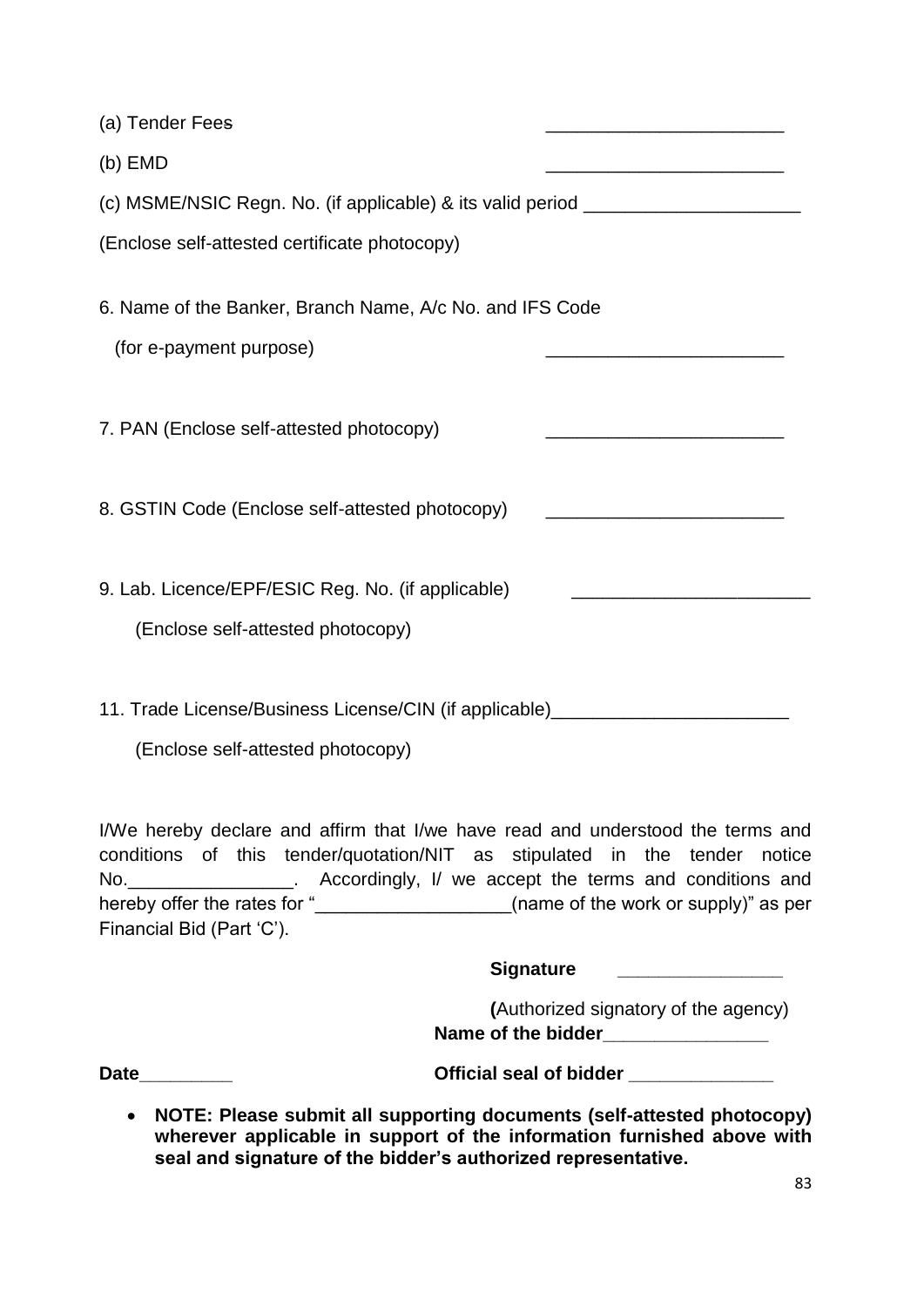## **(Annexure B)**

## *THE INSTITUTE OF COMPANY SECRETARIES OF INDIA*

*ICSI HOUSE, C-36, SECTOR-62, NOIDA -201309*

**Tender No:\_\_\_\_\_\_\_\_\_\_\_\_\_\_\_ Date: ------------------**

**Sub: Tender for \_\_\_\_\_\_\_\_\_\_\_\_\_\_\_\_\_\_\_\_\_\_\_\_\_\_\_\_\_\_\_**

### **Form II: Eligibility Criteria Details**

| S.<br>No. | <b>Particulars</b>                                                                                                                                                                                                                                                                                                                                                             | <b>Response</b><br>Yes/No | <b>Supporting</b><br><b>Document</b><br><b>Reference</b><br>with Page<br>No. |
|-----------|--------------------------------------------------------------------------------------------------------------------------------------------------------------------------------------------------------------------------------------------------------------------------------------------------------------------------------------------------------------------------------|---------------------------|------------------------------------------------------------------------------|
| a)        | Average Annual Turnover in immediately preceding<br>three consecutive financial years ended as on<br>31.03.20 must not be less than Rs.<br>per<br>annum.<br>(Please attach copy of Audited P&L accounts and<br>balance sheet of three preceding consecutive financial<br>years ending as on $31st$ March, 20___ of the bidding<br>firm in support of the bidder's submission). |                           |                                                                              |
| b)        | Bidders must have GST registration and PAN. (Please<br>attach self-attested photocopy of the documents)                                                                                                                                                                                                                                                                        |                           |                                                                              |
| c)        | The bidder must have valid ISO-20000-1:2011 OR<br>equivalent Certificate, for providing Maintenance and<br>facility management services for information                                                                                                                                                                                                                        |                           |                                                                              |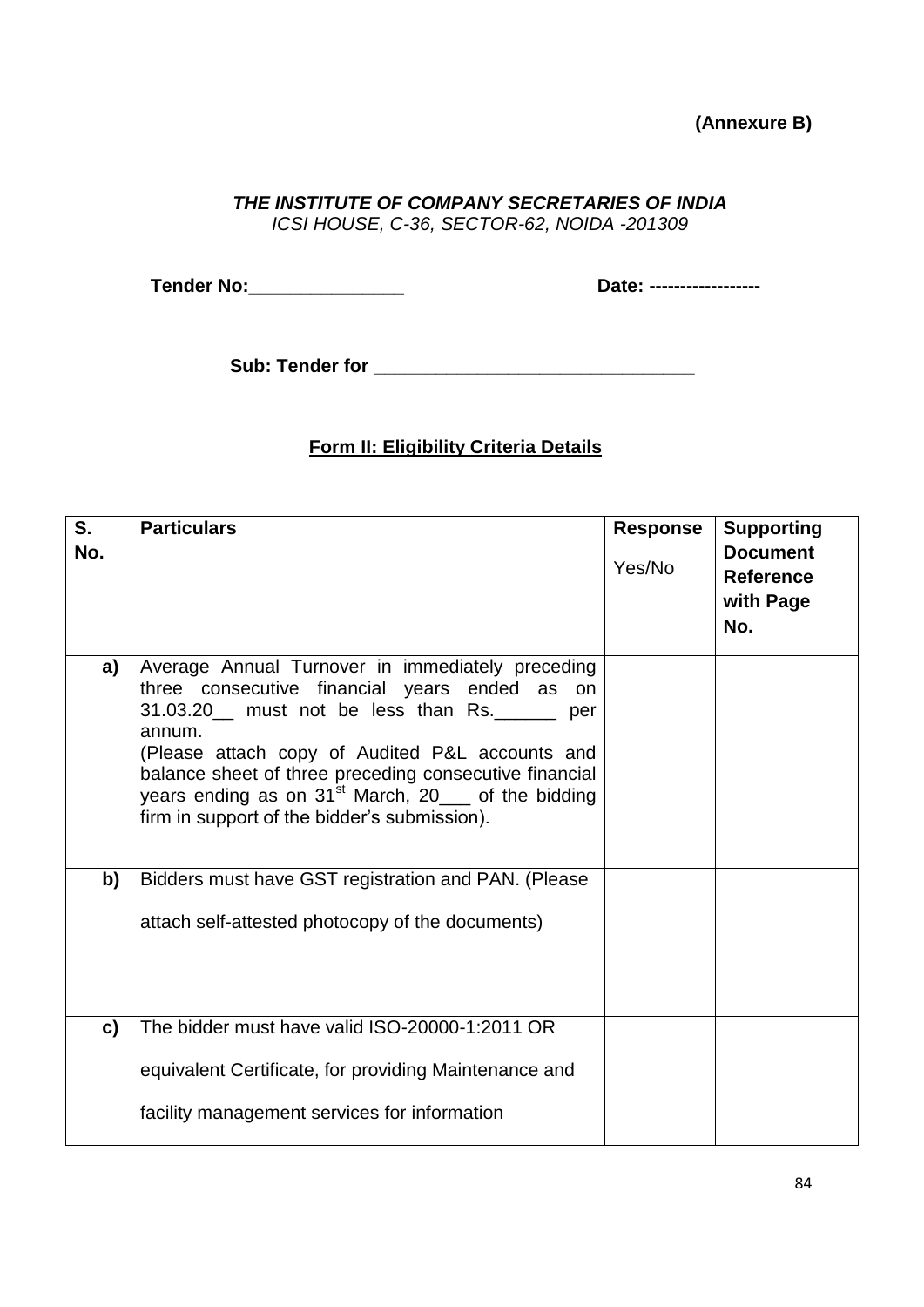|    | technology infrastructure.                              |  |
|----|---------------------------------------------------------|--|
|    | (Please attach self-attested photocopy of the           |  |
|    | document)                                               |  |
|    |                                                         |  |
| d) | The bidder must have their own service center set up    |  |
|    | in Delhi/NCR and they should have complete tools for    |  |
|    | support /repair of computers and peripherals.           |  |
|    | (Physical inspection to be done by officials).          |  |
|    |                                                         |  |
| e) | The firm having at least 3 year experience in the field |  |
|    | of ____________________________. (Please attach self-   |  |
|    | attested photocopy of the documents)                    |  |
| f  |                                                         |  |
|    |                                                         |  |
| g) |                                                         |  |
|    |                                                         |  |

The bidder must comply the above mentioned eligibility conditions and if any bidder

does not fulfill the same, they will be technically rejected.

Date: **Signature** 

**(**Authorized signatory of the agency) **Name of the bidder\_\_\_\_\_\_\_\_\_\_\_\_\_\_**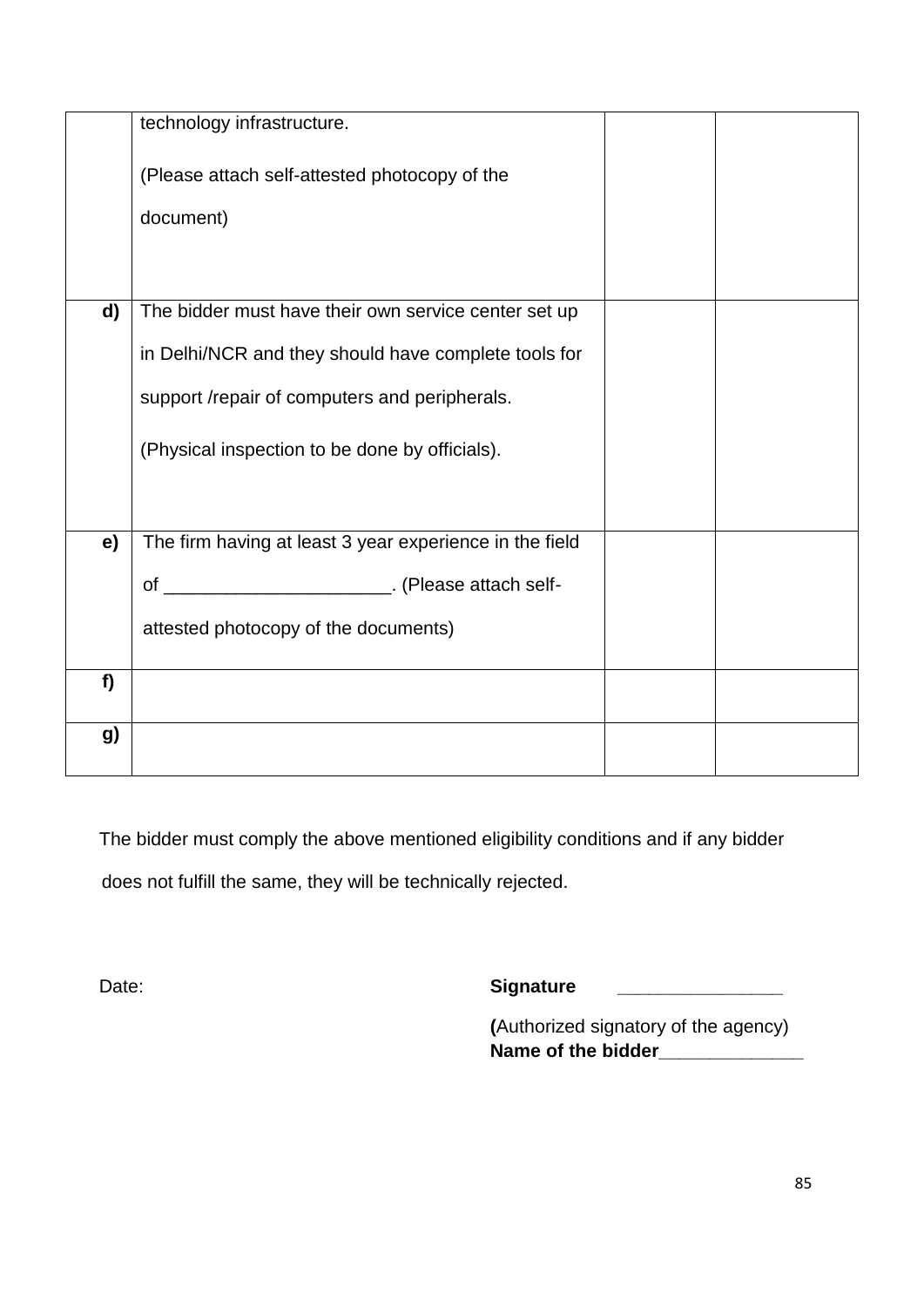### **Form III: Tender acceptance letter to be printed on business letterhead of the bidder and to be submitted with the Technical Bid**

To The Secretary Institute of Company Secretaries of India (ICSI) ICSI House,  $C - 36$ Sector 62, Noida-201309

Sub: Tender for **Exercise 2018** 

Sir,

This is with reference to the **Tender No: \_\_\_\_\_\_\_\_\_\_\_\_\_\_\_\_\_\_\_** due on **\_\_\_\_\_\_\_\_\_\_.**  We are interested to participate in the **\_\_\_\_\_\_\_\_\_\_\_\_\_\_\_\_\_\_\_\_\_\_ dated** Fig. We declare that:

- (i) We have read and understood the terms and conditions given in the quotation / tender Document;
- (ii) We are eligible for award of the contract as per the qualification criteria mentioned in the quotation / tender Document;
- (iii) We accept and agree to all the terms and conditions of the quotation / tender;
- (iv) We shall comply with all the terms and conditions of the quotation / tender;
- (v) All the information / documents provided in this bid are true to the best of our knowledge and belief. If at any stage, the information / documents are found to be false, misleading or incorrect then this Bid / Purchase Order shall be cancelled at our cost and risk and we shall indemnify the Institute (ICSI) for the loss caused due to the cancellation and we shall be liable for penal / legal action including black listing by ICSI.
- (vi) We understand that ICSI reserves the right to cancel the quotation / tender at any stage or cancel / reject any one or more bid without incurring any liability.
- (vii) The duly signed copies of all the tender pages are attached herewith.

Date: **Date: Signature** 

**(**Authorized signatory of the agency)

Name of the bidder